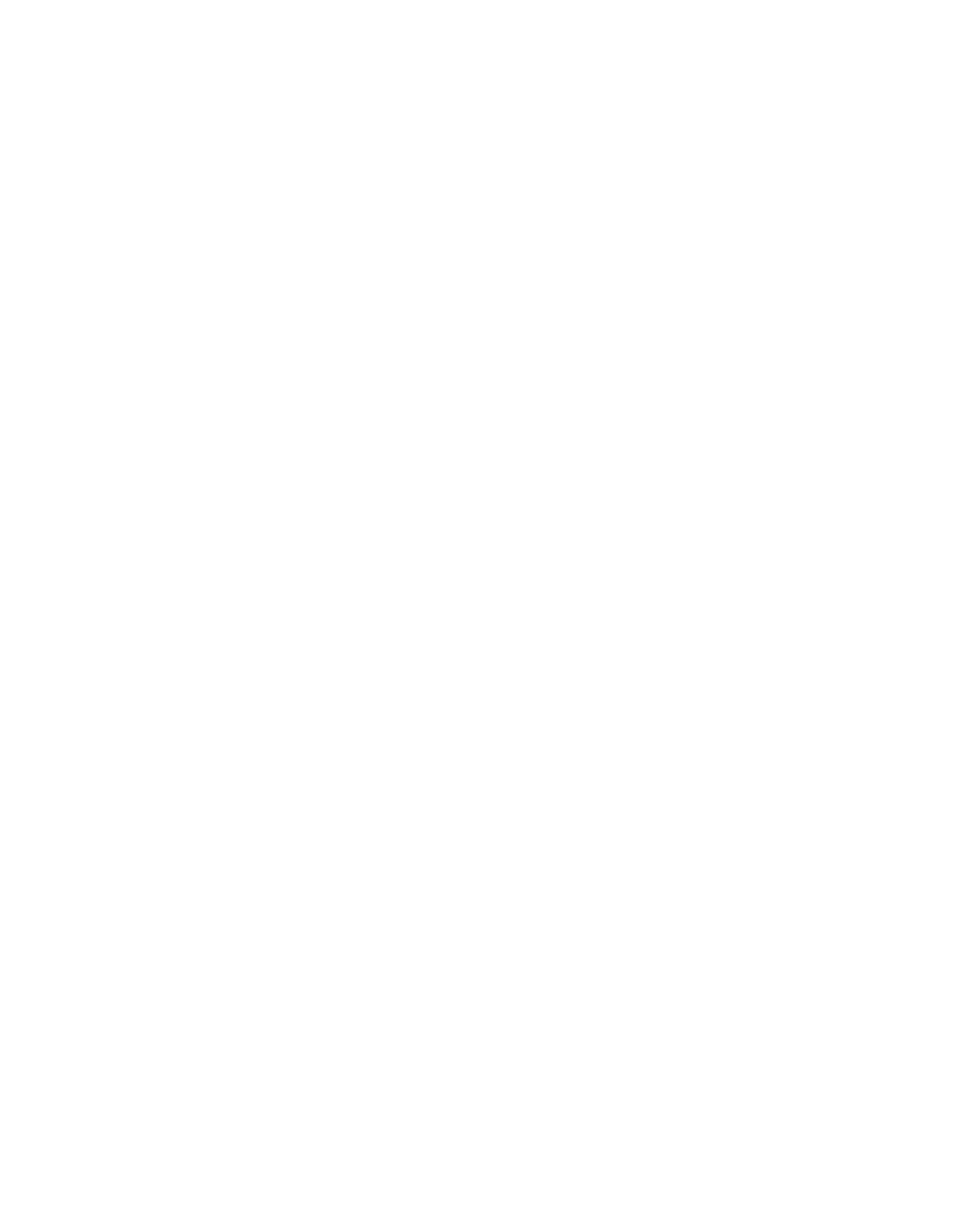# **Table of Contents**

# **Section 1: Barley Varieties**

| Table 1.  |                                                                                                                                                    |
|-----------|----------------------------------------------------------------------------------------------------------------------------------------------------|
| Table 2.  | harvests.                                                                                                                                          |
| Table 3.  | 2007 harvests.                                                                                                                                     |
| Table 4.  | AREC, Holland VA, 2007 harvest.                                                                                                                    |
| Table 5.  | Summary of performance of hulless entries in the Virginia Tech Barley Test, Eastern Virginia AREC, Warsaw,  9<br>VA, 2007 harvest.                 |
| Table 6.  | Summary of performance of hulless entries in the Virginia Tech Barley Test, Eastern Shore AREC, Painter, VA,  10<br>2007 harvest.                  |
| Table 7.  | Summary of performance of hulless entries in the Virginia Tech Barley Test, Northern Piedmont AREC, Orange,  11<br>VA, 2007 harvest.               |
| Table 8.  | Summary of performance of hulless entries in the Virginia Tech Barley Test, Southern Piedmont AREC,  12<br>Blackstone, VA, 2007 harvest.           |
| Table 9.  | Summary of performance of hulless entries in the Virginia Tech Barley Test, Kentland Farm, Blacksburg, VA,  13<br>2007 harvest.                    |
| Table 10. | Summary of performance of hulled entries in the Virginia Tech Barley Test over locations, 2007 harvest.  14                                        |
| Table 11. | Two-year average summary of performance of hulled entries in the Virginia Tech Barley Tests, 2006 and 2007  15<br>harvests.                        |
| Table 12. | Three-year average summary of performance of hulled entries in the Virginia Tech Barley Tests, 2005, 2006, and  16<br>2007 harvests.               |
| Table 13. | Summary of performance of hulled entries in the Virginia Tech Barley Test, planted no-till at the Tidewater AREC,  17<br>Holland VA, 2007 harvest. |
| Table 14. | Summary of performance of hulled entries in the Virginia Tech Barley Test, Eastern Virginia AREC, Warsaw, VA,  18<br>2007 harvest.                 |
| Table 15. | Summary of performance of hulled entries in the Virginia Tech Barley Test, Eastern Shore AREC, Painter, VA,  19<br>2007 harvest.                   |
| Table 16. | Summary of performance of hulled entries in the Virginia Tech Barley Test, Northern Piedmont AREC, Orange,  20<br>VA, 2007 harvest.                |
| Table 17. | Summary of performance of hulled entries in the Virginia Tech Barley Test, Southern Piedmont AREC, Blackstone,  21<br>VA, 2007 harvest.            |
| Table 18. | Summary of performance of hulled entries in the Virginia Tech Barley Test, Kentland Farm, Blacksburg, VA, 2007  22<br>harvest.                     |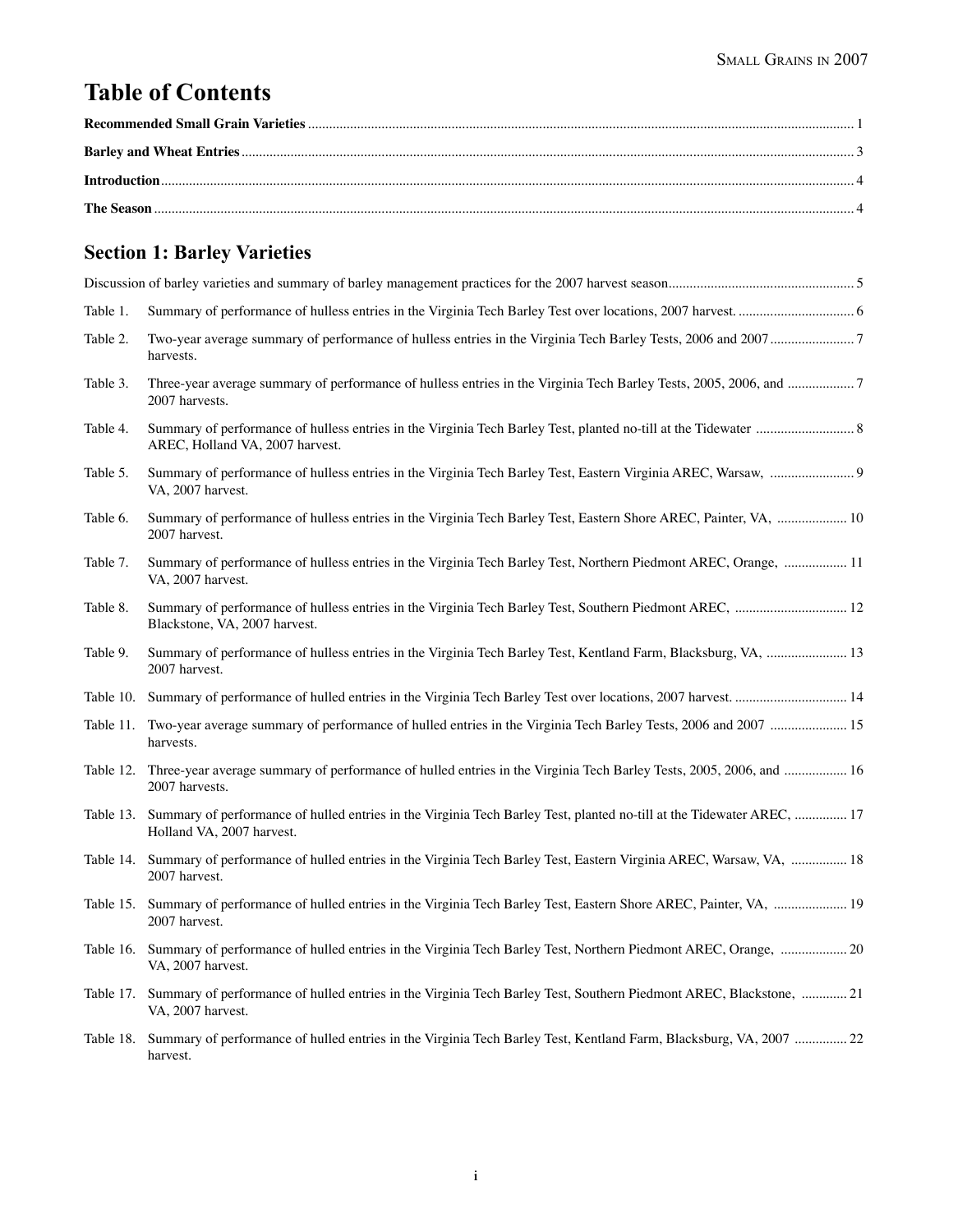# **Section 2: Wheat Varieties**

|           | Wheat Tests, 2006 and 2007 harvests.                                                                                                       |
|-----------|--------------------------------------------------------------------------------------------------------------------------------------------|
|           | Wheat Tests, 2005, 2006, and 2007 harvests.                                                                                                |
|           | Table 22. Summary of performance of entries in the Virginia Tech Wheat Test, Eastern Virginia AREC, Warsaw, VA, 2007  31<br>harvest.       |
| Table 23. | Summary of performance of entries in the Virginia Tech Wheat Test, Eastern Shore AREC, Painter, VA, 2007  34<br>harvest.                   |
|           | Table 24. Summary of performance of entries in the Virginia Tech Wheat Test, Northern Piedmont AREC, Orange, VA, 2007  35<br>harvest.      |
| Table 25. | Summary of performance of entries in the Virginia Tech Wheat Test, Southern Piedmont AREC, Blackstone, VA,  38<br>2007 harvest.            |
| Table 26. | Bowman Farm, Shenandoah County, VA, 2007 harvest.                                                                                          |
|           | Table 27. Summary of performance of entries in the Virginia Tech Wheat Test, Kentland Farm, Blacksburg, VA, 2007 harvest 41                |
| Table 28. | Summary of performance of entries in the Virginia Tech Wheat Test planted no-till at the Tidewater AREC,  44<br>Holland, VA, 2007 harvest. |
| Table 29. | Summary of performance of entries in the Virginia Tech Wheat Test planted no-till at Warsaw, 2007 harvest 45                               |
| Table 30. | Summary of performance of entries in the Virginia Tech Wheat Tests planted no-till (Warsaw and Holland), 2007  48<br>harvest.              |

# **Section 3: Milling and Baking Quality**

| <b>Section 4: Wheat Scab Research</b>                                                                                                                                                                                                                                                         |  |
|-----------------------------------------------------------------------------------------------------------------------------------------------------------------------------------------------------------------------------------------------------------------------------------------------|--|
| $\mathbf{D}^*$ , the property of $\mathbf{A}$ and $\mathbf{A}$ and $\mathbf{A}$ and $\mathbf{A}$ and $\mathbf{A}$ and $\mathbf{A}$ and $\mathbf{A}$ and $\mathbf{A}$ and $\mathbf{A}$ and $\mathbf{A}$ and $\mathbf{A}$ and $\mathbf{A}$ and $\mathbf{A}$ and $\mathbf{A}$ and $\mathbf{A}$ a |  |

|           | glume blotch                                                                                                                                                           |  |
|-----------|------------------------------------------------------------------------------------------------------------------------------------------------------------------------|--|
|           | Table 32. Summary of reaction of entries in the 2006-07 Virginia Tech State Wheat Test to Fusarium head blight (scab) and 55<br>glume blotch resistance, 2007 harvest. |  |
|           | Table 33. Two-year average summary of entries in the Virginia Tech State Wheat Tests to Fusarium head blight (scab), 2006  58<br>and 2007 harvests.                    |  |
| Table 34. | 2005 - 2007 harvests.                                                                                                                                                  |  |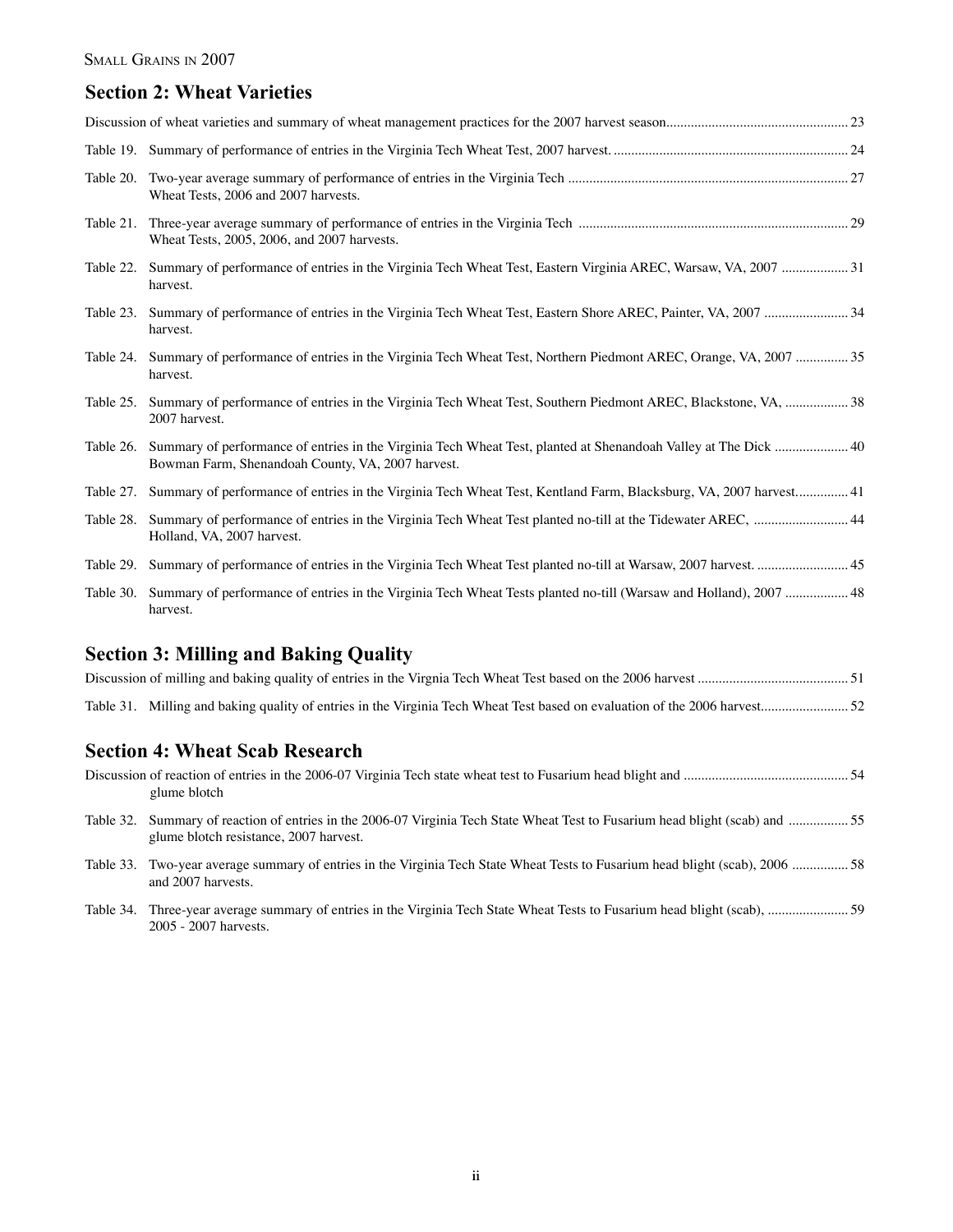# **Recommended Small-Grain Varieties**

The following are the small-grain variety recommendations for Virginia in 2007. The recommendations are based on the agronomic performance in barley and wheat variety tests conducted by the Research and Extension Divisions of Virginia Tech in the various agricultural regions of the state.

## **Recommended Wheat Varieties Arranged in Order of Maturity**

All varieties have been extensively tested and proven to be adapted statewide.

| <b>Agronomic Characteristics</b> |                    |                    |                        |                              |                         |
|----------------------------------|--------------------|--------------------|------------------------|------------------------------|-------------------------|
| <b>Cultivar</b>                  | <b>Grain Yield</b> | <b>Test Weight</b> | <b>Milling Quality</b> | <b>SRW Baking</b><br>Quality | <b>Relative Heading</b> |
| SS 520 <sup>a</sup>              | 3 <sup>b</sup>     | $\overline{2}$     | 4                      | $\overline{2}$               | Early                   |
| FEATHERSTONE 176                 | 3                  | 2                  | 3                      | 3                            | Early                   |
| Sisson                           | 3                  | 3                  | 3                      | 3                            | Early                   |
| PIONEER BRAND 26R24              | 4                  | 3                  | 3                      | 3                            | Early                   |
| <b>USG 3706</b>                  | 3                  | 4                  | 4                      | 3                            | Early                   |
| <b>USG 3209</b> <sup>a</sup>     | 4                  | 2                  | 1                      |                              | Early                   |
| <b>VIGORO Tribute</b>            | 3                  | 4                  | 3                      | 2                            | Avg.                    |
| <b>McCormick</b>                 | 2                  | 4                  | 3                      | 2                            | Avg.                    |
| SS 8404°                         | 3                  | 4                  | 4                      | 4                            | Avg.                    |
| VIGORO V9510°                    | 3                  | 3                  | 1                      | 2                            | Avg.                    |
| Chesapeake                       | 3                  | 4                  | 1                      | $\overline{2}$               | Avg.                    |
| PIONEER BRAND 26R15              | 3                  |                    | 4                      | 3                            | Avg.                    |
| <b>VIGORO Dominion</b>           | 3                  | 3                  | 4                      | $\overline{c}$               | Late                    |
| SS 560                           | 4                  | 2                  | 3                      |                              | Late                    |
| PIONEER BRAND 26R12              | 2                  | 4                  | 3                      | 3                            | Late                    |
| <b>USG 3665°</b>                 | 4                  | 2                  | <b>NA</b>              | <b>NA</b>                    | Late                    |
| SS 8302                          | 3                  |                    | 3                      | 3                            | Late                    |
| SS 8309                          | 3                  | 3                  | <b>NA</b>              | <b>NA</b>                    | Late                    |
| SS MPV 57                        | 4                  | 2                  | 4                      | 3                            | Late                    |

a These lines are not daylength sensitive and should not be planted early in order to avoid potential freeze damage.

b 4 - Significantly greater or better than average; 3 - Greater or better than average; 2 - Below or worse than average; 1 - Significantly below or worse than average

c Based on performance over only two season and may be less reliable than other recommendations.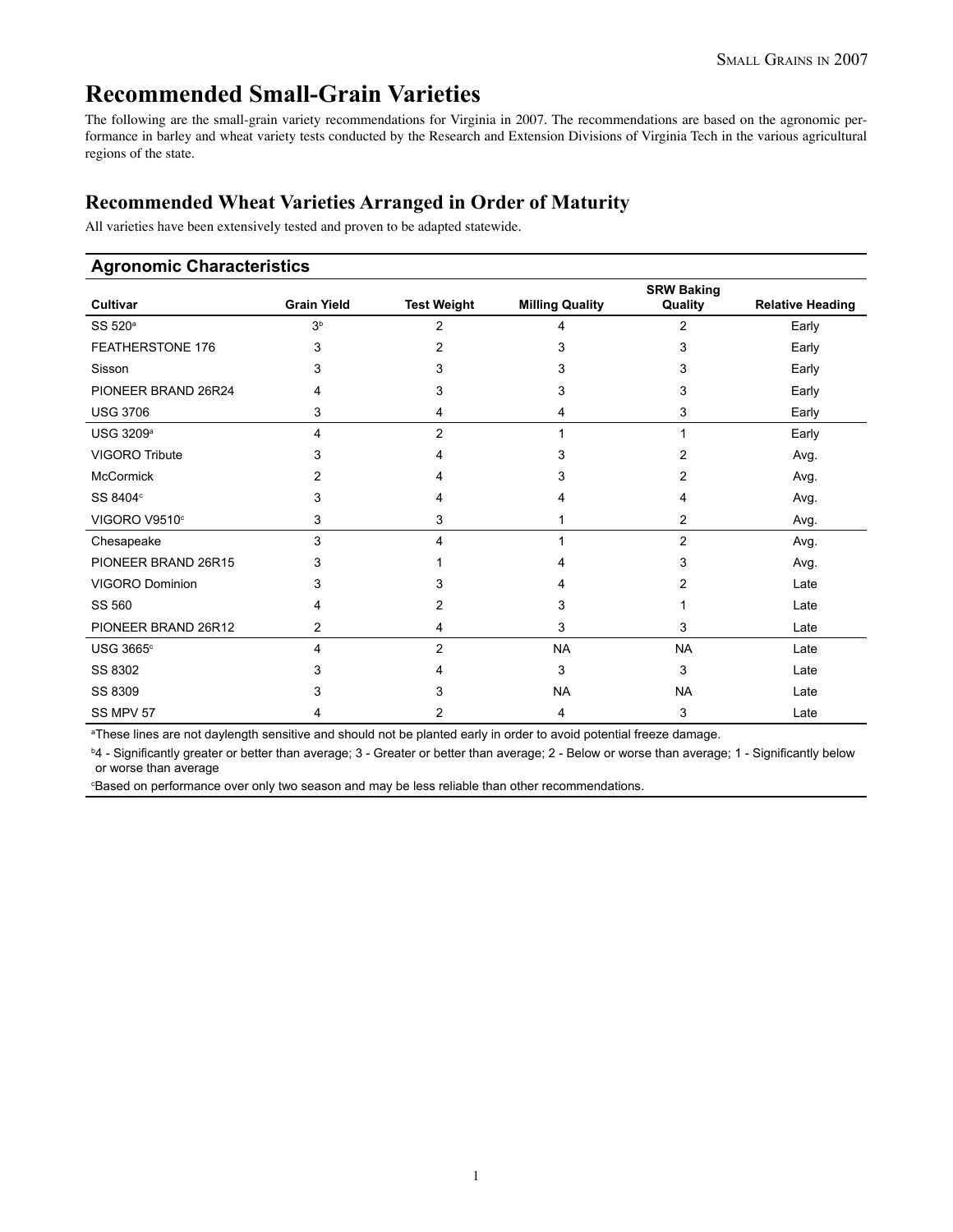#### **Disease Resistance**

| Cultivar              | FHB <sup>a</sup><br>resistance | Powdery<br><b>Mildew</b> | <b>Leaf Rust</b> | <b>Stripe Rust</b> | <b>Glume Blotch</b> | <b>Barley Yellow</b><br><b>Dwarf Virus</b> |
|-----------------------|--------------------------------|--------------------------|------------------|--------------------|---------------------|--------------------------------------------|
| SS 520 <sup>b</sup>   | 1 <sup>c</sup>                 | 3                        | 3                |                    | Δ                   | 3                                          |
| FEATHERSTONE 176      |                                |                          | 2                |                    |                     |                                            |
| <b>SISSON</b>         |                                | 3                        |                  |                    |                     |                                            |
| PIONEER BRAND 26R24   |                                | 3                        | 3                |                    |                     |                                            |
| <b>USG 3706</b>       |                                | 3                        | 4                |                    |                     | 3                                          |
| USG 3209 <sup>b</sup> | 3                              | 3                        |                  | 3                  | $\overline{2}$      | 4                                          |
| VIGORO Tribute        |                                |                          |                  |                    |                     |                                            |
| <b>McCormick</b>      | 3                              | 4                        |                  |                    | 3                   |                                            |
| SS 8404               | 4                              | 2                        | 3                |                    | 3                   |                                            |
| VIGORO V9510          | 3                              | 2                        | 2                |                    | 2                   | 3                                          |
| Chesapeake            | 3                              | 4                        | $\overline{c}$   |                    | 3                   | 3                                          |
| PIONEER BRAND 26R15   | 4                              | 3                        |                  |                    | 2                   |                                            |
| VIGORO Dominion       | 3                              | Δ                        | 3                |                    | 2                   |                                            |
| SS 560                | 3                              | 2                        | 2                |                    | 3                   |                                            |
| PIONEER BRAND 26R12   | 2                              | 3                        | 2                | 2                  | 3                   | 3                                          |
| <b>USG 3665d</b>      | 3                              | 3                        | 4                | 3                  | 3                   | 3                                          |
| SS 8302               |                                | 3                        | 2                |                    | 2                   |                                            |
| SS 8309               |                                |                          | 2                |                    |                     |                                            |
| SS MPV 57             | 3                              | 2                        | $\overline{c}$   |                    |                     | 4                                          |

a FHB -Fusarium head blight

b These lines are not daylength sensitive and should not be planted early in order to avoid potential freeze damage.

c 4 - Significantly better than average; 3 - Better than average; 2 - Worse than average; 1 - Significantly worse than average

d Based on performance over only two season and may be less reliable than other recommendations.

# **Recommended Barley Varieties**

|                                  |                            | <b>Hulled Barley</b> |       | <b>Hulless Barley</b> |                |       |
|----------------------------------|----------------------------|----------------------|-------|-----------------------|----------------|-------|
|                                  | <b>Nomini</b> <sup>a</sup> | Callao               | Price | Thoroughbred          | <b>Doyce</b>   | Eve   |
| <b>Adapted Regions</b>           |                            |                      |       |                       |                |       |
| Coastal Plain                    |                            | X                    | X     | X                     | X              | X     |
| Piedmont, South of James River   |                            | X                    | X     | X                     | X              | X     |
| Piedmont, North of James River   |                            | X                    | X     | X                     | X              | X     |
| West of Blue Ridge               | X                          | X                    | Χ     | X                     | X              | X     |
| <b>Agronomic Characteristics</b> |                            |                      |       |                       |                |       |
| Yield                            | 3 <sup>b</sup>             | 3                    | 3     | 4                     | 3              | 3     |
| <b>Test Weight</b>               |                            | 4                    | 3     | 4                     | 2              | 4     |
| Lodging                          | 2                          |                      | 3     |                       | $\overline{2}$ | 3     |
| <b>Relative Height</b>           | 4                          |                      | 2     | 3                     | 3              | 2     |
| Relative Heading                 | Avg                        | Early                | Avg   | Late                  | Avg            | Early |
| Grain Protein, %                 | 8.6                        | 8.6                  | 8.4   | 7.8                   | 8.6            | 9.3   |
| Starch, %                        | 54.7                       | 56.3                 | 55.2  | 58.9                  | 63.7           | 62.1  |

a Nomini barley has low test weight. It is not recommended in eastern Virginia because low test weight grain is unsuitable for export or domestic non-ruminant feed markets.

b 4 - Significantly greater or better than average; 3 - Greater or better than average; 2 - Below or worse than average; 1 - Significantly below or worse than average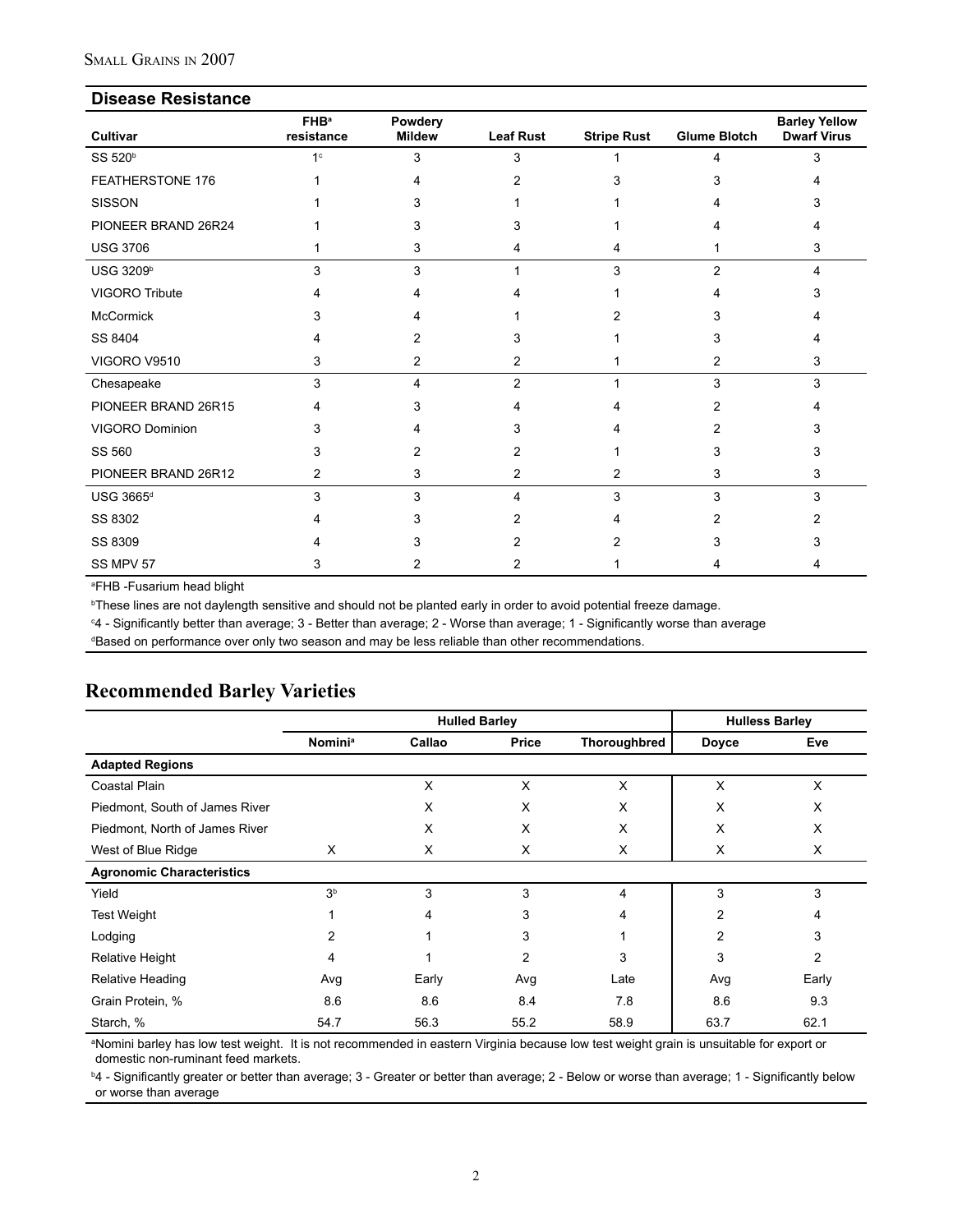# **Barley and Wheat Entries**

#### **Commercial Barley Entries**

Virginia Tech and Virginia Crop Improvement Association, 9142 Atlee Station Road, Mechanicsville, VA 23116 –Barsoy, Callao, Doyce, Eve, H-585, Price, Thoroughbred, and Wysor.

#### **Commercial and Experimental Wheat Entries**

AgriPro COKER, PO Box 411, 520 East 1050 South, Brookston, IN 47923 – Branson, Coker 9184, Coker 9436, Coker 9553, AgriPro W3177, Magnolia, and Panola.

AgSouth Genetics, PO Box 72246, Albany, GA 31721-2246 – AGS 2050.

Crop Production Services, Box 1467, Galesburg, IL 61402-1467 – Dominion, Tribute, V9510, and V9713.

Featherstone Seed Company, 13941 Genito Road, Amelia, VA 23002 – Featherstone 176.

JGL, Inc., 3540 South US 231, Greencastle, IN 46135 – EXP 701 and EXP 703.

University of Georgia, 1109 Experiment Street, Griffin, GA 30223 – GA-9511231-4E25, GA-9511231-4E26, and GA-96693-4E16.

University of Maryland, CMREC/Beltsville Facility, 12000 Beaver Dam Road, Laurel, MD 20708 – Chesapeake.

Michigan State University, 286 PSSB, East Lansing, MI 48824-1325 – Red Ruby.

North Carolina State University, 840 Method Rd, Unit 3, Box 7629, Raleigh, NC 27695-7629 – NC00-15332.

Pioneer Hi-Bred International, Inc., 7501 Memorial Pkwy SW, Suite 205, Huntsville, AL 35802 – Pioneer Brand 26R12, Pioneer Brand 26R15, Pioneer Brand 26R24, Pioneer Brand 26R31, and Pioneer Brand 26R87.

Renwood Farms, Inc., 17303 Sandy Point Road, Charles City, VA 23030 – Renwood 3260.

Southern States Cooperative, PO Box 26234, Richmond, VA 23260 – SS 520, SS 560, SS 8302, SS 8309, SS 8404, and SS MPV 57.

Uni-South Genetics, 2640-C Nolensville Road, Nashville, TN 37211 – USG 3209, USG 3342, USG 3592, USG 3665, and USG 3706.

USDA – ARS, NCSU, CB 7616, Raleigh, NC 27695 – Neuse, Neuse-USG 3592 blend, Tribute-Neuse blend, and Tribute-USG 3592 blend.

Virginia Tech and Virginia Crop Improvement Association, 9142 Atlee Station Road, Mechanicsville, VA 23111 – Jamestown, Massey, McCormick, Sisson, and all lines prefixed by VA.

The authors express their appreciation to the Virginia Small Grains Check-Off Board, AgriPro COKER, Ag-South Genetics, Crop Production Services, Featherstone Seed, Inc., JGL, Inc., Pioneer, A Dupont Company, Renwood Farms, Inc., Southern States Cooperative, UniSouth Genetics, Inc., and the Virginia Crop Improvement Association for their financial support of the Small Grains Variety Testing Program at Virginia Tech.

These trials were conducted and summarized by the following Virginia Tech employees: Wade Thomason, Extension agronomist, grains; Carl Griffey, small grains breeder; Harry Behl, agricultural supervisor; Elizabeth Rucker, research associate. These location supervisors also participated in the trials: Tom Custis (Painter); Mr. Bobby Ashburn (Holland); Bob Pitman and Mark Vaughn (Warsaw); Ned Jones (Blackstone); Carl Griffey, Wynse Brooks, Joe Paling, and Bryan Will (Blacksburg); Bobby Clark (Shenandoah Valley); and David Starner, Steve Gulick, and Alvin Hood (Orange).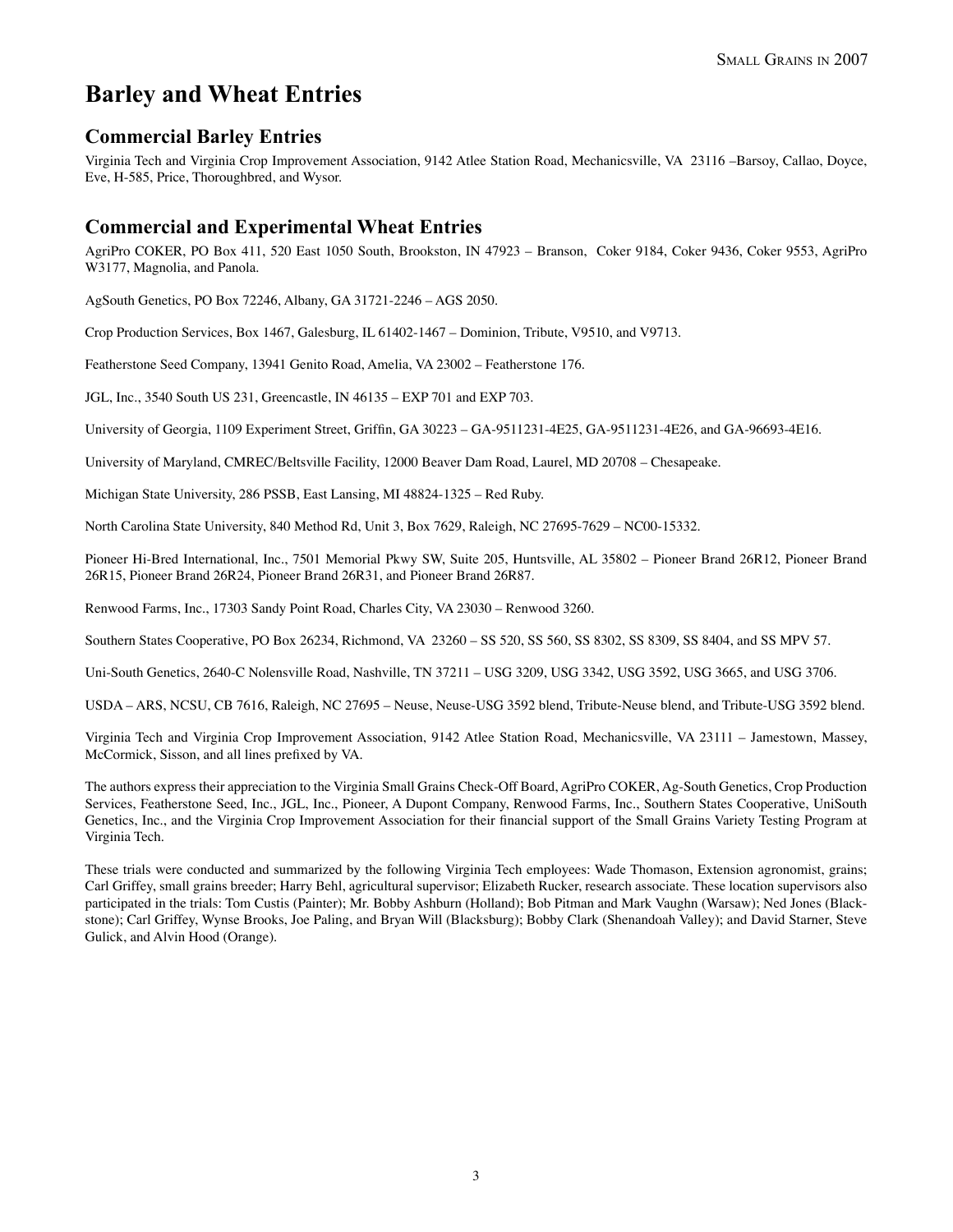# **Introduction**

The following tables present results from barley and wheat varietal tests conducted in Virginia in 2005-2007. Small-grain cultivar performance tests are conducted each year in Virginia by the Virginia Tech Department of Crop and Soil Environmental Sciences and the Virginia Agricultural Experiment Station. The tests provide information to assist Virginia Cooperative Extension agents in formulating cultivar recommendations for small-grain producers and to companies developing cultivars and/or marketing seed within the state. Yield data are given for individual locations and across locations and years; yield and other performance characteristics are averaged over the number of locations indicated. Performance of a given variety often varies widely over locations and years, which makes multiple-location year averages a more reliable indication of expected performance than data from a single year or location. Details about management practices for barley and wheat are listed for each experimental location.

# **The Season**

Planting conditions for the 2006-2007 small-grain crop ranged from acceptable soil moisture to excessively wet in some southeastern counties. Forty-two percent of the small grain-crop was planted by October 29, which was exactly the five-year mean. Rain and unseasonably warm temperatures in early winter favored smallgrain development, especially helping later planted stands. Average temperatures in January were more than seven degrees above the long-term average for that time of year and resulted in a boost in small-grain growth (Figure 1). Late winter brought unseason-

ably cool temperatures and dry weather with February and March rainfall at 70 percent of normal (Figure 2). Cold damage and the dry spring resulted in the wheat crop being rated 54 percent good and 27 percent fair.

The "Easter Freeze" resulted in some damage to wheat and was especially hard on barley fields, but the Virginia crop overall fared much better than many of our neighbors. More damage was reported in early-heading cultivars.

Dry conditions at harvest time facilitated a timely harvest with the USDA reporting the wheat harvest 12 percent ahead of normal on July 1. These warm and dry conditions resulted in slightly smaller kernels in most instances. Overall quality of the 2007 crop was good. Test weight averaged 0.27 lb/bu more than the 2006 crop, largely because dry conditions allowed continued harvest without weathering. Grain protein was 0.11 percent higher in 2007 than in 2006, also due to warm and dry conditions during grain fill.

Virginia producers planted an estimated 53,000 acres of barley in 2006-07, 5,000 acres less than the previous year. An estimated 35,000 acres were harvested with an average yield of 73 bushels per acre. This is four bushels per acre less than the long-term average of 2000-2006. Planted acres for wheat were estimated at 190,000 acres in 2006-07 which was up 40,000 acres from the previous year and 22,000 acres more than the 2000-2006 mean. The harvested area in 2006-07 was estimated at 185,000 acres, up 12 percent over the previous two seasons. The statewide average yield was estimated at 67 bushels per acre, seven bushels per acre higher than the five-year average (60 bushels per acre). Overall wheat production is expected to be near 12.4 million bushels.



Figure 2.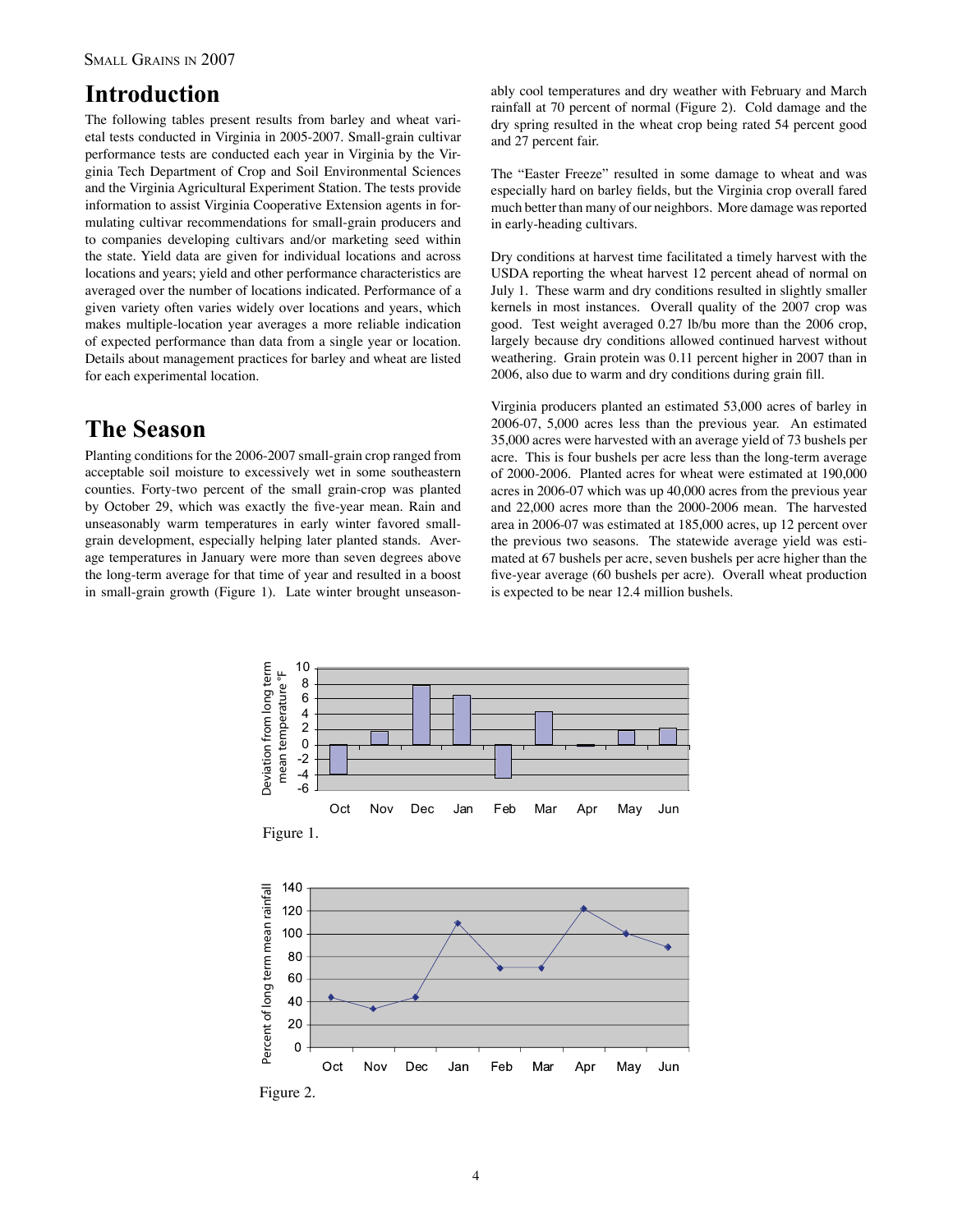# **Section 1: Barley Varieties**

## **Hulless Barley**

Hulless barley tests were planted in seven-inch rows at Blackstone, Orange, Holland, and Painter. They were planted in six-inch rows at Warsaw and Blacksburg. They were planted in seven-and-onehalf-inch rows at the Warsaw no-till location. All locations were planted at 32 seeds per row foot.

Yields of current hulless barley lines are generally 10 percent to 20 percent lower than those of hulled barley lines. This is expected since the hull makes up 12 percent to 15 percent of the weight of traditional barley and the breeding program for hulless barley is relatively new. To date, significant progress has been made in the development of winter hulless barley lines. The program has developed more than 3,000 winter hulless barley populations. Continued efforts will be focused on the development of hulless barley varieties for specific end-use markets benefiting producers in the Mid-Atlantic Region.

The three-year (2005-2007) average yield for Doyce hulless barley in Virginia was 76 bushels per acre with a test weight of 55.3 pounds per bushel. The newly released Eve hulless barley averaged 75 bushels per acre, but the test weight was significantly higher at 58.3 pounds per bushel.

# **Hulled Barley**

Hulled barley tests were planted in seven-inch rows at Blackstone, Orange, Holland, and Painter. They were planted in six-inch rows at Warsaw and Blacksburg. They were planted in seven-and-onehalf-inch rows at the Warsaw no-till location. The no-till test at Holland was planted at 28 seeds per row foot. All other locations were planted at 24 seeds per row foot.

Virginia grown barley typically yields in excess of 100 bushels per acre, and fits well in many crop rotation systems. However, profitable barley production on over 50,000 acres in Virginia will require revival of international market opportunities and/or development of barley varieties that livestock feeders desire.

The three-year average yields of Thoroughbred hulled barley were 124 bushels per acre with an average test weight of 47.2 pounds per bushel compared to the mean yield of 107 bushels per acre and a test weight of 46.3 pounds per bushel for the mean of all cultivars tested.

## **Summary of barley management practices for the 2007 harvest season**

(All rates are given on a per-acre basis.)

**Blacksburg** - Planted October 5, 2006. Preplant fertilizer was 30- 60-80 in October. Site was fertilized with 50 gal N with 0.5 oz Harmony Extra® on February 28, 2007, and again on March 26. Harvest occurred on June 11-13.

**Blackstone** - Planted October 24, 2006. Preplant fertilizer was 30 lb N using 500 lb 6-6-18 on October 24. Site was fertilized with 40 lb N using 260 lb 15.5-0-0 on February 7, 2007, and sprayed with 0.5 oz Harmony Extra® on February 12. Site was fertilized with 40 lb N using 118 lb 34-0-0 March 15. Site was sprayed with 2.56 oz Warrior® April 26. Harvest occurred on June 7.

**Painter** - Planted November 2-3, 2006. Preplant fertilizer was 500 lb 5-10-10. Site was fertilized with 60 lb N using 30%UAN and 0.4 oz Harmony Extra® March 13, 2007. Site was fertilized with 30 lb N March 27. Harvest occurred on June 13.

**Warsaw** - Planted October 15, 2006. Preplant fertilizer was 30-80- 80-5 applied October 14. Site was sprayed with 0.4 oz Finesse® and fertilized at 25 lb N using 12-0-0-1.5 on December 19. Fertilization occurred at 25 lb N on February 22, 2007, using 12-0-0-1.5 and at 45 lb N on March 28 using 24-0-0-3. Harvest occurred June 6-7.

**Holland** – Planted no-till October 26, 2006. Preplant fertilization was 350 lb 9-16-31-3 on October 25. Site was fertilized with 60 lb N and sprayed with 0.6 oz Harmony Extra® February 10, 2007. Site was sprayed with 3 oz Warrior® on April 24. Site was fertilized with 40 lb N March 14. Harvest occurred on June 8.

**Orange** - Planted October 23, 2006. Preplant fertilization was 23- 60-30-30S on October 12. Sixty lb N and Harmony Extra® at 0.4 oz were applied March 9, 2007. Harvest occurred on June 7.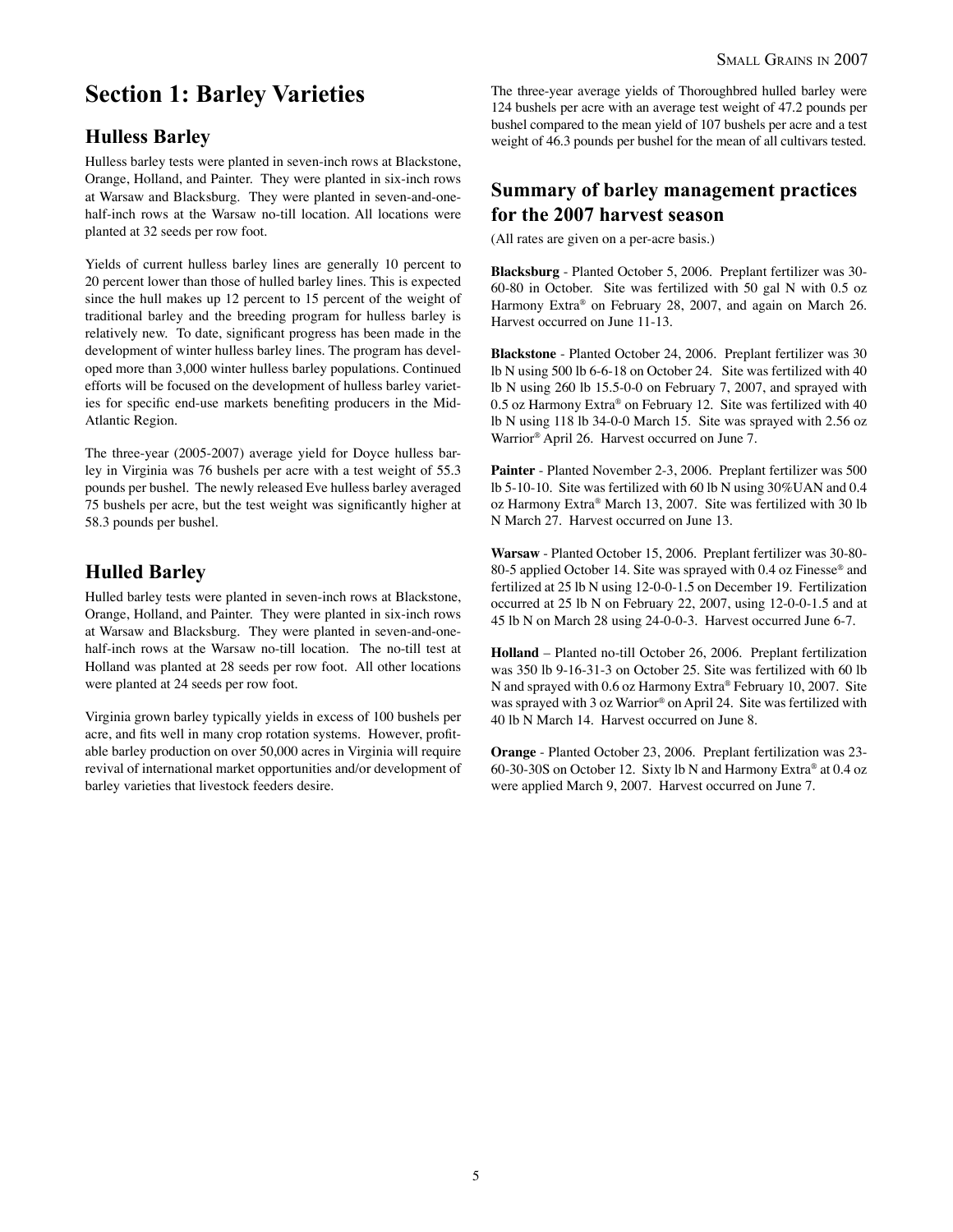#### **Table 1. Summary of performance of hulless entries in the Virginia Tech Barley Test over locations, 2007 harvest.**

|                      |                                | <b>Test</b>            | <b>Date</b>                    |                                |                                 | <b>Net</b>                            | Leaf                                       | Spot                        | Spring         |
|----------------------|--------------------------------|------------------------|--------------------------------|--------------------------------|---------------------------------|---------------------------------------|--------------------------------------------|-----------------------------|----------------|
|                      | Yield                          | Weight                 | Headed                         | Height                         | Lodging                         | <b>Blotch</b>                         | <b>Rust</b>                                | <b>Blotch</b>               | Freeze         |
|                      | (Bu/a)                         | (Lb/bu)                | $(Mar31+)$                     | $(\ln)$                        | $(0.2 - 10)$                    | $(0-9)$                               | $(0-9)$                                    | $(0-9)$                     | $(0-9)$        |
| <b>Hulless Lines</b> | (5)                            | (5)                    | (3)                            | (3)                            | (4)                             | (3)                                   | (4)                                        | (4)                         | (1)            |
| VA04H-53             | 69 +                           | 56.9                   | $27 +$                         | $35 +$                         | $2.6 +$                         | $2 -$                                 | 4                                          | $\overline{2}$              | $1 -$          |
| VA03H-100            | 69<br>$\ddot{}$                | 56.4                   | 26                             | 39<br>$\ddot{}$                | 1.2                             | 4                                     | 5<br>$\overline{+}$                        | 3                           | 2              |
| VA03H-61             | 68<br>$\ddot{}$                | 60.0<br>$\overline{+}$ | 27<br>$\ddot{}$                | 35<br>$\ddot{}$                | 1.3                             | 3<br>$\overline{\phantom{a}}$         | 3<br>$\overline{\phantom{a}}$              | 3                           | $1 -$          |
| VA05H-147            | 68<br>$+$                      | 57.2                   | 27<br>$\ddot{}$                | 37<br>$\ddot{}$                | 1.4                             | 3<br>$\overline{\phantom{a}}$         | 3<br>$\overline{\phantom{a}}$              | 3                           | $\overline{c}$ |
| VA03H-64             | 64                             | 56.7                   | 25<br>$\sim$                   | 35<br>$\ddot{}$                | 2.2<br>$+$                      | $\overline{4}$                        | 5<br>$^{+}$                                | 3                           | 2              |
| VA04H-25             | 63                             | $58.2 +$               | $25 -$                         | 34                             | 1.6                             | 3<br>$\overline{\phantom{a}}$         | $\overline{2}$<br>$\sim$                   | $2 -$                       | $\overline{2}$ |
| VA03H-58             | 62                             | 58.1<br>$\overline{+}$ | $27 +$                         | 32<br>$\overline{\phantom{a}}$ | $3.7 +$                         | 3<br>$\overline{\phantom{a}}$         | 4                                          | 3                           | $1 -$          |
| VA05H-162            | 62                             | 57.7<br>$\ddot{}$      | 27<br>$\ddot{}$                | 35<br>$\ddot{}$                | 0.3<br>$\overline{\phantom{a}}$ | 4                                     | 5<br>$\ddot{}$                             | 3                           | 2              |
| VA05H-161            | 62                             | 57.1                   | 27<br>$\ddot{}$                | 36<br>$\ddot{}$                | 0.7<br>$\overline{\phantom{a}}$ | 3<br>$\overline{\phantom{a}}$         | 6<br>$+$                                   | 3                           | 3<br>$\ddot{}$ |
| VA04H-113            | 62                             | 56.3                   | 25<br>$\sim$                   | 33<br>$\overline{\phantom{a}}$ | $0.7 -$                         | $\overline{4}$                        | 3<br>$\overline{\phantom{a}}$              | 3                           | 4<br>$\ddot{}$ |
| VA04H-111            | 62                             | 56.3                   | $25 -$                         | 32<br>$\overline{\phantom{a}}$ | 0.8<br>$\sim$                   | 3<br>$\overline{\phantom{a}}$         | 3<br>$\overline{\phantom{a}}$              | $2 -$                       | $5 +$          |
| VA01H-125            | 61                             | 57.3                   | $23 -$                         | 28<br>$\overline{\phantom{a}}$ | 2.0                             | 6<br>$\ddot{}$                        | 5<br>$+$                                   | 5<br>$\overline{+}$         | $0 -$          |
| VA04H-114            | 61                             | $55.7 -$               | 25<br>$\sim$ $-$               | 33<br>$\overline{\phantom{a}}$ | 0.7<br>$\overline{\phantom{a}}$ | 4                                     | $\overline{c}$<br>$\overline{\phantom{a}}$ | $\overline{2}$<br>$\sim$    | 4<br>$\ddot{}$ |
| <b>Doyce</b>         | 61                             | 53.6<br>$\sim$         | 25<br>$\overline{\phantom{a}}$ | 31<br>$\overline{\phantom{a}}$ | 2.3<br>$\ddot{}$                | 6<br>$\overline{+}$                   | 1<br>$\overline{\phantom{a}}$              | 5<br>$\ddot{}$              | 5<br>$\ddot{}$ |
| VA05H-120            | 60                             | 56.6                   | 26                             | 35<br>$\ddot{}$                | 0.5<br>$\overline{\phantom{a}}$ | 3<br>$\overline{\phantom{a}}$         | 5<br>$+$                                   | 3                           | 2              |
| VA05H-59             | 59<br>$\overline{\phantom{a}}$ | 57.3                   | $28 +$                         | 32<br>$\overline{\phantom{a}}$ | 0.9<br>$\overline{\phantom{a}}$ | 5<br>$\begin{array}{c} + \end{array}$ | 3<br>$\overline{\phantom{a}}$              | $\overline{4}$<br>$\ddot{}$ | $\overline{2}$ |
| Eve                  | 58<br>$\sim$                   | 57.9<br>$\overline{+}$ | $24 -$                         | 33<br>$\overline{\phantom{a}}$ | 0.6<br>$\overline{\phantom{a}}$ | 4                                     | 4                                          | 3                           | $\overline{c}$ |
| VA05H-158            | 58<br>$\sim$                   | 56.6                   | 26                             | 33<br>$\overline{\phantom{a}}$ | 0.5<br>$\overline{\phantom{a}}$ | 3<br>$\overline{\phantom{a}}$         | 5<br>$\ddot{}$                             | 3                           | 3<br>$\ddot{}$ |
| VA05H-159            | $57 -$                         | 57.1                   | 26                             | 34                             | 0.2<br>$\overline{\phantom{a}}$ | 5<br>$\ddot{}$                        | 3<br>$\overline{\phantom{a}}$              | 3                           | 2              |
| H-585                | 57<br>$\sim$                   | 56.3                   | $24 -$                         | 34                             | 0.9<br>$\overline{\phantom{a}}$ | 6<br>$\ddot{}$                        | 5<br>$+$                                   | 5<br>$+$                    | $\overline{2}$ |
| Average              | 62                             | 56.8                   | 26                             | 34                             | 1.5                             | 4                                     | 4                                          | 3                           | $\overline{c}$ |
| LSD (0.05)           | 3                              | 0.9                    | 1                              | 1                              | 0.6                             | 1                                     | 1                                          | 1                           | 1              |
| C.V.                 | 9                              | 2.7                    | $\overline{c}$                 | 4                              |                                 |                                       |                                            |                             |                |

Blacksburg yields and test weights are not included in over-location data.

Released cultivars are shown in bold print.

The number in parentheses below column headings indicates the number of locations on which data are based.

Varieties are ordered by descending yield averages.

A plus or minus sign indicates a performance significantly above or below the test average.

Belgian Lodging Scale = Area X Intensity X 0.2. Area = 1-10, where 1 is barley unaffected and 10 is entire plot affected and Intensity = 1-5, where 1 is barley standing upright and 5 is barley totally flat.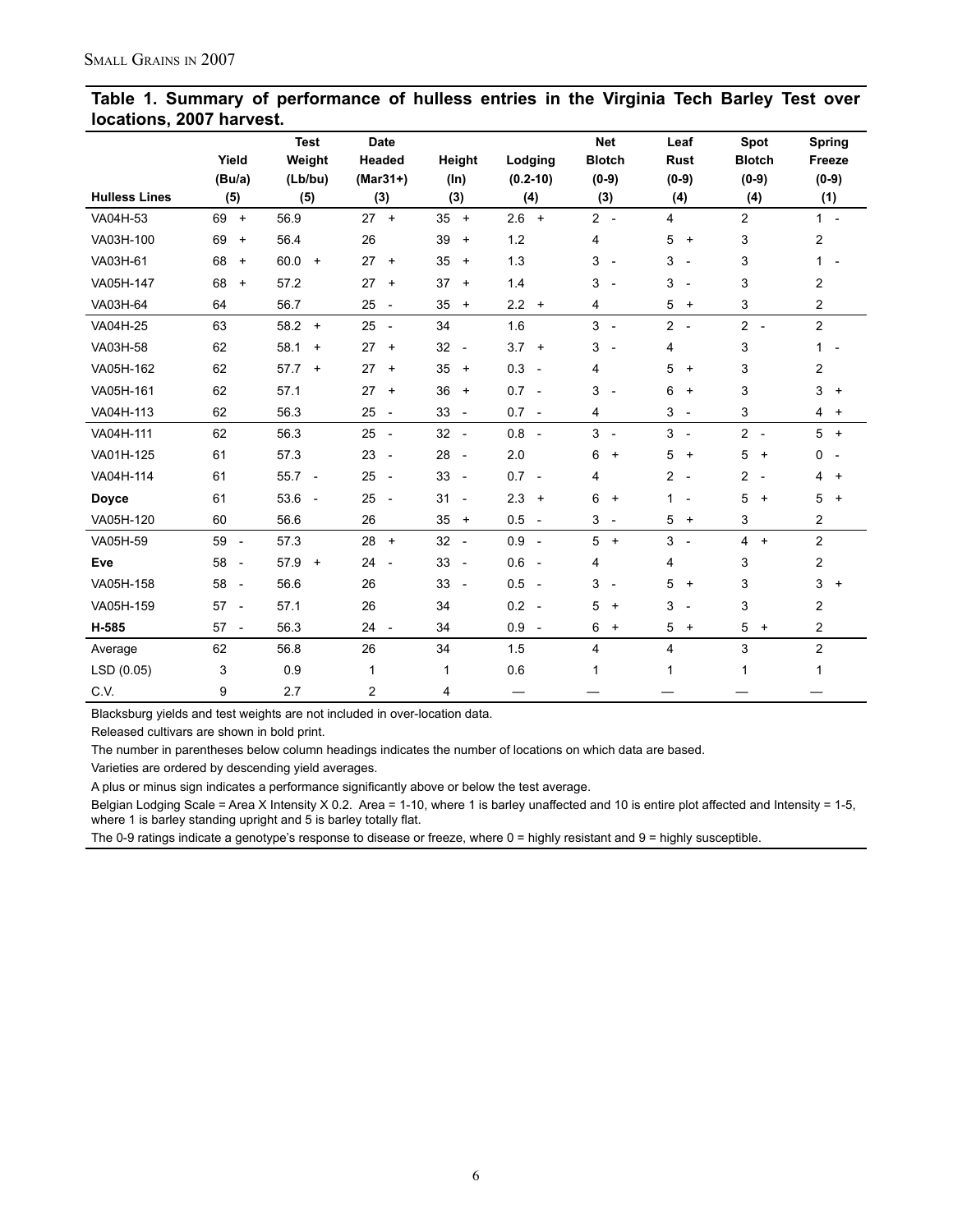#### **Table 2. Two-year average summary of performance of hulless entries in the Virginia Tech Barley Tests, 2006 and 2007 harvests.**

|                      | Yield<br>(Bu/a)                | <b>Test</b><br>Weight<br>(Lb/bu) | <b>Date</b><br>Headed<br>$(Mar31+)$ | Height<br>$(\ln)$              | Lodging<br>$(0.2 - 10)$         | <b>Net</b><br><b>Blotch</b><br>$(0-9)$ | Leaf<br><b>Rust</b><br>$(0-9)$             | Spot<br><b>Blotch</b><br>$(0-9)$           | Spring<br>Freeze<br>$(0-9)$    | Early<br>Height<br>(inches) |
|----------------------|--------------------------------|----------------------------------|-------------------------------------|--------------------------------|---------------------------------|----------------------------------------|--------------------------------------------|--------------------------------------------|--------------------------------|-----------------------------|
| <b>Hulless Lines</b> | (13)                           | (13)                             | (7)                                 | (7)                            | (10)                            | (4)                                    | (7)                                        | (6)                                        | (1)                            | (2)                         |
| VA04H-53             | 80<br>$\overline{+}$           | 58.0                             | 23<br>$\ddot{}$                     | 35<br>$+$                      | $2.8 +$                         | $2 -$                                  | $4 +$                                      | $2 -$                                      | $1 -$                          | 7.2                         |
| VA03H-61             | 79<br>$^{+}$                   | $60.3 +$                         | 23<br>$\ddot{}$                     | 33                             | $1.2 -$                         | 3                                      | $2 -$                                      | 3                                          | 1.<br>$\overline{\phantom{a}}$ | $4.8 -$                     |
| VA03H-100            | 78<br>$^{+}$                   | 57.8                             | 22<br>$\ddot{}$                     | 38<br>$+$                      | 1.7                             | 3                                      | 5<br>$\overline{+}$                        | 3                                          | 2                              | 6.9                         |
| Doyce                | 75                             | $55.3 -$                         | 20                                  | 31<br>$\overline{\phantom{a}}$ | 2.6                             | 5<br>$\overline{+}$                    | $\mathbf{1}$<br>$\overline{\phantom{a}}$   | 5<br>$\ddot{}$                             | 5<br>$\ddot{}$                 | $8.6 +$                     |
| VA01H-125            | 75                             | 57.9                             | 18<br>$\overline{\phantom{a}}$      | 27<br>$\overline{\phantom{a}}$ | 2.1                             | 5<br>$^{+}$                            | $\overline{4}$<br>$^{+}$                   | 5<br>$\ddot{}$                             | $0 -$                          | 7.5                         |
| VA03H-64             | 75                             | 57.7                             | 21<br>$\ddot{}$                     | 35<br>$^{+}$                   | 2.2                             | 3                                      | 5<br>$\overline{+}$                        | 3                                          | $\overline{c}$                 | 6.8                         |
| Eve                  | 73                             | 58.3                             | 18<br>$\overline{\phantom{a}}$      | 33                             | $1.4 -$                         | $\overline{4}$<br>$+$                  | 3                                          | 3                                          | 2                              | 9.0<br>$+$                  |
| VA04H-111            | 72<br>$\overline{\phantom{a}}$ | 57.6                             | 20                                  | 33                             | 1.5<br>$\overline{\phantom{a}}$ | 3                                      | $\overline{2}$<br>$\overline{\phantom{a}}$ | 2<br>$\overline{\phantom{a}}$              | 5<br>$\ddot{}$                 | 9.4<br>$\overline{+}$       |
| VA04H-25             | 72<br>$\overline{\phantom{a}}$ | $59.2 +$                         | 20                                  | 34<br>$+$                      | $1.4 -$                         | $\overline{2}$<br>$\sim$               | $\overline{2}$<br>$\overline{\phantom{a}}$ | $\overline{c}$<br>$\overline{\phantom{a}}$ | $\overline{c}$                 | 8.7<br>$+$                  |
| VA03H-58             | 71<br>$\overline{\phantom{a}}$ | $58.9 +$                         | 23<br>$\ddot{}$                     | 31<br>$\overline{\phantom{a}}$ | $4.2 +$                         | 3                                      | 3                                          | 3                                          | 1.<br>$\overline{\phantom{a}}$ | $5.5 -$                     |
| H-585                | 69<br>$\overline{\phantom{a}}$ | $56.9 -$                         | 18<br>$\overline{\phantom{a}}$      | 33                             | 1.5<br>$\sim$                   | 5<br>$\ddot{}$                         | 5<br>$\overline{+}$                        | 4<br>$\ddot{}$                             | $\overline{c}$                 | 8.4                         |
| Average              | 75                             | 58.0                             | 20                                  | 33                             | 2.1                             | 3                                      | 3                                          | 3                                          | $\overline{c}$                 | 7.5                         |
| LSD (0.05)           | 3                              | 0.5                              | 1                                   | $\mathbf{1}$                   | 0.6                             | 1                                      | 1                                          | $\mathbf{1}$                               | 1                              | 1.0                         |
| C.V.                 | 9                              | 2.3                              | 4                                   | 5                              |                                 |                                        |                                            |                                            |                                | 13.3                        |

Released cultivars are shown in bold print.

The number in parentheses below column headings indicates the number of locations on which data are based.

Varieties are ordered by descending yield averages.

A plus or minus sign indicates a performance significantly above or below the test average.

Belgian Lodging Scale = Area X Intensity X 0.2. Area = 1-10, where 1 is barley unaffected and 10 is entire plot affected and Intensity = 1-5, where 1 is barley standing upright and 5 is barley totally flat.

The 0-9 ratings indicate a genotype's response to disease or freeze, where 0 = highly resistant and 9 = highly susceptible.

#### **Table 3. Three-year average summary of performance of hulless entries in the Virginia Tech Barley Tests, 2005, 2006, and 2007 harvests.**

| <b>Hulless Lines</b> | Yield<br>(Bu/a)<br>(18)        | <b>Test</b><br>Weight<br>(Lb/bu)<br>(18) | <b>Date</b><br>Headed<br>$(Mar31+)$<br>(10) | Height<br>$(\ln)$<br>(10)      | Lodging<br>$(0.2 - 10)$<br>(14) | <b>Net</b><br><b>Blotch</b><br>$(0-9)$<br>(5) | Leaf<br><b>Rust</b><br>$(0-9)$<br>(9) | <b>Spot</b><br><b>Blotch</b><br>$(0-9)$<br>(7) | <b>Spring</b><br>Freeze<br>$(0-9)$<br>(1) | Early<br>Height<br>(inches)<br>(2) |
|----------------------|--------------------------------|------------------------------------------|---------------------------------------------|--------------------------------|---------------------------------|-----------------------------------------------|---------------------------------------|------------------------------------------------|-------------------------------------------|------------------------------------|
| Doyce                | 76                             | $55.3 -$                                 | 21<br>$\ddot{}$                             | 32<br>$\overline{\phantom{a}}$ | $2.5 +$                         | 5                                             | $\overline{\phantom{a}}$              | 4                                              | 5<br>$\ddot{}$                            | 8.6                                |
| VA01H-125            | 75                             | $57.6 +$                                 | 19<br>$\overline{\phantom{a}}$              | 28<br>$\overline{\phantom{a}}$ | 1.8                             | 6<br>$^{+}$                                   | 4<br>$^{+}$                           | 4                                              | 0<br>$\overline{\phantom{a}}$             | 7.5                                |
| Eve                  | 75                             | $58.3 +$                                 | 20                                          | 34<br>$+$                      | 1.3<br>$\overline{\phantom{a}}$ | 4<br>$\overline{\phantom{0}}$                 | 3                                     | 3<br>$\overline{\phantom{a}}$                  | 2                                         | 9.0                                |
| H-585                | 70<br>$\overline{\phantom{a}}$ | 56.7                                     | 19<br>$\overline{\phantom{a}}$              | 34<br>$+$                      | 1.3<br>$\overline{\phantom{a}}$ | 5                                             | 4<br>$^{+}$                           | 4                                              | 2                                         | 8.4                                |
| Average              | 74                             | 57.0                                     | 20                                          | 32                             | 1.7                             | 5                                             | 3                                     | 4                                              | 2                                         | 8.4                                |
| LSD (0.05)           | 3                              | 0.4                                      |                                             |                                | 0.4                             |                                               |                                       |                                                |                                           | 1.1                                |
| C.V.                 | 11                             | 2.4                                      | 4                                           | 5                              |                                 |                                               |                                       |                                                |                                           | 12.3                               |

Released cultivars are shown in bold print.

The number in parentheses below column headings indicates the number of locations on which data are based.

Varieties are ordered by descending yield averages.

A plus or minus sign indicates a performance significantly above or below the test average.

Belgian Lodging Scale = Area X Intensity X 0.2. Area = 1-10, where 1 is barley unaffected and 10 is entire plot affected and Intensity = 1-5, where 1 is barley standing upright and 5 is barley totally flat.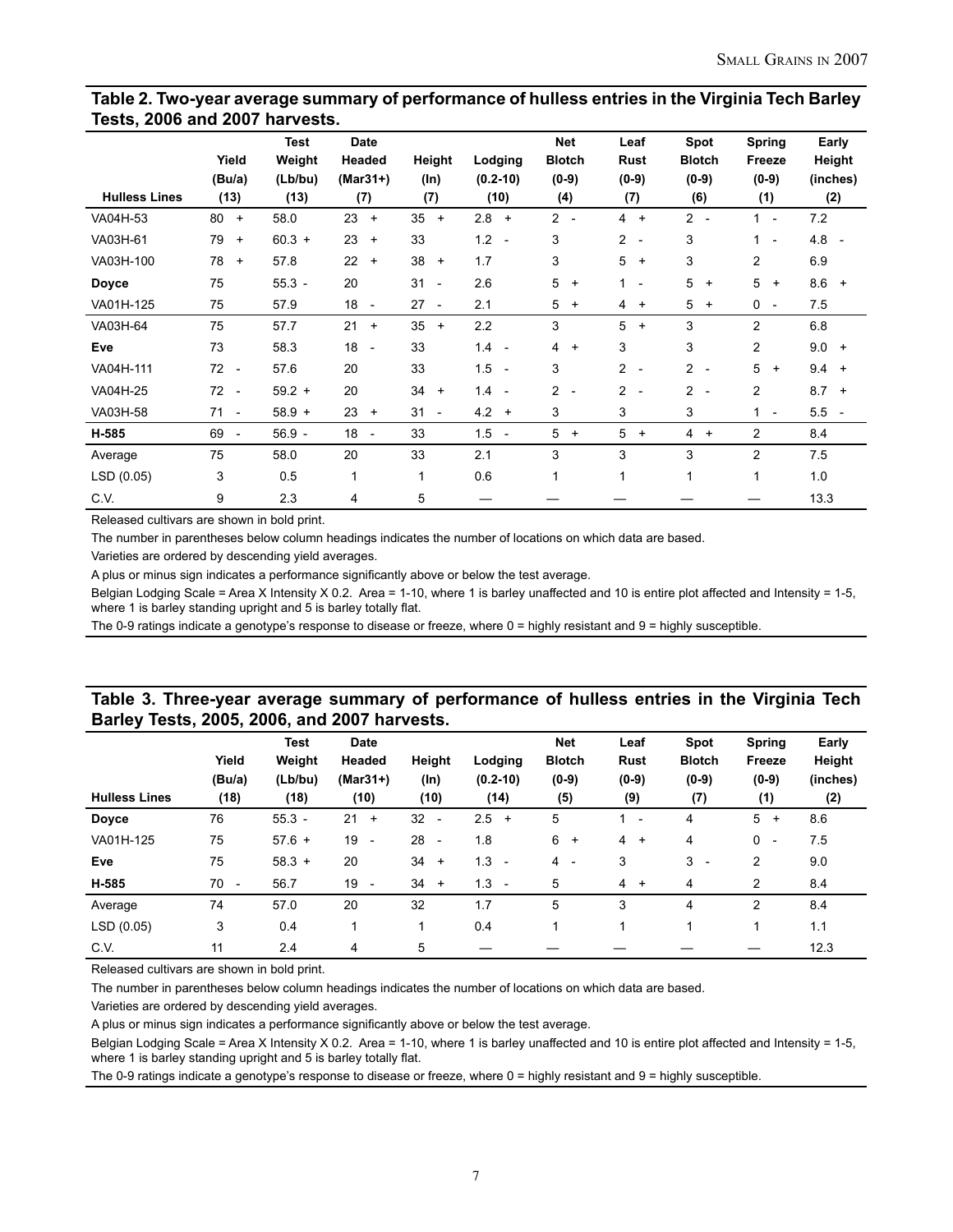| Table 4. Summary of performance of hulless entries in the Virginia Tech Barley Test planted no- |
|-------------------------------------------------------------------------------------------------|
| till at the Tidewater AREC, Holland, Va., 2007 harvest.                                         |

|                      |        | <b>Test</b> |              | <b>Net</b>                    | Leaf                          | Spot                                       |
|----------------------|--------|-------------|--------------|-------------------------------|-------------------------------|--------------------------------------------|
|                      | Yield  | Weight      | Lodging      | <b>Blotch</b>                 | <b>Rust</b>                   | <b>Blotch</b>                              |
| <b>Hulless Lines</b> | (Bu/a) | (Lb/bu)     | $(0.2 - 10)$ | $(0-9)$                       | $(0-9)$                       | $(0-9)$                                    |
| VA05H-158            | $57 +$ | 58.5        | 0.4          | $4 -$                         | $\overline{4}$                | $5 +$                                      |
| VA04H-111            | $57 +$ | 57.3        | 0.9          | $4 -$                         | 3                             | $2 -$                                      |
| VA05H-120            | 56     | 57.1        | $0.3 -$      | $3 -$                         | 4                             | 5<br>$\ddot{}$                             |
| VA05H-162            | 54     | 59.1        | 0.4          | 5                             | 4                             | 6<br>$\begin{array}{c} + \end{array}$      |
| VA04H-53             | 54     | 57.2        | $5.4 +$      | 1<br>$\sim$                   | 4                             | $\mathbf{3}$<br>$\overline{\phantom{a}}$   |
| VA03H-100            | 53     | 57.0        | 2.2          | $6 +$                         | 4                             | 4                                          |
| VA03H-58             | 53     | 56.5        | 2.8          | 3<br>$\overline{\phantom{a}}$ | 3                             | $\mathfrak{S}$<br>$\overline{\phantom{a}}$ |
| VA05H-147            | 52     | 56.5        | 1.6          | $4 -$                         | 3                             | 4                                          |
| VA04H-113            | 52     | 57.6        | 0.8          | $4 -$                         | 3                             | 4                                          |
| VA03H-61             | 51     | $59.6 +$    | 3.2          | $4 -$                         | $\overline{c}$                | 4                                          |
| VA05H-161            | 50     | 58.2        | 0.8          | $6 +$                         | 4                             | 5<br>$+$                                   |
| VA04H-25             | 49     | 59.3        | $4.1 +$      | 3<br>$\overline{\phantom{a}}$ | 3                             | 3<br>$\overline{\phantom{a}}$              |
| VA05H-159            | 48     | 56.6        | $0.2 -$      | 5                             | 3                             | 4                                          |
| H-585                | 48     | 56.3        | 1.0          | 6<br>$+$                      | 4                             | 3<br>$\overline{\phantom{a}}$              |
| VA03H-64             | 47     | 56.5        | $47 +$       | $\mathbf 5$                   | 4                             | 5<br>$\ddot{}$                             |
| VA05H-59             | 47     | 56.3        | 1.5          | $6 +$                         | 4                             | 4                                          |
| Eve                  | 47     | 58.0        | $0.3 -$      | 4<br>$\sim$ $-$               | 3                             | 3<br>$\overline{\phantom{a}}$              |
| VA04H-114            | 47     | 56.6        | 0.8          | 5                             | 3                             | $2 -$                                      |
| <b>Doyce</b>         | 46     | $54.8 -$    | 2.9          | $7 +$                         | 1<br>$\overline{\phantom{a}}$ | 5<br>$\ddot{}$                             |
| VA01H-125            | 38 -   | $55.5 -$    | $6.8 +$      | $8 +$                         | 4                             | 5<br>$+$                                   |
| Average              | 50     | 57.2        | 2.0          | 5                             | 3                             | 4                                          |
| LSD (0.05)           | 7      | $1.2$       | 1.7          | 1                             | $\overline{c}$                | 1                                          |
| C.V.                 | 10     | 1.4         |              |                               |                               |                                            |

Released cultivars are shown in bold print.

Varieties are ordered by descending yield averages.

A plus or minus sign indicates a performance significantly above or below the test average.

Belgian Lodging Scale = Area X Intensity X 0.2. Area = 1-10, where 1 is barley unaffected and 10 is entire plot affected and Intensity = 1-5, where 1 is barley standing upright and 5 is barley totally flat.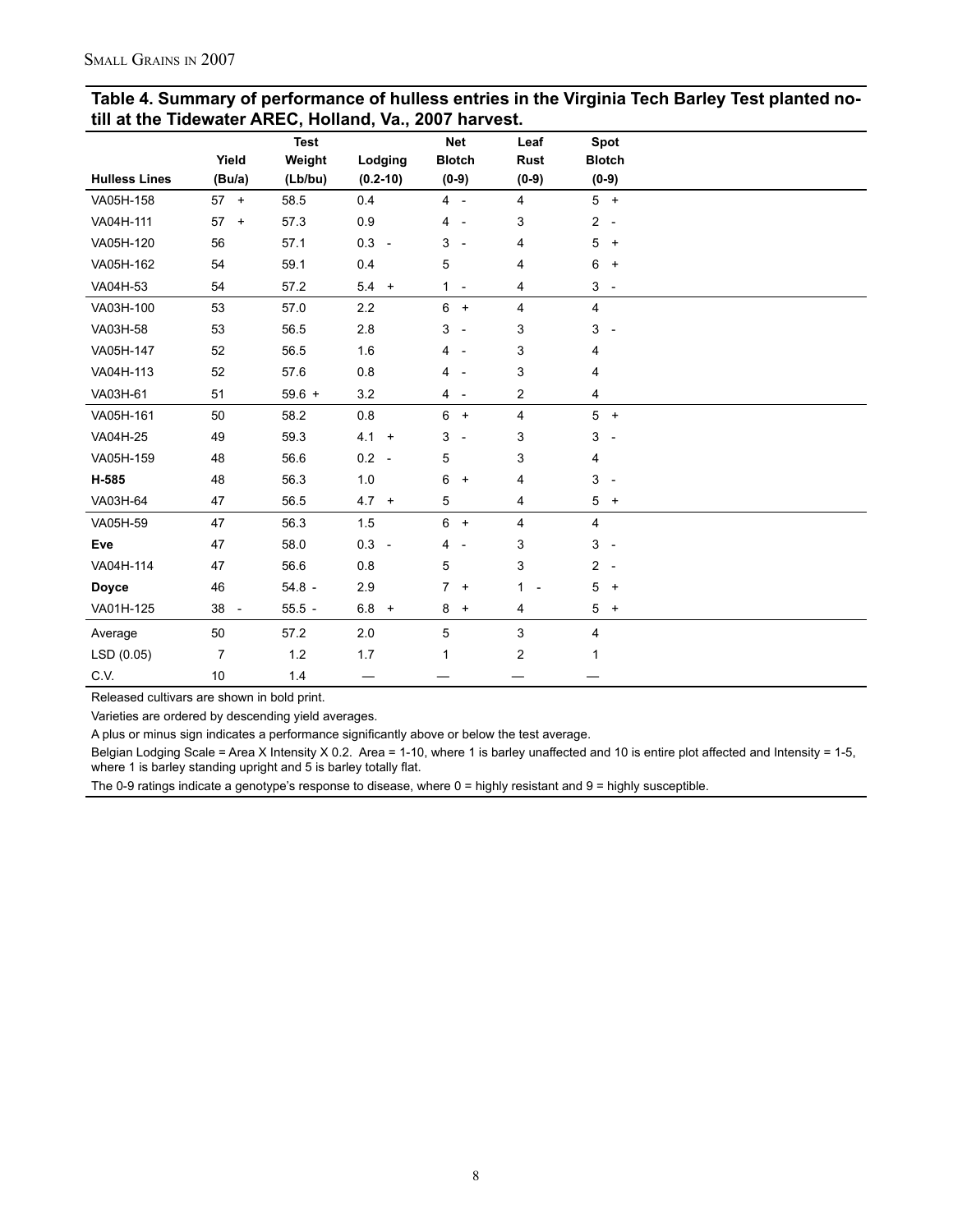#### **Table 5. Summary of performance of hulless entries in the Virginia Tech Barley Test, Eastern Virginia AREC, Warsaw, Va., 2007 harvest.**

|                      |                                | <b>Test</b> | <b>Date</b>                    |                                |              | Leaf                                     | Spot                          |
|----------------------|--------------------------------|-------------|--------------------------------|--------------------------------|--------------|------------------------------------------|-------------------------------|
|                      | Yield                          | Weight      | Headed                         | Height                         | Lodging      | <b>Rust</b>                              | <b>Blotch</b>                 |
| <b>Hulless Lines</b> | (Bu/a)                         | (Lb/bu)     | $(Mar31+)$                     | $(\ln)$                        | $(0.2 - 10)$ | $(0-9)$                                  | $(0-9)$                       |
| VA03H-100            | $87 +$                         | 58.7        | $25 +$                         | $40 +$                         | 2.0          | 3                                        | $2 -$                         |
| VA05H-147            | 85<br>$+$                      | 58.1        | 25<br>$+$                      | 38<br>$\ddot{}$                | 2.0          | 2                                        | $2 -$                         |
| VA03H-64             | $82 +$                         | 58.1        | 24                             | 37 <sup>2</sup><br>$+$         | $4.3 +$      | 4                                        | 3                             |
| VA05H-162            | 78                             | $59.5 +$    | 26<br>$+$                      | 38<br>$+$                      | 0.7          | 4                                        | 3                             |
| VA04H-113            | 78                             | $57.7 -$    | 24                             | 36                             | 1.1          | $\overline{2}$                           | 3                             |
| VA04H-111            | 78                             | 58.6        | $23 -$                         | 35                             | 0.6          | $\overline{2}$                           | 3                             |
| VA01H-125            | 77                             | $59.5 +$    | $21 -$                         | 30<br>$\overline{\phantom{a}}$ | 1.7          | 3                                        | 5<br>$+$                      |
| VA04H-114            | 77                             | 58.1        | 23<br>$\sim$                   | 34                             | 0.6          | $\mathbf{1}$<br>$\overline{\phantom{a}}$ | 2<br>$\overline{\phantom{a}}$ |
| VA05H-161            | 76                             | 58.9        | 25<br>$+$                      | 38<br>$\ddot{}$                | 1.4          | 5<br>$+$                                 | 3                             |
| VA04H-53             | 76                             | 58.1        | $27 +$                         | 35                             | $4.5 +$      | $\overline{2}$                           | $2 -$                         |
| VA04H-25             | 76                             | 58.9        | 24                             | $37 +$                         | 0.9          | $\overline{c}$                           | $1 -$                         |
| VA05H-120            | 75                             | 58.9        | 23<br>$\sim$ $-$               | 38<br>$^{+}$                   | 0.5          | 4                                        | 3                             |
| Doyce                | 74                             | 56.9 -      | 23<br>$\overline{\phantom{a}}$ | 33<br>$\overline{\phantom{a}}$ | 3.8          | $\mathbf{1}$<br>$\overline{\phantom{a}}$ | 6<br>$+$                      |
| VA05H-59             | 73                             | 58.1        | 26<br>$\ddot{}$                | 33<br>$\overline{\phantom{a}}$ | 2.1          | $\overline{c}$                           | 4<br>$+$                      |
| VA03H-61             | 72                             | $60.0 +$    | $27 +$                         | 35                             | 2.8          | 3                                        | 3                             |
| H-585                | 70                             | $57.7 -$    | $23 -$                         | 34                             | 2.8          | 5<br>$+$                                 | $4 +$                         |
| VA05H-159            | 68                             | 58.0        | $23 -$                         | 35                             | 0.3          | $\overline{2}$                           | 4<br>$+$                      |
| VA05H-158            | 65 -                           | 59.1        | 24                             | 35                             | 0.4          | 5<br>$+$                                 | 2<br>$\overline{\phantom{a}}$ |
| Eve                  | 64<br>$\sim$                   | 59.2        | 22<br>$\sim$                   | 33<br>$\overline{\phantom{a}}$ | 0.6          | 3                                        | 3                             |
| VA03H-58             | 53<br>$\overline{\phantom{a}}$ | 57.9        | $26 +$                         | $32 -$                         | $6.7 +$      | 2                                        | 3                             |
| Average              | 74                             | 58.5        | 24                             | 35                             | 2.0          | 3                                        | 3                             |
| LSD(0.05)            | 7                              | 0.8         | 1                              | 2                              | 2.0          | $\overline{c}$                           | 1                             |
| C.V.                 | 7                              | 0.9         | 2                              | 4                              | —            |                                          |                               |

Released cultivars are shown in bold print.

Varieties are ordered by descending yield averages.

A plus or minus sign indicates a performance significantly above or below the test average.

Belgian Lodging Scale = Area X Intensity X 0.2. Area = 1-10, where 1 is barley unaffected and 10 is entire plot affected and Intensity = 1-5, where 1 is barley standing upright and 5 is barley totally flat.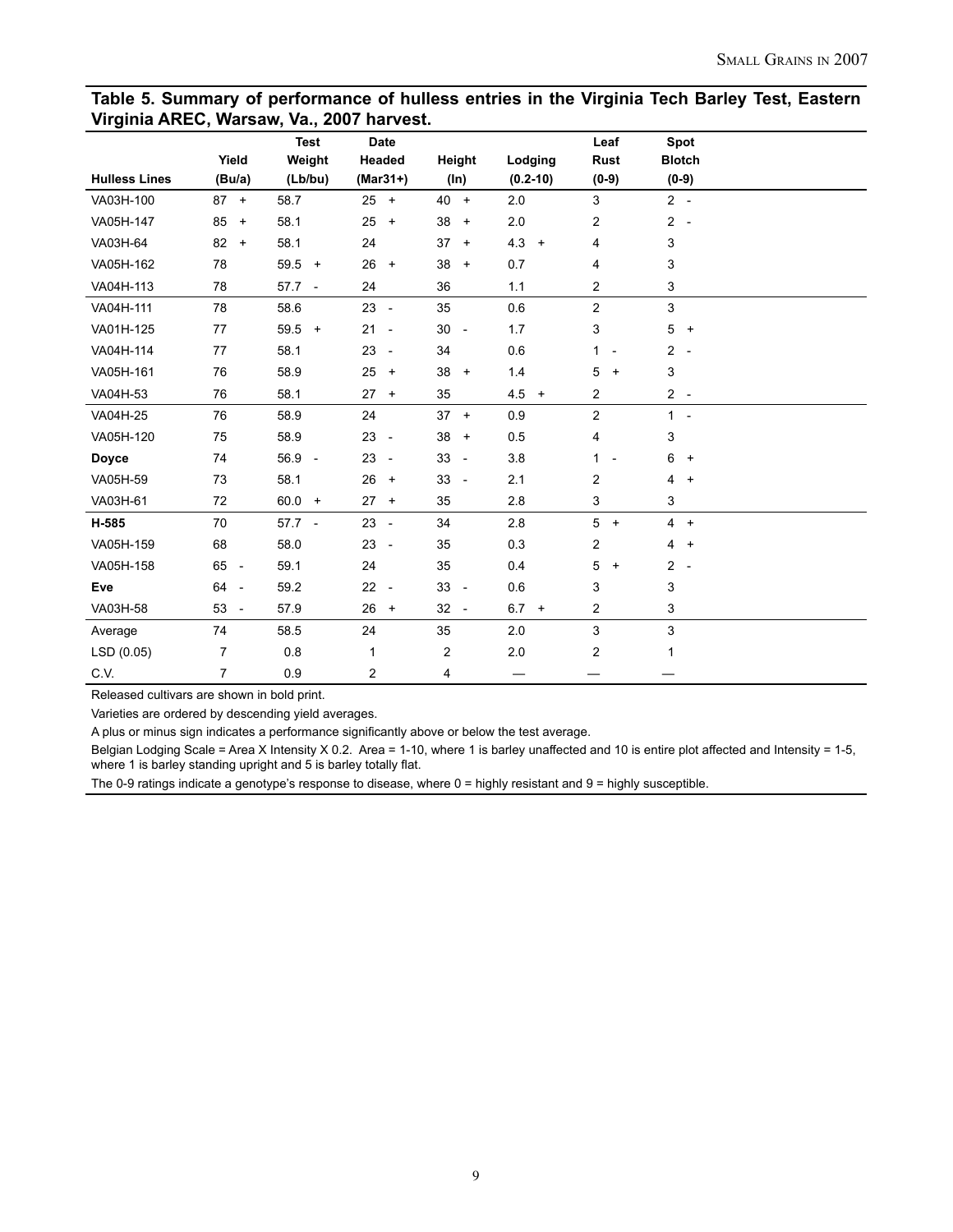|                      |                | <b>Test</b>    |                          | <b>Net</b>                             | Leaf                                       | <b>Spot</b>                   |  |
|----------------------|----------------|----------------|--------------------------|----------------------------------------|--------------------------------------------|-------------------------------|--|
|                      | Yield          | Weight         | Lodging                  | <b>Blotch</b>                          | <b>Rust</b>                                | <b>Blotch</b>                 |  |
| <b>Hulless Lines</b> | (Bu/a)         | (Lb/bu)        | $(0.2 - 10)$             | $(0-9)$                                | $(0-9)$                                    | $(0-9)$                       |  |
| Doyce                | 99 +           | $56.8 -$       | $4.3 +$                  | $4 +$                                  | $\mathbf{1}$<br>$\sim$                     | $3 +$                         |  |
| VA04H-53             | 94<br>$+$      | 59.5           | 1.5                      | 2                                      | 5                                          | $\boldsymbol{2}$              |  |
| VA03H-64             | 93             | 59.9           | 1.3                      | 3                                      | 4                                          | $\overline{c}$                |  |
| VA03H-61             | 93             | $61.5 +$       | 0.2                      | 3                                      | 3                                          | $\overline{c}$                |  |
| VA04H-111            | 93             | 59.9           | 2.1                      | 2                                      | 4                                          | $1 -$                         |  |
| VA04H-114            | 91             | 59.2<br>$\sim$ | 1.7                      | $\overline{2}$                         | $2 -$                                      | $\overline{c}$                |  |
| VA04H-113            | 91             | 60.0           | 1.2                      | $\overline{c}$                         | $\overline{2}$<br>$\overline{\phantom{a}}$ | $\overline{c}$                |  |
| VA03H-100            | 90             | 60.1           | 1.1                      | 2                                      | 6<br>$\ddot{}$                             | $1 -$                         |  |
| VA05H-147            | 89             | 59.7           | 2.5                      | $\overline{2}$                         | 4                                          | $\overline{c}$                |  |
| VA05H-120            | 88             | 60.5           | 1.3                      | 2                                      | 4                                          | $\boldsymbol{2}$              |  |
| VA01H-125            | 86             | $59.2 -$       | 1.2                      | $\overline{4}$<br>$\ddot{\phantom{1}}$ | 6<br>$\ddot{}$                             | $3 +$                         |  |
| VA05H-161            | 85             | 60.2           | 0.7                      | $\overline{2}$                         | $\overline{7}$<br>$\ddot{}$                | 2                             |  |
| VA04H-25             | 85             | $61.5 +$       | 2.5                      | 1.<br>$\overline{\phantom{a}}$         | $\overline{2}$<br>$\overline{\phantom{a}}$ | $\overline{c}$                |  |
| VA03H-58             | 83             | 59.7           | 5.6<br>$\left. +\right.$ | $\overline{c}$                         | 5                                          | 1<br>$\overline{\phantom{a}}$ |  |
| Eve                  | 82             | 60.2           | 0.8                      | 3                                      | 6<br>$\ddot{}$                             | 3<br>$+$                      |  |
| VA05H-162            | 82             | 60.7           | 0.2                      | $\overline{\mathbf{c}}$                | 5                                          | $\boldsymbol{2}$              |  |
| VA05H-158            | 81             | 60.4           | 1.2                      | $\overline{c}$                         | 5                                          | $\boldsymbol{2}$              |  |
| VA05H-159            | 80             | 60.2           | 0.2                      | 4<br>$\ddot{}$                         | 3                                          | $\overline{c}$                |  |
| H-585                | 76 -           | 58.9<br>$\sim$ | 0.2                      | 3                                      | 5                                          | 3<br>$^{+}$                   |  |
| VA05H-59             | $71 -$         | 59.8           | 0.2                      | 4<br>$\ddot{}$                         | 3                                          | $3 +$                         |  |
| Average              | 86             | 59.9           | 1.5                      | $\overline{c}$                         | 4                                          | $\overline{2}$                |  |
| LSD (0.05)           | 9              | 0.6            | 1.6                      | $\mathbf{1}$                           | $\overline{\mathbf{c}}$                    | 1                             |  |
| C.V.                 | $\overline{7}$ | 0.7            | —                        |                                        |                                            |                               |  |

#### **Table 6. Summary of performance of hulless entries in the Virginia Tech Barley Test, Eastern Shore AREC, Painter, Va., 2007 harvest.**

Released cultivars are shown in bold print.

Varieties are ordered by descending yield averages.

A plus or minus sign indicates a performance significantly above or below the test average.

Belgian Lodging Scale = Area X Intensity X 0.2. Area = 1-10, where 1 is barley unaffected and 10 is entire plot affected and Intensity = 1-5, where 1 is barley standing upright and 5 is barley totally flat.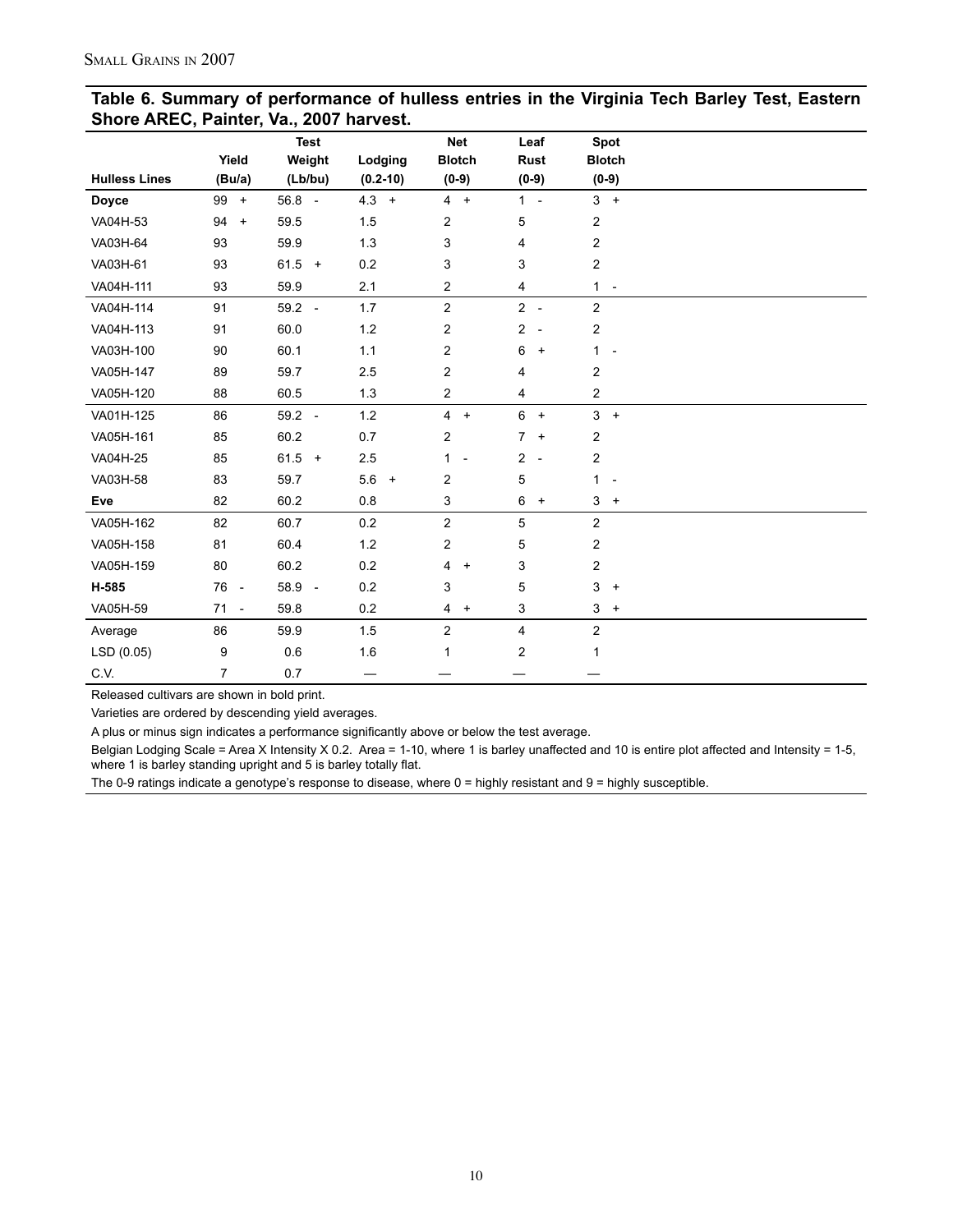#### **Table 7. Summary of performance of hulless entries in the Virginia Tech Barley Test, Northern Piedmont AREC, Orange, Va., 2007 harvest.**

|                      |        | <b>Test</b> | <b>Date</b>     |           |              |
|----------------------|--------|-------------|-----------------|-----------|--------------|
|                      | Yield  | Weight      | Headed          | Height    | Lodging      |
| <b>Hulless Lines</b> | (Bu/a) | (Lb/bu)     | $(Mar31+)$      | $(\ln)$   | $(0.2 - 10)$ |
| VA03H-100            | 67     | 57.5        | 25              | $39 +$    | 0.2          |
| VA05H-147            | 65     | 57.1        | $27 +$          | 36<br>$+$ | $3.2 +$      |
| VA04H-53             | 65     | 57.0        | $27 +$          | 34        | 0.2          |
| VA04H-113            | 65     | 56.0        | 24 -            | 34        | 0.2          |
| VA03H-58             | 64     | 57.9        | $26 +$          | 32        | 0.2          |
| VA04H-114            | 63     | 56.4        | 25              | 34        | 0.2          |
| Eve                  | 62     | 57.2        | 24 -            | 34        | 0.6          |
| VA05H-161            | 61     | 56.8        | 27<br>$\ddot{}$ | $36 +$    | 0.2          |
| VA03H-61             | 61     | $59.5 +$    | 26<br>$\ddot{}$ | 34        | 0.2          |
| VA05H-120            | 59     | 56.5        | $27 +$          | 34        | 0.2          |
| VA05H-59             | 57     | 57.0        | $27 +$          | 32        | 1.6          |
| VA01H-125            | 56     | 57.1        | $22 -$          | 26 -      | 0.2          |
| VA03H-64             | 55     | 56.3        | 24 -            | 33        | 0.4          |
| Doyce                | 55     | $54.1 -$    | $23 -$          | 29 -      | 0.2          |
| VA04H-25             | 54     | $58.3 +$    | 24 -            | 34        | 0.8          |
| H-585                | 54     | $55.4 -$    | $22 -$          | 35        | 0.2          |
| VA04H-111            | 53     | 55.9        | 24 -            | 33        | 0.2          |
| VA05H-159            | 53     | 58.0        | $27 +$          | 32        | 0.2          |
| VA05H-162            | 50     | 57.2        | $27 +$          | 34        | 0.2          |
| VA05H-158            | 48     | 56.4        | 27<br>$\ddot{}$ | 32        | 0.2          |
| Average              | 58     | 56.9        | 25              | 33        | 0.6          |
| LSD (0.05)           | 11     | 1.3         | 1               | 3         | 1.3          |
| C.V.                 | 12     | 1.5         | 3               | 6         |              |

Released cultivars are shown in bold print.

Varieties are ordered by descending yield averages.

A plus or minus sign indicates a performance significantly above or below the test average.

Belgian Lodging Scale = Area X Intensity X 0.2. Area = 1-10, where 1 is barley unaffected and 10 is entire plot affected and Intensity = 1-5, where 1 is barley standing upright and 5 is barley totally flat.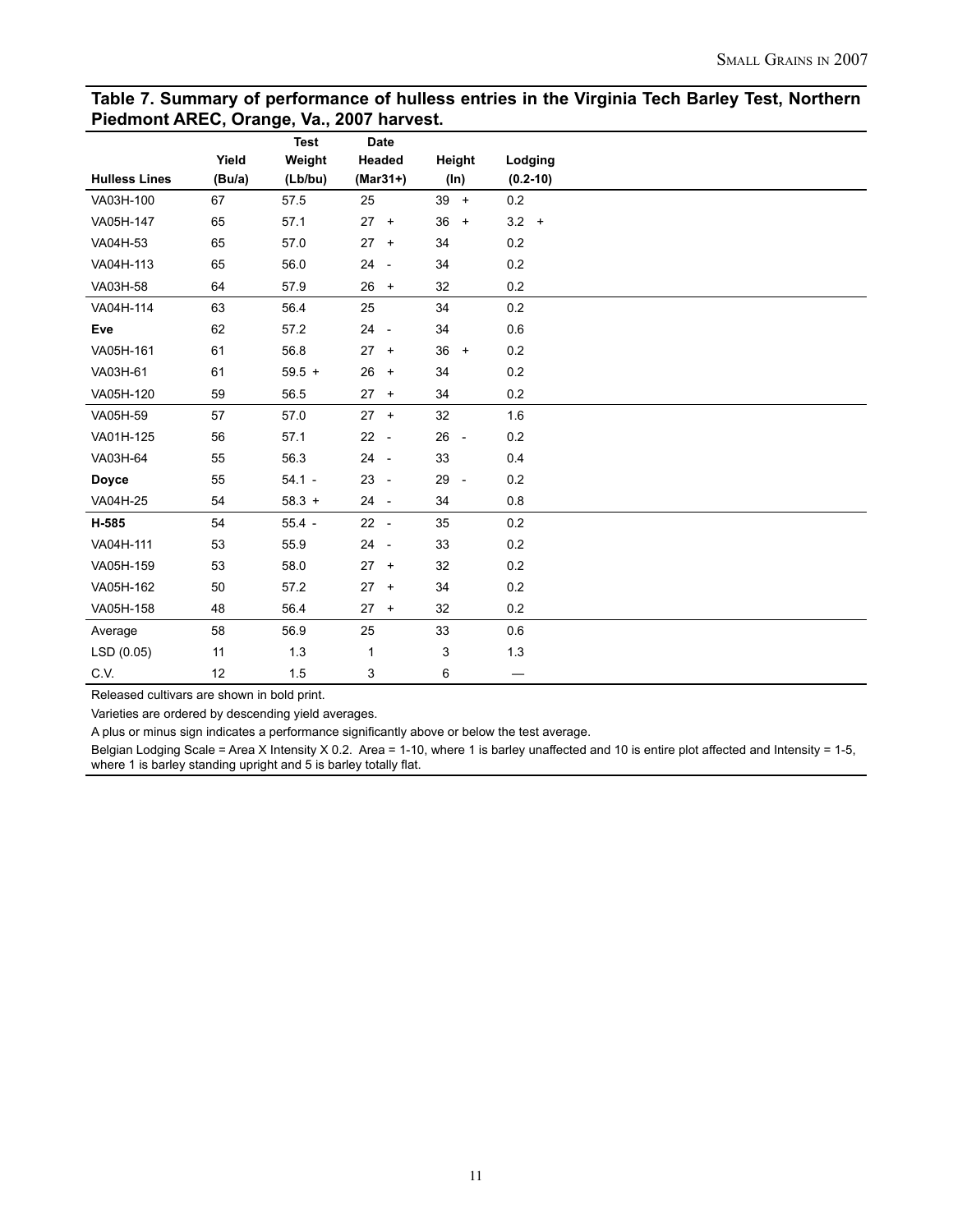| <b>Hulless Lines</b><br><b>Doyce</b><br>59<br>VA03H-100<br>57<br>VA03H-61<br>56<br>VA05H-158<br>56<br>VA04H-111<br>56<br>VA05H-162<br>55<br>VA03H-58<br>54<br>VA04H-53<br>54<br>VA05H-161<br>54<br>VA05H-59<br>52<br>VA04H-113<br>52<br>VA01H-125<br>52<br>VA03H-64<br>52<br>Eve<br>51<br>VA05H-147<br>50<br>VA05H-159<br>49<br>VA04H-25<br>47<br>VA04H-114<br>47<br>H-585<br>46<br>VA05H-120<br>44<br>52<br>Average<br>9<br>LSD (0.05) |      |        | Test     |
|-----------------------------------------------------------------------------------------------------------------------------------------------------------------------------------------------------------------------------------------------------------------------------------------------------------------------------------------------------------------------------------------------------------------------------------------|------|--------|----------|
|                                                                                                                                                                                                                                                                                                                                                                                                                                         |      | Yield  | Weight   |
|                                                                                                                                                                                                                                                                                                                                                                                                                                         |      | (Bu/a) | (Lb/bu)  |
|                                                                                                                                                                                                                                                                                                                                                                                                                                         |      |        | 56.6     |
|                                                                                                                                                                                                                                                                                                                                                                                                                                         |      |        | 58.5     |
|                                                                                                                                                                                                                                                                                                                                                                                                                                         |      |        | 59.4     |
|                                                                                                                                                                                                                                                                                                                                                                                                                                         |      |        | 59.4     |
|                                                                                                                                                                                                                                                                                                                                                                                                                                         |      |        | 58.3     |
|                                                                                                                                                                                                                                                                                                                                                                                                                                         |      |        | 59.9     |
|                                                                                                                                                                                                                                                                                                                                                                                                                                         |      |        | 59.3     |
|                                                                                                                                                                                                                                                                                                                                                                                                                                         |      |        | 58.8     |
|                                                                                                                                                                                                                                                                                                                                                                                                                                         |      |        | 58.5     |
|                                                                                                                                                                                                                                                                                                                                                                                                                                         |      |        | 59.3     |
|                                                                                                                                                                                                                                                                                                                                                                                                                                         |      |        | 58.4     |
|                                                                                                                                                                                                                                                                                                                                                                                                                                         |      |        | 57.9     |
|                                                                                                                                                                                                                                                                                                                                                                                                                                         |      |        | 57.9     |
|                                                                                                                                                                                                                                                                                                                                                                                                                                         |      |        | 59.4     |
|                                                                                                                                                                                                                                                                                                                                                                                                                                         |      |        | $55.1 -$ |
|                                                                                                                                                                                                                                                                                                                                                                                                                                         |      |        | 58.6     |
|                                                                                                                                                                                                                                                                                                                                                                                                                                         |      |        | 60.0     |
|                                                                                                                                                                                                                                                                                                                                                                                                                                         |      |        | 57.8     |
|                                                                                                                                                                                                                                                                                                                                                                                                                                         |      |        | 57.5     |
|                                                                                                                                                                                                                                                                                                                                                                                                                                         |      |        | 59.2     |
|                                                                                                                                                                                                                                                                                                                                                                                                                                         |      |        | 58.5     |
|                                                                                                                                                                                                                                                                                                                                                                                                                                         |      |        | $2.6\,$  |
|                                                                                                                                                                                                                                                                                                                                                                                                                                         | C.V. | 11     | $3.0\,$  |

#### **Table 8. Summary of performance of hulless entries in the Virginia Tech Barley Test, Southern Piedmont AREC, Blackstone, Va., 2007 harvest.**

Released cultivars are shown in bold print.

Varieties are ordered by descending yield averages.

A plus or minus sign indicates a performance significantly above or below the test average.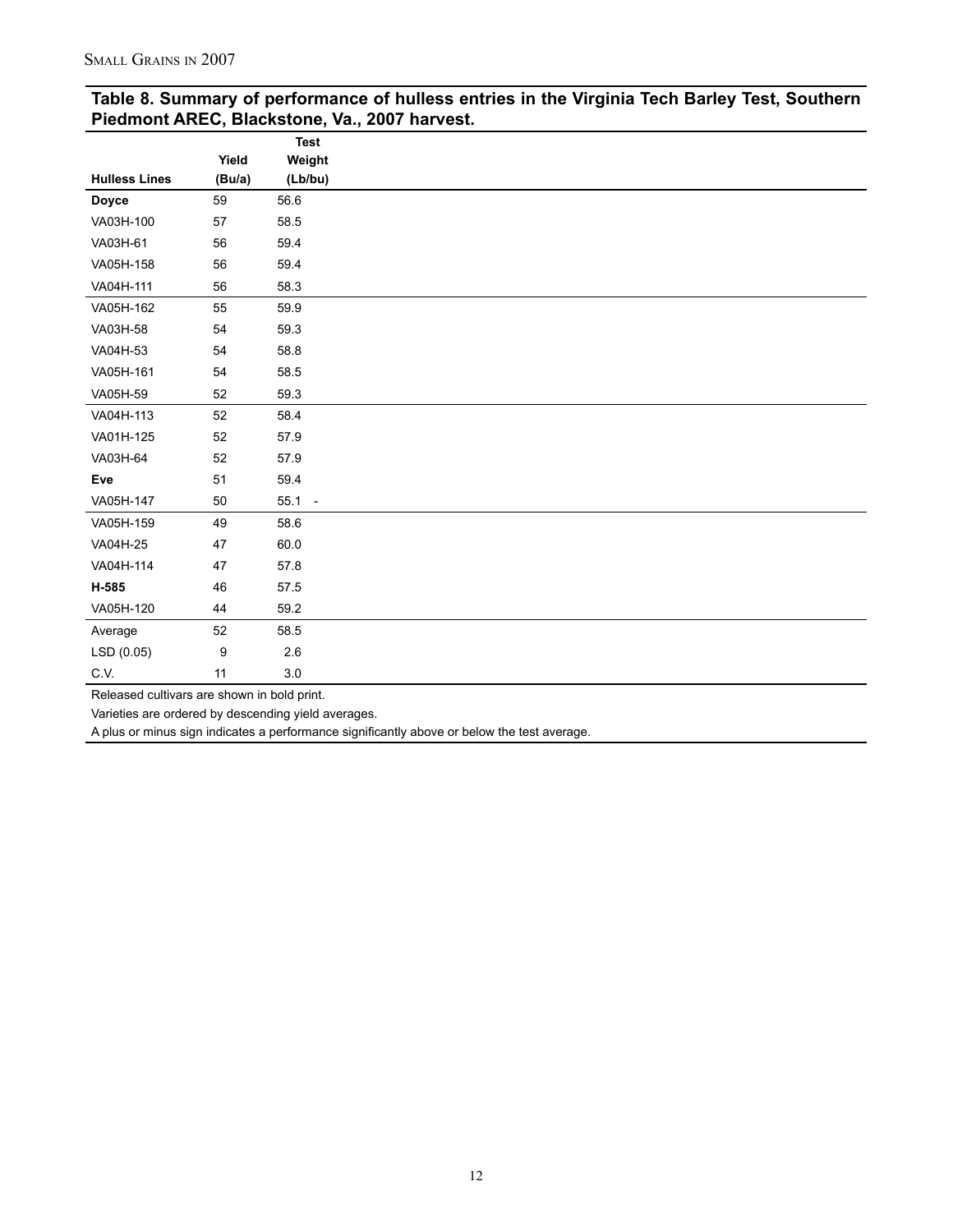#### **Table 9. Summary of performance of hulless entries in the Virginia Tech Barley Test, Kentland Farm, Blacksburg, Va., 2007 harvest.**

| <b>Hulless Lines</b> | Yield<br>(Bu/a)                | <b>Test</b><br>Weight<br>(Lb/bu) | <b>Date</b><br>Headed<br>$(Mar31+)$ | Height<br>$(\ln)$              | Lodging<br>$(0.2 - 10)$ | <b>Net</b><br><b>Blotch</b><br>$(0-9)$     | Leaf<br><b>Rust</b><br>$(0-9)$ | Spot<br><b>Blotch</b><br>$(0-9)$ | Spring<br>Freeze<br>$(0-9)$              |
|----------------------|--------------------------------|----------------------------------|-------------------------------------|--------------------------------|-------------------------|--------------------------------------------|--------------------------------|----------------------------------|------------------------------------------|
| VA03H-61             | 80<br>$\ddot{}$                | 59.9<br>$+$                      | 28<br>$\ddot{}$                     | 36<br>$\ddot{}$                | 0.2                     | $3 -$                                      | $4 -$                          | 4                                | $1 -$                                    |
| VA04H-53             | 73<br>$\ddot{}$                | 51.1                             | 28<br>$\ddot{}$                     | 36<br>$\ddot{}$                | 0.3                     | 3<br>$\overline{\phantom{a}}$              | 7<br>$\ddot{}$                 | 2<br>$\overline{\phantom{a}}$    | 1                                        |
| VA05H-147            | 71<br>$\ddot{}$                | 56.6<br>$^{+}$                   | 28<br>$\ddot{}$                     | 36<br>$\ddot{}$                | 0.2                     | 4<br>$\overline{\phantom{a}}$              | 5                              | 4                                | 2                                        |
| VA03H-58             | 63<br>$\ddot{}$                | 57.2<br>$+$                      | 28<br>$\ddot{}$                     | 32<br>$\overline{\phantom{a}}$ | 1.1<br>$\ddot{}$        | 5                                          | 6<br>$\ddot{}$                 | 5<br>$\ddot{}$                   | $\mathbf{1}$<br>$\overline{\phantom{a}}$ |
| VA01H-125            | 61<br>$\ddot{}$                | 54.2                             | 25<br>$\overline{\phantom{a}}$      | 27<br>$\overline{\phantom{a}}$ | 0.2                     | $\overline{7}$<br>$\ddot{}$                | 5                              | 6<br>$\ddot{}$                   | 0<br>$\overline{\phantom{a}}$            |
| VA03H-100            | 60                             | 46.9<br>$\overline{\phantom{a}}$ | 28<br>$\ddot{}$                     | 37<br>$\overline{+}$           | 0.2                     | $\overline{4}$<br>$\overline{\phantom{a}}$ | 6<br>$\ddot{}$                 | 5<br>$\ddot{}$                   | $\overline{c}$                           |
| VA03H-64             | 59                             | 52.3                             | 27                                  | 35<br>$\ddot{}$                | 0.4                     | 4                                          | 7<br>$\ddot{}$                 | 4                                | 2                                        |
| VA04H-25             | 59                             | 52.0                             | 27                                  | 31<br>$\overline{\phantom{a}}$ | 0.2                     | 4<br>$\overline{a}$                        | 3<br>$\overline{\phantom{a}}$  | 4                                | 2                                        |
| VA05H-162            | 52                             | 49.9                             | 28<br>$\ddot{}$                     | 34<br>$\ddot{}$                | 0.2                     | 5                                          | 7<br>$\ddot{}$                 | 4                                | 2                                        |
| VA05H-159            | 52                             | 51.4                             | 27                                  | 34<br>$\ddot{}$                | 0.2                     | 5                                          | 5                              | 4                                | 2                                        |
| VA05H-59             | 50                             | 53.3                             | 30<br>$\ddot{}$                     | 33                             | 0.2                     | 6<br>$\ddot{}$                             | 6<br>$\ddot{}$                 | 5<br>$\overline{+}$              | 2                                        |
| Eve                  | 50                             | 53.4                             | 26<br>$\overline{\phantom{a}}$      | 33                             | 0.2                     | 5                                          | 5                              | 5<br>$\ddot{}$                   | 2                                        |
| VA05H-161            | 49                             | 50.0                             | 28<br>$\ddot{}$                     | 33                             | 0.2                     | 3<br>$\overline{\phantom{a}}$              | 8<br>$\ddot{}$                 | 4                                | 3<br>$\ddot{}$                           |
| H-585                | 49                             | 52.4                             | 26<br>$\overline{\phantom{a}}$      | 32<br>$\overline{\phantom{a}}$ | 0.2                     | $\overline{7}$<br>$\ddot{}$                | 6<br>$\ddot{}$                 | $\overline{7}$<br>$\ddot{}$      | 2                                        |
| VA05H-158            | 48                             | $46.2 -$                         | 27                                  | 32<br>$\overline{\phantom{a}}$ | 0.2                     | $\overline{4}$<br>$\overline{\phantom{a}}$ | 8<br>$\ddot{}$                 | 3<br>$\overline{\phantom{a}}$    | 3<br>$\ddot{}$                           |
| VA05H-120            | 44 -                           | 47.5                             | 27                                  | 33                             | 0.2                     | $\overline{4}$<br>$\overline{\phantom{a}}$ | 7<br>$+$                       | 3<br>$\overline{\phantom{a}}$    | 2                                        |
| VA04H-113            | 42<br>$\sim$                   | 48.4                             | 28<br>$\ddot{}$                     | 30<br>$\overline{\phantom{a}}$ | 0.2                     | 6<br>$\overline{+}$                        | 4<br>$\overline{\phantom{a}}$  | 5<br>$\ddot{}$                   | 4<br>$\ddot{}$                           |
| Doyce                | 41<br>$\overline{\phantom{a}}$ | 42.4<br>$\sim$                   | 28<br>$\ddot{}$                     | 30<br>$\overline{\phantom{a}}$ | 0.2                     | 8<br>$\ddot{}$                             | 1<br>$\overline{\phantom{a}}$  | 6<br>$\ddot{}$                   | 5<br>$\ddot{}$                           |
| VA04H-114            | 41<br>$\overline{\phantom{m}}$ | 46.7<br>$\sim$                   | 28<br>$\ddot{}$                     | 30<br>$\overline{\phantom{a}}$ | 0.2                     | 4                                          | 3<br>$\blacksquare$            | 4                                | 4<br>$\ddot{}$                           |
| VA04H-111            | 38<br>$\overline{\phantom{a}}$ | 47.6                             | 28<br>$\ddot{}$                     | 28<br>$\overline{\phantom{a}}$ | 0.2                     | $\overline{4}$<br>$\overline{\phantom{0}}$ | 5                              | 4                                | 5<br>$+$                                 |
| Average              | 54                             | 51.0                             | 27                                  | 33                             | 0.3                     | 5                                          | 5                              | 4                                | 2                                        |
| LSD (0.05)           | $\overline{7}$                 | 3.6                              | 1                                   | $\mathbf{1}$                   | 0.2                     | 1                                          | 1                              | 1                                | 1                                        |
| C.V.                 | 9                              | 5.0                              | 2                                   | 3                              | —                       |                                            |                                |                                  |                                          |

Released cultivars are shown in bold print.

Varieties are ordered by descending yield averages.

A plus or minus sign indicates a performance significantly above or below the test average.

Belgian Lodging Scale = Area X Intensity X 0.2. Area = 1-10, where 1 is barley unaffected and 10 is entire plot affected and Intensity = 1-5, where 1 is barley standing upright and 5 is barley totally flat.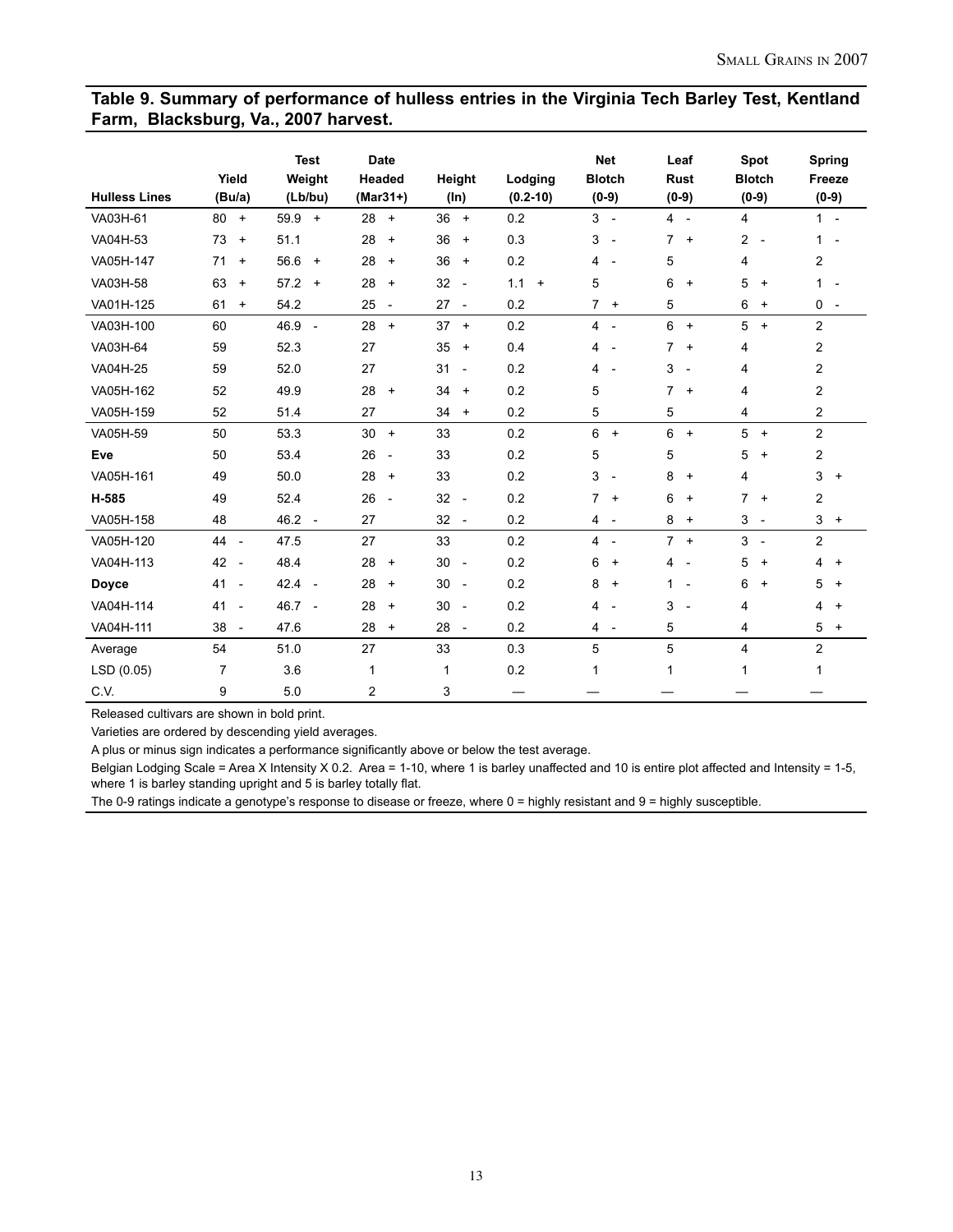#### **Table 10. Summary of performance of hulled entries in the Virginia Tech Barley Test over locations, 2007 harvest.**

|                     |                                         | <b>Test</b>                      | <b>Date</b>                            |                                        |                                 | <b>Net</b>                                 | Leaf                          | Spot                                     | <b>Spring</b>                 |
|---------------------|-----------------------------------------|----------------------------------|----------------------------------------|----------------------------------------|---------------------------------|--------------------------------------------|-------------------------------|------------------------------------------|-------------------------------|
|                     | Yield                                   | Weight                           | Headed                                 | Height                                 | Lodging                         | <b>Blotch</b>                              | Rust                          | <b>Blotch</b>                            | Freeze                        |
|                     | (Bu/a)                                  | (Lb/bu)                          | (Mar31+)                               | $(\ln)$                                | $(0.2 - 10)$                    | $(0-9)$                                    | $(0-9)$                       | $(0-9)$                                  | $(0-9)$                       |
| <b>Hulled Lines</b> | (5)                                     | (5)                              | (3)                                    | (3)                                    | (5)                             | (3)                                        | (4)                           | (4)                                      | (1)                           |
| VA04B-180           | 110<br>$+$                              | 45.3                             | 24<br>$\overline{\phantom{a}}$         | $31 -$                                 | 1.2                             | $1 -$                                      | 5<br>$+$                      | $1 -$                                    | $1 -$                         |
| VA04B-178           | 109<br>$\overline{+}$                   | 45.0                             | 24<br>$\overline{a}$                   | 31<br>$\overline{\phantom{a}}$         | 0.8<br>$\overline{\phantom{a}}$ | $\mathbf{1}$<br>÷,                         | 4                             | $\mathbf{1}$<br>÷,                       | $\mathbf{1}$                  |
| VA03B-44            | 109<br>$\ddot{}$                        | 44.7                             | 25                                     | 32<br>$\sim$                           | $1.3$                           | $\overline{2}$<br>$\sim$                   | 3<br>$\sim$                   | $\overline{c}$                           | 0                             |
| VA04B-125           | 108<br>$\begin{array}{c} + \end{array}$ | 45.7                             | 25                                     | 34                                     | 2.7                             | $\overline{2}$<br>$\overline{\phantom{a}}$ | 4                             | $\overline{c}$                           | $1 -$                         |
| <b>VA04B-8</b>      | 108<br>$\begin{array}{c} + \end{array}$ | 45.0                             | 29<br>$+$                              | 35<br>$\begin{array}{c} + \end{array}$ | $3.4 +$                         | $2 -$                                      | 3<br>$\overline{a}$           | $\overline{c}$                           | 2                             |
| VA04B-127           | 108<br>$\begin{array}{c} + \end{array}$ | 44.4<br>$\sim$                   | 27<br>$\ddot{}$                        | 34                                     | 2.8                             | $\overline{c}$<br>$\overline{\phantom{a}}$ | 4                             | $\overline{2}$                           | $\overline{c}$                |
| VA05B-97            | 107<br>$\begin{array}{c} + \end{array}$ | 46.8<br>$+$                      | 25                                     | 33<br>$\overline{\phantom{a}}$         | 1.6                             | 5<br>$\ddot{}$                             | 4                             | 4<br>$\ddot{}$                           | $1 -$                         |
| VA05B-64            | 107<br>$\begin{array}{c} + \end{array}$ | 45.9                             | 27<br>$\ddot{}$                        | 34                                     | 3.3<br>$\ddot{}$                | $\overline{c}$<br>$\overline{\phantom{a}}$ | 4                             | 2                                        | 1                             |
| Thoroughbred        | 107<br>$\pmb{+}$                        | 45.5                             | 27<br>$\ddot{}$                        | 34                                     | 1.1                             | 2<br>$\overline{\phantom{a}}$              | 6<br>$^{+}$                   | 3<br>$\ddot{}$                           | 2                             |
| VA03B-176           | 106<br>$\begin{array}{c} + \end{array}$ | 45.6                             | 26<br>$\ddot{}$                        | 33<br>$\overline{\phantom{a}}$         | 1.2                             | $\overline{2}$<br>$\overline{a}$           | 3<br>$\overline{\phantom{a}}$ | 2                                        | 2                             |
| VA04B-93            | 106<br>$\ddot{}$                        | 45.0                             | 25                                     | 33<br>$\overline{\phantom{a}}$         | 0.6<br>$\sim$                   | $2 -$                                      | 4                             | $\overline{c}$                           | $\overline{\mathbf{c}}$       |
| VA04B-120           | 106<br>$\begin{array}{c} + \end{array}$ | 43.1<br>$\overline{\phantom{a}}$ | 26<br>$\ddot{}$                        | 34                                     | 2.6                             | 3                                          | 3<br>$\overline{\phantom{a}}$ | 3<br>$\ddot{}$                           | 2                             |
| VA03B-58            | 105<br>$\ddot{}$                        | 45.8                             | 25                                     | 31<br>$\overline{\phantom{a}}$         | 1.2                             | $\overline{c}$<br>$\overline{\phantom{a}}$ | 3<br>$\overline{\phantom{a}}$ | $\overline{c}$                           | $1 -$                         |
| VA05B-141           | 104                                     | 46.1<br>$\ddot{}$                | 23<br>$\overline{\phantom{a}}$         | 36<br>$\ddot{}$                        | 1.9                             | 4<br>$\ddot{}$                             | 3<br>$\overline{\phantom{a}}$ | 4<br>$\ddot{}$                           | 1                             |
| VA03B-25            | 104                                     | 44.8                             | 28<br>$\begin{array}{c} + \end{array}$ | 38<br>$\begin{array}{c} + \end{array}$ | 1.4                             | 1<br>$\overline{\phantom{a}}$              | 4                             | $\overline{2}$                           | 1<br>$\overline{\phantom{a}}$ |
| VA04B-62            | 103                                     | 45.6                             | 22<br>$\sim$                           | 33<br>$\overline{\phantom{a}}$         | 3.2<br>$+$                      | $\overline{2}$<br>$\overline{\phantom{a}}$ | 3<br>$\sim$                   | $1 -$                                    | $1 -$                         |
| Callao              | 102                                     | $46.2 +$                         | 23<br>$\overline{\phantom{a}}$         | 31<br>$\overline{\phantom{a}}$         | 4.3<br>$\ddot{}$                | 3                                          | 3<br>$\overline{\phantom{a}}$ | 3<br>$\ddot{}$                           | $\mathbf{1}$                  |
| <b>VA04B-7</b>      | 102                                     | 44.2 -                           | 27<br>$\ddot{}$                        | 35<br>$^{+}$                           | 3.2<br>$\ddot{}$                | 2<br>$\overline{\phantom{a}}$              | 5<br>$\ddot{}$                | $\mathbf{1}$<br>$\overline{\phantom{a}}$ | 2                             |
| VA03B-171           | 98                                      | 45.9                             | 26<br>$\ddot{}$                        | 36<br>$\ddot{}$                        | 1.2                             | $\overline{2}$<br>$\overline{a}$           | 4                             | $\overline{c}$                           | 3<br>$\ddot{}$                |
| VA04B-29            | 98                                      | 45.5                             | 22<br>$\overline{\phantom{a}}$         | 32<br>$\overline{\phantom{a}}$         | 1.3                             | 4<br>$\ddot{}$                             | 5<br>$+$                      | $\overline{c}$                           | $\overline{\mathbf{c}}$       |
| VA04B-95            | 98                                      | 45.4                             | 26<br>$\ddot{}$                        | 33<br>$\overline{\phantom{a}}$         | 1.3                             | $\overline{c}$<br>$\overline{\phantom{a}}$ | 5<br>$\ddot{}$                | $\overline{c}$                           | 2                             |
| VA05B-98            | $97 -$                                  | 46.4<br>$\ddot{}$                | 24<br>$\sim$                           | 34                                     | 2.7                             | 5<br>$\ddot{}$                             | 2<br>$\sim$                   | 3<br>$\ddot{}$                           | $\overline{c}$                |
| VA04B-54            | 97<br>$\overline{\phantom{a}}$          | 45.3                             | 25                                     | 33<br>$\overline{\phantom{a}}$         | 1.6                             | 4<br>$\ddot{}$                             | 2<br>$\overline{\phantom{a}}$ | 3<br>$\ddot{}$                           | 2                             |
| <b>Price</b>        | 94<br>$\overline{\phantom{a}}$          | 45.6                             | 24<br>$\overline{\phantom{a}}$         | 31<br>$\overline{\phantom{a}}$         | 0.8<br>$\overline{\phantom{a}}$ | 3                                          | 4                             | 3<br>$\ddot{}$                           | 3<br>$\ddot{}$                |
| VA96-44-304         | 94<br>$\overline{a}$                    | 45.1                             | 22<br>$\overline{\phantom{a}}$         | 30<br>$\overline{\phantom{a}}$         | 1.8                             | 5<br>$\ddot{}$                             | 4                             | 4<br>$\ddot{}$                           | 2                             |
| VA92-42-46          | 92 -                                    | 45.0                             | 25                                     | 38<br>$\begin{array}{c} + \end{array}$ | 1.1                             | $\overline{7}$<br>$\ddot{}$                | 1<br>$\overline{\phantom{a}}$ | 5<br>$\ddot{}$                           | 3<br>$+$                      |
| Wysor               | 87<br>$\overline{\phantom{a}}$          | 43.4<br>$\overline{\phantom{a}}$ | 25                                     | 37<br>$+$                              | 3.0<br>$\ddot{}$                | 3                                          | 6<br>$\ddot{}$                | 3<br>$\ddot{}$                           | 3<br>$\ddot{}$                |
| <b>Barsoy</b>       | 71<br>$\sim$                            | 42.3<br>$\sim$                   | 22<br>$\sim$                           | 35<br>$\left. +\right.$                | 0.9<br>$\sim$                   | $\overline{2}$<br>$\sim$                   | 7<br>$+$                      | $\overline{c}$                           | 2                             |
| Average             | 101                                     | 45.2                             | 25                                     | 34                                     | 1.9                             | 3                                          | 4                             | $\overline{c}$                           | $\overline{c}$                |
| LSD (0.05)          | 4                                       | 0.8                              | 1                                      | $\mathbf 1$                            | 1.0                             | $\mathbf{1}$                               | 1                             | 1                                        | $\mathbf{1}$                  |
| C.V.                | 6                                       | 2.8                              | $\overline{c}$                         | 4                                      |                                 |                                            |                               |                                          |                               |

Blacksburg yield and test weight data are not included in the over-location analysis.

Released cultivars are shown in bold print.

The number in parentheses below column headings indicates the number of locations on which data are based.

Varieties are ordered by descending yield averages.

A plus or minus sign indicates a performance significantly above or below the test average.

Belgian Lodging Scale = Area X Intensity X 0.2. Area = 1-10, where 1 is barley unaffected and 10 is entire plot affected and Intensity = 1-5, where 1 is barley standing upright and 5 is barley totally flat.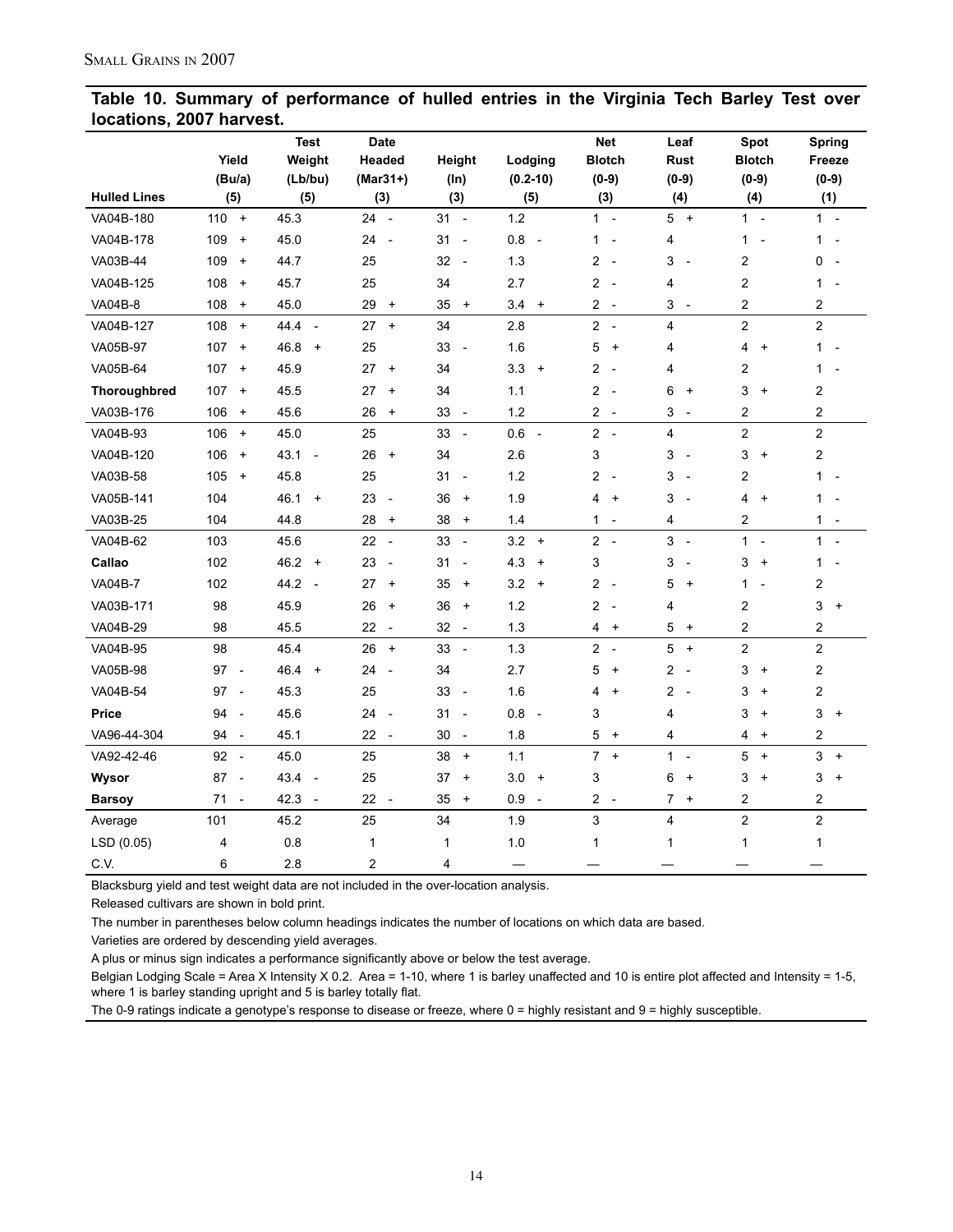#### **Table 11. Two-year average summary of performance of hulled entries in the Virginia Tech Barley Tests, 2006 and 2007 harvests.**

|                     | Yield                                   | <b>Test</b><br>Weight | <b>Date</b><br>Headed          | Height                         | Lodging                         | <b>Net</b><br><b>Blotch</b>                | Leaf<br><b>Rust</b>         | Spot<br><b>Blotch</b>                      | Spring<br>Freeze                         | Early<br>Height |
|---------------------|-----------------------------------------|-----------------------|--------------------------------|--------------------------------|---------------------------------|--------------------------------------------|-----------------------------|--------------------------------------------|------------------------------------------|-----------------|
|                     | (Bu/a)                                  | (Lb/bu)               | $(Mar31+)$                     | (ln)                           | $(0.2 - 10)$                    | $(0-9)$                                    | $(0-9)$                     | $(0-9)$                                    | $(0-9)$                                  | (inches)        |
| <b>Hulled Lines</b> | (13)                                    | (13)                  | (7)                            | (7)                            | (11)                            | (4)                                        | (7)                         | (6)                                        | (1)                                      | (2)             |
| Thoroughbred        | 123<br>$\begin{array}{c} + \end{array}$ | $47.2 +$              | 23<br>$\ddot{}$                | 33                             | 1.0<br>$\overline{\phantom{a}}$ | $2 -$                                      | $5 +$                       | 3                                          | $\overline{c}$                           | $7.3 +$         |
| VA04B-180           | 121<br>$\ddot{}$                        | 46.4                  | 19<br>$\overline{\phantom{a}}$ | 31<br>$\overline{a}$           | 1.8                             | $\mathbf{1}$<br>$\overline{\phantom{a}}$   | 4<br>$\ddot{}$              | $1 -$                                      | 1<br>$\overline{\phantom{a}}$            | 6.7             |
| VA04B-8             | 119<br>$\ddot{}$                        | $46.8 +$              | 25<br>$\ddot{}$                | 35<br>$+$                      | 3.2                             | $\overline{2}$<br>$\overline{\phantom{a}}$ | 3                           | $\overline{2}$<br>$\overline{\phantom{a}}$ | 2                                        | $5.3 -$         |
| VA03B-25            | 119<br>$\ddot{}$                        | 46.5                  | 25<br>$\ddot{}$                | 38<br>$+$                      | $1.5 -$                         | $\mathbf{1}$<br>$\overline{\phantom{a}}$   | 3                           | $\overline{2}$<br>$\overline{\phantom{a}}$ | $\mathbf 1$<br>$\overline{\phantom{a}}$  | $4.8 -$         |
| VA04B-178           | 118<br>$\ddot{}$                        | 46.5                  | 19<br>$\overline{\phantom{a}}$ | 31<br>$\overline{\phantom{a}}$ | $1.3 -$                         | $\overline{1}$<br>$\overline{\phantom{a}}$ | 4<br>$\ddot{}$              | 2<br>$\overline{\phantom{a}}$              | 1<br>$\overline{\phantom{a}}$            | 6.6             |
| VA04B-120           | 118<br>$\ddot{}$                        | 44.6 -                | 21                             | 33                             | 3.2                             | 3                                          | 3                           | 3                                          | $\overline{c}$                           | 6.1             |
| <b>VA04B-7</b>      | 117<br>$\ddot{}$                        | 45.7                  | 23<br>$\ddot{}$                | 34<br>$+$                      | 2.6                             | $\overline{2}$<br>$\overline{\phantom{a}}$ | $\overline{4}$<br>$\ddot{}$ | $\overline{2}$<br>$\overline{\phantom{a}}$ | 2                                        | $5.6 -$         |
| VA03B-44            | 117<br>$\ddot{}$                        | $45.5 -$              | 21                             | 31<br>$\overline{\phantom{a}}$ | 1.7                             | $2 -$                                      | $2 -$                       | $2 -$                                      | 0<br>$\overline{\phantom{a}}$            | $5.3 -$         |
| VA03B-176           | 116<br>$\ddot{}$                        | $47.0 +$              | 21                             | 33                             | 1.8                             | $2^{\circ}$<br>$\overline{\phantom{a}}$    | 3                           | $\overline{c}$<br>$\overline{\phantom{a}}$ | 2                                        | 6.1             |
| VA03B-58            | 114                                     | $47.2 +$              | 20<br>$\overline{\phantom{a}}$ | 31<br>$\overline{a}$           | 1.8                             | $2 -$                                      | 3                           | $2 -$                                      | $\mathbf{1}$<br>$\overline{\phantom{a}}$ | $5.6 -$         |
| VA03B-171           | 113                                     | $47.5 +$              | 21                             | 36<br>$+$                      | 1.7                             | $2 -$                                      | 3                           | $2 -$                                      | 3<br>$\ddot{}$                           | 6.7             |
| Callao              | 111                                     | $47.0 +$              | 18<br>$\overline{\phantom{a}}$ | 31<br>$\overline{\phantom{a}}$ | $4.7 +$                         | 3                                          | 3                           | 4<br>$^{+}$                                | 1<br>$\overline{\phantom{a}}$            | 7.1             |
| VA04B-54            | 111                                     | 46.4                  | 21                             | 34<br>$+$                      | 2.0                             | 4<br>$\ddot{}$                             | $2 -$                       | 4<br>$+$                                   | 2                                        | 6.1             |
| VA96-44-304         | 106<br>$\overline{\phantom{a}}$         | 46.5                  | 17<br>$\overline{\phantom{a}}$ | 30<br>$\overline{\phantom{a}}$ | 2.9                             | 5<br>$\ddot{}$                             | 4<br>$\ddot{}$              | 4<br>$\ddot{}$                             | 2                                        | $7.8 +$         |
| <b>Price</b>        | $106 -$                                 | $47.5 +$              | 20<br>$\sim$                   | 32<br>$\sim$                   | 1.6                             | 3                                          | 3                           | 3                                          | 3<br>$\ddot{}$                           | 6.8             |
| VA92-42-46          | 93<br>$\overline{\phantom{a}}$          | $45.6 -$              | 20<br>$\overline{\phantom{a}}$ | 38<br>$+$                      | $1.3 -$                         | 6<br>$\ddot{}$                             | $\mathbf{1}$<br>$\sim$      | 5<br>$+$                                   | 3<br>$\ddot{}$                           | $7.8 +$         |
| Wysor               | 92<br>$\overline{\phantom{a}}$          | 44.6 -                | 20<br>$\overline{\phantom{a}}$ | 37<br>$+$                      | 2.7                             | 3                                          | 5<br>$\ddot{}$              | 3                                          | 3<br>$\ddot{}$                           | 6.9             |
| <b>Barsoy</b>       | 79<br>$\overline{\phantom{a}}$          | $42.8 -$              | $16 -$                         | 35<br>$+$                      | 1.6                             | $\overline{2}$<br>$\overline{\phantom{a}}$ | $\overline{7}$<br>$\ddot{}$ | $2 -$                                      | 2                                        | $7.6 +$         |
| Average             | 111                                     | 46.2                  | 21                             | 33                             | 2.1                             | 3                                          | 3                           | 3                                          | 2                                        | 6.4             |
| LSD(0.05)           | 4                                       | 0.6                   | 1                              | $\mathbf 1$                    | 0.6                             | 1                                          | 1                           | 1                                          | 1                                        | 0.8             |
| C V                 | 10                                      | 3.0                   | 4                              | 5                              |                                 |                                            |                             |                                            |                                          | 12.1            |

Released cultivars are shown in bold print.

The number in parentheses below column headings indicates the number of locations on which data are based.

Varieties are ordered by descending yield averages.

A plus or minus sign indicates a performance significantly above or below the test average.

Belgian Lodging Scale = Area X Intensity X 0.2. Area = 1-10, where 1 is barley unaffected and 10 is entire plot affected and Intensity = 1-5, where 1 is barley standing upright and 5 is barley totally flat.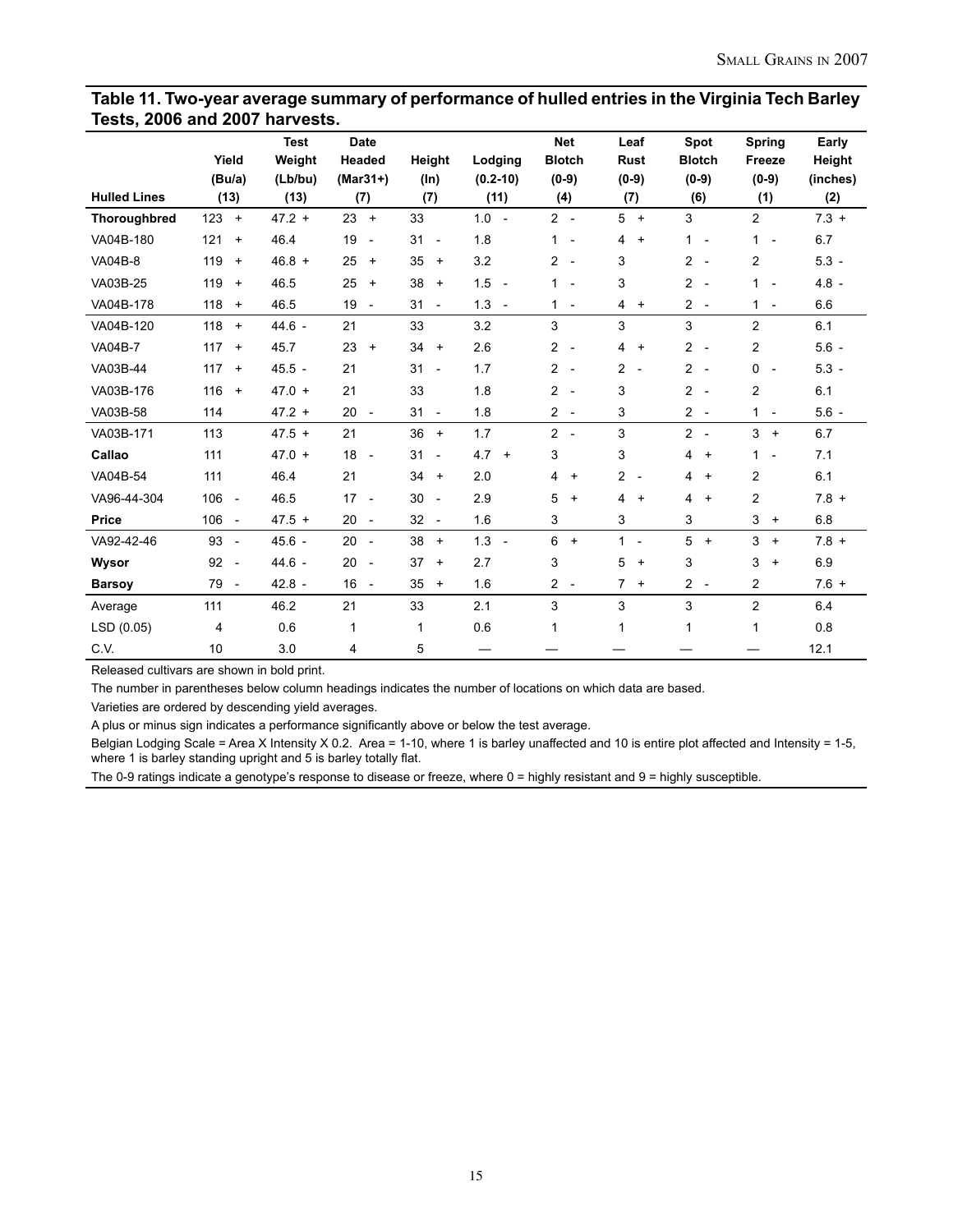| Table 12. Three-year average summary of performance of hulled entries in the Virginia Tech |  |
|--------------------------------------------------------------------------------------------|--|
| Barley Tests, 2005, 2006, and 2007 harvests.                                               |  |

|                     | Yield<br>(Bu/a)                | <b>Test</b><br>Weight<br>(Lb/bu) | <b>Date</b><br>Headed<br>$(Mar31+)$ | Height<br>$(\ln)$              | Lodging<br>$(0.2 - 10)$ | <b>Net</b><br><b>Blotch</b><br>$(0-9)$     | Leaf<br><b>Rust</b><br>$(0-9)$ | Spot<br><b>Blotch</b><br>$(0-9)$           | Spring<br>Freeze<br>$(0-9)$              | Early<br>Height<br>(inches) |
|---------------------|--------------------------------|----------------------------------|-------------------------------------|--------------------------------|-------------------------|--------------------------------------------|--------------------------------|--------------------------------------------|------------------------------------------|-----------------------------|
| <b>Hulled Lines</b> | (18)                           | (18)                             | (10)                                | (10)                           | (16)                    | (5)                                        | (8)                            | (6)                                        | (1)                                      | (2)                         |
| Thoroughbred        | 124<br>$\ddot{}$               | $47.2 +$                         | 25<br>$\ddot{}$                     | 35<br>$+$                      | $0.9 -$                 | 3                                          | 5<br>$\ddot{}$                 | 3                                          | 2                                        | 7.3                         |
| VA03B-176           | 118<br>$\ddot{}$               | $47.2 +$                         | 23<br>$+$                           | 34                             | 1.5<br>$\sim$           | 3                                          | 3<br>$\overline{\phantom{a}}$  | $\overline{2}$<br>$\overline{\phantom{a}}$ | 2                                        | $6.1 -$                     |
| VA03B-58            | 116<br>$\ddot{}$               | $47.3 +$                         | 22<br>$\ddot{}$                     | 32<br>$\overline{\phantom{a}}$ | 1.7                     | $\overline{2}$<br>$\overline{\phantom{a}}$ | $3 -$                          | $2^{\circ}$<br>$\overline{\phantom{a}}$    | 1<br>$\blacksquare$                      | $5.6 -$                     |
| Callao              | 112<br>$\ddot{}$               | $47.2 +$                         | 19<br>$\overline{\phantom{a}}$      | 32<br>$\overline{\phantom{a}}$ | $4.8 +$                 | 3                                          | 3<br>$\overline{\phantom{a}}$  | $\overline{4}$<br>$^{+}$                   | $\mathbf{1}$<br>$\overline{\phantom{a}}$ | 7.1                         |
| Price               | 110                            | $47.5 +$                         | 22<br>$\ddot{}$                     | 33<br>$\overline{\phantom{a}}$ | 1.6                     | $\overline{4}$<br>$\ddot{}$                | 4                              | 3                                          | 3<br>$\ddot{}$                           | 6.8                         |
| VA96-44-304         | 109                            | $46.8 +$                         | 18<br>$\overline{\phantom{a}}$      | 31<br>$\overline{\phantom{a}}$ | $2.6 +$                 | 5<br>$\ddot{}$                             | 4                              | 4<br>$\ddot{}$                             | 2                                        | $7.8 +$                     |
| VA92-42-46          | 96<br>$\overline{\phantom{a}}$ | $45.7 -$                         | 22<br>$+$                           | 39<br>$+$                      | $1.2 -$                 | $\overline{7}$<br>$+$                      | 1.<br>$\overline{\phantom{a}}$ | 5<br>$+$                                   | 3<br>$+$                                 | $7.8 +$                     |
| Wysor               | 96<br>$\overline{\phantom{a}}$ | 44.7 -                           | 22<br>$\ddot{}$                     | 38<br>$+$                      | 2.3                     | 3                                          | 5<br>$\ddot{}$                 | 3                                          | 3<br>$^{+}$                              | 6.9                         |
| <b>Barsoy</b>       | 82<br>$\overline{\phantom{a}}$ | $43.0 -$                         | $18 -$                              | 36<br>$+$                      | 1.6                     | $\overline{2}$<br>$\overline{\phantom{a}}$ | 7<br>$\ddot{}$                 | $2^{\circ}$<br>$\overline{\phantom{a}}$    | 2                                        | 7.6                         |
| Average             | 107                            | 46.3                             | 21                                  | 34                             | $\overline{c}$          | 3                                          | 4                              | 3                                          | 2                                        | 7.0                         |
| LSD (0.05)          | 4                              | 0.5                              | $\mathbf{1}$                        | 1                              | 0.5                     | 1                                          | 1                              |                                            | 1                                        | 0.8                         |
| C.V.                | 10                             | 3.2                              | 5                                   | 6                              |                         |                                            |                                |                                            |                                          | 12.1                        |

Released cultivars are shown in bold print.

The number in parentheses below column headings indicates the number of locations on which data are based.

Varieties are ordered by descending yield averages.

A plus or minus sign indicates a performance significantly above or below the test average.

Belgian Lodging Scale = Area X Intensity X 0.2. Area = 1-10, where 1 is barley unaffected and 10 is entire plot affected and Intensity = 1-5, where 1 is barley standing upright and 5 is barley totally flat.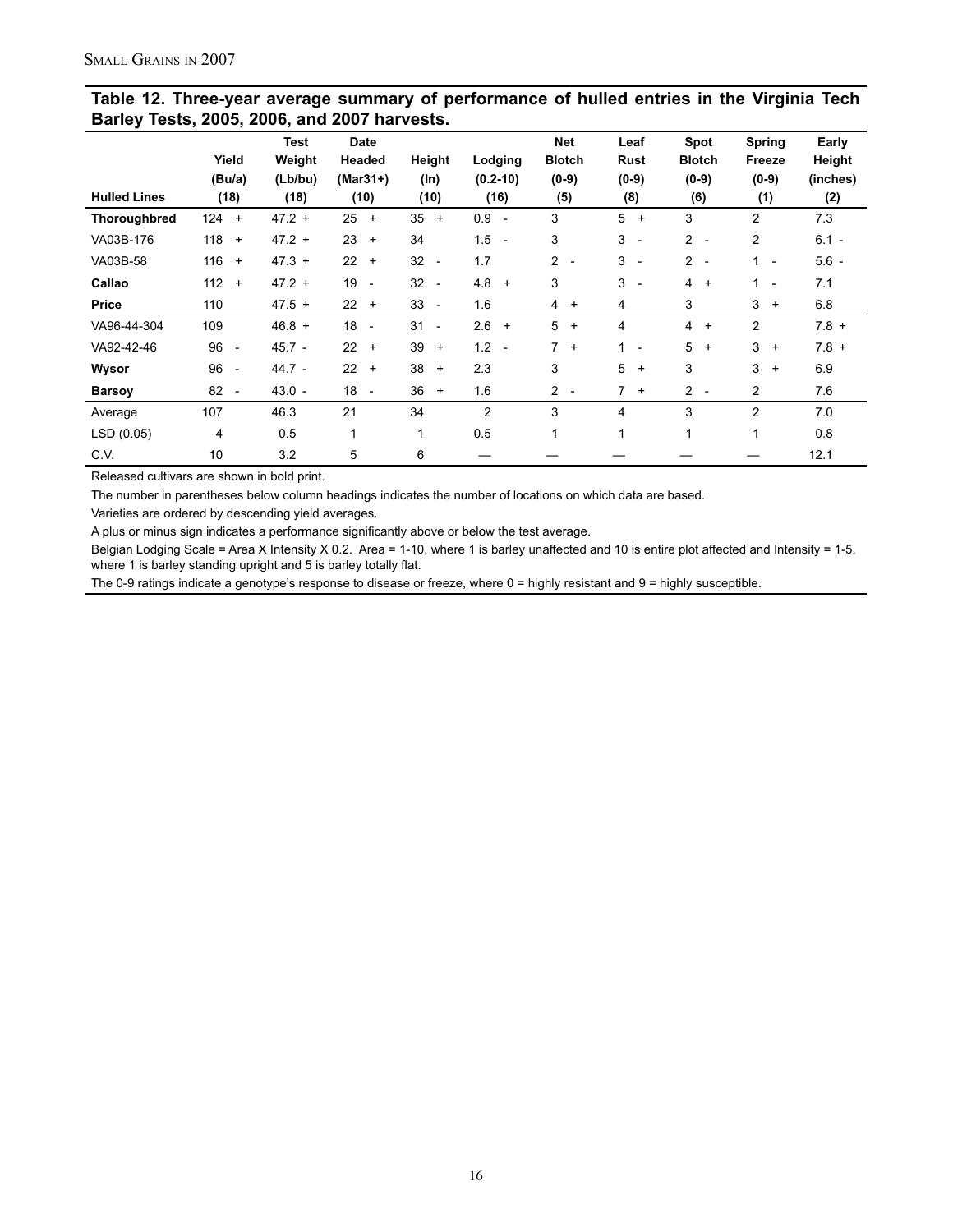#### **Table 13. Summary of performance of hulled entries in the Virginia Tech Barley Test planted notill at the Tidewater AREC, Holland, Va., 2007 harvest.**

| <b>Hulled Lines</b> | Yield<br>(Bu/a)                | <b>Test</b><br>Weight<br>(Lb/bu) | Lodging<br>$(0.2 - 10)$ | <b>Net</b><br><b>Blotch</b><br>$(0-9)$             | Leaf<br>Rust<br>$(0-9)$ | <b>Spot</b><br><b>Blotch</b><br>$(0-9)$             |
|---------------------|--------------------------------|----------------------------------|-------------------------|----------------------------------------------------|-------------------------|-----------------------------------------------------|
| VA04B-127           | $93 +$                         | 43.8                             | 4.1                     | $2 -$                                              | 3                       | $2 -$                                               |
| VA04B-178           | 92<br>$+$                      | 45.3                             | 1.1                     | $\mathbf{1}$<br>$\overline{\phantom{a}}$           | $\mathbf{1}$            | 2<br>$\sim$                                         |
| Thoroughbred        | 91<br>$\boldsymbol{+}$         | 44.8                             | $0.5 -$                 | 4<br>$\ddot{}$                                     | 4<br>$^{+}$             | 6<br>$\pmb{+}$                                      |
| VA04B-180           | 90<br>$+$                      | 45.1                             | 2.2                     | $\mathbf{1}$<br>$\overline{a}$                     | 3                       | 2<br>$\overline{\phantom{a}}$                       |
| VA05B-64            | 87<br>$+$                      | 44.9                             | 4.0                     | $2 -$                                              | 3                       | 4<br>$\ddot{}$                                      |
| VA05B-97            | 85                             | 45.9                             | $3.0\,$                 | 7 <sup>7</sup><br>$\begin{array}{c} + \end{array}$ | $\overline{c}$          | 5<br>$\pmb{+}$                                      |
| Callao              | 84                             | 44.8                             | $6.8\,$<br>$\ddot{}$    | 4<br>$\ddot{}$                                     | 1                       | 4<br>$\ddot{}$                                      |
| VA03B-25            | 84                             | 44.7                             | 2.1                     | $\mathbf{1}$<br>$\overline{\phantom{a}}$           | $\overline{\mathbf{c}}$ | 2<br>$\overline{\phantom{a}}$                       |
| VA04B-95            | 83                             | 44.8                             | 2.2                     | $\overline{c}$<br>$\overline{\phantom{a}}$         | 3                       | 4<br>$\ddot{}$                                      |
| <b>VA04B-8</b>      | 83                             | 44.8                             | $4.0$                   | $\mathbf{1}$<br>$\overline{\phantom{a}}$           | 1                       | $2 -$                                               |
| VA04B-93            | 82                             | 44.0                             | $1.1$                   | 3                                                  | $\boldsymbol{2}$        | 3                                                   |
| VA03B-171           | 82                             | 45.5                             | 1.1                     | $\mathbf{1}$<br>$\overline{\phantom{a}}$           | 1                       | 2<br>$\overline{\phantom{a}}$                       |
| <b>VA04B-7</b>      | 78                             | 43.4                             | 5.1                     | $2 -$                                              | 3                       | 3                                                   |
| VA04B-125           | 78                             | 44.6                             | 4.7                     | $\mathbf{1}$<br>$\overline{\phantom{a}}$           | $\boldsymbol{2}$        | 3                                                   |
| VA03B-44            | 77                             | 44.2                             | 3.3                     | $\mathbf{1}$<br>$\overline{\phantom{a}}$           | 1                       | 2<br>$\overline{\phantom{a}}$                       |
| VA04B-120           | 76                             | $42.0 -$                         | 5.2                     | 5<br>$\ddot{}$                                     | $\overline{c}$          | 5<br>$\boldsymbol{+}$                               |
| VA05B-141           | $74\,$                         | 45.9                             | 3.1                     | 5<br>$\ddot{}$                                     | $\boldsymbol{2}$        | 4<br>$\ddot{}$                                      |
| Price               | 73                             | 44.6                             | 1.5                     | 6<br>$\ddot{}$                                     | $\overline{\mathbf{c}}$ | 4<br>$\ddot{}$                                      |
| VA96-44-304         | 72                             | 44.6                             | 4.4                     | 8<br>$\ddot{}$                                     | 3                       | 4<br>$\ddot{}$                                      |
| Wysor               | 71                             | 43.4                             | 2.0                     | 4<br>$\ddot{}$                                     | 4<br>$+$                | 4<br>$\ddot{}$                                      |
| VA03B-176           | 71                             | 44.2                             | 1.6                     | $2 -$                                              | 3                       | $2 -$                                               |
| VA04B-62            | 71                             | 45.1                             | $5.7 +$                 | $\mathbf{1}$<br>$\overline{\phantom{a}}$           | $\mathbf{1}$            | $\mathbf{1}$<br>$\overline{\phantom{a}}$            |
| VA04B-54            | 65 -                           | 44.7                             | 3.2                     | 5<br>$\ddot{}$                                     | 1                       | 5<br>$\pmb{+}$                                      |
| VA03B-58            | 65<br>$\sim$ $-$               | 45.6                             | 3.9                     | 1<br>$\overline{\phantom{a}}$                      | $\mathbf 2$             | 3                                                   |
| VA04B-29            | 65<br>$\sim$                   | 45.1                             | 2.6                     | $\overline{7}$<br>$\ddot{}$                        | $\overline{\mathbf{c}}$ | $\overline{\mathbf{c}}$<br>$\overline{\phantom{a}}$ |
| VA05B-98            | 64 -                           | 45.4                             | 3.3                     | 6<br>$\ddot{}$                                     | $\mathbf{1}$            | 3                                                   |
| <b>Barsoy</b>       | 58<br>$\overline{\phantom{a}}$ | $42.0 -$                         | 0.8                     | 5<br>$\ddot{}$                                     | 5<br>$\ddot{}$          | 5<br>$\ddot{}$                                      |
| VA92-42-46          | 58<br>$\sim$                   | 43.4                             | 1.2                     | 8<br>$\ddot{}$                                     | 1                       | 4<br>$\pmb{+}$                                      |
| Average             | 78                             | 44.5                             | $3.0\,$                 | 3                                                  | $\boldsymbol{2}$        | 3                                                   |
| LSD (0.05)          | 9                              | 1.7                              | 2.5                     | 1                                                  | $\boldsymbol{2}$        | $\mathbf{1}$                                        |
| C.V.                | $\overline{7}$                 | 2.4                              |                         |                                                    |                         |                                                     |

Released cultivars are shown in bold print.

Varieties are ordered by descending yield averages.

A plus or minus sign indicates a performance significantly above or below the test average.

Belgian Lodging Scale = Area X Intensity X 0.2. Area = 1-10, where 1 is barley unaffected and 10 is entire plot affected and Intensity = 1-5, where 1 is barley standing upright and 5 is barley totally flat.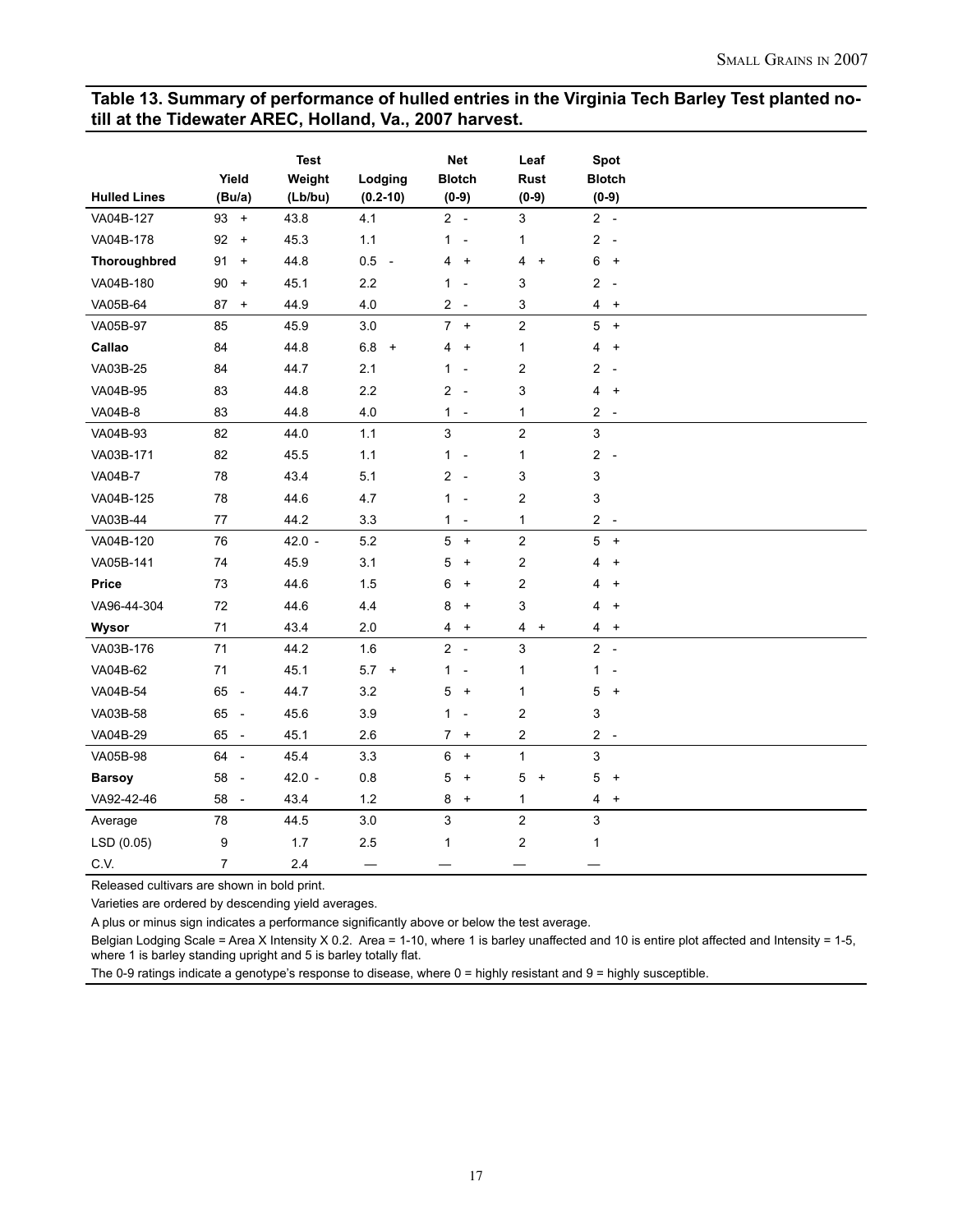| Table 14. Summary of performance of hulled entries in the Virginia Tech Barley Test, Eastern |  |  |  |
|----------------------------------------------------------------------------------------------|--|--|--|
| Virginia AREC, Warsaw, Va., 2007 harvest.                                                    |  |  |  |

|                     |                  | <b>Test</b>                      | <b>Date</b>                    |                                |                                 | Leaf                                     | Spot                          |  |
|---------------------|------------------|----------------------------------|--------------------------------|--------------------------------|---------------------------------|------------------------------------------|-------------------------------|--|
|                     | Yield            | Weight                           | Headed                         | Height                         | Lodging                         | <b>Rust</b>                              | <b>Blotch</b>                 |  |
| <b>Hulled Lines</b> | (Bu/a)           | (Lb/bu)                          | (Mar31+)                       | $(\ln)$                        | $(0.2 - 10)$                    | $(0-9)$                                  | $(0-9)$                       |  |
| VA04B-120           | $130 +$          | $43.2 -$                         | 24 +                           | $35 +$                         | 2.2                             | $2 -$                                    | $3 +$                         |  |
| Thoroughbred        | 129<br>$\ddot{}$ | 46.7                             | 25<br>$\ddot{}$                | 33                             | $0.4 -$                         | 4<br>$\overline{+}$                      | 3<br>$\ddot{}$                |  |
| VA04B-127           | 129<br>$+$       | 46.3                             | 25<br>$\ddot{}$                | 35<br>$+$                      | 1.9                             | 4<br>$\ddot{}$                           | 2                             |  |
| VA04B-180           | 129<br>$+$       | 46.2                             | 23                             | 31<br>$\overline{\phantom{a}}$ | 0.6<br>$\sim$                   | 4<br>$\ddot{}$                           | 2                             |  |
| <b>VA04B-8</b>      | 129<br>$\ddot{}$ | 46.5                             | 26<br>$\ddot{}$                | 35<br>$+$                      | 2.9<br>$+$                      | 2<br>$\overline{\phantom{a}}$            | $1 -$                         |  |
| VA04B-125           | 128<br>$+$       | 47.0                             | 23                             | 33                             | 1.3                             | 3                                        | $\overline{\mathbf{c}}$       |  |
| VA04B-178           | 128<br>$+$       | 46.1                             | 22<br>$\overline{\phantom{a}}$ | 32                             | 0.5<br>$\overline{\phantom{a}}$ | 4<br>$\ddot{}$                           | $1 -$                         |  |
| VA05B-141           | 127<br>$+$       | 46.4                             | 22<br>$\overline{\phantom{a}}$ | 36<br>$\ddot{}$                | 1.3                             | 2<br>$\overline{\phantom{a}}$            | 4<br>$+$                      |  |
| <b>VA04B-7</b>      | 126<br>$+$       | 45.8                             | 25<br>$\ddot{}$                | 35<br>$+$                      | 2.0                             | 4<br>$\ddot{}$                           | $\mathbf{1}$<br>$\sim$        |  |
| VA04B-95            | 126<br>$+$       | 46.9                             | 24<br>$\ddot{}$                | 33                             | $0.7 -$                         | 3                                        | $1 -$                         |  |
| VA03B-25            | 124              | 46.0                             | $27 +$                         | $38 +$                         | $0.8 -$                         | 4<br>$+$                                 | $\overline{\mathbf{c}}$       |  |
| VA04B-93            | 124              | 46.2                             | 23                             | 33                             | 0.5<br>$\sim$                   | 4<br>$\ddot{}$                           | $\overline{\mathbf{c}}$       |  |
| VA03B-44            | 124              | $45.2 -$                         | 23                             | 30<br>$\overline{\phantom{a}}$ | 0.5<br>$\overline{\phantom{a}}$ | 3                                        | 2                             |  |
| VA03B-176           | 124              | 47.0                             | 23                             | 33                             | 0.7<br>$\overline{\phantom{a}}$ | 2<br>$\overline{\phantom{a}}$            | 2                             |  |
| VA04B-62            | 123              | 46.4                             | 19<br>$\overline{\phantom{a}}$ | 33                             | 4.0<br>$+$                      | 3                                        | $1 -$                         |  |
| VA05B-97            | 122              | $47.8 +$                         | 23                             | 32                             | 1.7                             | 3                                        | $5 +$                         |  |
| VA05B-64            | 122              | 46.7                             | 25<br>$\ddot{}$                | 33                             | 3.8<br>$+$                      | 3                                        | 1<br>$\overline{\phantom{a}}$ |  |
| VA05B-98            | 121              | $47.2 +$                         | 22<br>$\overline{\phantom{a}}$ | 35<br>$+$                      | 5.1<br>$+$                      | $\overline{c}$<br>$\sim$                 | 3<br>$+$                      |  |
| VA03B-171           | 119              | $47.8 +$                         | 23                             | 37<br>$\ddot{}$                | 1.1                             | 3                                        | $\overline{\mathbf{c}}$       |  |
| Callao              | 118              | 46.8                             | 20 -                           | 30<br>$\overline{\phantom{a}}$ | 4.5<br>$+$                      | 3                                        | 4 +                           |  |
| VA04B-29            | 118              | 45.7                             | $17 -$                         | 32                             | 0.6<br>$\sim$                   | 3                                        | 2                             |  |
| VA04B-54            | 118              | 46.7                             | 22<br>$\overline{\phantom{a}}$ | 34                             | 0.9                             | $\mathbf{1}$<br>$\overline{\phantom{a}}$ | 2                             |  |
| VA03B-58            | $113 -$          | 47.0                             | 24<br>$\ddot{}$                | 30<br>$\overline{\phantom{a}}$ | 0.6<br>$\overline{\phantom{a}}$ | 2<br>$\sim$                              | 1<br>$\overline{\phantom{a}}$ |  |
| VA96-44-304         | $111 -$          | 45.1<br>$\overline{\phantom{a}}$ | 16<br>$\overline{\phantom{a}}$ | 29<br>$\overline{\phantom{a}}$ | 0.9                             | 4<br>$\ddot{}$                           | 5<br>$\ddot{}$                |  |
| Price               | $111 -$          | $47.2 +$                         | 22<br>$\overline{\phantom{a}}$ | 31<br>$\overline{\phantom{a}}$ | 0.5<br>$\overline{\phantom{a}}$ | 3                                        | 4<br>$\ddot{}$                |  |
| Wysor               | $101 -$          | 44.1<br>$\sim$                   | 23                             | 37<br>$\ddot{}$                | 2.4<br>$+$                      | $4 +$                                    | 2                             |  |
| VA92-42-46          | $97 -$           | 45.9                             | 22<br>$\overline{\phantom{a}}$ | 39<br>$\ddot{}$                | 1.4                             | 2<br>$\overline{\phantom{a}}$            | 5<br>$\ddot{}$                |  |
| <b>Barsoy</b>       | 76<br>$\sim$     | 42.8 -                           | 21<br>$\sim$                   | 33                             | 1.8                             | $7 +$                                    | 2                             |  |
| Average             | 120              | 46.2                             | 23                             | 33                             | 1.6                             | 3                                        | $\boldsymbol{2}$              |  |
| LSD (0.05)          | 5                | $1.0$                            | 1                              | 2                              | 0.8                             | 1                                        | 1                             |  |
| C.V.                | 3                | 1.5                              | $\overline{\mathbf{c}}$        | 3                              |                                 |                                          |                               |  |

Released cultivars are shown in bold print.

Varieties are ordered by descending yield averages.

A plus or minus sign indicates a performance significantly above or below the test average.

Belgian Lodging Scale = Area X Intensity X 0.2. Area = 1-10, where 1 is barley unaffected and 10 is entire plot affected and Intensity = 1-5, where 1 is barley standing upright and 5 is barley totally flat.

The 0-9 ratings indicate a genotype's response to disease, where 0 = highly resistant and 9 = highly susceptible.

18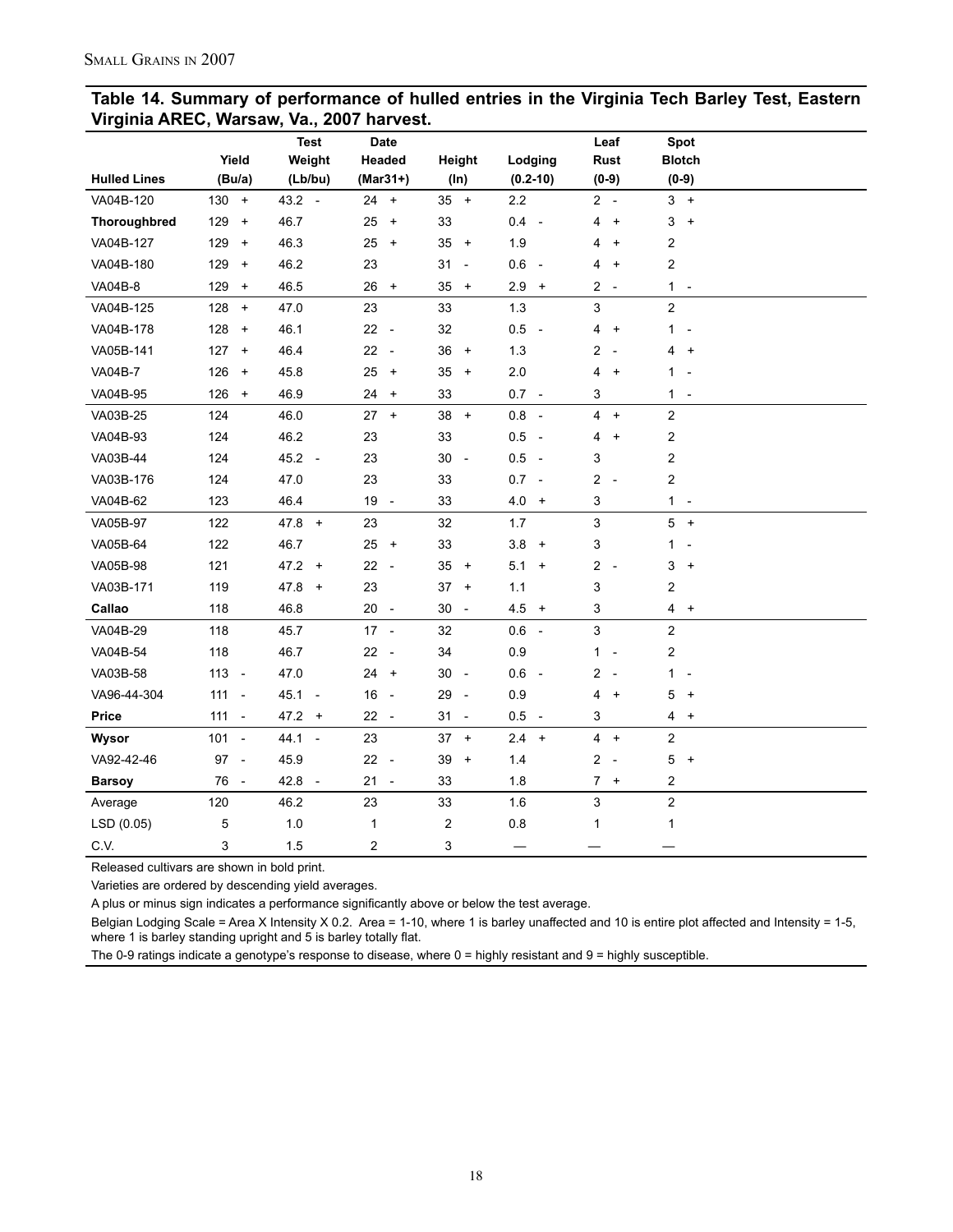#### **Table 15. Summary of performance of hulled entries in the Virginia Tech Barley Test, Eastern Shore AREC, Painter, Va., 2007 harvest.**

|                     |              | <b>Test</b> |                                         | <b>Net</b>                               | Leaf                                       | Spot                                             |  |
|---------------------|--------------|-------------|-----------------------------------------|------------------------------------------|--------------------------------------------|--------------------------------------------------|--|
|                     | Yield        | Weight      | Lodging                                 | <b>Blotch</b>                            | Rust                                       | <b>Blotch</b>                                    |  |
| <b>Hulled Lines</b> | (Bu/a)       | (Lb/bu)     | $(0.2 - 10)$                            | $(0-9)$                                  | $(0-9)$                                    | $(0-9)$                                          |  |
| VA04B-8             | $130 +$      | 44.9        | 0.8                                     | $\overline{c}$                           | 4                                          | $\overline{\mathbf{c}}$                          |  |
| VA04B-178           | 126          | 48.0        | 0.6                                     | $\overline{c}$                           | 5<br>$+$                                   | $1 -$                                            |  |
| Thoroughbred        | 125          | 47.9        | 0.2                                     | $\mathbf{1}$<br>$\overline{\phantom{a}}$ | 7<br>$\ddot{}$                             | $\overline{\mathbf{c}}$                          |  |
| VA04B-29            | 125          | 47.4        | 2.8                                     | 5<br>$\ddot{}$                           | 5<br>$\overline{+}$                        | $\overline{c}$                                   |  |
| VA04B-127           | 125          | 47.5        | 1.2                                     | 3<br>$\ddot{}$                           | 4                                          | $\overline{\mathbf{c}}$                          |  |
| VA04B-180           | 124          | 47.7        | 1.0                                     | $\boldsymbol{2}$                         | 5<br>$+$                                   | $1 -$                                            |  |
| VA05B-64            | 124          | 48.3        | 2.2                                     | 3<br>$\ddot{}$                           | 4                                          | $\mathbf{1}$<br>$\overline{\phantom{a}}$         |  |
| VA04B-120           | 124          | 44.9        | 1.8                                     | 3<br>$\ddot{}$                           | 2<br>$\sim$                                | $\mathbf{1}$<br>$\overline{\phantom{a}}$         |  |
| VA03B-176           | 122          | 48.8        | 0.8                                     | $\overline{\mathbf{c}}$                  | 4                                          | $\overline{\mathbf{c}}$                          |  |
| VA03B-58            | 120          | 47.6        | 0.4                                     | $\overline{c}$                           | 3<br>$\overline{\phantom{a}}$              | $1 -$                                            |  |
| VA04B-54            | 120          | 46.9        | 1.9                                     | $\overline{\mathbf{4}}$<br>$+$           | $\mathbf{1}$<br>$\sim$                     | $1 -$                                            |  |
| VA03B-25            | 118          | 47.2        | 0.2                                     | $\overline{2}$                           | 4                                          | $\overline{c}$                                   |  |
| <b>VA04B-7</b>      | 118          | 45.1        | 1.9                                     | 3<br>$\ddot{}$                           | 5<br>$+$                                   | $1 -$                                            |  |
| VA04B-125           | 118          | 48.0        | 1.1                                     | $\overline{\mathbf{c}}$                  | 4                                          | $\mathbf{1}$<br>$\overline{\phantom{a}}$         |  |
| VA04B-93            | 116          | 47.3        | 0.3                                     | $\overline{\mathbf{c}}$                  | 4                                          | $1 -$                                            |  |
| VA03B-44            | 116          | 46.4        | 0.2                                     | $\boldsymbol{2}$                         | 3<br>$\sim$                                | $1 -$                                            |  |
| VA03B-171           | 115          | 48.7        | 2.1                                     | 4<br>$\ddot{}$                           | 4                                          | 3<br>$\, +$                                      |  |
| VA05B-97            | 114          | 47.9        | 1.0                                     | 3<br>$\ddot{}$                           | 5<br>$+$                                   | 3<br>$\ddot{}$                                   |  |
| Price               | 113          | 47.5        | 1.0                                     | 3<br>$\ddot{}$                           | 4                                          | $\overline{c}$                                   |  |
| VA04B-95            | 113          | 47.6        | 0.5                                     | 2                                        | 4                                          | $1 -$                                            |  |
| VA96-44-304         | 111          | 47.1        | 2.5                                     | $\overline{4}$<br>$+$                    | 3<br>$\sim$                                | $3 +$                                            |  |
| Callao              | 111          | 47.5        | 4.8<br>$\begin{array}{c} + \end{array}$ | $\overline{c}$                           | 3<br>$\sim$                                | $\overline{\mathbf{c}}$                          |  |
| VA04B-62            | 111          | 46.9        | 5.1<br>$\begin{array}{c} + \end{array}$ | 1<br>$\overline{\phantom{a}}$            | 4                                          | $\mathbf{1}$<br>$\overline{\phantom{a}}$         |  |
| VA92-42-46          | $101 -$      | 46.0        | 0.2                                     | 5<br>$\ddot{}$                           | 1<br>$\overline{\phantom{a}}$              | 3<br>$\ddot{}$                                   |  |
| VA05B-141           | 96 -         | 47.7        | 2.2                                     | $\overline{\mathbf{c}}$                  | 4                                          | 4<br>$\begin{array}{c} + \end{array}$            |  |
| Wysor               | 96<br>$\sim$ | 44.3 -      | 0.4                                     | $\overline{c}$                           | 6<br>$+$                                   | $\mathbf{3}$<br>$\begin{array}{c} + \end{array}$ |  |
| VA05B-98            | 92 -         | 48.8        | 4.1<br>$\begin{array}{c} + \end{array}$ | 3<br>$\pmb{+}$                           | $\overline{c}$<br>$\overline{\phantom{a}}$ | 2                                                |  |
| <b>Barsoy</b>       | $91 -$       | 45.6        | 0.9                                     | $\mathbf{1}$<br>$\overline{\phantom{a}}$ | $\overline{7}$<br>$+$                      | $\overline{c}$                                   |  |
| Average             | 115          | 47.1        | 1.5                                     | $\boldsymbol{2}$                         | 4                                          | $\overline{\mathbf{c}}$                          |  |
| LSD (0.05)          | 14           | 2.3         | $1.6$                                   | $\mathbf{1}$                             | 1                                          | $\mathbf{1}$                                     |  |
| C.V.                | 7            | 3.0         | $\overline{\phantom{0}}$                |                                          |                                            |                                                  |  |

Released cultivars are shown in bold print.

Varieties are ordered by descending yield averages.

A plus or minus sign indicates a performance significantly above or below the test average.

Belgian Lodging Scale = Area X Intensity X 0.2. Area = 1-10, where 1 is barley unaffected and 10 is entire plot affected and Intensity = 1-5, where 1 is barley standing upright and 5 is barley totally flat.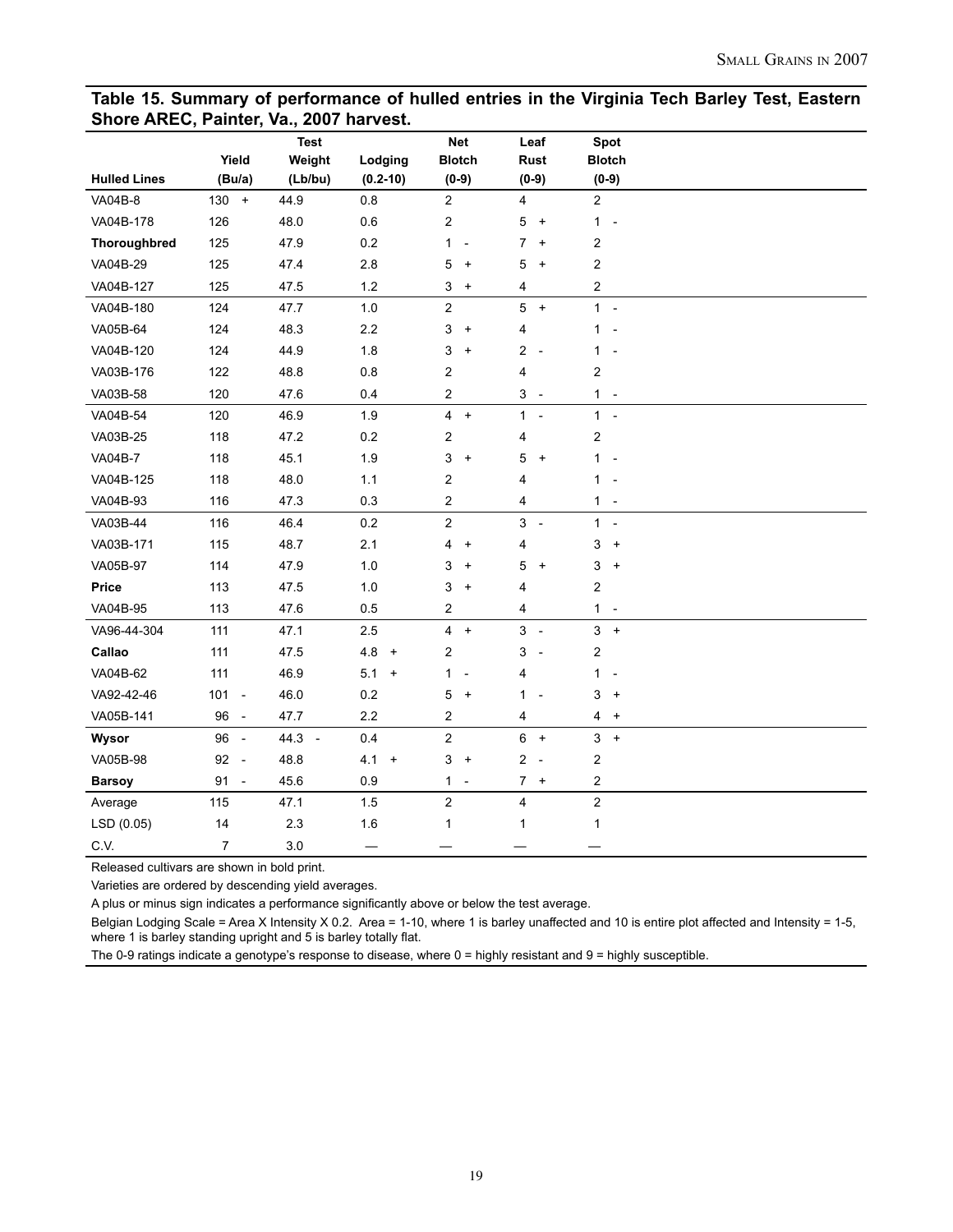| Table 16. Summary of performance of hulled entries in the Virginia Tech Barley Test, Northern |  |
|-----------------------------------------------------------------------------------------------|--|
| Piedmont AREC, Orange, Va., 2007 harvest.                                                     |  |

|                     |                                | <b>Test</b> | <b>Date</b>                            |                                |                          |
|---------------------|--------------------------------|-------------|----------------------------------------|--------------------------------|--------------------------|
|                     | Yield                          | Weight      | Headed                                 | Height                         | Lodging                  |
| <b>Hulled Lines</b> | (Bu/a)                         | (Lb/bu)     | $(Mar31+)$                             | $(\ln)$                        | $(0.2 - 10)$             |
| VA03B-176           | 149<br>$+$                     | 44.6        | $27 +$                                 | 37                             | 2.4                      |
| VA03B-44            | 139<br>$+$                     | 44.2        | 27<br>$\ddot{}$                        | 35                             | 2.3                      |
| VA05B-97            | 138<br>$\ddot{}$               | $46.4 +$    | 26                                     | 36                             | 2.0                      |
| VA04B-180           | 135                            | 43.8        | 24<br>$\sim$                           | 34<br>$\overline{\phantom{a}}$ | 1.9                      |
| VA04B-120           | 134                            | 41.7        | 27<br>$\ddot{}$                        | 36                             | 3.4                      |
| VA04B-125           | 133                            | 44.7        | 26                                     | 37                             | 5.8                      |
| VA04B-178           | 133                            | 44.6        | 23<br>$\overline{\phantom{a}}$         | 35                             | 1.4                      |
| VA03B-171           | 132                            | 44.9        | 27<br>$+$                              | $38 +$                         | $1.2$                    |
| VA05B-64            | 131                            | 44.4        | 28<br>$\begin{array}{c} + \end{array}$ | 36                             | $6.0\,$                  |
| VA05B-141           | 130                            | 44.8        | 24<br>$\overline{\phantom{a}}$         | 38<br>$+$                      | 2.2                      |
| VA04B-93            | 128                            | 44.0        | 26                                     | 35                             | 0.8                      |
| VA04B-95            | 124                            | 44.3        | $27 +$                                 | 35                             | 2.8                      |
| VA92-42-46          | 124                            | 43.0        | 27<br>$\begin{array}{c} + \end{array}$ | $41 +$                         | 1.4                      |
| VA04B-62            | 124                            | 44.2        | 24<br>$\mathcal{L}_{\mathcal{A}}$      | 35                             | 0.5                      |
| VA03B-25            | 122                            | 42.9        | 27<br>$+$                              | 41<br>$\ddot{}$                | 3.1                      |
| Price               | 121                            | 45.8        | 24<br>$\sim$                           | 34<br>$\overline{\phantom{a}}$ | 0.4                      |
| VA03B-58            | 119                            | 44.5        | 25<br>$\Box$                           | 34<br>$\overline{\phantom{a}}$ | 0.6                      |
| VA96-44-304         | 119                            | 44.1        | 23<br>$\mathcal{L}_{\mathcal{A}}$      | 35                             | 0.4                      |
| VA04B-29            | 119                            | 43.8        | 25<br>$\overline{\phantom{a}}$         | 33<br>$\overline{\phantom{a}}$ | 0.3                      |
| VA04B-54            | 118                            | 45.4        | $27 +$                                 | 37                             | 1.4                      |
| VA05B-98            | 118                            | 45.5        | 25<br>$\sim$                           | 36                             | 0.2                      |
| Thoroughbred        | 117                            | 42.8        | 27<br>$\ddot{}$                        | 37                             | 3.9                      |
| VA04B-8             | 116                            | 44.3        | 30<br>$\ddot{}$                        | 36                             | 9.0<br>$+$               |
| <b>VA04B-7</b>      | 115                            | 43.0        | 27<br>$\left. +\right.$                | 37                             | $6.8\,$<br>$+$           |
| VA04B-127           | 115                            | 42.1        | $27 +$                                 | 36                             | 6.3                      |
| Wysor               | 112                            | $41.1 -$    | $27 +$                                 | $38 +$                         | $8.0 +$                  |
| Callao              | 110                            | 42.8        | 24<br>$\Box$                           | 33<br>$\overline{\phantom{a}}$ | 4.7                      |
| <b>Barsoy</b>       | 86<br>$\overline{\phantom{a}}$ | $41.0 -$    | $22 -$                                 | 39<br>$+$                      | 0.2                      |
| Average             | 122                            | 43.9        | 26                                     | 36                             | $2.8\,$                  |
| LSD (0.05)          | 14                             | 2.5         | $\mathbf 1$                            | $\overline{\mathbf{c}}$        | 4.0                      |
| C.V.                | 4                              | 3.6         | 3                                      | 3                              | $\overline{\phantom{0}}$ |

Released cultivars are shown in bold print.

Varieties are ordered by descending yield averages.

A plus or minus sign indicates a performance significantly above or below the test average.

Belgian Lodging Scale = Area X Intensity X 0.2. Area = 1-10, where 1 is barley unaffected and 10 is entire plot affected and Intensity = 1-5, where 1 is barley standing upright and 5 is barley totally flat.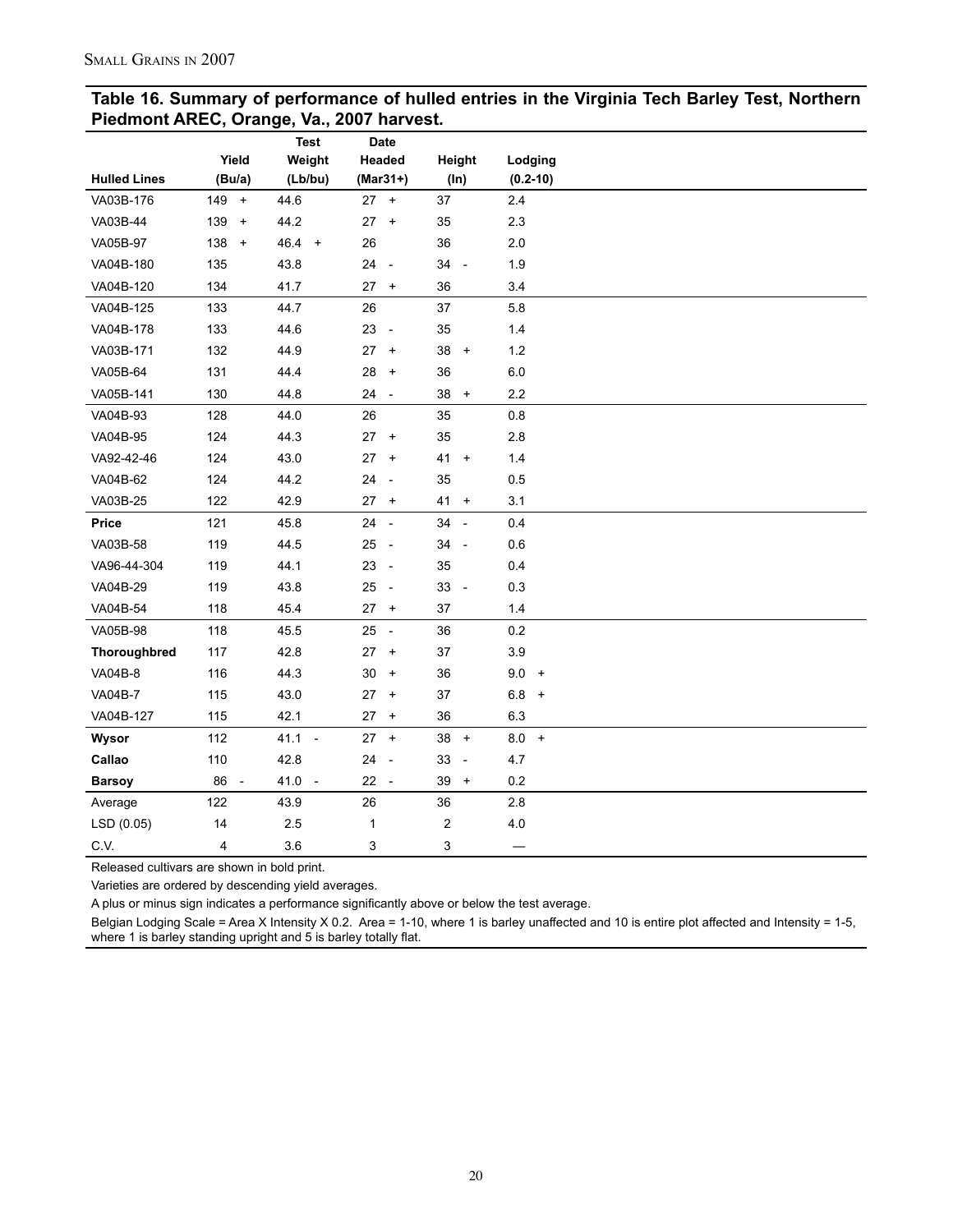#### **Table 17. Summary of performance of hulled entries in the Virginia Tech Barley Test, Southern Piedmont AREC, Blackstone, Va., 2007 harvest.**

|                     |                                        | <b>Test</b> |
|---------------------|----------------------------------------|-------------|
|                     | Yield                                  | Weight      |
| <b>Hulled Lines</b> | (Bu/a)                                 | (Lb/bu)     |
| VA04B-180           | $101 +$                                | 45.1        |
| VA03B-58            | $100 +$                                | 46.3        |
| VA04B-178           | 96<br>$\begin{array}{c} + \end{array}$ | 44.0        |
| VA05B-64            | 93                                     | 47.1        |
| Callao              | 92                                     | 47.7        |
| VA04B-93            | 91                                     | 46.6        |
| VA04B-8             | 90                                     | 46.9        |
| <b>VA04B-7</b>      | 90                                     | 46.1        |
| VA04B-29            | 90                                     | 45.3        |
| VA04B-95            | 86                                     | 46.3        |
| VA04B-127           | 86                                     | 45.9        |
| VA96-44-304         | 86                                     | 45.5        |
| VA03B-25            | 86                                     | 45.3        |
| VA03B-176           | 86                                     | 44.6        |
| VA04B-120           | 86                                     | 44.4        |
| VA05B-97            | 85                                     | 47.6        |
| VA05B-141           | 84                                     | 46.9        |
| VA04B-62            | 82                                     | 45.9        |
| VA03B-44            | 82                                     | 44.4        |
| VA05B-98            | 81                                     | 46.9        |
| VA03B-171           | 81                                     | 46.4        |
| VA04B-125           | 80                                     | 46.1        |
| Price               | 75                                     | 45.0        |
| Thoroughbred        | $74$                                   | 46.4        |
| VA04B-54            | 73 -                                   | 44.8        |
| Wysor               | 73 -                                   | 44.6        |
| VA92-42-46          | 69 -                                   | 46.0        |
| <b>Barsoy</b>       | 61 -                                   | 39.6 -      |
| Average             | 84                                     | 45.6        |
| LSD (0.05)          | 11                                     | 2.7         |
| C.V.                | 8                                      | 3.8         |
|                     |                                        |             |

Released cultivars are shown in bold print.

Varieties are ordered by descending yield averages.

A plus or minus sign indicates a performance significantly above or below the test average.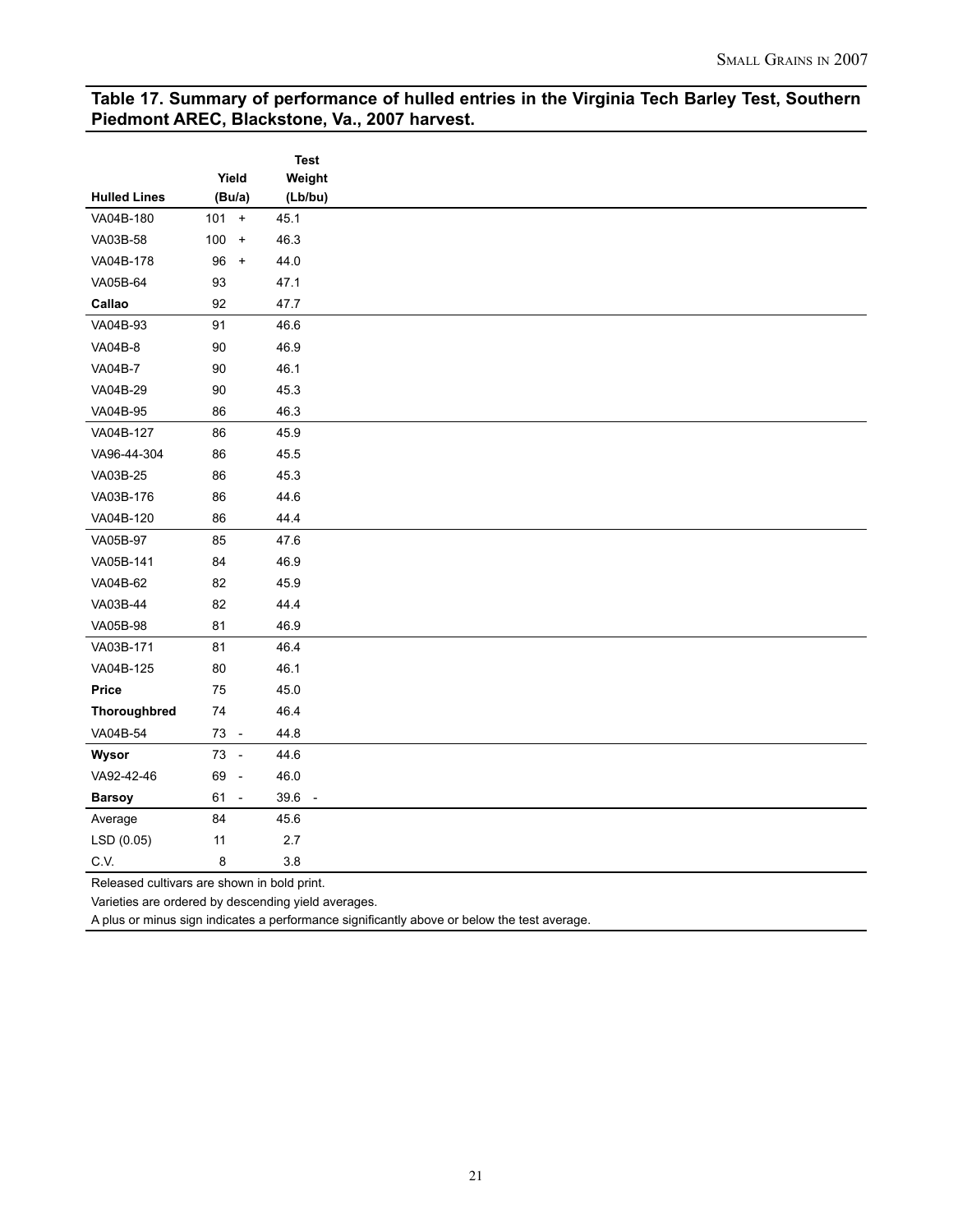| Table 18. Summary of performance of hulled entries in the Virginia Tech Barley Test, Kentland |  |  |
|-----------------------------------------------------------------------------------------------|--|--|
| Farm, Blacksburg, Va., 2007 harvest.                                                          |  |  |

|                     |                                        | <b>Test</b>                              | <b>Date</b>                            |                                        |                                 | <b>Net</b>                                 | Leaf                          | Spot                                       | <b>Spring</b>                         |
|---------------------|----------------------------------------|------------------------------------------|----------------------------------------|----------------------------------------|---------------------------------|--------------------------------------------|-------------------------------|--------------------------------------------|---------------------------------------|
|                     | Yield                                  | Weight                                   | Headed                                 | Height                                 | Lodging                         | <b>Blotch</b>                              | Rust                          | <b>Blotch</b>                              | Freeze                                |
| <b>Hulled Lines</b> | (Bu/a)                                 | (Lb/bu)                                  | $(Mar31+)$                             | (ln)                                   | $(0.2 - 10)$                    | $(0-9)$                                    | $(0-9)$                       | $(0-9)$                                    | $(0-9)$                               |
| VA03B-44            | $113 +$                                | 43.8                                     | 26                                     | 29 -                                   | $0.3 -$                         | $2 -$                                      | 4 -                           | 3                                          | $0 -$                                 |
| VA05B-141           | 103<br>$\ddot{}$                       | 45.3<br>$+$                              | 24<br>$\sim$                           | 34<br>$\ddot{}$                        | 0.7                             | 4<br>$\ddot{}$                             | 5<br>$\overline{\phantom{a}}$ | 5<br>$\ddot{}$                             | $1 -$                                 |
| VA04B-62            | 102<br>$\ddot{}$                       | 45.7<br>$+$                              | 23<br>$\overline{\phantom{a}}$         | 31                                     | 1.0                             | 2<br>$\overline{\phantom{a}}$              | 4<br>$\overline{\phantom{a}}$ | $\overline{c}$<br>$\overline{\phantom{a}}$ | 1                                     |
| VA03B-25            | 97<br>$\overline{+}$                   | 42.0<br>$\overline{\phantom{a}}$         | 31<br>$\overline{+}$                   | 36<br>$\ddot{}$                        | 0.8                             | $\mathbf{1}$<br>$\overline{\phantom{a}}$   | 6                             | 1<br>$\overline{\phantom{a}}$              | 1                                     |
| <b>VA04B-8</b>      | 96<br>$\begin{array}{c} + \end{array}$ | 42.8                                     | 31<br>$\begin{array}{c} + \end{array}$ | 35<br>$\begin{array}{c} + \end{array}$ | $0.3 -$                         | 2<br>$\overline{\phantom{a}}$              | 5<br>$\overline{\phantom{a}}$ | 2<br>$\overline{\phantom{a}}$              | 2                                     |
| VA05B-97            | 95<br>$\begin{array}{c} + \end{array}$ | 45.6<br>$+$                              | 26                                     | 30                                     | 0.6                             | 6<br>$\ddot{}$                             | $\overline{7}$<br>$+$         | 4<br>$\ddot{}$                             | $1 -$                                 |
| Callao              | 94<br>$\ddot{}$                        | 46.6<br>$\begin{array}{c} + \end{array}$ | 24<br>$\overline{\phantom{a}}$         | 32                                     | 1.0                             | 4<br>$\ddot{}$                             | 6                             | 4<br>$\ddot{}$                             | 1<br>$\overline{\phantom{a}}$         |
| VA04B-125           | 93<br>$\ddot{}$                        | 44.8                                     | 25<br>$\overline{\phantom{a}}$         | 32                                     | 0.6                             | $\overline{2}$<br>$\overline{\phantom{a}}$ | 7<br>$+$                      | $\overline{2}$<br>$\overline{\phantom{a}}$ | 1.                                    |
| VA03B-58            | 93<br>$\ddot{}$                        | 44.1                                     | 26                                     | 30                                     | 0.5                             | 2<br>$\overline{\phantom{a}}$              | 6                             | $\overline{c}$<br>$\overline{\phantom{a}}$ | 1                                     |
| VA92-42-46          | 92<br>$\ddot{}$                        | 44.3                                     | 26                                     | 35<br>$\ddot{}$                        | 1.4<br>$+$                      | 8<br>$\ddot{}$                             | 1<br>$\overline{\phantom{a}}$ | 8<br>$\begin{array}{c} + \end{array}$      | 3<br>$\begin{array}{c} + \end{array}$ |
| VA04B-54            | 92<br>$\ddot{}$                        | 42.5                                     | 26                                     | 30                                     | 0.5                             | 5<br>$\ddot{}$                             | 3<br>$\sim$                   | 6<br>$\ddot{}$                             | 2                                     |
| VA05B-98            | 92<br>$\ddot{}$                        | $45.4 +$                                 | 26                                     | 31                                     | 1.0                             | 6<br>$\ddot{}$                             | 4                             | 4<br>$\ddot{}$                             | 2                                     |
| VA05B-64            | 91                                     | 43.3                                     | 28<br>$\ddot{}$                        | 32                                     | 0.5                             | $\overline{2}$<br>$\overline{\phantom{a}}$ | 6                             | $\overline{2}$<br>÷,                       | $\mathbf{1}$                          |
| VA04B-93            | 87                                     | 42.3<br>$\sim$                           | 26                                     | 30                                     | 0.3<br>$\sim$                   | 2<br>$\overline{\phantom{a}}$              | 6                             | 3                                          | $\overline{c}$                        |
| Thoroughbred        | 87                                     | 44.5                                     | 29<br>$\ddot{}$                        | 31                                     | 0.8                             | 3                                          | 8<br>$\overline{+}$           | $2 -$                                      | 2                                     |
| VA04B-127           | 87                                     | $42.0 -$                                 | 30<br>$\ddot{}$                        | 32                                     | 0.6                             | $\mathbf{1}$<br>$\sim$                     | $7 +$                         | $1 -$                                      | $\overline{c}$                        |
| VA03B-176           | 85                                     | 44.1                                     | 26                                     | 29<br>$\overline{\phantom{a}}$         | 0.5                             | 3                                          | 5<br>$\overline{\phantom{a}}$ | 3                                          | 2                                     |
| VA04B-178           | 83                                     | 43.2                                     | 25<br>$\overline{\phantom{a}}$         | 28<br>$\sim$                           | 0.3<br>$\overline{\phantom{a}}$ | 1<br>$\overline{a}$                        | 7<br>$\ddot{}$                | 1<br>$\overline{\phantom{a}}$              | $1 -$                                 |
| VA04B-180           | 80                                     | 44.4                                     | 26                                     | 28<br>$\overline{\phantom{a}}$         | 0.4                             | 1<br>$\overline{a}$                        | 8<br>$\ddot{}$                | 1<br>$\overline{a}$                        | 1                                     |
| VA04B-120           | 78<br>$\sim$                           | 42.7                                     | 26                                     | 33<br>$+$                              | 0.7                             | 3                                          | 6                             | 4<br>$\begin{array}{c} + \end{array}$      | 2                                     |
| VA04B-29            | 78<br>$\overline{\phantom{a}}$         | $45.0 +$                                 | 25<br>$\overline{\phantom{a}}$         | 33<br>$\ddot{}$                        | 0.5                             | $2 -$                                      | 8<br>$+$                      | $\overline{2}$<br>$\overline{\phantom{a}}$ | 2                                     |
| <b>VA04B-7</b>      | 77<br>$\overline{a}$                   | 41.8<br>$\overline{\phantom{a}}$         | 29<br>$\ddot{}$                        | 32                                     | 0.4                             | 1<br>L,                                    | 7<br>$\ddot{}$                | 1<br>$\overline{a}$                        | 2                                     |
| Wysor               | 75<br>$\overline{\phantom{a}}$         | 41.9<br>$\overline{\phantom{a}}$         | 26                                     | 35<br>$\ddot{}$                        | 2.2<br>$\ddot{}$                | 4<br>$\ddot{}$                             | 8<br>$\ddot{}$                | 4<br>$\ddot{}$                             | 3<br>$\ddot{}$                        |
| VA03B-171           | 72<br>$\sim$                           | 41.7<br>$\sim$                           | 28<br>$\ddot{}$                        | 33<br>$\ddot{}$                        | 0.5                             | 2<br>$\overline{\phantom{a}}$              | 8<br>$\ddot{}$                | $\overline{c}$<br>$\overline{\phantom{a}}$ | 3<br>$\ddot{}$                        |
| VA96-44-304         | 68<br>$\overline{\phantom{a}}$         | 44.3                                     | 25<br>$\overline{\phantom{a}}$         | 27<br>$\overline{\phantom{a}}$         | 0.7                             | 5<br>$\ddot{}$                             | 8<br>$\ddot{}$                | 3                                          | 2                                     |
| VA04B-95            | 68<br>$\overline{\phantom{a}}$         | 43.0                                     | 26                                     | 31                                     | 0.6                             | $\overline{2}$<br>$\overline{\phantom{a}}$ | 8<br>$+$                      | $\mathbf{1}$<br>$\overline{a}$             | $\overline{c}$                        |
| <b>Price</b>        | 61<br>$\overline{\phantom{a}}$         | 43.4                                     | 26                                     | 29<br>$\overline{\phantom{a}}$         | 0.5                             | $\overline{2}$<br>$\overline{\phantom{a}}$ | 9<br>$\ddot{}$                | $\overline{c}$<br>$\overline{\phantom{a}}$ | 3<br>$\begin{array}{c} + \end{array}$ |
| <b>Barsoy</b>       | 55<br>$\overline{\phantom{a}}$         | 42.0<br>$\overline{\phantom{a}}$         | 22 -                                   | 32                                     | 0.8                             | 1<br>$\overline{\phantom{a}}$              | 9<br>$+$                      | $\mathbf{1}$<br>$\sim$                     | 2                                     |
| Average             | 85                                     | 43.7                                     | 26                                     | 31                                     | 0.7                             | 3                                          | 6                             | 3                                          | $\overline{c}$                        |
| LSD (0.05)          | 7                                      | 1.3                                      | 1                                      | $\overline{\mathbf{c}}$                | 0.4                             | 1                                          | 1                             | 1                                          | 1                                     |
| C.V.                | 6                                      | 2.0                                      | 2                                      | 5                                      |                                 |                                            |                               |                                            |                                       |

Released cultivars are shown in bold print.

Varieties are ordered by descending yield averages.

A plus or minus sign indicates a performance significantly above or below the test average.

Belgian Lodging Scale = Area X Intensity X 0.2. Area = 1-10, where 1 is barley unaffected and 10 is entire plot affected and Intensity = 1-5, where 1 is barley standing upright and 5 is barley totally flat.

The 0-9 ratings indicate a genotype's response to disease or freeze, where 0 = highly resistant and 9 = highly susceptible.

22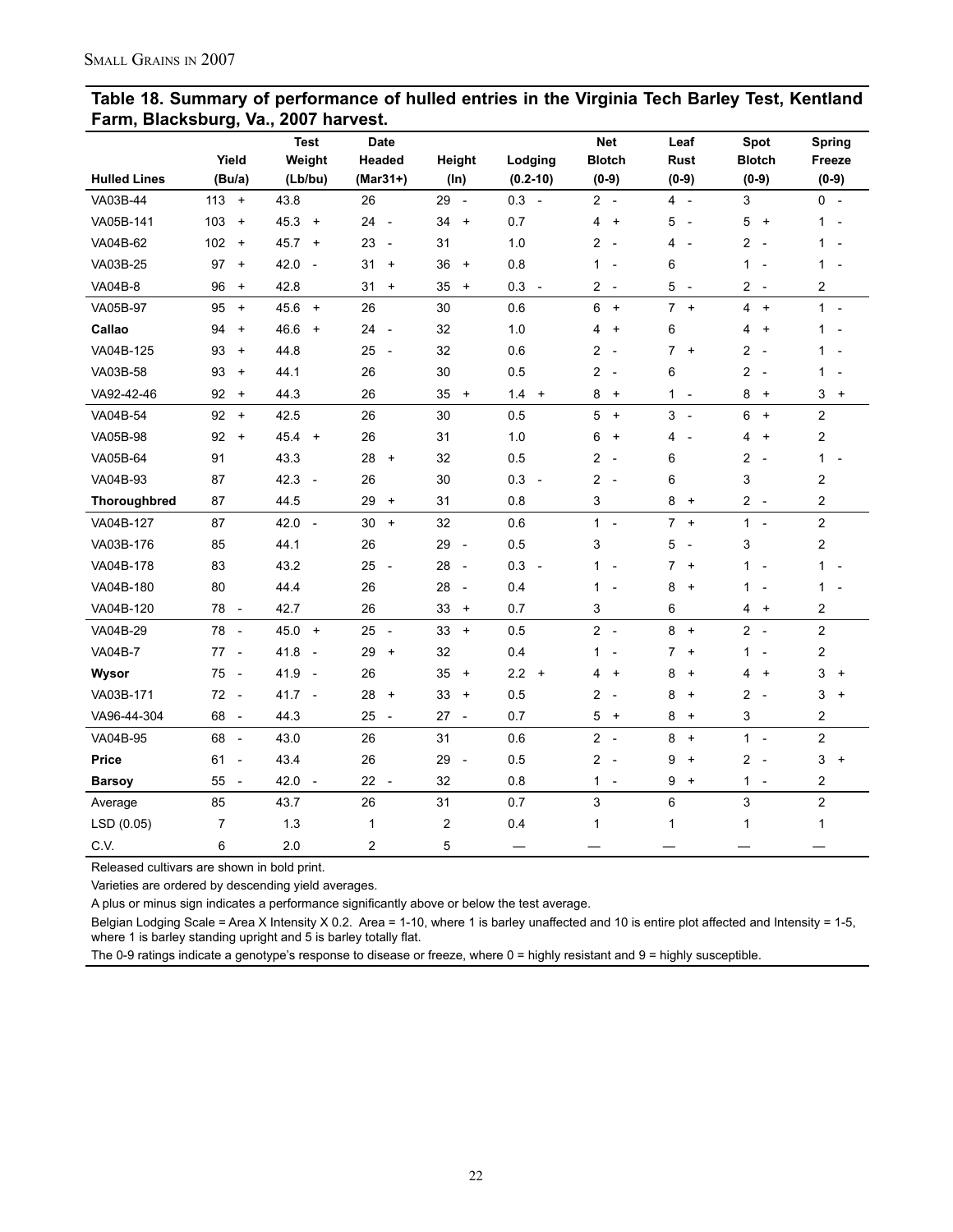# **Section 2: Wheat Varieties**

Wheat tests were planted in seven-inch rows at Blackstone, Orange, Holland, Painter, and Shenandoah Valley. They were planted in six-inch rows at Warsaw and Blacksburg. They were planted in seven-and-one-half-inch rows at the Warsaw no-till location. All no-till locations (Holland and Warsaw no-till) were planted at 28 seeds per row foot. All other locations were planted at 22 seeds per row foot.

When evaluating wheat variety performance as presented in this report, one should consider the use of seed treatment. Certain entries in this test have different seed treatments that may greatly impact performance. Seed treatments are indicated by an acronym in parentheses following the name. "B" is Baytan®, "D" is Dividend®, "R" is raxil, and "T" is thiram. For example, USG3209 (RT) indicates that this entry was treated with raxil and thiram. Virginia Tech experimental lines and some public varieties such as Massey were treated with raxil and thiram.

Selecting the best wheat varieties is challenging but becomes easier with adequate information on performance over multiple environments. Past seasons across Virginia have provided the opportunity to evaluate day-length sensitivity, spring freeze damage, glume blotch, scab (Fusarium head blight), and general plant health. Many newer wheat varieties and lines performed well in all environments tested.

The future for wheat varieties adapted to Virginia conditions is very positive. Carl Griffey, Virginia Tech's small grains breeder, has many lines starting with "VA" shown in the by-location tables that are in the top-yielding group and that display good disease resistance.

The released varieties that yielded significantly higher than the statewide mean in 2007 were USG 3665, Branson, Tribute, and USG 3209. Tribute had mean test weight that was also significantly higher than the test mean. The 2007 season favored later matur ing varieties in general. Test weights overall were down slightly from 2006 but still averaged nearly 60 pounds per bushel. This is likely the result of warm winter temperatures, spring freeze damage, and the longer grain-fill period in the later maturing varieties. Producers who grow large acreages of wheat should plant two or more varieties having significantly different maturity dates in order to ensure a harvest of high-quality grain having high test weight and no sprouting. In Virginia, it is typical that the first good week of wheat harvest is followed by a period of sporadic or consistent rain showers, which delay subsequent harvest and significantly reduce grain test weight and quality. Growers can circumvent this problem by planting varieties that differ significantly in maturity wherein early maturing varieties often can be harvested first and prior to significant rain showers, and later maturing varieties harvested subsequently will suffer less damage and losses in test weight and quality due to exposure to such a rain event.

Varieties with three-year average yields higher than the statewide average include SS MPV 57, USG 3209, Pioneer Brand 26R24, and SS 560.

USG 3665 displayed above average yields across two years.

Two locations in 2006-07, Warsaw no-till and Holland, were planted no-till following corn. Individual sites are reported similar to other testing locations. These sites are also included in the overall yearly average. A table averaging performance of varieties only at these no-till sites is also included for reference. In general, the top performing lines in this over-location no-till summary were the same as those in the top-yielding group of the overall summary table.

## **Summary of wheat management practices for the 2007 harvest season**

(All rates are given on a per-acre basis.)

**Blacksburg** - Planted October 9, 2006. Preplant fertilizer was 30- 60-80 in October. Site was fertilized with 50 gal N with 0.5 oz Harmony Extra® on February 28, 2007, and again on March 26. Harvest occurred on June 27.

**Blackstone** - Planted October 25, 2006. Preplant fertilizer was 30 lb N using 500 lb 6-6-18 on October 24. Site was fertilized with 40 lb N using 260 lb 15.5-0-0 on February 7, 2007, and sprayed with 0.5 oz Harmony Extra® + 4.75 oz Osprey® on February 12. Site was fertilized with 60 lb N using 176 lb 34-0-0 March 15. Site was sprayed with 2.56 oz Warrior® April 25. Harvest occurred on June 26.

**Warsaw** - Planted October 23, 2006. Preplant fertilizer was 30-80- 80-5 applied October 14. Site was sprayed with 0.4 oz Finesse® and fertilized at 25 lb N using 12-0-0-1.5 on December 19. Fertilization occurred at 25 lb N on February 22, 2007, using 12-0-0-1.5 and at 60 lb N on March 28 using 24-0-0-3. Harvest occurred June 18.

**Warsaw no-till** - Planted October 19, 2006. Site application included 1 ton lime and 1.5 qt Round Up® on October 4. Preplant fertilizer was 30-80-80-5 applied October 11. Site was sprayed with 0.4 oz Finesse® and fertilized at 25 lb N using 12-0-0-1.5 on December 19. Fertilization occurred at 25 lb N on March 1, 2007, using 12-0-0-1.5 and at 60 lb N on March 30 using 24-0-0-3. Harvest occurred June 21.

**Painter** - Planted November 2-3, 2006. Preplant fertilizer was 500 lb 5-10-10. Site was fertilized with 60 lb N using 30%UAN and 0.4 oz Harmony Extra® March 13, 2007. Site was fertilized with 50 lb N March 27. Harvest occurred on June 19, 2007.

**Holland** – Planted no-till October 26, 2006. Preplant fertilization was 350 lb 9-16-31-3 on October 25. Site was fertilized with 60 lb N and sprayed with 0.6 oz Harmony Extra® February 10, 2007. Site was sprayed with 3 oz Warrior® on April 24. Site was fertilized with 60 lb N March 14. Harvest occurred on June 18.

**Orange** - Planted October 23, 2006. Preplant fertilization was 23- 60-30-30S on October 12. Sixty lb N and Harmony Extra® at 0.4 oz were applied March 9, 2007. Harvest occurred on June 7.

**Shenandoah Valley** - Planted on November 21, 2006. Preplant fertilizer was 40 lb n November 1. Sixty lb N and 0.5 oz Harmony Extra® were applied February 10, 2007. Forty lb N were applied March 27. Harvest occurred July 3.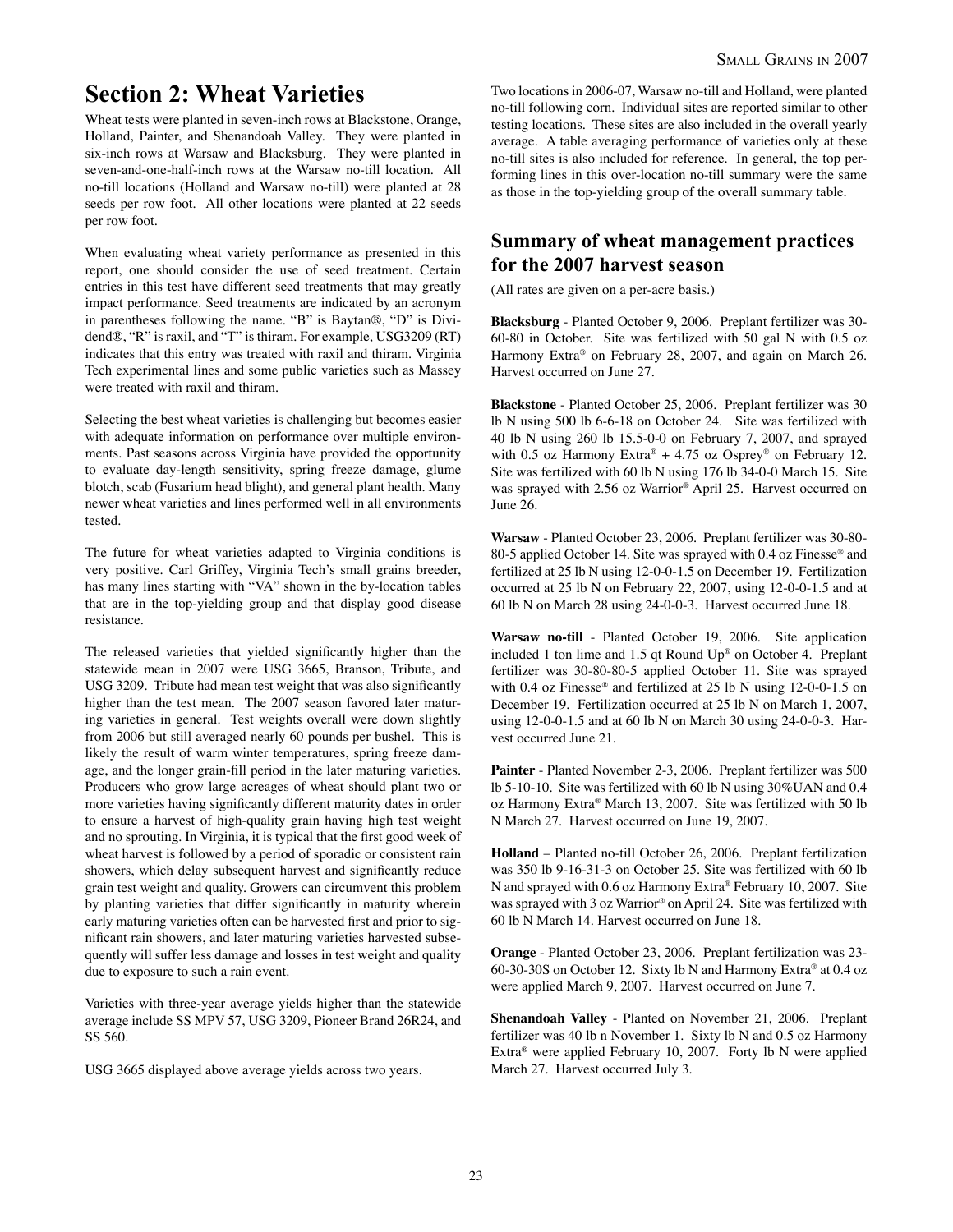| Table 19. Summary of performance of entries in the Virginia Tech Wheat Test, 2007 harvest. |        |             |             |        |              |               |                |                        |               |                          |                   |
|--------------------------------------------------------------------------------------------|--------|-------------|-------------|--------|--------------|---------------|----------------|------------------------|---------------|--------------------------|-------------------|
|                                                                                            |        |             |             |        |              |               |                | <b>Barley</b>          |               |                          |                   |
|                                                                                            |        | <b>Test</b> | <b>Date</b> |        |              | Powdery       | Leaf           | Yellow<br><b>Dwarf</b> | <b>Spring</b> | <b>Hessian</b>           |                   |
|                                                                                            | Yield  | Weight      | Headed      | Height | Lodging      | <b>Mildew</b> | Rust           | <b>Virus</b>           | <b>Freeze</b> | <b>Fly</b>               |                   |
|                                                                                            | (Bu/a) | (Lb/bu)     | (Mar31+)    | (ln)   | $(0.2 - 10)$ | $(0-9)$       | $(0-9)$        | $(0-9)$                | $(0-9)$       | Resistance               |                   |
| Line                                                                                       | (8)    | (8)         | (4)         | (4)    | (4)          | (3)           | (4)            | (5)                    | (2)           | (Biotypes)               | Awns <sup>a</sup> |
| <b>USG 3665</b>                                                                            | $92 +$ | $59.5 -$    | $35 +$      | $34 +$ | 0.9          | $0 -$         | $1 -$          | $1 -$                  | $2 -$         | <b>BCL</b>               | <b>AL</b>         |
| VA05W-258                                                                                  | $91 +$ | $59.2 -$    | $34 +$      | $35 +$ | $2.8 +$      | $1 +$         | $1 -$          | $1 -$                  | $2 -$         | C                        | AL                |
| VA05W-414                                                                                  | $90 +$ | $59.6 -$    | $36 +$      | 34 +   | 1.8          | 0 -           | $3+$           | $1 -$                  | $1 -$         |                          | <b>AL</b>         |
| <b>EXP 703</b>                                                                             | $89 +$ | $58.8 -$    | $36 +$      | 34 +   | 2.3          | $1 +$         | $3 +$          | $1 -$                  | $2 -$         | C                        | <b>AL</b>         |
| VA03W-409                                                                                  | $89 +$ | $58.7 -$    | $36 +$      | 32     | $0.3 -$      | 0 -           | 0 -            | $1 -$                  | $1 -$         | $\mathbf C$              | <b>AL</b>         |
| VA05W-257                                                                                  | $89 +$ | $58.5 -$    | $35 +$      | $33 +$ | 1.5          | $1 +$         | $\overline{c}$ | $1 -$                  | $1 -$         | $\overline{\phantom{0}}$ | <b>AL</b>         |
| VA04W-306                                                                                  | $88 +$ | 59.8        | $32 -$      | 32     | 1.0          | 0 -           | 2              | $1 -$                  | 3             | C                        | <b>AL</b>         |
| VA05W-78                                                                                   | $88 +$ | 59.7        | $31 -$      | $31 -$ | $1.2$        | 0 -           | $1 -$          | $2 -$                  | $2 -$         |                          | <b>AL</b>         |
| VA04W-259                                                                                  | $87 +$ | 60.2        | $36 +$      | 32     | 0.9          | $0 -$         | $0 -$          | $2 -$                  | $2 -$         |                          | AL                |
| VA05W-250                                                                                  | $87 +$ | $59.0 -$    | $36 +$      | 34 +   | 1.4          | 0 -           | $0 -$          | $2 -$                  | $2 -$         | BC                       | AL                |
| <b>Branson</b>                                                                             | $87 +$ | $59.0 -$    | $34 +$      | $33 +$ | 0.5          | $0 -$         | $1 -$          | $1 -$                  | $1 -$         | B                        | <b>AL</b>         |
| VA01W-205                                                                                  | $86 +$ | 60.0        | 34 +        | $30 -$ | 0.5          | $1 +$         | 0 -            | $1 -$                  | $1 -$         | $\qquad \qquad$          | <b>AL</b>         |
| VA03W-110                                                                                  | $86 +$ | $59.3 -$    | 34 +        | $31 -$ | 2.0          | $1 +$         | $0 -$          | $1 -$                  | 3             | $\qquad \qquad$          | <b>AL</b>         |
| VA02W-555                                                                                  | $86 +$ | $59.1 -$    | $32 -$      | 29 -   | 2.0          | $0 -$         | 4 +            | $1 -$                  | $2 -$         |                          | AL                |
| <b>EXP 701</b>                                                                             | $86 +$ | $57.5 -$    | $35 +$      | $35 +$ | $3.3 +$      | 3 +           | 2              | $2 -$                  | $2 -$         | BC                       | AL                |
| VA03W-412                                                                                  | $85 +$ | $60.9 +$    | 34 +        | $33 +$ | 0.7          | $0 -$         | $3+$           | $3+$                   | $2 -$         | $\qquad \qquad$          | <b>AL</b>         |
| VA03W-235                                                                                  | $85 +$ | 60.2        | $37 +$      | $35 +$ | 1.7          | 0 -           | $3 +$          | $1 -$                  | $2 -$         | $\qquad \qquad$          | <b>AL</b>         |
| NC00-15332                                                                                 | $85 +$ | $58.8 -$    | 34 +        | 34 +   | $0.2 -$      | $1 +$         | 2              | $2 -$                  | $2 -$         |                          | Α                 |
| <b>Tribute</b>                                                                             | $84 +$ | $62.4 +$    | $33 -$      | $31 -$ | 1.4          | $0 -$         | $1 -$          | $2 -$                  | $2 -$         |                          | <b>AL</b>         |
| VA04W-592                                                                                  | $84 +$ | 59.8        | $35 +$      | $35 +$ | 1.7          | 0 -           | 0 -            | $2 -$                  | $1 -$         |                          | <b>AL</b>         |
| VA05W-436                                                                                  | $84 +$ | 59.8        | $34 +$      | $33 +$ | 1.2          | $3+$          | $1 -$          | $1 -$                  | $1 -$         |                          | Α                 |
| VA04W-230                                                                                  | $84 +$ | $59.6 -$    | $32 -$      | $31 -$ | $0.3 -$      | 0 -           | $3 +$          | $2 -$                  | 3             |                          | AL                |
| VA04W-291                                                                                  | $84 +$ | $59.5 -$    | $30 -$      | $31 -$ | 1.8          | 0 -           | $1 -$          | $2 -$                  | $5+$          | $\mathbf C$              | <b>AL</b>         |
| <b>USG 3209</b>                                                                            | $84 +$ | $59.4 -$    | $32 -$      | 30 -   | $2.7 +$      | $1 +$         | $5+$           | $1 -$                  | 3             | <b>BCL</b>               | <b>AL</b>         |
| VA03W-310                                                                                  | $84 +$ | $58.4 -$    | $32 -$      | 32     | 1.8          | 0 -           | 0 -            | $1 -$                  | $2 -$         | $\mathsf C$              | AL                |
| VA04W-571                                                                                  | 83     | 61.4 +      | $37 +$      | 32     | 1.3          | $2 +$         | $3 +$          | $1 -$                  | $1 -$         | B                        | <b>AL</b>         |
| VA05W-151                                                                                  | 83     | $61.3 +$    | $31 -$      | $31 -$ | $2.7 +$      | 0 -           | $5+$           | $2 -$                  | 3             |                          | <b>AL</b>         |
| <b>USG 3342</b>                                                                            | 83     | 60.2        | $33 -$      | $30 -$ | $0.3 -$      | $0 -$         | 2              | $1 -$                  | 3             | <b>BCL</b>               | A                 |
| SS 8309                                                                                    | 83     | 60.0        | $36 +$      | $35 +$ | $0.2 -$      | $0 -$         | 2              | $2 -$                  | $1 -$         |                          | AL                |
| VA03W-203                                                                                  | 83     | 59.9        | $32 -$      | $31 -$ | 1.5          | 0 -           | 2              | $2 -$                  | 3             |                          | AL                |
| VA04W-227                                                                                  | 83     | 59.9        | $33 -$      | $31 -$ | 1.8          | $0 -$         | $4 +$          | $2 -$                  | 3             |                          | AL                |
| <b>SS 560</b>                                                                              | 83     | $59.2 -$    | $35 +$      | 32     | 0.9          | $0 -$         | 4 +            | 2 -                    | $2 -$         |                          | AL                |
| Pioneer 26R15                                                                              | 83     | 58.4 -      | $35 +$      | $33 +$ | 0.5          | $0 -$         | 1 -            | $2 -$                  | $1 -$         | В                        | Α                 |
| M01-4377                                                                                   | 82     | $61.1 +$    | $35 +$      | $35 +$ | 2.3          | 2 +           | 4 +            | $1 -$                  | 1 -           | В                        | AL                |
| VA05W-668                                                                                  | 82     | $60.9 +$    | $36 +$      | 32     | 2.0          | $1 +$         | $3 +$          | $1 -$                  | $1 -$         | В                        | AL                |
| <b>SS 8302</b>                                                                             | 82     | $60.6 +$    | $35 +$      | $34 +$ | $0.2 -$      | $1 +$         | $3 +$          | $2 -$                  | $\mathbf{3}$  |                          | Α                 |
| VA05W-125                                                                                  | 82     | 60.2        | $32 -$      | $31 -$ | $1.3$        | $0 -$         | $3 +$          | $2 -$                  | $2 -$         |                          | AL                |
| <b>SS-MPV 57</b>                                                                           | 82     | $59.0 -$    | $35 +$      | $33 +$ | $2.9 +$      | $1 +$         | 4 +            | $3 +$                  | 4 +           |                          | AL                |
| VA05W-168                                                                                  | 81     | $62.6 +$    | $32 -$      | $30 -$ | 2.5          | 0 -           | 0 -            | 1 -                    | $2 -$         | C                        | AL                |
| <b>AGS 2050</b>                                                                            | 81     | $61.1 +$    | $33 -$      | $33 +$ | 1.7          | $0 -$         | 2              | $2 -$                  | $2 -$         | BC                       | AL                |
| Pioneer 26R12                                                                              | 81     | $61.0 +$    | $35 +$      | 32     | 0.5          | $1 +$         | $\overline{c}$ | $1 -$                  | $2 -$         |                          | Α                 |
| Chesapeake                                                                                 | 81     | $60.8 +$    | 34 +        | $31 -$ | $3.3 +$      | $0 -$         | $3 +$          | $1 -$                  | 2 -           |                          | AL                |
| <b>USG 3706</b>                                                                            | 81     | $60.5 +$    | $32 -$      | $30 -$ | $0.4 -$      | $0 -$         | $1 -$          | $3 +$                  | 3             |                          | AL                |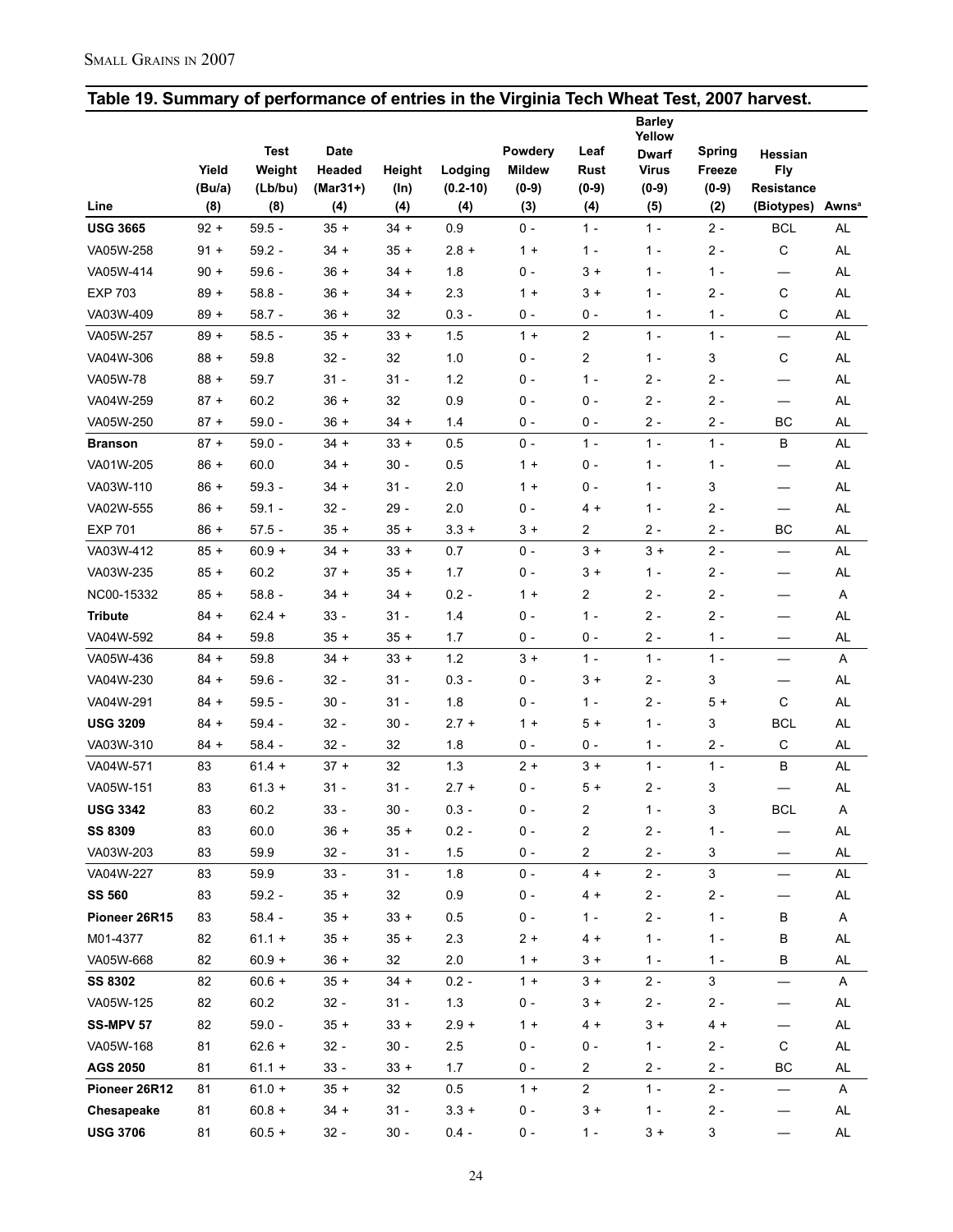| <b>Barley</b><br>Yellow<br><b>Test</b><br>Powdery<br><b>Date</b><br>Leaf<br>Spring<br><b>Dwarf</b><br><b>Hessian</b><br>Yield<br>Weight<br>Headed<br><b>Mildew</b><br><b>Fly</b><br>Height<br>Lodging<br>Rust<br><b>Virus</b><br>Freeze<br>$(Mar31+)$<br>$(0.2 - 10)$<br>(Bu/a)<br>(Lb/bu)<br>$(0-9)$<br>$(0-9)$<br>$(0-9)$<br>$(0-9)$<br>Resistance<br>$(\ln)$<br>Line<br>(8)<br>(8)<br>(4)<br>(4)<br>(4)<br>(3)<br>(4)<br>(5)<br>(2)<br>(Biotypes)<br><b>Awns</b> <sup>a</sup><br>VA04W-90<br>$0 -$<br>3<br>81<br>$60.5 +$<br>$33 -$<br>32<br>1.7<br>$3 +$<br>$1 -$<br><b>AL</b><br>—<br>VA04W-79<br>60.2<br>$35 +$<br>$33 +$<br>0.6<br>$0 -$<br>2<br>$2 -$<br><b>BC</b><br>81<br>$4 +$<br><b>AL</b><br>$3 +$<br>$2 -$<br>Vigoro V9713<br>81<br>60.2<br>$36 +$<br>32<br>0.5<br>$1 +$<br>$1 -$<br>A<br>$\overline{\phantom{0}}$<br>81<br>60.1<br>$33 -$<br>$33 +$<br>0.5<br>$0 -$<br>$3+$<br>$2 -$<br>3<br><b>AL</b><br>Pioneer 26R24<br>VA05W-251<br>81<br>$59.4 -$<br>$32 -$<br>$31 -$<br>2.0<br>$0 -$<br>$2 -$<br>3<br><b>AL</b><br>0 -<br>VA03W-434<br>$59.2 -$<br>$0.3 -$<br>$2 -$<br>81<br>$35 +$<br>29 -<br>0 -<br>$1 -$<br>2 -<br><b>AL</b><br>81<br>$58.6 -$<br>$35 +$<br>2.5<br>$2 -$<br>$2 -$<br>AL<br>VA05W-108<br>31 -<br>0 -<br>0 -<br>$\mathbf{3}$<br>WB03-016 G<br>81<br>$58.3 -$<br>0.6<br>$0 -$<br>$4 +$<br><b>AL</b><br>$37 +$<br>$35 +$<br>4 +<br>$\qquad \qquad \longleftarrow$<br>$2.9 +$<br>$2 -$<br>VA05W-517<br>80<br>$62.2 +$<br>$33 -$<br>$33 +$<br>$0 -$<br>$2 -$<br>$4 +$<br><b>AL</b><br>—<br>SS 8404<br>80<br>$61.2 +$<br>$33 -$<br>$29 -$<br>$0.2 -$<br>$1 +$<br>$3+$<br>$1 -$<br>$4 +$<br>Α<br>1.7<br>VA05W-448<br>2<br>$2 -$<br>3<br>80<br>$60.6 +$<br>32 -<br>29 -<br>0 -<br><b>AL</b><br>$\overline{\phantom{0}}$<br><b>USG 3592</b><br>60.2<br>$2.8 +$<br>$2 -$<br>3<br>BC<br>80<br>33 -<br>34 +<br>0 -<br><b>AL</b><br>$1 +$<br>$2 -$<br>59.9<br>$33 -$<br>0.5<br>$3 +$<br>$1 -$<br>$2 -$<br>B<br>A<br><b>Magnolia</b><br>80<br>$35 +$<br>$33 -$<br>$0.2 -$<br>$2 -$<br><b>Dominion</b><br>80<br>59.8<br>30 -<br>0 -<br>$3+$<br>AL<br>$1 -$<br>—<br>59.8<br>$2.9 +$<br>$2 -$<br>3<br>Featherstone 176<br>80<br>31 -<br>$33 +$<br>0 -<br>4 +<br><b>AL</b><br>Vigoro V9510<br>80<br>59.8<br>$34 +$<br>32<br>2.4<br>$0 -$<br>$3+$<br>$2 -$<br>3<br>Α<br>80<br>59.7<br>$35 +$<br>$34 +$<br>$0.4 -$<br>$0 -$<br>$5+$<br>$2 -$<br>$2 -$<br><b>Red Ruby</b><br>Α<br>$2 -$<br>$59.6 -$<br>2.5<br>$0 -$<br>$7 +$<br>$4 +$<br><b>Sisson</b><br>80<br>34 +<br>31 -<br>AL<br>$\overline{\phantom{0}}$<br>$59.6 -$<br>$3.5 +$<br>GA-96693-4E16<br>80<br>29 -<br>32<br>$1 +$<br>$0 -$<br>$1 -$<br>$5+$<br>Α<br>$\mathsf C$<br>VA00W-38<br>3<br>80<br>59.3 -<br>32 -<br>31 -<br>$2.9 +$<br>$2 -$<br>AL<br>$1 +$<br>4 +<br>$61.2 +$<br>$33 -$<br>$2.8 +$<br>$2 -$<br>3<br><b>AL</b><br>Tribute-<br>79<br>$33 +$<br>0 -<br>0 -<br>USG3592 Blend<br>79<br>$60.7 +$<br>$32 -$<br>$33 +$<br>1.3<br>$0 -$<br>$\overline{2}$<br>$2 -$<br>3<br>VA04W-515<br>AL<br>$\overline{c}$<br>$32 -$<br>1.3<br>$0 -$<br>$2 -$<br>$2 -$<br>Panola<br>79<br>$59.0 -$<br>$33 +$<br>Α<br>$\overline{c}$<br>$2 -$<br>VA05W-255<br>79<br>$58.9 -$<br>$30 -$<br>$31 -$<br>2.4<br>$3 +$<br>C<br><b>AL</b><br>4 +<br>VA02W-398<br>79<br>$32 -$<br>0.8<br>$0 -$<br>$3+$<br><b>AL</b><br>$58.1 -$<br>31 -<br>0 -<br>5 +<br><b>McCormick</b><br>78 -<br>61.6 +<br>33 -<br>30 -<br>0.9<br>0 -<br>7 +<br>$2 -$<br>$2 -$<br>AL<br>C<br><b>Tribute-Neuse</b><br>$61.6 +$<br>$34 +$<br>32<br>1.1<br>$0 -$<br>0 -<br>$2 -$<br>$1 -$<br>AL<br>78 -<br><b>Blend</b><br>$2 -$<br>$2 -$<br><b>Coker 9553</b><br>78 -<br>$61.4 +$<br>$31 -$<br>32<br>0.9<br>$1 +$<br>$3+$<br>Α<br>$\overline{\phantom{0}}$<br>VA03W-135<br>32<br>$1.1$<br>$\overline{c}$<br>$78 -$<br>$58.0 -$<br>$34 +$<br>$0 -$<br>$3+$<br>4 +<br><b>AL</b><br><b>Coker 9184</b><br>$61.6 +$<br>32<br>$0.2 -$<br>0 -<br>AL<br>77 -<br>$35 +$<br>$1 +$<br>2 -<br>2 -<br>2<br>Jamestown<br>$61.5 +$<br>$30 -$<br>30 -<br>1.0<br>0 -<br>3<br>BС<br>77 -<br>1 -<br>Α<br>VA05W-53<br>$77 -$<br>$61.0 +$<br>$30 -$<br>29 -<br>1.9<br>5 +<br>$2 -$<br><b>AL</b><br>0 -<br>4 +<br>$\overbrace{\phantom{12321111}}$<br>$\overline{c}$<br>Renwood 3260<br>3<br>$77 -$<br>$60.9 +$<br>$31 -$<br>$33 +$<br>1.9<br>0 -<br>$1 -$<br><b>AL</b><br>—<br>C<br>Neuse-<br>$77 -$<br>$60.8 +$<br>$35 +$<br>$33 +$<br>1.1<br>$0 -$<br>0 -<br>$2 -$<br>$2 -$<br>AL<br>USG3592 Blend<br>2.2<br>C<br>VA04W-439<br>$60.5 +$<br>$31 -$<br>32<br>0 -<br>$6+$<br>$2 -$<br>77 -<br>4 +<br>A<br>VA05W-317<br>C<br>$33 -$<br>$28 -$<br>1.3<br>$2+$<br>0 -<br>3 +<br>AL.<br>77 -<br>59.7<br>4 +<br><b>SS 520</b><br>$77 -$<br>$59.4 -$<br>$30 -$<br>$33 +$<br>0.5<br>0 -<br>$3+$<br>$3+$<br><b>AL</b><br>4 +<br>VA05W-313<br>2.2<br>$\overline{2}$<br>3<br>C<br>$59.2 -$<br>$30 -$<br>$30 -$<br>0 -<br>3 +<br><b>AL</b><br>77 -<br>VA05W-363<br>$58.5 -$<br>$30 -$<br>30 -<br>$2.7 +$<br>0 -<br>0 -<br>2 -<br><b>AL</b><br>77 -<br>4 +<br><b>Coker 9436</b><br>$77 -$<br>$58.2 -$<br>0.8<br>$2 -$<br>$2 -$<br>ВC<br>AL<br>$37 +$<br>$30 -$<br>$1 +$<br>1 -<br>VA05W-65<br>76 -<br>$62.5 +$<br>0.5<br>$2 -$<br>$7+$<br>AL<br>31 -<br>30 -<br>0 -<br>4 + | Table 19. Summary of performance of entries in the Virginia Tech Wheat Test, 2007 harvest. (cont.) |  |  |  |  |  |  |
|-------------------------------------------------------------------------------------------------------------------------------------------------------------------------------------------------------------------------------------------------------------------------------------------------------------------------------------------------------------------------------------------------------------------------------------------------------------------------------------------------------------------------------------------------------------------------------------------------------------------------------------------------------------------------------------------------------------------------------------------------------------------------------------------------------------------------------------------------------------------------------------------------------------------------------------------------------------------------------------------------------------------------------------------------------------------------------------------------------------------------------------------------------------------------------------------------------------------------------------------------------------------------------------------------------------------------------------------------------------------------------------------------------------------------------------------------------------------------------------------------------------------------------------------------------------------------------------------------------------------------------------------------------------------------------------------------------------------------------------------------------------------------------------------------------------------------------------------------------------------------------------------------------------------------------------------------------------------------------------------------------------------------------------------------------------------------------------------------------------------------------------------------------------------------------------------------------------------------------------------------------------------------------------------------------------------------------------------------------------------------------------------------------------------------------------------------------------------------------------------------------------------------------------------------------------------------------------------------------------------------------------------------------------------------------------------------------------------------------------------------------------------------------------------------------------------------------------------------------------------------------------------------------------------------------------------------------------------------------------------------------------------------------------------------------------------------------------------------------------------------------------------------------------------------------------------------------------------------------------------------------------------------------------------------------------------------------------------------------------------------------------------------------------------------------------------------------------------------------------------------------------------------------------------------------------------------------------------------------------------------------------------------------------------------------------------------------------------------------------------------------------------------------------------------------------------------------------------------------------------------------------------------------------------------------------------------------------------------------------------------------------------------------------------------------------------------------------------------------------------------------------------------------------------------------------------------------------------------------------------------------------------------------------------------------------------------------------------------------------------------------------------------------------------------------------------------------------------------------------------------------------------------------------------------------------------------------------------------------------------------------------------------------------------------------------------------------------------------------------------------------------------------------------------------------------------------------------------------------------------------------------------------------------------------------------------------------------------------------------------------------------------------------------------------------------------------------------------------------------------------------------------------------------------------|----------------------------------------------------------------------------------------------------|--|--|--|--|--|--|
|                                                                                                                                                                                                                                                                                                                                                                                                                                                                                                                                                                                                                                                                                                                                                                                                                                                                                                                                                                                                                                                                                                                                                                                                                                                                                                                                                                                                                                                                                                                                                                                                                                                                                                                                                                                                                                                                                                                                                                                                                                                                                                                                                                                                                                                                                                                                                                                                                                                                                                                                                                                                                                                                                                                                                                                                                                                                                                                                                                                                                                                                                                                                                                                                                                                                                                                                                                                                                                                                                                                                                                                                                                                                                                                                                                                                                                                                                                                                                                                                                                                                                                                                                                                                                                                                                                                                                                                                                                                                                                                                                                                                                                                                                                                                                                                                                                                                                                                                                                                                                                                                                                                                                                         |                                                                                                    |  |  |  |  |  |  |
|                                                                                                                                                                                                                                                                                                                                                                                                                                                                                                                                                                                                                                                                                                                                                                                                                                                                                                                                                                                                                                                                                                                                                                                                                                                                                                                                                                                                                                                                                                                                                                                                                                                                                                                                                                                                                                                                                                                                                                                                                                                                                                                                                                                                                                                                                                                                                                                                                                                                                                                                                                                                                                                                                                                                                                                                                                                                                                                                                                                                                                                                                                                                                                                                                                                                                                                                                                                                                                                                                                                                                                                                                                                                                                                                                                                                                                                                                                                                                                                                                                                                                                                                                                                                                                                                                                                                                                                                                                                                                                                                                                                                                                                                                                                                                                                                                                                                                                                                                                                                                                                                                                                                                                         |                                                                                                    |  |  |  |  |  |  |
|                                                                                                                                                                                                                                                                                                                                                                                                                                                                                                                                                                                                                                                                                                                                                                                                                                                                                                                                                                                                                                                                                                                                                                                                                                                                                                                                                                                                                                                                                                                                                                                                                                                                                                                                                                                                                                                                                                                                                                                                                                                                                                                                                                                                                                                                                                                                                                                                                                                                                                                                                                                                                                                                                                                                                                                                                                                                                                                                                                                                                                                                                                                                                                                                                                                                                                                                                                                                                                                                                                                                                                                                                                                                                                                                                                                                                                                                                                                                                                                                                                                                                                                                                                                                                                                                                                                                                                                                                                                                                                                                                                                                                                                                                                                                                                                                                                                                                                                                                                                                                                                                                                                                                                         |                                                                                                    |  |  |  |  |  |  |
|                                                                                                                                                                                                                                                                                                                                                                                                                                                                                                                                                                                                                                                                                                                                                                                                                                                                                                                                                                                                                                                                                                                                                                                                                                                                                                                                                                                                                                                                                                                                                                                                                                                                                                                                                                                                                                                                                                                                                                                                                                                                                                                                                                                                                                                                                                                                                                                                                                                                                                                                                                                                                                                                                                                                                                                                                                                                                                                                                                                                                                                                                                                                                                                                                                                                                                                                                                                                                                                                                                                                                                                                                                                                                                                                                                                                                                                                                                                                                                                                                                                                                                                                                                                                                                                                                                                                                                                                                                                                                                                                                                                                                                                                                                                                                                                                                                                                                                                                                                                                                                                                                                                                                                         |                                                                                                    |  |  |  |  |  |  |
|                                                                                                                                                                                                                                                                                                                                                                                                                                                                                                                                                                                                                                                                                                                                                                                                                                                                                                                                                                                                                                                                                                                                                                                                                                                                                                                                                                                                                                                                                                                                                                                                                                                                                                                                                                                                                                                                                                                                                                                                                                                                                                                                                                                                                                                                                                                                                                                                                                                                                                                                                                                                                                                                                                                                                                                                                                                                                                                                                                                                                                                                                                                                                                                                                                                                                                                                                                                                                                                                                                                                                                                                                                                                                                                                                                                                                                                                                                                                                                                                                                                                                                                                                                                                                                                                                                                                                                                                                                                                                                                                                                                                                                                                                                                                                                                                                                                                                                                                                                                                                                                                                                                                                                         |                                                                                                    |  |  |  |  |  |  |
|                                                                                                                                                                                                                                                                                                                                                                                                                                                                                                                                                                                                                                                                                                                                                                                                                                                                                                                                                                                                                                                                                                                                                                                                                                                                                                                                                                                                                                                                                                                                                                                                                                                                                                                                                                                                                                                                                                                                                                                                                                                                                                                                                                                                                                                                                                                                                                                                                                                                                                                                                                                                                                                                                                                                                                                                                                                                                                                                                                                                                                                                                                                                                                                                                                                                                                                                                                                                                                                                                                                                                                                                                                                                                                                                                                                                                                                                                                                                                                                                                                                                                                                                                                                                                                                                                                                                                                                                                                                                                                                                                                                                                                                                                                                                                                                                                                                                                                                                                                                                                                                                                                                                                                         |                                                                                                    |  |  |  |  |  |  |
|                                                                                                                                                                                                                                                                                                                                                                                                                                                                                                                                                                                                                                                                                                                                                                                                                                                                                                                                                                                                                                                                                                                                                                                                                                                                                                                                                                                                                                                                                                                                                                                                                                                                                                                                                                                                                                                                                                                                                                                                                                                                                                                                                                                                                                                                                                                                                                                                                                                                                                                                                                                                                                                                                                                                                                                                                                                                                                                                                                                                                                                                                                                                                                                                                                                                                                                                                                                                                                                                                                                                                                                                                                                                                                                                                                                                                                                                                                                                                                                                                                                                                                                                                                                                                                                                                                                                                                                                                                                                                                                                                                                                                                                                                                                                                                                                                                                                                                                                                                                                                                                                                                                                                                         |                                                                                                    |  |  |  |  |  |  |
|                                                                                                                                                                                                                                                                                                                                                                                                                                                                                                                                                                                                                                                                                                                                                                                                                                                                                                                                                                                                                                                                                                                                                                                                                                                                                                                                                                                                                                                                                                                                                                                                                                                                                                                                                                                                                                                                                                                                                                                                                                                                                                                                                                                                                                                                                                                                                                                                                                                                                                                                                                                                                                                                                                                                                                                                                                                                                                                                                                                                                                                                                                                                                                                                                                                                                                                                                                                                                                                                                                                                                                                                                                                                                                                                                                                                                                                                                                                                                                                                                                                                                                                                                                                                                                                                                                                                                                                                                                                                                                                                                                                                                                                                                                                                                                                                                                                                                                                                                                                                                                                                                                                                                                         |                                                                                                    |  |  |  |  |  |  |
|                                                                                                                                                                                                                                                                                                                                                                                                                                                                                                                                                                                                                                                                                                                                                                                                                                                                                                                                                                                                                                                                                                                                                                                                                                                                                                                                                                                                                                                                                                                                                                                                                                                                                                                                                                                                                                                                                                                                                                                                                                                                                                                                                                                                                                                                                                                                                                                                                                                                                                                                                                                                                                                                                                                                                                                                                                                                                                                                                                                                                                                                                                                                                                                                                                                                                                                                                                                                                                                                                                                                                                                                                                                                                                                                                                                                                                                                                                                                                                                                                                                                                                                                                                                                                                                                                                                                                                                                                                                                                                                                                                                                                                                                                                                                                                                                                                                                                                                                                                                                                                                                                                                                                                         |                                                                                                    |  |  |  |  |  |  |
|                                                                                                                                                                                                                                                                                                                                                                                                                                                                                                                                                                                                                                                                                                                                                                                                                                                                                                                                                                                                                                                                                                                                                                                                                                                                                                                                                                                                                                                                                                                                                                                                                                                                                                                                                                                                                                                                                                                                                                                                                                                                                                                                                                                                                                                                                                                                                                                                                                                                                                                                                                                                                                                                                                                                                                                                                                                                                                                                                                                                                                                                                                                                                                                                                                                                                                                                                                                                                                                                                                                                                                                                                                                                                                                                                                                                                                                                                                                                                                                                                                                                                                                                                                                                                                                                                                                                                                                                                                                                                                                                                                                                                                                                                                                                                                                                                                                                                                                                                                                                                                                                                                                                                                         |                                                                                                    |  |  |  |  |  |  |
|                                                                                                                                                                                                                                                                                                                                                                                                                                                                                                                                                                                                                                                                                                                                                                                                                                                                                                                                                                                                                                                                                                                                                                                                                                                                                                                                                                                                                                                                                                                                                                                                                                                                                                                                                                                                                                                                                                                                                                                                                                                                                                                                                                                                                                                                                                                                                                                                                                                                                                                                                                                                                                                                                                                                                                                                                                                                                                                                                                                                                                                                                                                                                                                                                                                                                                                                                                                                                                                                                                                                                                                                                                                                                                                                                                                                                                                                                                                                                                                                                                                                                                                                                                                                                                                                                                                                                                                                                                                                                                                                                                                                                                                                                                                                                                                                                                                                                                                                                                                                                                                                                                                                                                         |                                                                                                    |  |  |  |  |  |  |
|                                                                                                                                                                                                                                                                                                                                                                                                                                                                                                                                                                                                                                                                                                                                                                                                                                                                                                                                                                                                                                                                                                                                                                                                                                                                                                                                                                                                                                                                                                                                                                                                                                                                                                                                                                                                                                                                                                                                                                                                                                                                                                                                                                                                                                                                                                                                                                                                                                                                                                                                                                                                                                                                                                                                                                                                                                                                                                                                                                                                                                                                                                                                                                                                                                                                                                                                                                                                                                                                                                                                                                                                                                                                                                                                                                                                                                                                                                                                                                                                                                                                                                                                                                                                                                                                                                                                                                                                                                                                                                                                                                                                                                                                                                                                                                                                                                                                                                                                                                                                                                                                                                                                                                         |                                                                                                    |  |  |  |  |  |  |
|                                                                                                                                                                                                                                                                                                                                                                                                                                                                                                                                                                                                                                                                                                                                                                                                                                                                                                                                                                                                                                                                                                                                                                                                                                                                                                                                                                                                                                                                                                                                                                                                                                                                                                                                                                                                                                                                                                                                                                                                                                                                                                                                                                                                                                                                                                                                                                                                                                                                                                                                                                                                                                                                                                                                                                                                                                                                                                                                                                                                                                                                                                                                                                                                                                                                                                                                                                                                                                                                                                                                                                                                                                                                                                                                                                                                                                                                                                                                                                                                                                                                                                                                                                                                                                                                                                                                                                                                                                                                                                                                                                                                                                                                                                                                                                                                                                                                                                                                                                                                                                                                                                                                                                         |                                                                                                    |  |  |  |  |  |  |
|                                                                                                                                                                                                                                                                                                                                                                                                                                                                                                                                                                                                                                                                                                                                                                                                                                                                                                                                                                                                                                                                                                                                                                                                                                                                                                                                                                                                                                                                                                                                                                                                                                                                                                                                                                                                                                                                                                                                                                                                                                                                                                                                                                                                                                                                                                                                                                                                                                                                                                                                                                                                                                                                                                                                                                                                                                                                                                                                                                                                                                                                                                                                                                                                                                                                                                                                                                                                                                                                                                                                                                                                                                                                                                                                                                                                                                                                                                                                                                                                                                                                                                                                                                                                                                                                                                                                                                                                                                                                                                                                                                                                                                                                                                                                                                                                                                                                                                                                                                                                                                                                                                                                                                         |                                                                                                    |  |  |  |  |  |  |
|                                                                                                                                                                                                                                                                                                                                                                                                                                                                                                                                                                                                                                                                                                                                                                                                                                                                                                                                                                                                                                                                                                                                                                                                                                                                                                                                                                                                                                                                                                                                                                                                                                                                                                                                                                                                                                                                                                                                                                                                                                                                                                                                                                                                                                                                                                                                                                                                                                                                                                                                                                                                                                                                                                                                                                                                                                                                                                                                                                                                                                                                                                                                                                                                                                                                                                                                                                                                                                                                                                                                                                                                                                                                                                                                                                                                                                                                                                                                                                                                                                                                                                                                                                                                                                                                                                                                                                                                                                                                                                                                                                                                                                                                                                                                                                                                                                                                                                                                                                                                                                                                                                                                                                         |                                                                                                    |  |  |  |  |  |  |
|                                                                                                                                                                                                                                                                                                                                                                                                                                                                                                                                                                                                                                                                                                                                                                                                                                                                                                                                                                                                                                                                                                                                                                                                                                                                                                                                                                                                                                                                                                                                                                                                                                                                                                                                                                                                                                                                                                                                                                                                                                                                                                                                                                                                                                                                                                                                                                                                                                                                                                                                                                                                                                                                                                                                                                                                                                                                                                                                                                                                                                                                                                                                                                                                                                                                                                                                                                                                                                                                                                                                                                                                                                                                                                                                                                                                                                                                                                                                                                                                                                                                                                                                                                                                                                                                                                                                                                                                                                                                                                                                                                                                                                                                                                                                                                                                                                                                                                                                                                                                                                                                                                                                                                         |                                                                                                    |  |  |  |  |  |  |
|                                                                                                                                                                                                                                                                                                                                                                                                                                                                                                                                                                                                                                                                                                                                                                                                                                                                                                                                                                                                                                                                                                                                                                                                                                                                                                                                                                                                                                                                                                                                                                                                                                                                                                                                                                                                                                                                                                                                                                                                                                                                                                                                                                                                                                                                                                                                                                                                                                                                                                                                                                                                                                                                                                                                                                                                                                                                                                                                                                                                                                                                                                                                                                                                                                                                                                                                                                                                                                                                                                                                                                                                                                                                                                                                                                                                                                                                                                                                                                                                                                                                                                                                                                                                                                                                                                                                                                                                                                                                                                                                                                                                                                                                                                                                                                                                                                                                                                                                                                                                                                                                                                                                                                         |                                                                                                    |  |  |  |  |  |  |
|                                                                                                                                                                                                                                                                                                                                                                                                                                                                                                                                                                                                                                                                                                                                                                                                                                                                                                                                                                                                                                                                                                                                                                                                                                                                                                                                                                                                                                                                                                                                                                                                                                                                                                                                                                                                                                                                                                                                                                                                                                                                                                                                                                                                                                                                                                                                                                                                                                                                                                                                                                                                                                                                                                                                                                                                                                                                                                                                                                                                                                                                                                                                                                                                                                                                                                                                                                                                                                                                                                                                                                                                                                                                                                                                                                                                                                                                                                                                                                                                                                                                                                                                                                                                                                                                                                                                                                                                                                                                                                                                                                                                                                                                                                                                                                                                                                                                                                                                                                                                                                                                                                                                                                         |                                                                                                    |  |  |  |  |  |  |
|                                                                                                                                                                                                                                                                                                                                                                                                                                                                                                                                                                                                                                                                                                                                                                                                                                                                                                                                                                                                                                                                                                                                                                                                                                                                                                                                                                                                                                                                                                                                                                                                                                                                                                                                                                                                                                                                                                                                                                                                                                                                                                                                                                                                                                                                                                                                                                                                                                                                                                                                                                                                                                                                                                                                                                                                                                                                                                                                                                                                                                                                                                                                                                                                                                                                                                                                                                                                                                                                                                                                                                                                                                                                                                                                                                                                                                                                                                                                                                                                                                                                                                                                                                                                                                                                                                                                                                                                                                                                                                                                                                                                                                                                                                                                                                                                                                                                                                                                                                                                                                                                                                                                                                         |                                                                                                    |  |  |  |  |  |  |
|                                                                                                                                                                                                                                                                                                                                                                                                                                                                                                                                                                                                                                                                                                                                                                                                                                                                                                                                                                                                                                                                                                                                                                                                                                                                                                                                                                                                                                                                                                                                                                                                                                                                                                                                                                                                                                                                                                                                                                                                                                                                                                                                                                                                                                                                                                                                                                                                                                                                                                                                                                                                                                                                                                                                                                                                                                                                                                                                                                                                                                                                                                                                                                                                                                                                                                                                                                                                                                                                                                                                                                                                                                                                                                                                                                                                                                                                                                                                                                                                                                                                                                                                                                                                                                                                                                                                                                                                                                                                                                                                                                                                                                                                                                                                                                                                                                                                                                                                                                                                                                                                                                                                                                         |                                                                                                    |  |  |  |  |  |  |
|                                                                                                                                                                                                                                                                                                                                                                                                                                                                                                                                                                                                                                                                                                                                                                                                                                                                                                                                                                                                                                                                                                                                                                                                                                                                                                                                                                                                                                                                                                                                                                                                                                                                                                                                                                                                                                                                                                                                                                                                                                                                                                                                                                                                                                                                                                                                                                                                                                                                                                                                                                                                                                                                                                                                                                                                                                                                                                                                                                                                                                                                                                                                                                                                                                                                                                                                                                                                                                                                                                                                                                                                                                                                                                                                                                                                                                                                                                                                                                                                                                                                                                                                                                                                                                                                                                                                                                                                                                                                                                                                                                                                                                                                                                                                                                                                                                                                                                                                                                                                                                                                                                                                                                         |                                                                                                    |  |  |  |  |  |  |
|                                                                                                                                                                                                                                                                                                                                                                                                                                                                                                                                                                                                                                                                                                                                                                                                                                                                                                                                                                                                                                                                                                                                                                                                                                                                                                                                                                                                                                                                                                                                                                                                                                                                                                                                                                                                                                                                                                                                                                                                                                                                                                                                                                                                                                                                                                                                                                                                                                                                                                                                                                                                                                                                                                                                                                                                                                                                                                                                                                                                                                                                                                                                                                                                                                                                                                                                                                                                                                                                                                                                                                                                                                                                                                                                                                                                                                                                                                                                                                                                                                                                                                                                                                                                                                                                                                                                                                                                                                                                                                                                                                                                                                                                                                                                                                                                                                                                                                                                                                                                                                                                                                                                                                         |                                                                                                    |  |  |  |  |  |  |
|                                                                                                                                                                                                                                                                                                                                                                                                                                                                                                                                                                                                                                                                                                                                                                                                                                                                                                                                                                                                                                                                                                                                                                                                                                                                                                                                                                                                                                                                                                                                                                                                                                                                                                                                                                                                                                                                                                                                                                                                                                                                                                                                                                                                                                                                                                                                                                                                                                                                                                                                                                                                                                                                                                                                                                                                                                                                                                                                                                                                                                                                                                                                                                                                                                                                                                                                                                                                                                                                                                                                                                                                                                                                                                                                                                                                                                                                                                                                                                                                                                                                                                                                                                                                                                                                                                                                                                                                                                                                                                                                                                                                                                                                                                                                                                                                                                                                                                                                                                                                                                                                                                                                                                         |                                                                                                    |  |  |  |  |  |  |
|                                                                                                                                                                                                                                                                                                                                                                                                                                                                                                                                                                                                                                                                                                                                                                                                                                                                                                                                                                                                                                                                                                                                                                                                                                                                                                                                                                                                                                                                                                                                                                                                                                                                                                                                                                                                                                                                                                                                                                                                                                                                                                                                                                                                                                                                                                                                                                                                                                                                                                                                                                                                                                                                                                                                                                                                                                                                                                                                                                                                                                                                                                                                                                                                                                                                                                                                                                                                                                                                                                                                                                                                                                                                                                                                                                                                                                                                                                                                                                                                                                                                                                                                                                                                                                                                                                                                                                                                                                                                                                                                                                                                                                                                                                                                                                                                                                                                                                                                                                                                                                                                                                                                                                         |                                                                                                    |  |  |  |  |  |  |
|                                                                                                                                                                                                                                                                                                                                                                                                                                                                                                                                                                                                                                                                                                                                                                                                                                                                                                                                                                                                                                                                                                                                                                                                                                                                                                                                                                                                                                                                                                                                                                                                                                                                                                                                                                                                                                                                                                                                                                                                                                                                                                                                                                                                                                                                                                                                                                                                                                                                                                                                                                                                                                                                                                                                                                                                                                                                                                                                                                                                                                                                                                                                                                                                                                                                                                                                                                                                                                                                                                                                                                                                                                                                                                                                                                                                                                                                                                                                                                                                                                                                                                                                                                                                                                                                                                                                                                                                                                                                                                                                                                                                                                                                                                                                                                                                                                                                                                                                                                                                                                                                                                                                                                         |                                                                                                    |  |  |  |  |  |  |
|                                                                                                                                                                                                                                                                                                                                                                                                                                                                                                                                                                                                                                                                                                                                                                                                                                                                                                                                                                                                                                                                                                                                                                                                                                                                                                                                                                                                                                                                                                                                                                                                                                                                                                                                                                                                                                                                                                                                                                                                                                                                                                                                                                                                                                                                                                                                                                                                                                                                                                                                                                                                                                                                                                                                                                                                                                                                                                                                                                                                                                                                                                                                                                                                                                                                                                                                                                                                                                                                                                                                                                                                                                                                                                                                                                                                                                                                                                                                                                                                                                                                                                                                                                                                                                                                                                                                                                                                                                                                                                                                                                                                                                                                                                                                                                                                                                                                                                                                                                                                                                                                                                                                                                         |                                                                                                    |  |  |  |  |  |  |
|                                                                                                                                                                                                                                                                                                                                                                                                                                                                                                                                                                                                                                                                                                                                                                                                                                                                                                                                                                                                                                                                                                                                                                                                                                                                                                                                                                                                                                                                                                                                                                                                                                                                                                                                                                                                                                                                                                                                                                                                                                                                                                                                                                                                                                                                                                                                                                                                                                                                                                                                                                                                                                                                                                                                                                                                                                                                                                                                                                                                                                                                                                                                                                                                                                                                                                                                                                                                                                                                                                                                                                                                                                                                                                                                                                                                                                                                                                                                                                                                                                                                                                                                                                                                                                                                                                                                                                                                                                                                                                                                                                                                                                                                                                                                                                                                                                                                                                                                                                                                                                                                                                                                                                         |                                                                                                    |  |  |  |  |  |  |
|                                                                                                                                                                                                                                                                                                                                                                                                                                                                                                                                                                                                                                                                                                                                                                                                                                                                                                                                                                                                                                                                                                                                                                                                                                                                                                                                                                                                                                                                                                                                                                                                                                                                                                                                                                                                                                                                                                                                                                                                                                                                                                                                                                                                                                                                                                                                                                                                                                                                                                                                                                                                                                                                                                                                                                                                                                                                                                                                                                                                                                                                                                                                                                                                                                                                                                                                                                                                                                                                                                                                                                                                                                                                                                                                                                                                                                                                                                                                                                                                                                                                                                                                                                                                                                                                                                                                                                                                                                                                                                                                                                                                                                                                                                                                                                                                                                                                                                                                                                                                                                                                                                                                                                         |                                                                                                    |  |  |  |  |  |  |
|                                                                                                                                                                                                                                                                                                                                                                                                                                                                                                                                                                                                                                                                                                                                                                                                                                                                                                                                                                                                                                                                                                                                                                                                                                                                                                                                                                                                                                                                                                                                                                                                                                                                                                                                                                                                                                                                                                                                                                                                                                                                                                                                                                                                                                                                                                                                                                                                                                                                                                                                                                                                                                                                                                                                                                                                                                                                                                                                                                                                                                                                                                                                                                                                                                                                                                                                                                                                                                                                                                                                                                                                                                                                                                                                                                                                                                                                                                                                                                                                                                                                                                                                                                                                                                                                                                                                                                                                                                                                                                                                                                                                                                                                                                                                                                                                                                                                                                                                                                                                                                                                                                                                                                         |                                                                                                    |  |  |  |  |  |  |
|                                                                                                                                                                                                                                                                                                                                                                                                                                                                                                                                                                                                                                                                                                                                                                                                                                                                                                                                                                                                                                                                                                                                                                                                                                                                                                                                                                                                                                                                                                                                                                                                                                                                                                                                                                                                                                                                                                                                                                                                                                                                                                                                                                                                                                                                                                                                                                                                                                                                                                                                                                                                                                                                                                                                                                                                                                                                                                                                                                                                                                                                                                                                                                                                                                                                                                                                                                                                                                                                                                                                                                                                                                                                                                                                                                                                                                                                                                                                                                                                                                                                                                                                                                                                                                                                                                                                                                                                                                                                                                                                                                                                                                                                                                                                                                                                                                                                                                                                                                                                                                                                                                                                                                         |                                                                                                    |  |  |  |  |  |  |
|                                                                                                                                                                                                                                                                                                                                                                                                                                                                                                                                                                                                                                                                                                                                                                                                                                                                                                                                                                                                                                                                                                                                                                                                                                                                                                                                                                                                                                                                                                                                                                                                                                                                                                                                                                                                                                                                                                                                                                                                                                                                                                                                                                                                                                                                                                                                                                                                                                                                                                                                                                                                                                                                                                                                                                                                                                                                                                                                                                                                                                                                                                                                                                                                                                                                                                                                                                                                                                                                                                                                                                                                                                                                                                                                                                                                                                                                                                                                                                                                                                                                                                                                                                                                                                                                                                                                                                                                                                                                                                                                                                                                                                                                                                                                                                                                                                                                                                                                                                                                                                                                                                                                                                         |                                                                                                    |  |  |  |  |  |  |
|                                                                                                                                                                                                                                                                                                                                                                                                                                                                                                                                                                                                                                                                                                                                                                                                                                                                                                                                                                                                                                                                                                                                                                                                                                                                                                                                                                                                                                                                                                                                                                                                                                                                                                                                                                                                                                                                                                                                                                                                                                                                                                                                                                                                                                                                                                                                                                                                                                                                                                                                                                                                                                                                                                                                                                                                                                                                                                                                                                                                                                                                                                                                                                                                                                                                                                                                                                                                                                                                                                                                                                                                                                                                                                                                                                                                                                                                                                                                                                                                                                                                                                                                                                                                                                                                                                                                                                                                                                                                                                                                                                                                                                                                                                                                                                                                                                                                                                                                                                                                                                                                                                                                                                         |                                                                                                    |  |  |  |  |  |  |
|                                                                                                                                                                                                                                                                                                                                                                                                                                                                                                                                                                                                                                                                                                                                                                                                                                                                                                                                                                                                                                                                                                                                                                                                                                                                                                                                                                                                                                                                                                                                                                                                                                                                                                                                                                                                                                                                                                                                                                                                                                                                                                                                                                                                                                                                                                                                                                                                                                                                                                                                                                                                                                                                                                                                                                                                                                                                                                                                                                                                                                                                                                                                                                                                                                                                                                                                                                                                                                                                                                                                                                                                                                                                                                                                                                                                                                                                                                                                                                                                                                                                                                                                                                                                                                                                                                                                                                                                                                                                                                                                                                                                                                                                                                                                                                                                                                                                                                                                                                                                                                                                                                                                                                         |                                                                                                    |  |  |  |  |  |  |
|                                                                                                                                                                                                                                                                                                                                                                                                                                                                                                                                                                                                                                                                                                                                                                                                                                                                                                                                                                                                                                                                                                                                                                                                                                                                                                                                                                                                                                                                                                                                                                                                                                                                                                                                                                                                                                                                                                                                                                                                                                                                                                                                                                                                                                                                                                                                                                                                                                                                                                                                                                                                                                                                                                                                                                                                                                                                                                                                                                                                                                                                                                                                                                                                                                                                                                                                                                                                                                                                                                                                                                                                                                                                                                                                                                                                                                                                                                                                                                                                                                                                                                                                                                                                                                                                                                                                                                                                                                                                                                                                                                                                                                                                                                                                                                                                                                                                                                                                                                                                                                                                                                                                                                         |                                                                                                    |  |  |  |  |  |  |
|                                                                                                                                                                                                                                                                                                                                                                                                                                                                                                                                                                                                                                                                                                                                                                                                                                                                                                                                                                                                                                                                                                                                                                                                                                                                                                                                                                                                                                                                                                                                                                                                                                                                                                                                                                                                                                                                                                                                                                                                                                                                                                                                                                                                                                                                                                                                                                                                                                                                                                                                                                                                                                                                                                                                                                                                                                                                                                                                                                                                                                                                                                                                                                                                                                                                                                                                                                                                                                                                                                                                                                                                                                                                                                                                                                                                                                                                                                                                                                                                                                                                                                                                                                                                                                                                                                                                                                                                                                                                                                                                                                                                                                                                                                                                                                                                                                                                                                                                                                                                                                                                                                                                                                         |                                                                                                    |  |  |  |  |  |  |
|                                                                                                                                                                                                                                                                                                                                                                                                                                                                                                                                                                                                                                                                                                                                                                                                                                                                                                                                                                                                                                                                                                                                                                                                                                                                                                                                                                                                                                                                                                                                                                                                                                                                                                                                                                                                                                                                                                                                                                                                                                                                                                                                                                                                                                                                                                                                                                                                                                                                                                                                                                                                                                                                                                                                                                                                                                                                                                                                                                                                                                                                                                                                                                                                                                                                                                                                                                                                                                                                                                                                                                                                                                                                                                                                                                                                                                                                                                                                                                                                                                                                                                                                                                                                                                                                                                                                                                                                                                                                                                                                                                                                                                                                                                                                                                                                                                                                                                                                                                                                                                                                                                                                                                         |                                                                                                    |  |  |  |  |  |  |
|                                                                                                                                                                                                                                                                                                                                                                                                                                                                                                                                                                                                                                                                                                                                                                                                                                                                                                                                                                                                                                                                                                                                                                                                                                                                                                                                                                                                                                                                                                                                                                                                                                                                                                                                                                                                                                                                                                                                                                                                                                                                                                                                                                                                                                                                                                                                                                                                                                                                                                                                                                                                                                                                                                                                                                                                                                                                                                                                                                                                                                                                                                                                                                                                                                                                                                                                                                                                                                                                                                                                                                                                                                                                                                                                                                                                                                                                                                                                                                                                                                                                                                                                                                                                                                                                                                                                                                                                                                                                                                                                                                                                                                                                                                                                                                                                                                                                                                                                                                                                                                                                                                                                                                         |                                                                                                    |  |  |  |  |  |  |
|                                                                                                                                                                                                                                                                                                                                                                                                                                                                                                                                                                                                                                                                                                                                                                                                                                                                                                                                                                                                                                                                                                                                                                                                                                                                                                                                                                                                                                                                                                                                                                                                                                                                                                                                                                                                                                                                                                                                                                                                                                                                                                                                                                                                                                                                                                                                                                                                                                                                                                                                                                                                                                                                                                                                                                                                                                                                                                                                                                                                                                                                                                                                                                                                                                                                                                                                                                                                                                                                                                                                                                                                                                                                                                                                                                                                                                                                                                                                                                                                                                                                                                                                                                                                                                                                                                                                                                                                                                                                                                                                                                                                                                                                                                                                                                                                                                                                                                                                                                                                                                                                                                                                                                         |                                                                                                    |  |  |  |  |  |  |
|                                                                                                                                                                                                                                                                                                                                                                                                                                                                                                                                                                                                                                                                                                                                                                                                                                                                                                                                                                                                                                                                                                                                                                                                                                                                                                                                                                                                                                                                                                                                                                                                                                                                                                                                                                                                                                                                                                                                                                                                                                                                                                                                                                                                                                                                                                                                                                                                                                                                                                                                                                                                                                                                                                                                                                                                                                                                                                                                                                                                                                                                                                                                                                                                                                                                                                                                                                                                                                                                                                                                                                                                                                                                                                                                                                                                                                                                                                                                                                                                                                                                                                                                                                                                                                                                                                                                                                                                                                                                                                                                                                                                                                                                                                                                                                                                                                                                                                                                                                                                                                                                                                                                                                         |                                                                                                    |  |  |  |  |  |  |
|                                                                                                                                                                                                                                                                                                                                                                                                                                                                                                                                                                                                                                                                                                                                                                                                                                                                                                                                                                                                                                                                                                                                                                                                                                                                                                                                                                                                                                                                                                                                                                                                                                                                                                                                                                                                                                                                                                                                                                                                                                                                                                                                                                                                                                                                                                                                                                                                                                                                                                                                                                                                                                                                                                                                                                                                                                                                                                                                                                                                                                                                                                                                                                                                                                                                                                                                                                                                                                                                                                                                                                                                                                                                                                                                                                                                                                                                                                                                                                                                                                                                                                                                                                                                                                                                                                                                                                                                                                                                                                                                                                                                                                                                                                                                                                                                                                                                                                                                                                                                                                                                                                                                                                         |                                                                                                    |  |  |  |  |  |  |
|                                                                                                                                                                                                                                                                                                                                                                                                                                                                                                                                                                                                                                                                                                                                                                                                                                                                                                                                                                                                                                                                                                                                                                                                                                                                                                                                                                                                                                                                                                                                                                                                                                                                                                                                                                                                                                                                                                                                                                                                                                                                                                                                                                                                                                                                                                                                                                                                                                                                                                                                                                                                                                                                                                                                                                                                                                                                                                                                                                                                                                                                                                                                                                                                                                                                                                                                                                                                                                                                                                                                                                                                                                                                                                                                                                                                                                                                                                                                                                                                                                                                                                                                                                                                                                                                                                                                                                                                                                                                                                                                                                                                                                                                                                                                                                                                                                                                                                                                                                                                                                                                                                                                                                         |                                                                                                    |  |  |  |  |  |  |
|                                                                                                                                                                                                                                                                                                                                                                                                                                                                                                                                                                                                                                                                                                                                                                                                                                                                                                                                                                                                                                                                                                                                                                                                                                                                                                                                                                                                                                                                                                                                                                                                                                                                                                                                                                                                                                                                                                                                                                                                                                                                                                                                                                                                                                                                                                                                                                                                                                                                                                                                                                                                                                                                                                                                                                                                                                                                                                                                                                                                                                                                                                                                                                                                                                                                                                                                                                                                                                                                                                                                                                                                                                                                                                                                                                                                                                                                                                                                                                                                                                                                                                                                                                                                                                                                                                                                                                                                                                                                                                                                                                                                                                                                                                                                                                                                                                                                                                                                                                                                                                                                                                                                                                         |                                                                                                    |  |  |  |  |  |  |
|                                                                                                                                                                                                                                                                                                                                                                                                                                                                                                                                                                                                                                                                                                                                                                                                                                                                                                                                                                                                                                                                                                                                                                                                                                                                                                                                                                                                                                                                                                                                                                                                                                                                                                                                                                                                                                                                                                                                                                                                                                                                                                                                                                                                                                                                                                                                                                                                                                                                                                                                                                                                                                                                                                                                                                                                                                                                                                                                                                                                                                                                                                                                                                                                                                                                                                                                                                                                                                                                                                                                                                                                                                                                                                                                                                                                                                                                                                                                                                                                                                                                                                                                                                                                                                                                                                                                                                                                                                                                                                                                                                                                                                                                                                                                                                                                                                                                                                                                                                                                                                                                                                                                                                         |                                                                                                    |  |  |  |  |  |  |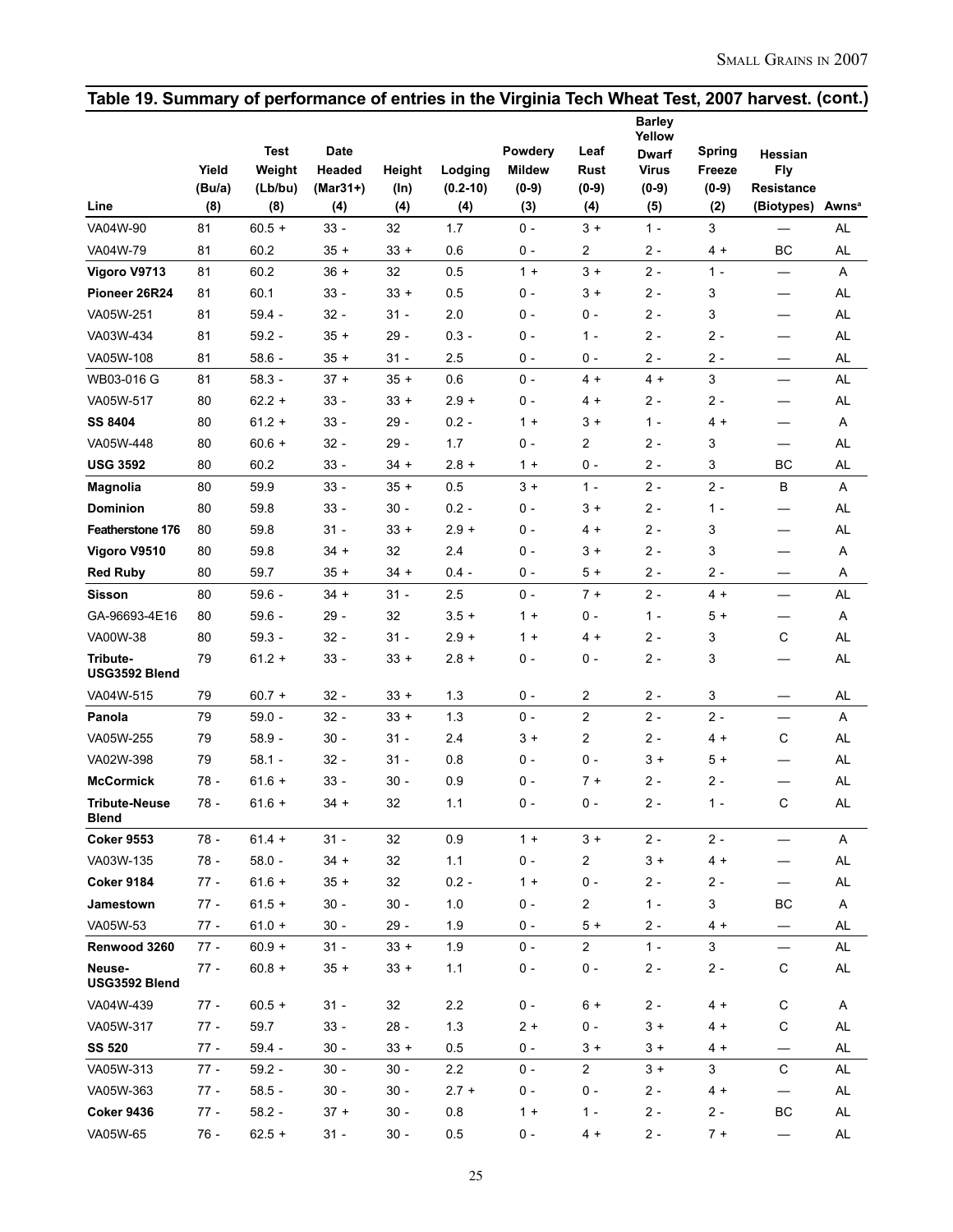| Line           | Yield<br>(Bu/a)<br>(8) | <b>Test</b><br>Weight<br>(Lb/bu)<br>(8) | <b>Date</b><br>Headed<br>$(Mar31+)$<br>(4) | Height<br>$(\ln)$<br>(4) | Lodging<br>$(0.2 - 10)$<br>(4) | Powdery<br><b>Mildew</b><br>$(0-9)$<br>(3) | Leaf<br>Rust<br>$(0-9)$<br>(4) | <b>Barley</b><br>Yellow<br><b>Dwarf</b><br><b>Virus</b><br>$(0-9)$<br>(5) | Spring<br><b>Freeze</b><br>$(0-9)$<br>(2) | <b>Hessian</b><br>Fly<br><b>Resistance</b><br>(Biotypes) | <b>Awns</b> <sup>a</sup> |
|----------------|------------------------|-----------------------------------------|--------------------------------------------|--------------------------|--------------------------------|--------------------------------------------|--------------------------------|---------------------------------------------------------------------------|-------------------------------------------|----------------------------------------------------------|--------------------------|
| <b>Neuse</b>   | 76 -                   | $61.2 +$                                | $37 +$                                     | 32                       | 1.3                            | $0 -$                                      | $0 -$                          | $2 -$                                                                     | $1 -$                                     |                                                          | AL                       |
| Pioneer 26R31  | $76 -$                 | 59.8                                    | $32 -$                                     | $28 -$                   | $0.2 -$                        | $0 -$                                      | $\overline{2}$                 | $3 +$                                                                     | $4 +$                                     |                                                          | AL                       |
| GA-951231-4E26 | 76 -                   | 59.8                                    | $30 -$                                     | $30 -$                   | 1.8                            | $2+$                                       | $1 -$                          | $2 -$                                                                     | $5+$                                      | <b>BCL</b>                                               | <b>AL</b>                |
| VA02W-713      | $75 -$                 | $61.1 +$                                | $30 -$                                     | 32                       | $2.9 +$                        | $0 -$                                      | $5+$                           | $2 -$                                                                     | $5+$                                      | C                                                        | Α                        |
| Pioneer 26R87  | $72 -$                 | $62.4 +$                                | $31 -$                                     | $31 -$                   | 0.7                            | $0 -$                                      | $1 -$                          | $2 -$                                                                     | $5+$                                      |                                                          | Α                        |
| GA-951231-4E25 | $72 -$                 | 59.7                                    | $29 -$                                     | $30 -$                   | 2.0                            | $2+$                                       | $0 -$                          | $2 -$                                                                     | $7 +$                                     | <b>BCL</b>                                               | <b>AL</b>                |
| DV03-9550      | $71 -$                 | $61.0 +$                                | $30 -$                                     | $30 -$                   | 2.0                            | $0 -$                                      | $5+$                           | $3 +$                                                                     | $7+$                                      |                                                          | AL                       |
| <b>Massey</b>  | $70 -$                 | 60.0                                    | $32 -$                                     | $35 +$                   | $3.5 +$                        | $1 +$                                      | $7 +$                          | $3 +$                                                                     | 3                                         | B                                                        | AL                       |
| Average        | 81                     | 60.0                                    | 33                                         | 32                       | 1.5                            | 0.5                                        | $\overline{2}$                 | $\overline{2}$                                                            | 3                                         |                                                          |                          |
| LSD (0.05)     | 3                      | 0.4                                     | 0.5                                        | 1                        | 1.1                            | 0.5                                        | 1                              | 0.5                                                                       | 1                                         |                                                          |                          |
| C.V.           | 8                      | 1.1                                     | $\overline{2}$                             | 5                        |                                |                                            |                                |                                                                           |                                           |                                                          |                          |

# **Table 19. Summary of performance of entries in the Virginia Tech Wheat Test, 2007 harvest. (cont.)**

Released cultivars are shown in bold print.

The number in parentheses below column headings indicates the number of locations on which data are based.

Varieties are ordered by descending yield averages. A plus or minus sign indicates a performance significantly above or below the test average.

Belgian Lodging Scale = Area X Intensity X 0.2. Area = 1-10, where 1 is wheat unaffected and 10 is entire plot affected and Intensity = 1-5, where 1 is wheat standing upright and 5 is wheat totally flat.

The 0-9 ratings indicate a genotype's response to disease or freeze, where 0 = highly resistant and 9 = highly susceptible.

Seedlings of all lines were tested for resistance to three biotypes of Hessian Fly, including B, C, and L. Letters in column indicate varietal resistance to specified biotype(s). Lines lacking letters were susceptible to all biotypes.

a A = Awned, AL = Awnless or short awns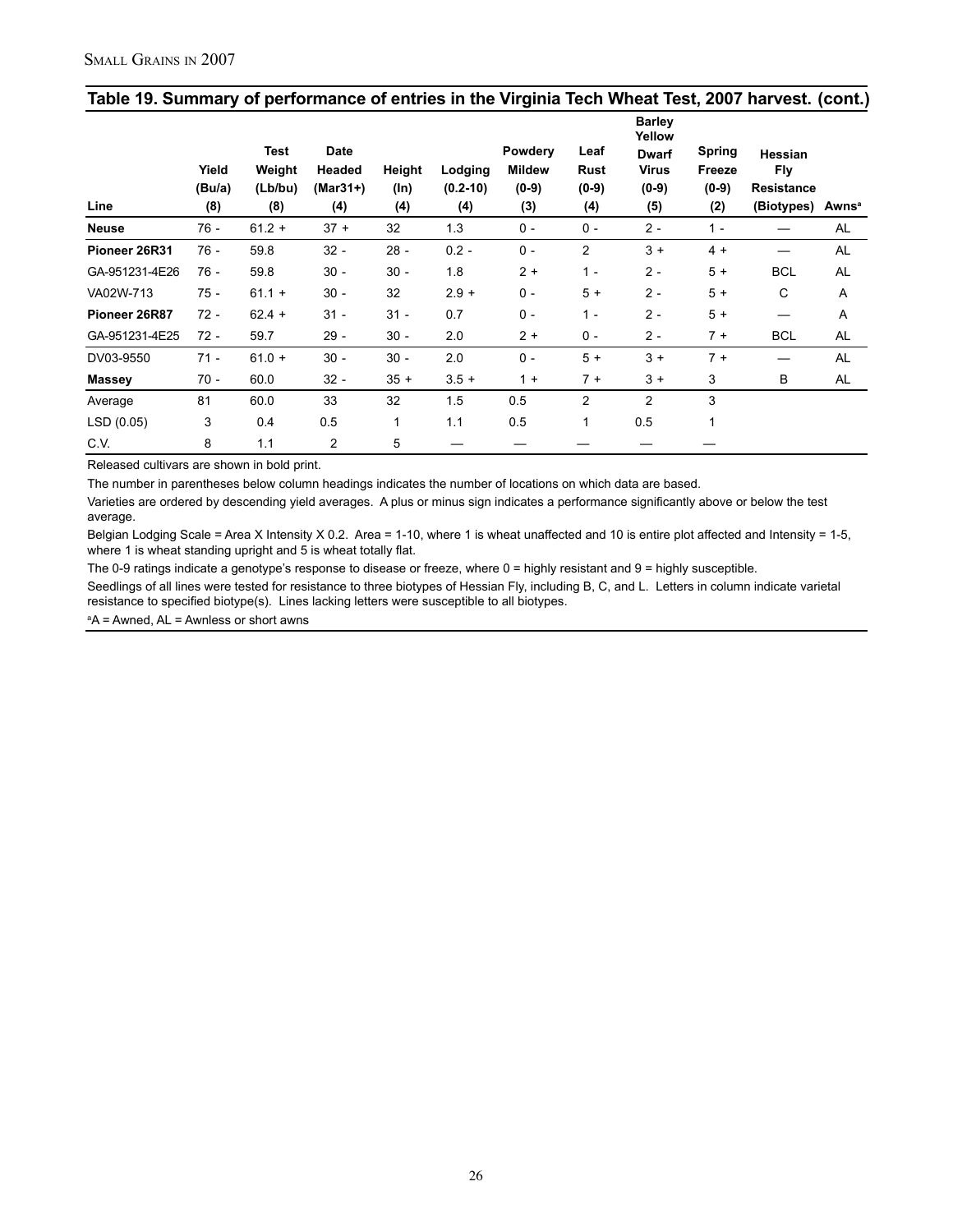#### **Table 20. Two-year average summary of performance of entries in the Virginia Tech Wheat Tests, 2006 and 2007 harvests.**

|                           |                                        |             |                                        |                                |               |                               |                                          | <b>Barley</b><br>Yellow       |                                          |          |
|---------------------------|----------------------------------------|-------------|----------------------------------------|--------------------------------|---------------|-------------------------------|------------------------------------------|-------------------------------|------------------------------------------|----------|
|                           |                                        | <b>Test</b> | <b>Date</b>                            |                                |               | Powdery                       | Leaf                                     | <b>Dwarf</b>                  | Spring                                   | Early    |
|                           | Yield                                  | Weight      | Headed                                 | Height                         | Lodging       | <b>Mildew</b>                 | Rust                                     | <b>Virus</b>                  | Freeze                                   | Height   |
|                           | (Bu/a)                                 | (Lb/bu)     | $(Mar31+)$                             | $(\ln)$                        | $(0.2 - 10)$  | $(0-9)$                       | $(0-9)$                                  | $(0-9)$                       | $(0-9)$                                  | (inches) |
| Line                      | (16)                                   | (16)        | (8)                                    | (8)                            | (9)           | (4)                           | (7)                                      | (6)                           | (2)                                      | (2)      |
| VA04W-306                 | 95<br>$+$                              | 59.9        | 28<br>$\sim$                           | 32                             | 1.0           | $0 -$                         | $\mathbf{3}$<br>$+$                      | $1 -$                         | 3                                        | 9.8      |
| VA03W-110                 | 94<br>$\ddot{}$                        | $59.3 -$    | 30<br>$\ddot{}$                        | 32                             | $1.2$         | 1                             | $\mathbf{1}$<br>$\overline{\phantom{a}}$ | 2                             | 3                                        | 9.8      |
| VA04W-259                 | 93<br>$\ddot{}$                        | 60.1        | 31<br>$\ddot{}$                        | 31<br>$\sim$                   | 0.9           | 0<br>$\overline{\phantom{a}}$ | 0<br>$\overline{\phantom{a}}$            | $\overline{c}$                | 2<br>$\sim$                              | 9.8      |
| VA03W-409                 | 93<br>$\ddot{}$                        | $58.7 -$    | 31<br>$\ddot{}$                        | 31<br>$\overline{\phantom{a}}$ | 0.2<br>$\sim$ | 0<br>$\overline{\phantom{a}}$ | 0<br>$\overline{\phantom{a}}$            | 1<br>$\overline{\phantom{a}}$ | 1<br>$\overline{\phantom{a}}$            | $8.4 -$  |
| VA04W-227                 | 92<br>$\ddot{}$                        | 59.9        | 29                                     | 32                             | 1.3           | 1                             | 5<br>$^{+}$                              | 2                             | 3                                        | 9.1      |
| <b>USG 3665</b>           | 92<br>$\begin{array}{c} + \end{array}$ | $59.6 -$    | $30 +$                                 | 34<br>$+$                      | 0.6           | $\mathbf{1}$                  | $\mathbf{1}$<br>$\blacksquare$           | 1<br>$\overline{\phantom{a}}$ | $2 -$                                    | $8.4 -$  |
| VA03W-412                 | 91<br>$\ddot{}$                        | $60.8 +$    | 29                                     | 33<br>$+$                      | 0.5           | 1                             | 3<br>$\ddot{}$                           | 3<br>$\ddot{}$                | 2<br>$\sim$                              | 9.4      |
| VA03W-310                 | 91<br>$\ddot{}$                        | $58.2 -$    | 27<br>$\overline{\phantom{a}}$         | 32                             | 1.3           | 0<br>$\overline{\phantom{a}}$ | 0<br>$\overline{\phantom{a}}$            | 1<br>$\overline{a}$           | $2 -$                                    | 9.7      |
| VA01W-205                 | 91<br>$\ddot{}$                        | $60.3 +$    | 29                                     | 29<br>$\overline{\phantom{a}}$ | 0.6           | 1                             | 1<br>$\overline{\phantom{a}}$            | 1<br>$\overline{\phantom{a}}$ | $\mathbf{1}$<br>$\overline{\phantom{a}}$ | 9.8      |
| VA03W-235                 | 89                                     | 60.1        | 32<br>$\ddot{}$                        | 34<br>$+$                      | 1.3           | 1                             | 3<br>$\ddot{}$                           | 1<br>$\overline{\phantom{a}}$ | 2<br>$\overline{\phantom{a}}$            | 9.1      |
| VA03W-203                 | 89                                     | $59.8 -$    | 28<br>$\overline{\phantom{a}}$         | 31<br>$\sim$                   | 1.3           | 0<br>$\sim$                   | $\overline{c}$                           | $\overline{c}$                | 3                                        | 9.8      |
| VA02W-555                 | 89                                     | $58.9 -$    | 28<br>$\overline{\phantom{a}}$         | 30<br>$\sim$                   | 1.0           | 0<br>$\overline{\phantom{a}}$ | 4<br>$\ddot{}$                           | 1<br>$\overline{\phantom{a}}$ | 2<br>$\overline{\phantom{a}}$            | 9.8      |
| <b>USG 3209</b>           | 89                                     | $59.5 -$    | 28<br>$\overline{\phantom{a}}$         | 30<br>$\sim$                   | 1.8<br>$+$    | 1                             | 5<br>$\ddot{}$                           | 1<br>$\overline{\phantom{a}}$ | 3                                        | 9.7      |
| <b>SS-MPV 57</b>          | 89                                     | $59.1 -$    | 31<br>$\ddot{}$                        | 34<br>$\overline{+}$           | 1.4           | 2<br>$+$                      | 4<br>$\overline{+}$                      | 3<br>$\ddot{}$                | 4<br>$+$                                 | 9.3      |
| <b>SS 8309</b>            | 89                                     | 59.9        | 31<br>$\begin{array}{c} + \end{array}$ | 34<br>$+$                      | $0.3 -$       | $\mathbf{1}$                  | 3<br>$\ddot{}$                           | $\overline{c}$                | $\mathbf{1}$<br>$\sim$                   | $7.8 -$  |
| Pioneer 26R24             | 89                                     | 60.1        | 28<br>$\overline{\phantom{a}}$         | 34<br>$\ddot{}$                | 0.5           | $\mathbf{1}$                  | $\overline{2}$                           | $\overline{2}$                | 3                                        | 9.1      |
| Pioneer 26R15             | 89                                     | $58.7 -$    | 31<br>$\ddot{}$                        | 33<br>$\ddot{}$                | 0.3<br>$\sim$ | 1                             | 1<br>$\overline{\phantom{a}}$            | $\overline{c}$                | 1<br>$\overline{\phantom{a}}$            | 8.9      |
| Vigoro V9510              | 88                                     | $59.6 -$    | 29                                     | 33<br>$+$                      | 1.6<br>$+$    | 1                             | 4<br>$\ddot{}$                           | $\overline{c}$                | 3                                        | 9.3      |
| VA02W-398                 | 88                                     | $58.4 -$    | 28<br>$\overline{\phantom{a}}$         | 32                             | 0.9           | 0<br>$\overline{\phantom{a}}$ | 0<br>$\overline{\phantom{a}}$            | 3<br>$\ddot{}$                | 5<br>$\ddot{}$                           | 9.8      |
| VA00W-38                  | 88                                     | $59.1 -$    | 29                                     | 32                             | $1.7 +$       | $\mathbf{1}$                  | 3<br>$\ddot{}$                           | $\overline{2}$                | 3                                        | 9.3      |
| <b>Tribute</b>            | 88                                     | $62.2 +$    | 29                                     | 31<br>$\sim$                   | 1.1           | 0<br>$\overline{\phantom{a}}$ | $\mathbf{1}$<br>$\overline{\phantom{a}}$ | $\overline{c}$                | $2 -$                                    | $7.3 -$  |
| <b>SS 8302</b>            | 88                                     | $60.4 +$    | 31<br>$\ddot{}$                        | 34<br>$+$                      | 0.2<br>$\sim$ | $\overline{2}$<br>$+$         | 3<br>$\ddot{}$                           | $\overline{c}$                | 3                                        | $9.9 +$  |
| <b>SS 560</b>             | 88                                     | $59.4 -$    | 30<br>$\ddot{}$                        | 32                             | 0.5           | 1                             | 4<br>$\ddot{}$                           | $\overline{c}$                | $\overline{a}$<br>$\sim$                 | 8.6      |
| NC00-15332                | 88                                     | $58.5 -$    | 30<br>$\begin{array}{c} + \end{array}$ | 35<br>$\ddot{\phantom{1}}$     | 0.2<br>$\sim$ | 1                             | $\overline{2}$                           | 2                             | $2 -$                                    | 8.8      |
| Chesapeake                | 88                                     | $60.7 +$    | 29                                     | 31<br>$\overline{\phantom{a}}$ | $1.9 +$       | 0<br>$\overline{\phantom{a}}$ | 3<br>$\ddot{}$                           | 2                             | $2 -$                                    | 9.6      |
| VA04W-439                 | 87                                     | $60.6 +$    | 28<br>$\overline{\phantom{a}}$         | 32                             | 1.1           | 0<br>$\overline{\phantom{a}}$ | 6<br>$\ddot{}$                           | $\overline{c}$                | $4 +$                                    | 9.2      |
| VA03W-434                 | 87                                     | $59.4 -$    | 31<br>$\ddot{}$                        | 28<br>$\sim$                   | 0.4           | 0<br>$\overline{a}$           | 1<br>$\overline{\phantom{a}}$            | 2                             | $\overline{c}$<br>$\sim$                 | $8.5 -$  |
| <b>Sisson</b>             | 87                                     | $59.8 -$    | 29                                     | 31<br>$\overline{\phantom{a}}$ | 1.6<br>$+$    | 0<br>$\overline{\phantom{a}}$ | $\overline{7}$<br>$\ddot{}$              | $\overline{c}$                | 4<br>$+$                                 | $9.9 +$  |
| Pioneer 26R12             | 87                                     | $60.8 +$    | 30<br>$+$                              | 33<br>$+$                      | $0.3 -$       | 1                             | 2                                        | $1 -$                         | $2 -$                                    | 8.9      |
| <b>Featherstone 176</b>   | 87                                     | $59.6 -$    | 27<br>$\overline{\phantom{a}}$         | $33 +$                         | $2.1 +$       | $0 -$                         | 4<br>$+$                                 | 2                             | 3                                        | 9.8      |
| VA04W-90                  | 86                                     | $60.2 +$    | 29                                     | $33 +$                         | 0.9           | $0 -$                         | $\mathbf{3}$<br>$+$                      | $1 -$                         | $\mathfrak{S}$                           | 9.6      |
| <b>SS 8404</b>            | 86                                     | $61.2 +$    | 30<br>$\ddot{}$                        | 30<br>$\sim$                   | $0.3 -$       | $\overline{2}$<br>$+$         | 3<br>$\ddot{}$                           | 1<br>$\overline{\phantom{a}}$ | 4 +                                      | 9.5      |
| M01-4377                  | 86                                     | $60.9 +$    | 31<br>$\ddot{}$                        | $35 +$                         | 1.4           | 3<br>$+$                      | 3<br>$\ddot{}$                           | 1<br>$\overline{\phantom{a}}$ | 1 -                                      | $6.8 -$  |
| <b>Dominion</b>           | 86                                     | 59.9        | 29                                     | 30<br>$\sim$                   | 0.4           | 0<br>$\overline{\phantom{a}}$ | 2                                        | 2                             | $1 -$                                    | $8.4 -$  |
| VA02W-713                 | 85                                     | $61.3 +$    | $27 -$                                 | $33 +$                         | $1.7 +$       | $0 -$                         | 5<br>$+$                                 | 2                             | $5 +$                                    | $10.2 +$ |
| <b>USG 3706</b>           | 85                                     | $60.5 +$    | 28<br>$\mathcal{L}_{\mathcal{A}}$      | $30 -$                         | 0.5           | $\mathbf 0$<br>$\sim$         | $1 -$                                    | $3 +$                         | 3                                        | 8.6      |
| <b>USG 3592</b>           | 85                                     | 60.0        | 30<br>$\ddot{}$                        | $35 +$                         | $1.9 +$       | $2 +$                         | 0<br>$\overline{\phantom{a}}$            | 2                             | 3                                        | 9.3      |
| <b>USG 3342</b>           | 85                                     | $59.7 -$    | 29                                     | 30<br>$\sim$                   | $0.3 -$       | 0<br>$\sim$ $-$               | 2                                        | 2                             | 3                                        | 9.8      |
| Tribute-<br>USG3592 Blend | 85                                     | $61.0 +$    | 30<br>$\ddot{\phantom{1}}$             | $34 +$                         | $1.6 +$       | 1                             | 1<br>$\sim$                              | 2                             | 3                                        | 8.7      |
| <b>SS 520</b>             | 85                                     | $59.2 -$    | 26<br>$\sim$                           | $34 +$                         | 0.7           | $0 -$                         | $\overline{\mathbf{c}}$                  | $3 +$                         | 4 +                                      | 9.7      |
| <b>Red Ruby</b>           | 85                                     | $59.6 -$    | $31 +$                                 | $35 +$                         | $0.3 -$       | $\mathbf{1}$                  | $5 +$                                    | $1 -$                         | $2 -$                                    | 9.4      |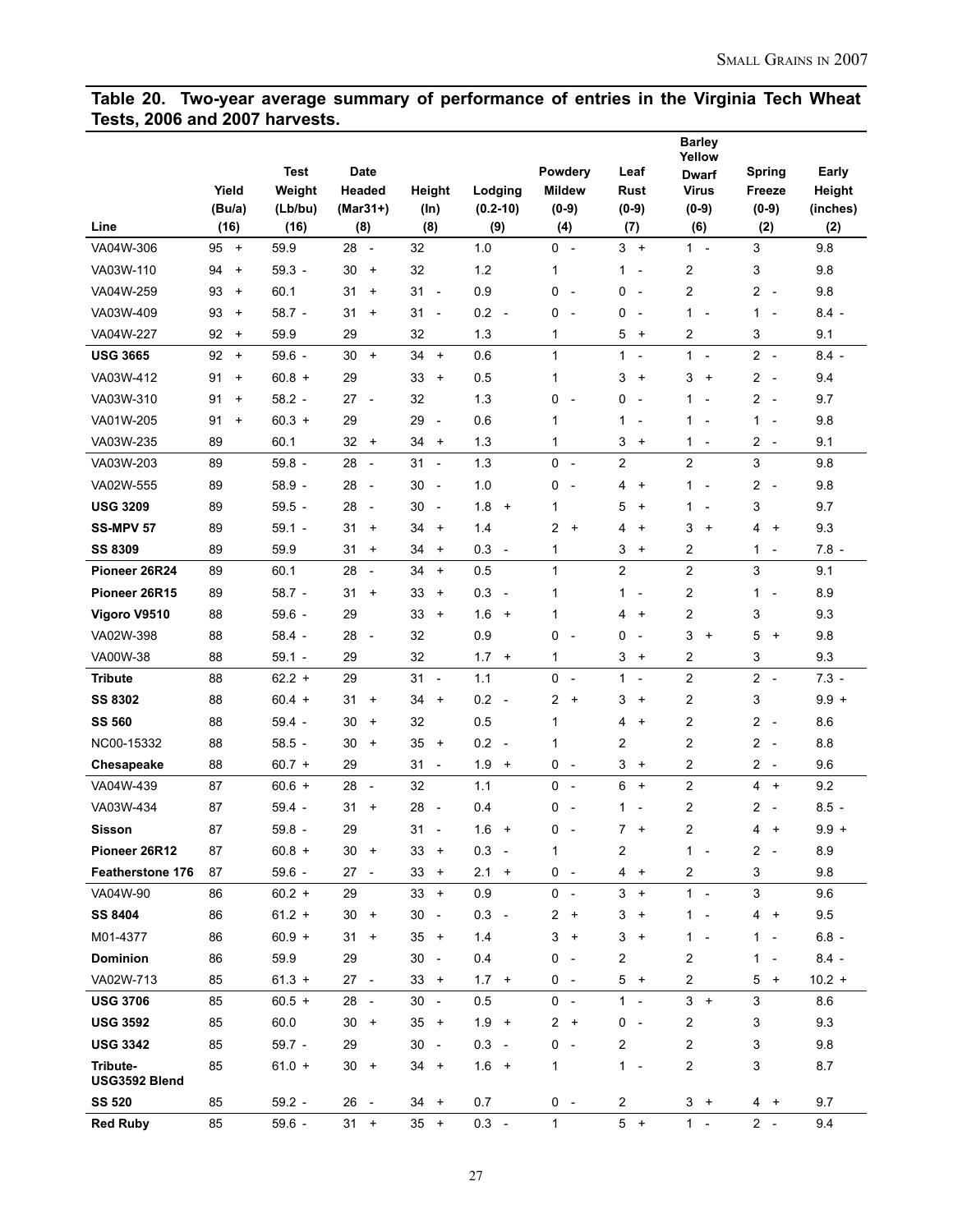| Line                                 | Yield<br>(Bu/a)<br>(16)        | <b>Test</b><br>Weight<br>(Lb/bu)<br>(16) | <b>Date</b><br>Headed<br>$(Mar31+)$<br>(8) | Height<br>(ln)<br>(8)          | Lodging<br>$(0.2 - 10)$<br>(9) | Powdery<br><b>Mildew</b><br>$(0-9)$<br>(4) | Leaf<br><b>Rust</b><br>$(0-9)$<br>(7)    | <b>Barley</b><br>Yellow<br><b>Dwarf</b><br><b>Virus</b><br>$(0-9)$<br>(6) | <b>Spring</b><br>Freeze<br>$(0-9)$<br>(2) | Early<br>Height<br>(inches)<br>(2) |
|--------------------------------------|--------------------------------|------------------------------------------|--------------------------------------------|--------------------------------|--------------------------------|--------------------------------------------|------------------------------------------|---------------------------------------------------------------------------|-------------------------------------------|------------------------------------|
| Panola                               | 85                             | $58.8 -$                                 | 28<br>$\overline{\phantom{a}}$             | 33<br>$+$                      | 0.7                            | 1                                          | $3 +$                                    | 2                                                                         | $2 -$                                     | 9.4                                |
| Pioneer 26R31                        | 84<br>$\overline{\phantom{a}}$ | $59.3 -$                                 | 28<br>$\overline{\phantom{a}}$             | 28<br>$\overline{\phantom{a}}$ | $0.2 -$                        | $\mathbf 0$<br>$\sim$                      | $\mathbf{1}$<br>$\overline{\phantom{a}}$ | 3<br>$\ddot{}$                                                            | $4 +$                                     | 9.2                                |
| <b>Coker 9436</b>                    | 84<br>$\sim$                   | $57.9 -$                                 | 33<br>$\ddot{}$                            | 31<br>$\overline{\phantom{a}}$ | 0.9                            | 1                                          | $\mathbf{1}$<br>$\sim$                   | $\overline{2}$                                                            | $2 -$                                     | $7.7 -$                            |
| <b>Jamestown</b>                     | 83<br>$\overline{\phantom{a}}$ | $61.1 +$                                 | 26<br>$\sim$                               | 30<br>$\sim$                   | 0.6                            | 1                                          | $\overline{2}$                           | $1 -$                                                                     | 3                                         | $9.9 +$                            |
| <b>Coker 9553</b>                    | 83<br>$\overline{\phantom{a}}$ | $60.9 +$                                 | 27<br>$\overline{\phantom{a}}$             | 33<br>$+$                      | 0.5                            | $\mathbf{1}$                               | $\overline{2}$                           | 2                                                                         | $2 -$                                     | 9.8                                |
| <b>Tribute-Neuse</b><br><b>Blend</b> | 82<br>$\overline{\phantom{a}}$ | $61.4 +$                                 | 30<br>$\ddot{}$                            | 32                             | 0.8                            | 0<br>$\overline{\phantom{a}}$              | $\mathbf{1}$<br>$\overline{\phantom{a}}$ | 1<br>$\overline{\phantom{a}}$                                             | $\mathbf{1}$<br>$\overline{\phantom{a}}$  | 8.8                                |
| Renwood 3260                         | $82 -$                         | $60.7 +$                                 | 27<br>$\overline{\phantom{a}}$             | 33<br>$+$                      | $1.5 +$                        | $0 -$                                      | $\overline{c}$                           | $\overline{2}$                                                            | 3                                         | 9.1                                |
| Neuse-USG3592<br><b>Blend</b>        | 82 -                           | $60.5 +$                                 | 31<br>$\ddot{}$                            | 34<br>$+$                      | 0.8                            | $\mathbf 0$<br>$\overline{\phantom{a}}$    | 0<br>$\overline{a}$                      | 2                                                                         | $2 -$                                     | 9.3                                |
| <b>McCormick</b>                     | $82 -$                         | $61.5 +$                                 | 29                                         | 30<br>$\overline{a}$           | 0.5                            | $0 -$                                      | $7 +$                                    | $\overline{2}$                                                            | $2 -$                                     | 8.8                                |
| <b>Coker 9184</b>                    | 82 -                           | $61.3 +$                                 | 31<br>$\ddot{}$                            | 32                             | $0.3 -$                        | $\mathbf{1}$                               | $1 -$                                    | 2                                                                         | $2 -$                                     | $8.5 -$                            |
| Pioneer 26R87                        | 79<br>$\overline{\phantom{a}}$ | $62.0 +$                                 | 27<br>$\overline{\phantom{a}}$             | 32                             | 0.4                            | $\mathbf 0$<br>$\overline{\phantom{a}}$    | $\mathbf{1}$<br>$\overline{\phantom{a}}$ | $\overline{c}$                                                            | 5<br>$^{+}$                               | $10.3 +$                           |
| <b>Massey</b>                        | 74 -                           | $59.7 -$                                 | 29                                         | 36<br>$+$                      | 2.9<br>$+$                     | 1                                          | $\overline{7}$<br>$\ddot{}$              | $\overline{2}$                                                            | 3                                         | $10.6 +$                           |
| Average                              | 87                             | 60.0                                     | 29                                         | 32                             | 0.9                            | $\mathbf{1}$                               | $\overline{2}$                           | $\overline{2}$                                                            | 3                                         | 9.2                                |
| LSD (0.05)                           | 3                              | 0.2                                      | 0.4                                        | 0.7                            | 0.6                            | 0.4                                        | 0.5                                      | 0.5                                                                       | 1                                         | 0.7                                |
| C.V.                                 | 8                              | 1.1                                      | 3                                          | 4                              |                                |                                            |                                          |                                                                           |                                           |                                    |

#### **Table 20. Two-year average summary of performance of entries in the Virginia Tech Wheat Tests, 2006 and 2007 harvests. (cont.)**

Released cultivars are shown in bold print.

The number in parentheses below column headings indicates the number of locations on which data are based.

Varieties are ordered by descending yield averages. A plus or minus sign indicates a performance significantly above or below the test average.

Belgian Lodging Scale = Area X Intensity X 0.2. Area = 1-10, where 1 is wheat unaffected and 10 is entire plot affected and Intensity = 1-5, where 1 is wheat standing upright and 5 is wheat totally flat.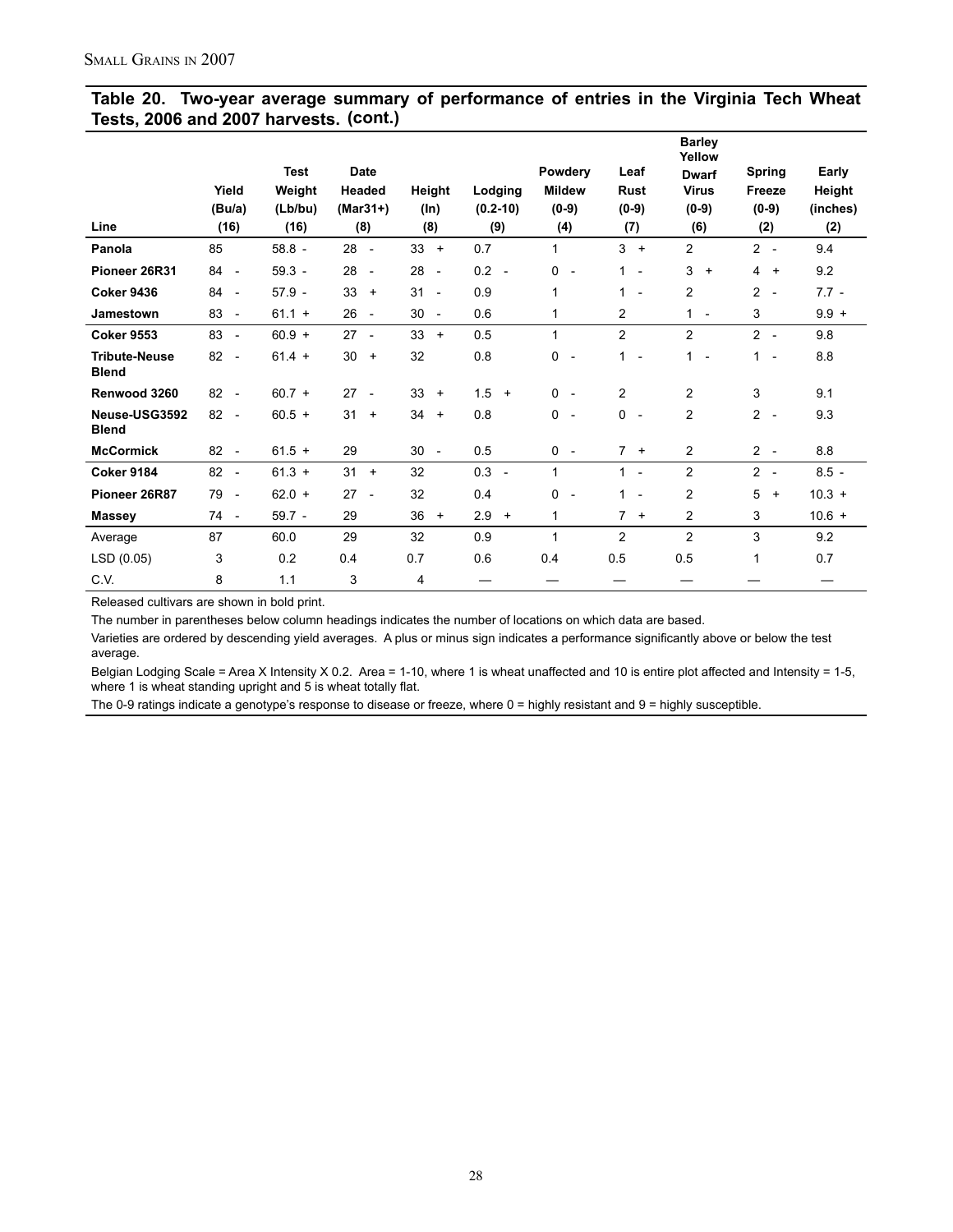**Table 21. Three-year average summary of performance of entries in the Virginia Tech Wheat Tests, 2005, 2006, and 2007 harvests.**

|                         |        |          |                  |         |                              |           |         | <b>Barley</b>          |               | <b>Stripe</b>        |                |          | Hessian         |
|-------------------------|--------|----------|------------------|---------|------------------------------|-----------|---------|------------------------|---------------|----------------------|----------------|----------|-----------------|
|                         |        | Test     | <b>Date</b>      |         |                              | Powdery   | Leaf    | Yellow<br><b>Dwarf</b> | <b>Stripe</b> | <b>Rust</b><br>Reac- | <b>Spring</b>  | Early    | <b>Fly</b>      |
|                         | Yield  |          | Weight Headed    |         | <b>Height Lodging Mildew</b> |           | Rust    | <b>Virus</b>           | Rust          | tion                 | Freeze         | Height   | Resis-<br>tance |
|                         | (Bu/a) |          | (Lb/bu) (Mar31+) | $(\ln)$ | $(0.2 - 10)$                 | $(0-9)$   | $(0-9)$ | $(0-9)$                | $(0-9)$       | <b>Type</b>          | $(0-9)$        | (inches) | (Bio-           |
| Line                    | (24)   | (24)     | (12)             | (12)    | (13)                         | (9)       | (10)    | (10)                   | (2)           | (2)                  | (2)            | (2)      | types)          |
| VA03W-409               | $89 +$ | $58.8 -$ | $34 +$           | $32 -$  | $0.2 -$                      | 0         | $0 -$   | $1 -$                  | $6+$          | <b>MS</b>            | $1 -$          | $8.4 -$  | C               |
| VA03W-412               | $88 +$ | $60.5 +$ | 32               | 33      | 0.4                          | 0         | 3       | $3+$                   | $1 -$         | R                    | $2 -$          | 9.4      |                 |
| VA01W-205               | $88 +$ | $60.2 +$ | 32               | $30 -$  | 0.5                          | $1 +$     | 0 -     | 2                      | $1 -$         | R                    | $1 -$          | 9.8      |                 |
| <b>SS-MPV 57</b>        | $87 +$ | $59.0 -$ | $34 +$           | $35 +$  | 1.0                          | $1 +$     | 4 +     | 3 +                    | 4 +           | <b>MR</b>            | 4 +            | 9.3      |                 |
| VA02W-555               | $86 +$ | $59.0 -$ | $31 -$           | $31 -$  | 0.8                          | 0         | 4 +     | $1 -$                  | $1 -$         | R                    | $2 -$          | 9.8      |                 |
| <b>USG 3209</b>         | $86 +$ | $59.3 -$ | $31 -$           | $31 -$  | $1.3 +$                      | $1 +$     | $5+$    | 2                      | $2 -$         | R                    | 3              | 9.7      | <b>BCEL</b>     |
| <b>SS 560</b>           | $86 +$ | $59.3 -$ | $33 +$           | 33      | 0.5                          | $1 +$     | 3       | $3+$                   | 4 +           | <b>MR</b>            | 2 -            | 8.6      |                 |
| Pioneer 26R24           | $86 +$ | 59.8     | $31 -$           | $35 +$  | 0.5                          | $1 +$     | 2 -     | 2                      | $5+$          | $\mathsf{I}$         | 3              | 9.1      | Е               |
| VA03W-434               | $85 +$ | $59.3 -$ | $34 +$           | 29 -    | $0.3 -$                      | 0         | $1 -$   | $3+$                   | 3             | $\mathsf{R}$         | $2 -$          | $8.5 -$  |                 |
| VA03W-235               | $85 +$ | 59.8     | $35 +$           | $35 +$  | 1.0                          | 0         | 3       | 2                      | $1 -$         | $\mathsf{R}$         | $2 -$          | 9.1      |                 |
| VA02W-398               | $85 +$ | $58.6 -$ | $31 -$           | $32 -$  | 0.8                          | 0         | $0 -$   | $4 +$                  | $2 -$         | $\mathsf{R}$         | $5+$           | 9.8      |                 |
| Vigoro V9510            | 84     | $59.6 -$ | $33 +$           | 33      | $1.2 +$                      | 0         | 4 +     | 2                      | 5 +           | $\mathsf{I}$         | 3              | 9.3      |                 |
| Tribute                 | 84     | $61.4 +$ | 32               | $32 -$  | 0.9                          | 0         | $1 -$   | 2                      | 4 +           | <b>MR</b>            | $2 -$          | $7.3 -$  |                 |
| <b>SS 8404</b>          | 84     | $60.6 +$ | 32               | $30 -$  | $0.3 -$                      | $1 +$     | $2 -$   | $1 -$                  | 4 +           | <b>MR</b>            | 4 +            | 9.5      |                 |
| Pioneer 26R15           | 84     | $58.9 -$ | $33 +$           | $34 +$  | $0.3 -$                      | 0         | $1 -$   | 2                      | $1 -$         | R                    | $1 -$          | 8.9      | BE              |
| <b>Featherstone 176</b> | 84     | $59.5 -$ | $30 -$           | $34 +$  | $1.6 +$                      | 0         | $4 +$   | 2                      | $1 -$         | R                    | 3              | 9.8      | E               |
| VA02W-713               | 83     | $60.7 +$ | $29 -$           | $34 +$  | $1.3 +$                      | 0         | 4 +     | 2                      | $2 -$         | R                    | $5+$           | $10.2 +$ | <b>BCDE</b>     |
| <b>USG 3706</b>         | 83     | $60.2 +$ | $31 -$           | $31 -$  | 0.4                          | 0         | $1 -$   | 2                      | $1 -$         | R                    | 3              | 8.6      |                 |
| <b>SS 520</b>           | 83     | $59.2 -$ | $29 -$           | $34 +$  | 0.5                          | 0         | $2 -$   | $3 +$                  | $7+$          | <b>MS</b>            | 4 +            | 9.7      |                 |
| <b>Sisson</b>           | 83     | $59.6 -$ | $31 -$           | $32 -$  | $1.3 +$                      | 0         | $7+$    | $3+$                   | $6+$          | <b>MS</b>            | 4 +            | $9.9 +$  |                 |
| NC00-15332              | 83     | $58.7 -$ | $34 +$           | $35 +$  | $0.2 -$                      | 0         | $2 -$   | 2                      | $1 -$         | R                    | $2 -$          | 8.8      | E               |
| <b>Dominion</b>         | 83     | 59.8     | $33 +$           | $31 -$  | 0.4                          | 0         | $2 -$   | $3+$                   | $1 -$         | R                    | $1 -$          | $8.4 -$  |                 |
| Chesapeake              | 83     | $60.4 +$ | 32               | $32 -$  | $1.4 +$                      | 0         | 3       | 2                      | 6+            | <b>MS</b>            | $2 -$          | 9.6      |                 |
| <b>SS 8309</b>          | 82     | $59.6 -$ | $34 +$           | $35 +$  | $0.3 -$                      | $1 +$     | 2 -     | 2                      | 4 +           | <b>MR</b>            | $1 -$          | $7.8 -$  |                 |
| SS 8302                 | 82     | $60.1 +$ | $33 +$           | $35 +$  | $0.2 -$                      | $1 +$     | 3       | $3 +$                  | $1 -$         | $\mathsf{R}$         | 3              | $9.9 +$  | —               |
| Renwood 3260            | $81 -$ | $60.3 +$ | $30 -$           | $34 +$  | $1.3 +$                      | 0         | $2 -$   | $\overline{c}$         | $4 +$         | <b>MR</b>            | 3              | 9.1      |                 |
| Pioneer 26R31           | $81 -$ | $59.4 -$ | $31 -$           | $30 -$  | $0.2 -$                      | $\pmb{0}$ | $1 -$   | $4 +$                  | $5+$          | $\mathbf{I}$         | $4 +$          | $9.2\,$  | E               |
| Jamestown               | $81 -$ | $60.7 +$ | $28 -$           | $31 -$  | 0.5                          | 0         | $2 -$   | 2                      | $1 -$         | R                    | 3              | $9.9 +$  | <b>BCDE</b>     |
| Pioneer 26R12           | $80 -$ | $60.4 +$ | $33 +$           | 33      | $0.3 -$                      | $1 +$     | $2 -$   | 2                      | 4 +           | <b>MR</b>            | $2 -$          | 8.9      |                 |
| <b>Coker 9553</b>       | $80 -$ | $60.5 +$ | $29 -$           | $34 +$  | 0.5                          | $1 +$     | $2 -$   | $\overline{c}$         | $1 -$         | R                    | $2 -$          | 9.8      |                 |
| <b>Coker 9436</b>       | $80 -$ | $58.1 -$ | $36 +$           | $32 -$  | 0.7                          | $1 +$     | $1 -$   | $3 +$                  | 3             | R                    | $2 -$          | $7.7 -$  | ВC              |
| <b>USG 3342</b>         | $79 -$ | $59.5 -$ | $31 -$           | $30 -$  | $0.2 -$                      | 0         | $2 -$   | 3 +                    | 4 +           | <b>MR</b>            | 3              | 9.8      | <b>BCL</b>      |
| <b>Coker 9184</b>       | $79 -$ | $60.8 +$ | $34 +$           | $32 -$  | $0.3 -$                      | $1 +$     | $1 -$   | $3 +$                  | 3             | R                    | $2 -$          | $8.5 -$  | C               |
| <b>McCormick</b>        | 78 -   | $61.0 +$ | 32               | $31 -$  | 0.4                          | 0         | $6+$    | 2                      | $1 -$         | $\mathsf R$          | $2 -$          | $8.8\,$  | C               |
| <b>Massey</b>           | $71 -$ | $59.6 -$ | 32               | $37 +$  | $2.3 +$                      | $1 +$     | $7 +$   | $3 +$                  | $4 +$         | <b>MR</b>            | $\mathfrak{S}$ | $10.6 +$ | BE              |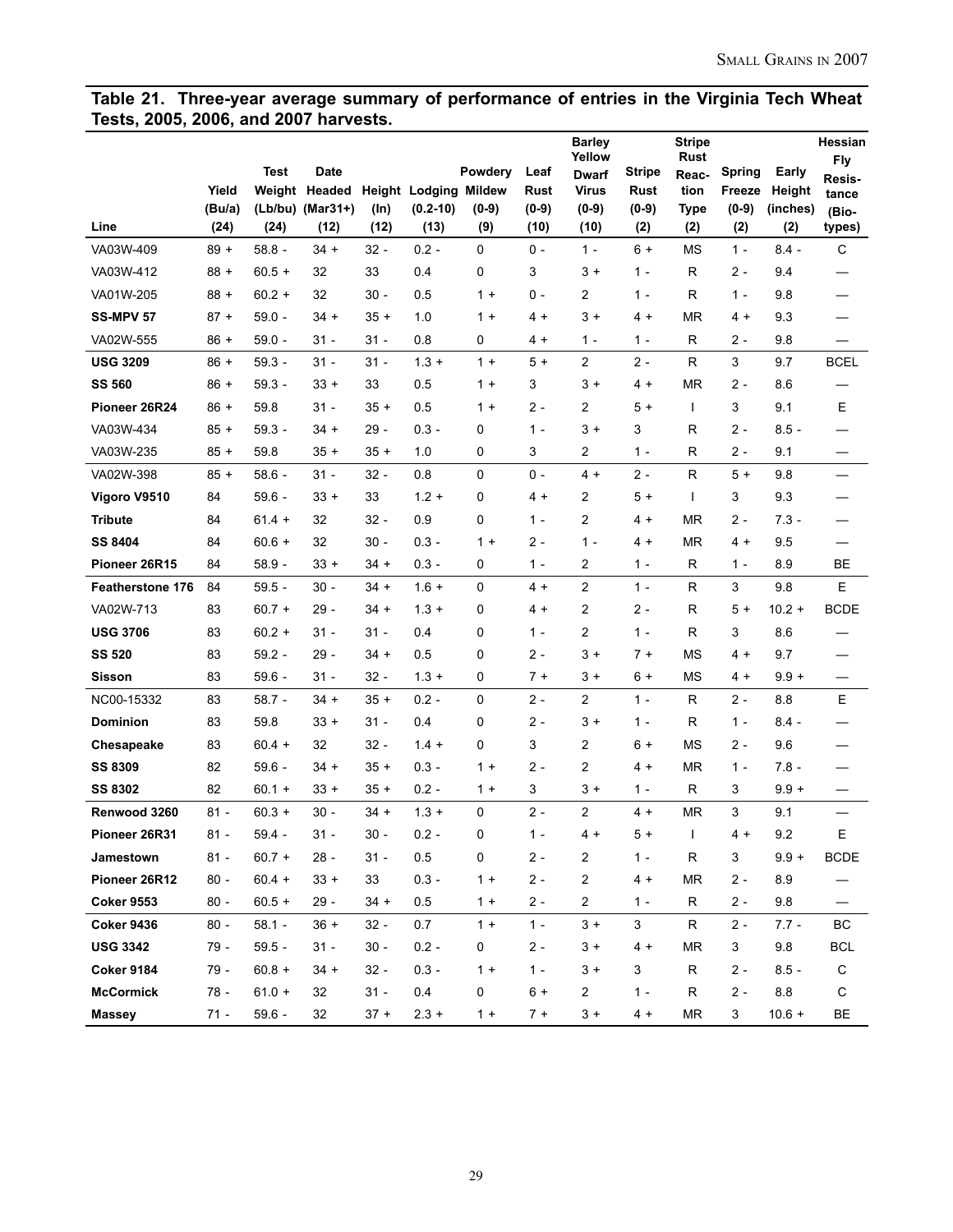| Table 21. Three-year average summary of performance of entries in the Virginia Tech Wheat |  |  |  |  |  |
|-------------------------------------------------------------------------------------------|--|--|--|--|--|
| Tests, 2005, 2006, and 2007 harvests. (cont.)                                             |  |  |  |  |  |

|           | Yield<br>(Bu/a) | Test | <b>Date</b><br>Weight Headed Height Lodging Mildew<br>$(Lb/bu)$ (Mar31+) | (In) | $(0.2 - 10)$ | Powdery<br>$(0-9)$ | Leaf<br>Rust<br>$(0-9)$ | <b>Barley</b><br>Yellow<br><b>Dwarf</b><br><b>Virus</b><br>$(0-9)$ | <b>Stripe</b><br><b>Rust</b><br>$(0-9)$ | <b>Stripe</b><br>Rust<br>Reac-<br>tion<br>Type | Spring<br>$(0-9)$ | Early<br>Freeze Height<br>(inches) | Hessian<br>Fly<br>Resis-<br>tance |
|-----------|-----------------|------|--------------------------------------------------------------------------|------|--------------|--------------------|-------------------------|--------------------------------------------------------------------|-----------------------------------------|------------------------------------------------|-------------------|------------------------------------|-----------------------------------|
| Line      | (24)            | (24) | (12)                                                                     | (12) | (13)         | (9)                | (10)                    | (10)                                                               | (2)                                     | (2)                                            | (2)               | (2)                                | (Bio-<br>types)                   |
| Average   | 83              | 59.8 | 32                                                                       | 33   | 0.7          | 0.4                | 3                       |                                                                    | 3                                       |                                                | 3                 | 9.2                                |                                   |
| LSD(0.05) | 2               | 0.2  | 0.4                                                                      | 0.6  | 0.4          | 0.3                | 0.5                     | 0.4                                                                |                                         |                                                | 0.7               | 0.7                                |                                   |
| C.V.      | 8               | 1.4  | 3                                                                        | 4    |              |                    |                         |                                                                    |                                         |                                                |                   |                                    |                                   |

Released cultivars are shown in bold print.

The number in parentheses below column headings indicates the number of locations on which data are based.

Varieties are ordered by descending yield averages. A plus or minus sign indicates a performance significantly above or below the test average.

Belgian Lodging Scale = Area X Intensity X 0.2. Area = 1-10, where 1 is wheat unaffected and 10 is entire plot affected and Intensity = 1-5, where 1 is wheat standing upright and 5 is wheat totally flat.

The 0-9 ratings indicate a genotype's response to disease or freeze, where 0 = highly resistant and 9 = highly susceptible. Stripe rust reaction type indicators are as follows: R=resistant, MR=moderately resistant, I=intermediate, S=susceptible, and MS=moderately susceptible.

Seedlings of all lines were tested over two years for resistance to five biotypes of Hessian Fly, including B, C, D, E, and L. Letters in column indicate varietal resistance to specified biotype(s). Lines lacking letters were susceptible to all biotypes.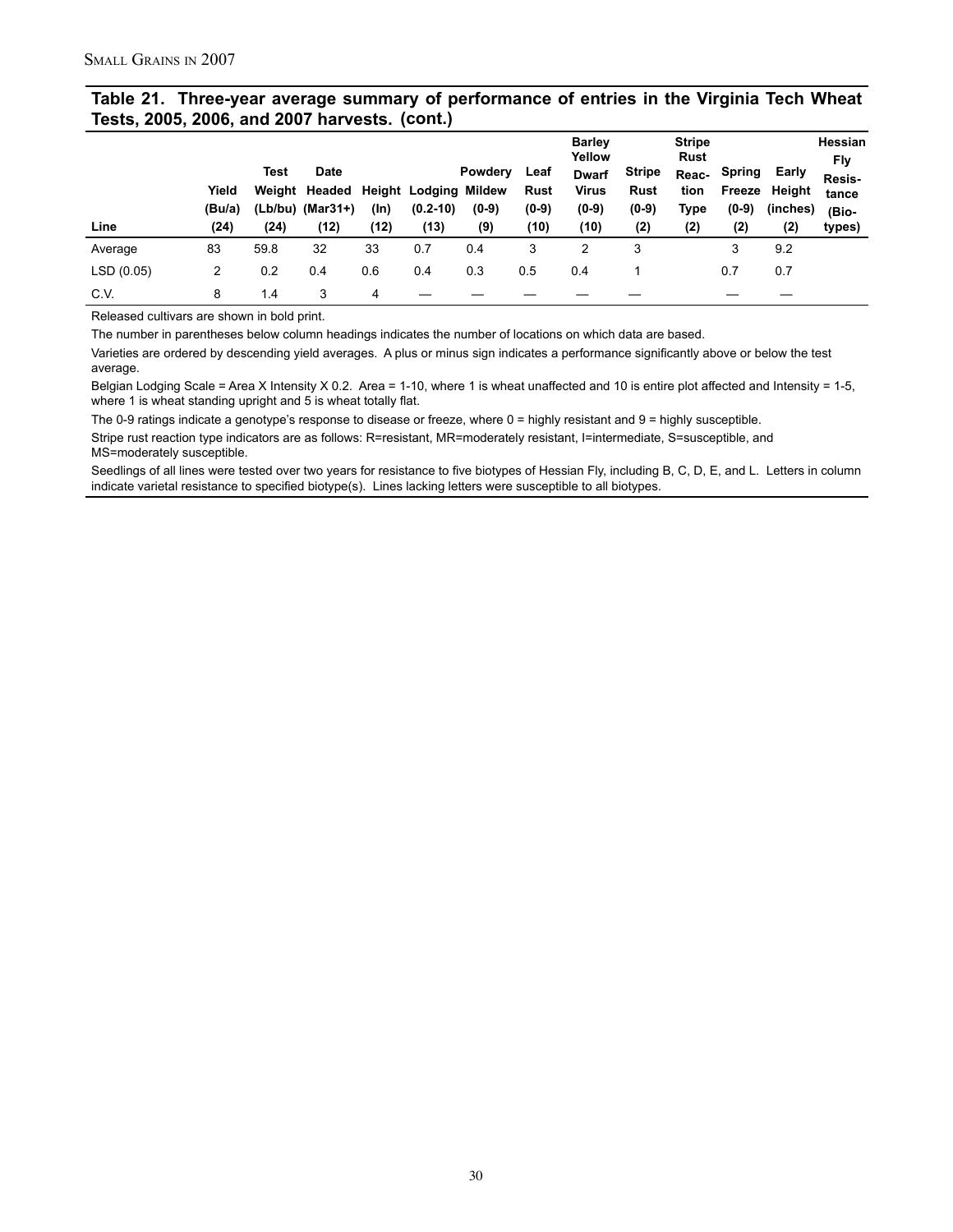#### **Table 22. Summary of performance of entries in the Virginia Tech Wheat Test, Eastern Virginia AREC, Warsaw, Va., 2007 harvest. Barley**

|                  |                  |                                  |                                        |                                |              |                               |                               | <b>Barley</b><br>Yellow                  |  |
|------------------|------------------|----------------------------------|----------------------------------------|--------------------------------|--------------|-------------------------------|-------------------------------|------------------------------------------|--|
|                  |                  | <b>Test</b>                      | Date                                   |                                |              | Powdery                       | Leaf                          | <b>Dwarf</b>                             |  |
|                  | Yield            | Weight                           | Headed                                 | Height                         | Lodging      | <b>Mildew</b>                 | Rust                          | <b>Virus</b>                             |  |
| Line             | (Bu/a)           | (Lb/bu)                          | $(Mar31+)$                             | $(\ln)$                        | $(0.2 - 10)$ | $(0-9)$                       | $(0-9)$                       | $(0-9)$                                  |  |
| <b>USG 3665</b>  | $114 +$          | 62.4                             | $31 +$                                 | 33                             | 0.2          | $\mathbf{1}$                  | $1 -$                         | $1 -$                                    |  |
| VA05W-258        | $113 +$          | $61.6 -$                         | 30<br>$\ddot{}$                        | 37<br>$\overline{+}$           | 0.3          | 1                             | 0<br>$\sim$                   | 1 -                                      |  |
| <b>EXP 703</b>   | $112 +$          | $60.7 -$                         | 32<br>$\ddot{}$                        | 35<br>$+$                      | 0.3          | 2<br>$+$                      | 6<br>$\ddot{}$                | $1 -$                                    |  |
| VA05W-414        | 110<br>$\ddot{}$ | 60.9<br>$\overline{\phantom{a}}$ | 33<br>$\ddot{}$                        | 34<br>$\overline{+}$           | 0.3          | 0<br>$\overline{\phantom{a}}$ | 5<br>$\ddot{}$                | 1<br>$\sim$                              |  |
| <b>SS 560</b>    | 110<br>$^{+}$    | $60.4 -$                         | 31<br>$\ddot{}$                        | 32                             | 0.2          | 1                             | 5<br>$\ddot{}$                | $\overline{c}$                           |  |
| VA05W-257        | 110<br>$\ddot{}$ | $60.3 -$                         | $32 +$                                 | 33                             | 0.2          | $2 +$                         | 3                             | $\overline{2}$                           |  |
| VA04W-306        | 109<br>$\ddot{}$ | 62.6<br>$+$                      | 26<br>$\overline{\phantom{a}}$         | 33                             | 0.2          | 0<br>$\overline{\phantom{a}}$ | 4<br>$\ddot{}$                | $1 -$                                    |  |
| VA01W-205        | 109<br>$\ddot{}$ | 62.4                             | 31<br>$\ddot{}$                        | 31                             | 0.6          | 2<br>$+$                      | 0<br>$\overline{\phantom{a}}$ | $\mathbf{1}$<br>$\overline{\phantom{a}}$ |  |
| <b>USG 3342</b>  | 108<br>$\ddot{}$ | 62.0                             | 30<br>$\ddot{}$                        | 31                             | 0.2          | 0<br>$\overline{\phantom{a}}$ | 2                             | 2                                        |  |
| VA03W-203        | 107<br>$\ddot{}$ | 62.4                             | $27 -$                                 | 33                             | 0.2          | 0<br>$\overline{\phantom{a}}$ | 3                             | $1 -$                                    |  |
| <b>EXP 701</b>   | 107<br>$\ddot{}$ | $59.5 -$                         | 32<br>$+$                              | $35 +$                         | 0.3          | $3 +$                         | 4 +                           | $\overline{c}$                           |  |
| VA04W-230        | 106<br>$\ddot{}$ | $62.7 +$                         | $27 -$                                 | 31                             | 0.2          | 1                             | 4<br>$\ddot{}$                | $1 -$                                    |  |
| VA05W-125        | 106<br>$\ddot{}$ | 62.4                             | $27 -$                                 | 31                             | 0.8          | 0<br>$\overline{\phantom{a}}$ | 2                             | 2                                        |  |
| VA03W-110        | 106<br>$\ddot{}$ | 61.6<br>$\sim$                   | 31<br>$\ddot{}$                        | 33                             | 1.4<br>$+$   | 2<br>$^{+}$                   | 0<br>$\overline{a}$           | $1 -$                                    |  |
| <b>Tribute</b>   | 105<br>$\ddot{}$ | $64.4 +$                         | 30<br>$\ddot{}$                        | 33                             | 0.2          | 0<br>$\overline{\phantom{a}}$ | 0<br>$\sim$                   | 2                                        |  |
| VA03W-235        | 105<br>$\pm$     | $61.3 -$                         | 34<br>$\begin{array}{c} + \end{array}$ | 36<br>$+$                      | 0.3          | 1                             | 4<br>$+$                      | $\overline{2}$                           |  |
| <b>SS-MPV 57</b> | 105<br>$\ddot{}$ | 60.9<br>$\overline{\phantom{a}}$ | 30<br>$\ddot{}$                        | 32                             | 0.5          | 3<br>$\ddot{}$                | 6<br>$\ddot{}$                | 2                                        |  |
| VA02W-398        | 105<br>$+$       | $60.4 -$                         | 28<br>$\overline{\phantom{a}}$         | 31                             | 0.2          | 0<br>$\overline{\phantom{a}}$ | 0<br>$\overline{\phantom{a}}$ | 3<br>$^{+}$                              |  |
| Pioneer 26R15    | 104              | $60.4 -$                         | 31<br>$\ddot{}$                        | 33                             | 0.2          | $\overline{2}$<br>$+$         | 1<br>$\overline{a}$           | $1 -$                                    |  |
| VA03W-409        | 103              | $60.2 -$                         | 33<br>$\ddot{}$                        | 31                             | 0.2          | 0<br>$\overline{\phantom{a}}$ | 0<br>$\sim$                   | 1 -                                      |  |
| VA02W-555        | 102              | $61.2 -$                         | $27 -$                                 | 31                             | 0.2          | 0<br>$\overline{\phantom{a}}$ | 5<br>$+$                      | $1 -$                                    |  |
| VA03W-434        | 102              | $61.1 -$                         | 32<br>$\ddot{}$                        | 29<br>$\overline{\phantom{a}}$ | 0.2          | 0<br>$\overline{\phantom{a}}$ | 0<br>$\overline{a}$           | 2                                        |  |
| VA05W-250        | 102              | $60.8 -$                         | 33<br>$\ddot{}$                        | 34<br>$+$                      | 0.3          | 1                             | 0<br>$\sim$                   | $\overline{c}$                           |  |
| VA04W-227        | 101              | $62.6 +$                         | 29                                     | 31                             | 0.2          | 0<br>$\overline{\phantom{a}}$ | 7<br>$+$                      | 2                                        |  |
| WB03-016G        | 101              | 59.5<br>$\sim$                   | 34<br>$\ddot{}$                        | 36<br>$^{+}$                   | 0.3          | 0<br>$\sim$                   | $7 +$                         | 4<br>$+$                                 |  |
| VA03W-412        | 100              | $62.8 +$                         | 31<br>$\ddot{}$                        | 34<br>$+$                      | 0.3          | 1                             | 5<br>$+$                      | 4<br>$+$                                 |  |
| <b>Dominion</b>  | 100              | 62.2                             | 28<br>$\overline{\phantom{a}}$         | 29<br>$\overline{\phantom{a}}$ | 0.3          | 0<br>$\overline{\phantom{a}}$ | 5<br>$\ddot{}$                | 2                                        |  |
| <b>Branson</b>   | 100              | $60.3 -$                         | 32<br>$\ddot{}$                        | 32                             | 0.2          | 0<br>$\overline{\phantom{a}}$ | 0<br>$\overline{\phantom{a}}$ | 1<br>$\overline{\phantom{a}}$            |  |
| VA05W-108        | 100              | $60.1 -$                         | 32<br>$\ddot{}$                        | 32                             | 0.2          | 1                             | 0<br>$\overline{\phantom{a}}$ | 3<br>$\ddot{}$                           |  |
| VA05W-151        | 99               | $64.3 +$                         | 26 -                                   | 32                             | 0.2          | $0 -$                         | 6<br>$+$                      | $1 -$                                    |  |
| <b>SS 8404</b>   | 99               | $63.1 +$                         | 29                                     | 31                             | 0.2          | $3 +$                         | $5 +$                         | $1 -$                                    |  |
| VA04W-291        | 99               | $62.8 +$                         | $25 -$                                 | 33                             | 0.2          | 0<br>$\overline{\phantom{a}}$ | 1 -                           | 2                                        |  |
| VA05W-448        | 99               | $62.7 +$                         | 28 -                                   | 28<br>$\overline{\phantom{a}}$ | 0.2          | 0<br>$\sim$                   | 2                             | $3 +$                                    |  |
| VA05W-78         | 98               | $62.9 +$                         | 26<br>$\overline{\phantom{a}}$         | 31                             | 0.2          | 0<br>$\overline{\phantom{a}}$ | 0<br>$\sim$                   | $1 -$                                    |  |
| VA05W-436        | 98               | 61.9                             | $30 +$                                 | 32                             | 0.3          | $3 +$                         | $1 -$                         | $1 -$                                    |  |
| VA04W-592        | 98               | 61.8                             | $32 +$                                 | $34 +$                         | $1.0 +$      | $\mathbf 1$                   | $0 -$                         | $3 +$                                    |  |
| VA00W-38         | 98               | $61.5 -$                         | 26<br>$\overline{\phantom{a}}$         | 30<br>$\sim$                   | 0.2          | 1                             | 6<br>$+$                      | $1 -$                                    |  |
| VA04W-259        | 98               | 61.4 -                           | $34 +$                                 | $30 -$                         | 0.3          | 0<br>$\sim$                   | 0<br>$\sim$                   | 2                                        |  |
| VA03W-135        | 98               | 59.6 -                           | $31 +$                                 | 33                             | 0.2          | 0<br>$\sim$                   | 3                             | $3 +$                                    |  |
| Pioneer 26R12    | 97               | $63.2 +$                         | 32<br>$+$                              | 32                             | 0.2          | 1                             | $4 +$                         | $1 -$                                    |  |
| VA05W-168        | 96               | $64.5 +$                         | $28 -$                                 | $30 -$                         | 0.7          | $0 -$                         | $0 -$                         | $\overline{2}$                           |  |
| <b>USG 3706</b>  | 96               | $63.3 +$                         | $27 -$                                 | 29 -                           | 0.2          | $0 -$                         | 2                             | $3 +$                                    |  |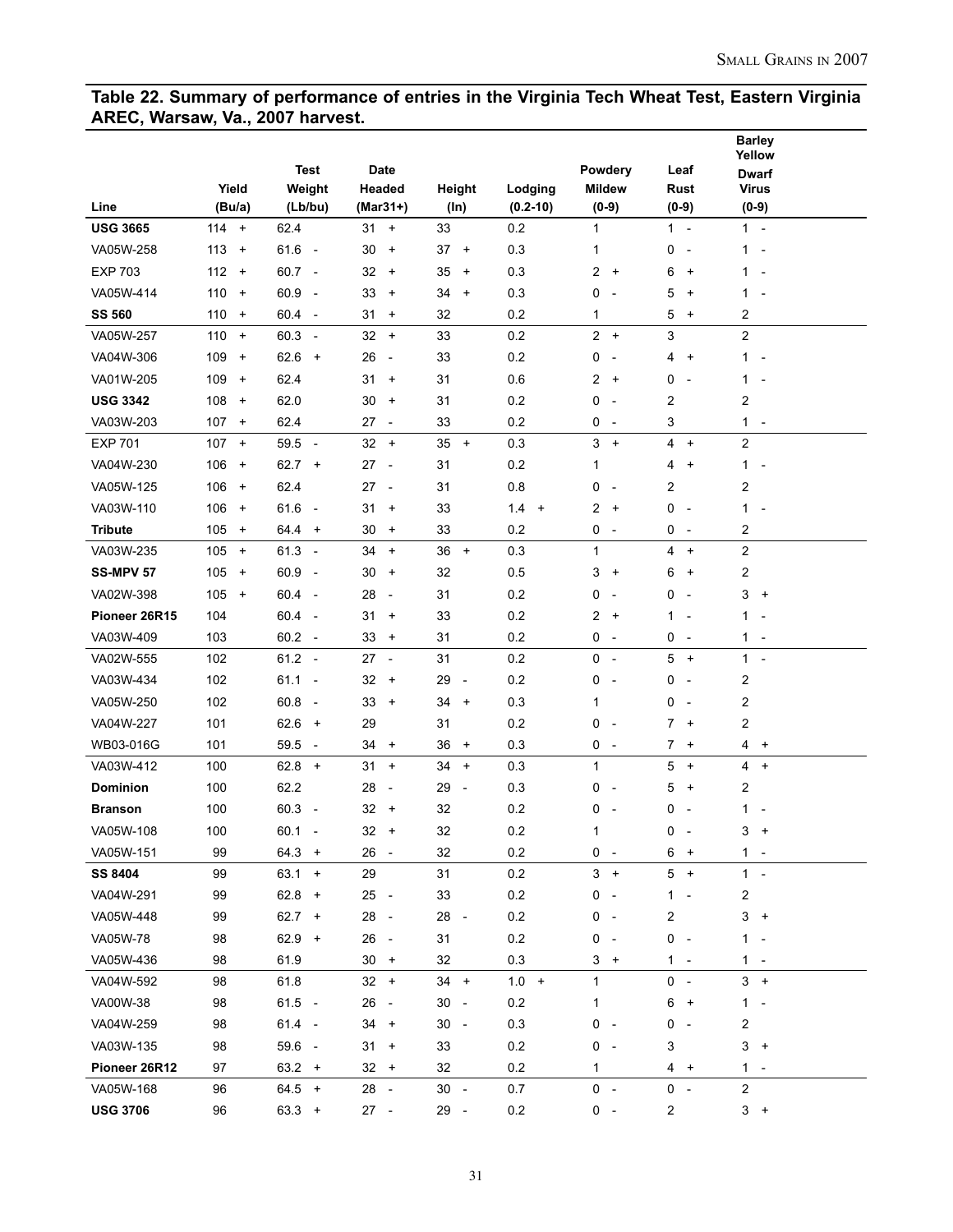#### **Table 22. Summary of performance of entries in the Virginia Tech Wheat Test, Eastern Virginia AREC, Warsaw, Va., 2007 harvest. (cont.)**

|                                      |        |             |                                |                                |              |                               |                               | <b>Barley</b><br>Yellow                  |
|--------------------------------------|--------|-------------|--------------------------------|--------------------------------|--------------|-------------------------------|-------------------------------|------------------------------------------|
|                                      |        | <b>Test</b> | <b>Date</b>                    |                                |              | Powdery                       | Leaf                          | <b>Dwarf</b>                             |
|                                      | Yield  | Weight      | Headed                         | Height                         | Lodging      | <b>Mildew</b>                 | Rust                          | <b>Virus</b>                             |
| Line                                 | (Bu/a) | (Lb/bu)     | $(Mar31+)$                     | $(\ln)$                        | $(0.2 - 10)$ | $(0-9)$                       | $(0-9)$                       | $(0-9)$                                  |
| Tribute-<br>USG3592 Blend            | 96     | $63.2 +$    | 29                             | 33                             | 0.2          | $0 -$                         | $0 -$                         | $\overline{a}$                           |
| <b>Featherstone 176</b>              | 96     | $62.7 +$    | 25<br>$\sim$                   | 33                             | 0.2          | 0<br>$\overline{\phantom{a}}$ | $\mathbf{7}$<br>$+$           | $1 -$                                    |
| <b>SS 520</b>                        | 96     | 62.5<br>$+$ | 25<br>$\overline{\phantom{a}}$ | 35<br>$+$                      | 0.2          | 1                             | 4<br>$+$                      | 3<br>$+$                                 |
| GA-96693-4E16                        | 95     | $62.7 +$    | 25 -                           | 32                             | $1.3 +$      | 0<br>$\overline{\phantom{a}}$ | 0<br>$\sim$                   | $1 -$                                    |
| <b>SS 8302</b>                       | 95     | $62.6 +$    | $32 +$                         | $34 +$                         | 0.3          | 3<br>$\ddot{}$                | 5<br>$+$                      | 2                                        |
| VA05W-317                            | 95     | 62.2        | 29                             | 28<br>$\sim$                   | 0.4          | 3<br>$\ddot{}$                | 0<br>$\overline{\phantom{a}}$ | 3<br>$+$                                 |
| <b>USG 3209</b>                      | 95     | $61.2 -$    | $27 -$                         | 29<br>$\sim$                   | 0.7          | 1                             | 6<br>$+$                      | $\mathbf{1}$<br>$\overline{\phantom{a}}$ |
| VA05W-363                            | 95     | $60.8 -$    | 26 -                           | 30<br>$\overline{\phantom{a}}$ | 0.3          | 1                             | 0<br>$\sim$                   | 2                                        |
| VA03W-310                            | 95     | $60.6 -$    | $27 -$                         | 31                             | 0.2          | $\mathbf 0$<br>$\sim$         | 0<br>$\sim$                   | $1 -$                                    |
| Pioneer 26R24                        | 94     | $63.1 +$    | 29                             | 33                             | 0.2          | 1                             | 4<br>$+$                      | $1 -$                                    |
| VA04W-515                            | 94     | $63.1 +$    | $26 -$                         | 33                             | 0.5          | 0<br>$\overline{\phantom{a}}$ | 3                             | 2                                        |
| VA04W-90                             | 94     | 62.8<br>$+$ | 28<br>$\sim$                   | 32                             | 0.2          | 0<br>$\overline{\phantom{a}}$ | 3                             | 1<br>$\sim$                              |
| <b>USG 3592</b>                      | 94     | 62.7<br>$+$ | 29                             | 33                             | 0.4          | 1                             | 0<br>$\sim$                   | $1 -$                                    |
| Neuse-USG3592<br><b>Blend</b>        | 94     | $62.6 +$    | $31 +$                         | 33                             | 0.2          | $0 -$                         | 0<br>$\sim$                   | 2                                        |
| VA05W-255                            | 94     | $61.6 -$    | 24<br>$\sim$                   | 31                             | 0.2          | 4<br>$\ddot{}$                | 0<br>$\overline{\phantom{a}}$ | 2                                        |
| <b>SS 8309</b>                       | 94     | $61.0 -$    | 33<br>$^{+}$                   | 35<br>$+$                      | 0.2          | 1                             | 3                             | 2                                        |
| <b>Coker 9184</b>                    | 93     | $63.2 +$    | 32<br>$\ddot{}$                | 33                             | 0.2          | 2<br>$\ddot{}$                | 0<br>$\sim$                   | 2                                        |
| VA04W-79                             | 93     | $62.7 +$    | 31<br>$\ddot{}$                | 33                             | 0.2          | 0<br>$\overline{\phantom{a}}$ | 3                             | $\overline{c}$                           |
| <b>Red Ruby</b>                      | 93     | $61.2 -$    | $31 +$                         | $34 +$                         | 0.6          | $0 -$                         | 6<br>$+$                      | $\overline{c}$                           |
| <b>McCormick</b>                     | 92     | $63.8 +$    | 29                             | 30<br>$\overline{\phantom{a}}$ | 0.2          | 0<br>$\overline{\phantom{a}}$ | $\overline{7}$<br>$+$         | 2                                        |
| VA05W-313                            | 92     | 62.3        | 25<br>$\sim$                   | 30<br>$\overline{\phantom{a}}$ | 0.2          | 0<br>$\overline{\phantom{a}}$ | 2                             | 3<br>$+$                                 |
| Vigoro V9713                         | 92     | $61.7 -$    | 32<br>$\ddot{}$                | 31                             | 0.2          | 1                             | 5<br>$\ddot{}$                | 2                                        |
| <b>Sisson</b>                        | 92     | $61.1 -$    | 31<br>$\ddot{}$                | 33                             | $1.0 +$      | 0<br>$\overline{\phantom{a}}$ | 8<br>$+$                      | 3<br>$+$                                 |
| NC00-15332                           | 92     | $60.3 -$    | 30<br>$+$                      | 33                             | 0.2          | 0<br>$\overline{\phantom{a}}$ | 4<br>$+$                      | 3<br>$\ddot{}$                           |
| VA05W-668                            | 91     | 62.1        | 33<br>$\ddot{}$                | 32                             | $1.1 +$      | 3<br>$\ddot{}$                | 5<br>$\ddot{}$                | $1 -$                                    |
| Vigoro V9510                         | 91     | 62.0        | 30<br>$+$                      | 34<br>$\ddot{}$                | 0.4          | 1                             | 5<br>$\ddot{}$                | 2                                        |
| Panola                               | 91     | $61.6 -$    | 29                             | 33                             | 0.3          | 0<br>$\overline{\phantom{a}}$ | 4<br>$+$                      | 3<br>$\ddot{}$                           |
| <b>Tribute-Neuse</b><br><b>Blend</b> | 90     | $63.3 +$    | $31 +$                         | 32                             | 0.3          | $0 -$                         | 0<br>$\sim$                   | 2                                        |
| Chesapeake                           | 90     | $62.7 +$    | $31 +$                         | 32                             | 0.2          | $0 -$                         | $4 +$                         | $\boldsymbol{2}$                         |
| Magnolia                             | 90     | 62.0        | 28<br>$\sim$                   | $34 +$                         | 0.2          | 4<br>$\ddot{}$                | 3                             | 2                                        |
| VA05W-251                            | 90     | $61.7 -$    | 26 -                           | 30<br>$\sim$                   | 0.2          | 1                             | 0<br>$\overline{\phantom{a}}$ | 2                                        |
| VA05W-65                             | 89     | $64.8 +$    | 24 -                           | 31                             | 0.2          | 0<br>$\overline{\phantom{a}}$ | 6<br>$+$                      | $3 +$                                    |
| VA04W-439                            | 89     | $62.8 +$    | $25 -$                         | 32                             | 0.2          | 0<br>$\overline{a}$           | $7 +$                         | 2                                        |
| M01-4377                             | 89     | 62.3        | $32 +$                         | $34 +$                         | 1.1<br>$+$   | $4 +$                         | 6<br>$+$                      | $1 -$                                    |
| VA05W-517                            | 88     | $64.6$ +    | $30 +$                         | 34<br>$+$                      | 2.0<br>$+$   | 0<br>$\overline{\phantom{a}}$ | 6<br>$\ddot{}$                | 2                                        |
| Renwood 3260                         | 88     | $63.3 +$    | $26 -$                         | 33                             | 0.3          | 0<br>$\overline{\phantom{a}}$ | 2                             | 2                                        |
| Pioneer 26R31                        | 88     | $61.7 -$    | 26<br>$\sim$                   | $27 -$                         | 0.2          | 0<br>$\overline{\phantom{a}}$ | 2                             | $3 +$                                    |
| <b>Coker 9436</b>                    | 88     | 59.8 -      | $34 +$                         | 30<br>$\sim$                   | 0.6          | 1                             | 1 -                           | 2                                        |
| VA05W-53                             | 87 -   | $63.4 +$    | 24 -                           | 28 -                           | 0.2          | $0 -$                         | 7<br>$+$                      | $3 +$                                    |
| AGS 2050                             | $87 -$ | $62.5 +$    | 30<br>$+$                      | 32                             | 0.2          | 0<br>$\overline{\phantom{a}}$ | 4<br>$\overline{+}$           | 3<br>$\ddot{}$                           |
| <b>Coker 9553</b>                    | 86 -   | $63.2 +$    | 25 -                           | 33                             | 0.2          | 1                             | 5<br>$+$                      | $\overline{c}$                           |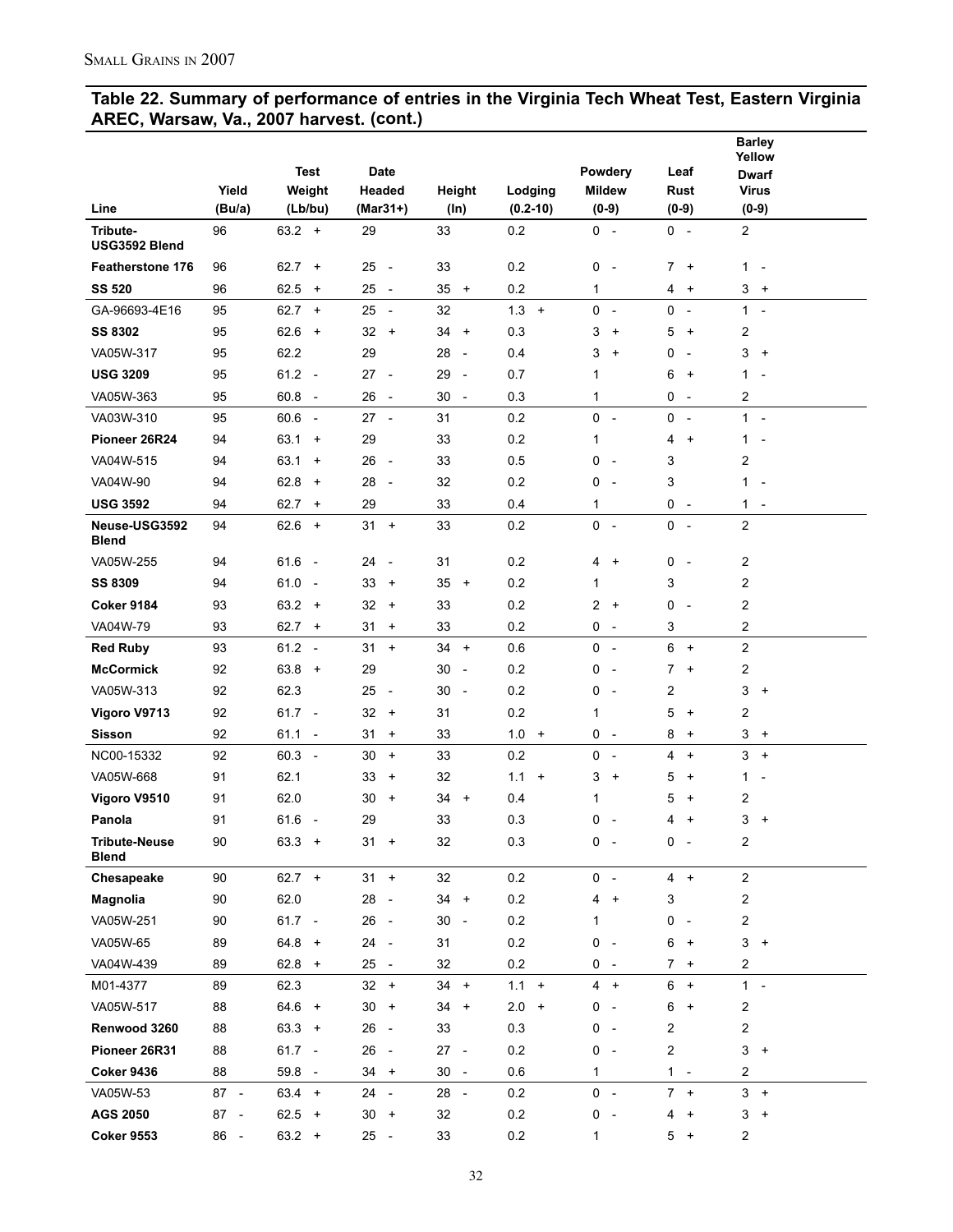#### **Table 22. Summary of performance of entries in the Virginia Tech Wheat Test, Eastern Virginia AREC, Warsaw, Va., 2007 harvest. (cont.)**

| Line           | Yield<br>(Bu/a)                | <b>Test</b><br>Weight<br>(Lb/bu) | Date<br>Headed<br>$(Mar31+)$ | Height<br>(In) | Lodging<br>$(0.2 - 10)$ | Powdery<br><b>Mildew</b><br>$(0-9)$ | Leaf<br>Rust<br>$(0-9)$                  | <b>Barley</b><br>Yellow<br><b>Dwarf</b><br><b>Virus</b><br>$(0-9)$ |  |
|----------------|--------------------------------|----------------------------------|------------------------------|----------------|-------------------------|-------------------------------------|------------------------------------------|--------------------------------------------------------------------|--|
| VA04W-571      | 86 -                           | 62.4                             | $35 +$                       | 31             | 0.6                     | 3<br>$\ddot{}$                      | $4 +$                                    | $1 -$                                                              |  |
| <b>Neuse</b>   | 86<br>$\sim$ $-$               | 62.2                             | $35 +$                       | 33             | 0.2                     | $0 -$                               | $0 -$                                    | 2                                                                  |  |
| VA02W-713      | 85<br>$\overline{\phantom{a}}$ | $63.0 +$                         | $25 -$                       | 32             | 0.3                     | $0 -$                               | $7 +$                                    | 2                                                                  |  |
| DV03-9550      | 84<br>$\sim$                   | $63.7 +$                         | $23 -$                       | 32             | 0.2                     | $0 -$                               | $7 +$                                    | $3 +$                                                              |  |
| GA-951231-4E26 | 81<br>$\sim$                   | $63.3 +$                         | 25<br>$\sim$                 | $30 -$         | 0.2                     | 3<br>$\ddot{}$                      | 0<br>$\sim$                              | $\overline{2}$                                                     |  |
| Pioneer 26R87  | $77 -$                         | $64.4 +$                         | $25 -$                       | 32             | 0.2                     | 1                                   | 0<br>$\sim$                              | $1 -$                                                              |  |
| Jamestown      | 77<br>$\sim$                   | $63.5 +$                         | $23 -$                       | $30 -$         | 0.2                     | 1                                   | $4 +$                                    | $1 -$                                                              |  |
| GA-951231-4E25 | $77 -$                         | $63.3 +$                         | $25 -$                       | 31             | 0.4                     | 3<br>$\ddot{}$                      | $\mathbf{0}$<br>$\overline{\phantom{a}}$ | 2                                                                  |  |
| <b>Massey</b>  | $77 -$                         | 61.9                             | $27 -$                       | $36 +$         | 0.3                     | 1                                   | 8<br>$+$                                 | $3 +$                                                              |  |
| Average        | 96                             | 62.1                             | 29                           | 32             | 0.3                     | 1                                   | 3                                        | 2                                                                  |  |
| LSD(0.05)      | 9                              | 0.4                              | $\mathbf{1}$                 | $\overline{c}$ | 0.7                     | 1                                   | 1                                        | 1                                                                  |  |
| C.V.           | $\overline{7}$                 | 0.5                              | 3                            | 4              |                         |                                     |                                          |                                                                    |  |

Released cultivars are shown in bold print.

Varieties are ordered by descending yield averages. A plus or minus sign indicates a performance significantly above or below the test average.

Belgian Lodging Scale = Area X Intensity X 0.2. Area = 1-10, where 1 is wheat unaffected and 10 is entire plot affected and Intensity = 1-5, where 1 is wheat standing upright and 5 is wheat totally flat.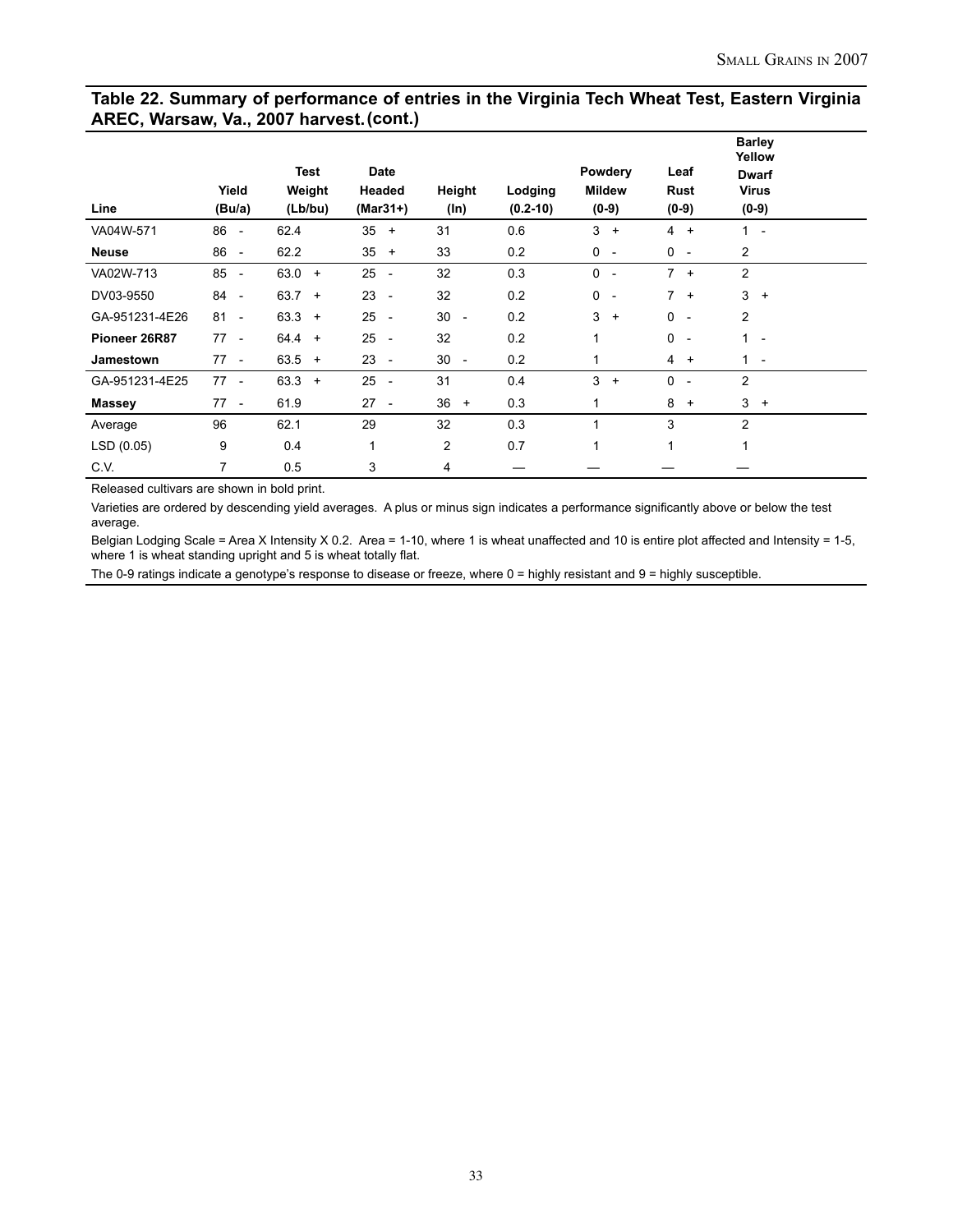#### **Table 23. Summary of performance of entries in the Virginia Tech Wheat Test, Eastern Shore AREC, Painter, Va., 2007 harvest.**

|                 |                 | Test                             | Leaf                                  |                         |                                | <b>Test</b>                      | Leaf                                       |
|-----------------|-----------------|----------------------------------|---------------------------------------|-------------------------|--------------------------------|----------------------------------|--------------------------------------------|
|                 | Yield           | Weight                           | <b>Rust</b>                           |                         | Yield                          | Weight                           | Rust                                       |
| Line            | (Bu/a)          | (Lb/bu)                          | $(0-9)$                               | Line                    | (Bu/a)                         | (Lb/bu)                          | $(0-9)$                                    |
| Pioneer 26R24   | 97<br>$\ddot{}$ | 62.4<br>$+$                      | 3                                     | Magnolia                | 83                             | 61.4                             | $1 -$                                      |
| VA05W-151       | 92<br>$\ddot{}$ | 64.0<br>$+$                      | 7<br>$\ddot{}$                        | VA03W-110               | 83                             | 61.6                             | 0<br>$\overline{\phantom{a}}$              |
| VA03W-409       | 92<br>$\ddot{}$ | 60.3<br>$\overline{\phantom{a}}$ | 0<br>$\overline{\phantom{a}}$         | VA04W-439               | 82                             | 63.3<br>$+$                      | $\overline{7}$<br>$\ddot{}$                |
| VA03W-310       | 92<br>$\ddot{}$ | 60.3<br>$\overline{\phantom{a}}$ | 0<br>$\overline{\phantom{a}}$         | <b>Dominion</b>         | 82                             | 61.9                             | 4<br>$\ddot{}$                             |
| VA04W-227       | 91<br>$\ddot{}$ | 61.6                             | 6<br>$\ddot{}$                        | VA05W-436               | 82                             | 61.1<br>$\overline{\phantom{a}}$ | $\mathbf{0}$<br>$\overline{\phantom{a}}$   |
| VA04W-90        | 91<br>$\ddot{}$ | 62.5<br>$+$                      | 4<br>$\ddot{}$                        | <b>USG 3209</b>         | 81                             | 61.1                             | 7<br>$\ddot{}$                             |
| VA01W-205       | 91<br>$\ddot{}$ | 62.0                             | 1                                     | VA05W-65                | 81                             | 64.6<br>$\ddot{}$                | 6<br>$\ddot{}$                             |
| GA-96693-4E16   | 91<br>$\ddot{}$ | 62.4<br>$+$                      | 0<br>$\overline{\phantom{a}}$         | VA02W-713               | 81                             | 63.9<br>$\ddot{}$                | 6<br>$\ddot{}$                             |
| VA04W-259       | 91<br>$\ddot{}$ | 61.2<br>$\overline{\phantom{a}}$ | 0                                     | <b>Featherstone 176</b> | 81                             | 62.4<br>$\ddot{}$                | 5<br>$\ddot{}$                             |
| <b>SS 8302</b>  | 90<br>$\ddot{}$ | 61.8                             | 3                                     | M01-4377                | 81                             | 62.3<br>$\ddot{}$                | 5<br>$\ddot{}$                             |
| VA04W-306       | 90<br>$\ddot{}$ | 61.2<br>$\sim$                   | 3                                     | VA05W-668               | 81                             | 62.3<br>$\ddot{}$                | 4<br>$\ddot{}$                             |
| GA-951231-4E26  | 90<br>$\ddot{}$ | 63.0<br>$+$                      | 1<br>$\overline{\phantom{a}}$         | VA05W-313               | 81                             | 62.1                             | 2                                          |
| VA05W-250       | 90<br>$\ddot{}$ | 61.1<br>$\overline{\phantom{a}}$ | 1<br>$\overline{a}$                   | <b>Coker 9184</b>       | 81                             | $62.7 +$                         | $\mathbf{1}$                               |
| Vigoro V9510    | 89              | 61.8                             | 4<br>$\ddot{}$                        | VA05W-108               | 81                             | 60.4                             | $\mathbf{0}$                               |
| Pioneer 26R12   | 89              | 61.8                             | 3                                     | DV03-9550               | 80                             | 64.2<br>$\ddot{}$                | 8<br>$\ddot{}$                             |
| VA05W-258       | 89              | 60.9<br>$\overline{\phantom{a}}$ | 3                                     | <b>Sisson</b>           | 80                             | 61.2<br>$\overline{\phantom{a}}$ | 8<br>$\ddot{}$                             |
| NC00-15332      | 89              | 59.9<br>$\overline{\phantom{a}}$ | 3                                     | VA03W-235               | 80                             | 61.0<br>$\overline{\phantom{a}}$ | 4<br>$\ddot{}$                             |
| VA04W-79        | 89              | 62.1                             | 2<br>$\overline{\phantom{a}}$         | VA03W-135               | 80                             | 60.1<br>$\blacksquare$           | 4<br>$\ddot{}$                             |
| VA05W-255       | 88              | 61.4                             | 4<br>$\ddot{}$                        | <b>USG 3342</b>         | 80                             | 63.0<br>$\ddot{}$                | $\overline{c}$                             |
| <b>EXP 703</b>  | 88              | 60.3<br>$\sim$                   | 4<br>$\ddot{}$                        | GA-951231-4E25          | 80                             | 63.0<br>$\ddot{}$                | $\mathbf{0}$                               |
| WB03-016 G      | 88              | 59.5<br>$\overline{\phantom{a}}$ | 4<br>$\begin{array}{c} + \end{array}$ | VA02W-555               | 79                             | 60.8<br>$\overline{\phantom{a}}$ | 4<br>$\ddot{}$                             |
| VA05W-257       | 88              | 60.8<br>$\overline{\phantom{a}}$ | 3                                     | VA05W-363               | 79                             | 60.6                             | 1                                          |
| VA02W-398       | 88              | 60.4<br>$\sim$                   | 0<br>$\overline{\phantom{a}}$         | Vigoro V9713            | 78                             | 61.7                             | 4<br>$\ddot{}$                             |
| VA05W-78        | 87              | 61.8                             | 3                                     | Pioneer 26R31           | 78                             | 61.4                             | 3                                          |
| VA04W-291       | 87              | 61.6                             | 2                                     | VA04W-515               | 78                             | 62.4<br>$\overline{+}$           | $\overline{2}$                             |
| Tribute-USG3592 | 87              | 62.7<br>$+$                      | 1<br>$\overline{\phantom{a}}$         | VA05W-517               | 77                             | 63.7<br>$\ddot{}$                | $\overline{7}$<br>$\overline{+}$           |
| <b>Blend</b>    |                 |                                  |                                       | <b>SS 520</b>           | 77                             | 61.2<br>$\overline{\phantom{a}}$ | 4<br>$\ddot{}$                             |
| VA04W-230       | 86              | 61.3<br>$\overline{\phantom{a}}$ | 5<br>$\ddot{}$                        | <b>Branson</b>          | 77                             | 60.4<br>$\sim$                   | $\overline{2}$<br>$\overline{\phantom{a}}$ |
| VA03W-412       | 86              | 62.0                             | 3                                     | <b>Coker 9436</b>       | 77                             | 60.5<br>$\overline{a}$           | 1                                          |
| VA00W-38        | 86              | 61.0<br>$\overline{\phantom{a}}$ | 3                                     | VA04W-592               | 77                             | 61.6                             | 0                                          |
| VA05W-414       | 86              | 60.8<br>$\overline{\phantom{a}}$ | 3                                     | <b>Red Ruby</b>         | 76<br>$\sim$                   | 59.8                             | 8<br>$\ddot{}$                             |
| <b>Tribute</b>  | 86              | 63.7<br>$+$                      | $\overline{c}$<br>$\sim$              | VA04W-571               | 76<br>$\overline{\phantom{a}}$ | 62.5<br>$\ddot{}$                | 5<br>$\ddot{}$                             |
| VA05W-317       | 86              | 61.6                             | 1<br>$\overline{a}$                   | <b>SS-MPV 57</b>        | 76<br>$\sim$                   | 60.1<br>$\overline{a}$           | 5<br>$\ddot{}$                             |
| VA05W-168       | 86              | 63.3<br>$\overline{+}$           | 0                                     | Jamestown               | 76<br>$\overline{\phantom{a}}$ | 64.1<br>$\ddot{}$                | 3                                          |
| <b>SS 8404</b>  | 85              | 63.2<br>$\ddot{}$                | 5<br>$\ddot{}$                        | Renwood 3260            | 76                             | $62.7 +$                         | 3                                          |
| Chesapeake      | 85              | 62.0                             | 4<br>$\ddot{}$                        | Neuse                   | 76 -                           | $62.3 +$                         | $\mathbf{1}$                               |
| VA03W-203       | 85              | 61.6                             | 3                                     | AGS 2050                | 75 -                           | 62.5<br>$+$                      | 3                                          |
| VA03W-434       | 85              | $60.5 -$                         | 1                                     | VA05W-53                | 74 -                           | $63.3 +$                         | $6 +$                                      |
| <b>SS 560</b>   | 84              | 59.7 -                           | 5<br>$\ddot{}$                        | Neuse-USG3592           | 74 -                           | 62.0                             | $\mathbf{1}$                               |
| VA05W-125       | 84              | $62.6 +$                         | 4<br>$\ddot{}$                        | <b>Blend</b>            |                                |                                  |                                            |
| <b>USG 3706</b> | 84              | 61.9                             | 2<br>$\sim$                           | <b>Massey</b>           | 73 -                           | 61.6                             | 9<br>$^{+}$                                |
| <b>USG 3665</b> | 84              | 61.6                             | 2<br>$\sim$                           | Pioneer 26R87           | 73<br>$\overline{\phantom{a}}$ | $64.0 +$                         | 1                                          |
| <b>USG 3592</b> | 84              | $62.3 +$                         | 0<br>$\overline{\phantom{a}}$         | <b>Tribute-Neuse</b>    | 73 -                           | $62.8 +$                         | 1.                                         |
| VA05W-251       | 84              | 61.7                             | 0<br>$\overline{\phantom{a}}$         | <b>Blend</b>            |                                |                                  |                                            |
| Pioneer 26R15   | 84              | $60.1 -$                         | 0<br>$\overline{\phantom{a}}$         | <b>Coker 9553</b>       | 72 -                           | $63.5 +$                         | 3                                          |
| Panola          | 83              | $60.8 -$                         | 4<br>$\ddot{}$                        | <b>McCormick</b>        | 71<br>$\overline{\phantom{a}}$ | $62.4 +$                         | 9<br>$+$                                   |
| VA05W-448       | 83              | 62.2                             | 2<br>$\sim$                           | Average                 | 83                             | 61.8                             | 3                                          |
| <b>SS 8309</b>  | 83              | 60.9 -                           | 2<br>$\sim$ $-$                       | LSD (0.05)              | 7                              | 0.5                              | 1                                          |
| <b>EXP 701</b>  | 83              | 59.9 -                           | $2 -$                                 | C.V.                    | 6                              | 0.6                              |                                            |

Released cultivars are shown in bold print.

Varieties are ordered by descending yield averages. A plus or minus sign indicates a performance significantly above or below the test average.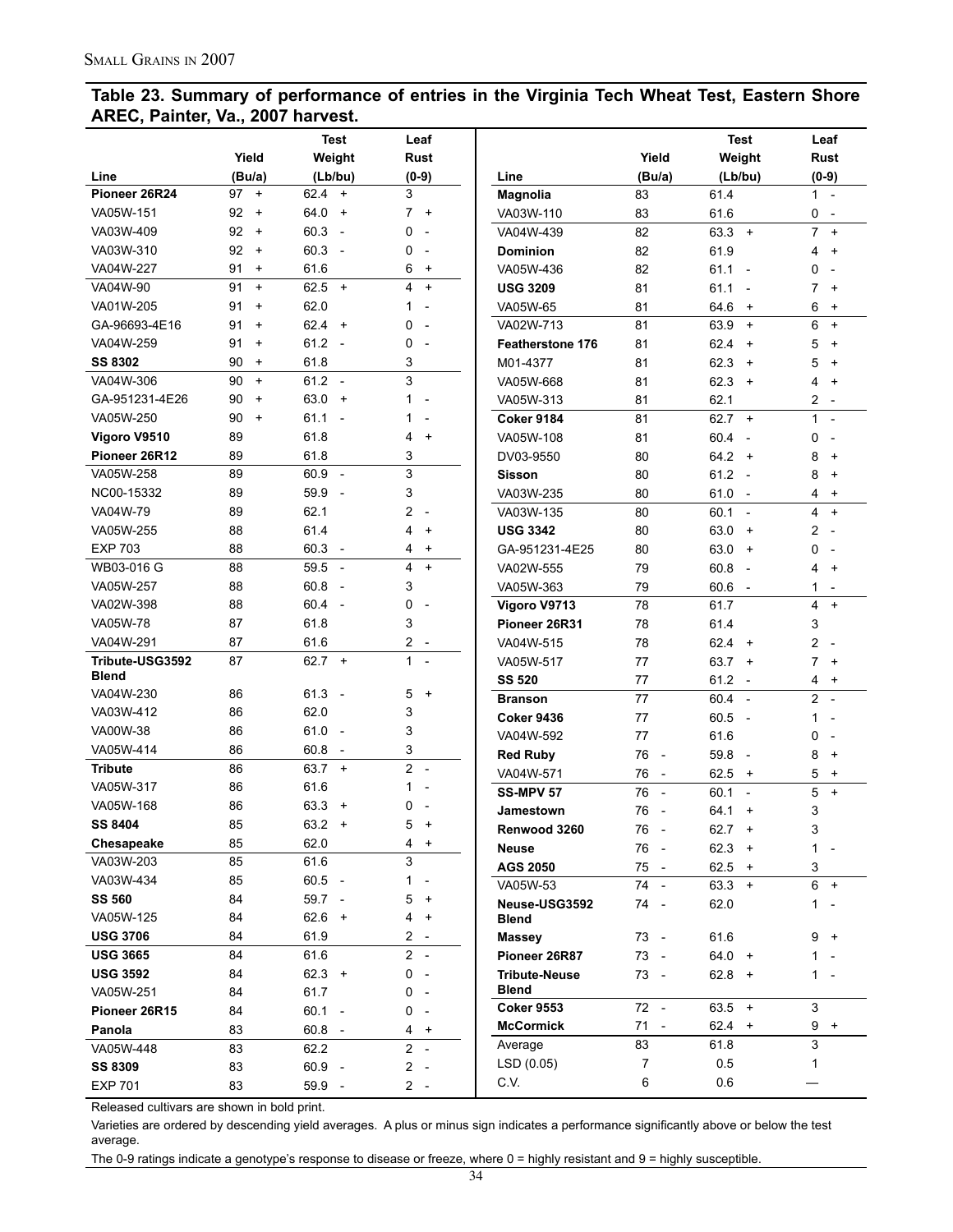#### **Table 24. Summary of performance of entries in the Virginia Tech Wheat Test, Northern Piedmont AREC, Orange, Va., 2007 harvest.**

|                   |            |                |                                |                                |              | <b>Barley</b><br>Yellow     |  |
|-------------------|------------|----------------|--------------------------------|--------------------------------|--------------|-----------------------------|--|
|                   |            | <b>Test</b>    | <b>Date</b>                    |                                |              | <b>Dwarf</b>                |  |
|                   | Yield      | Weight         | Headed                         | Height                         | Lodging      | <b>Virus</b>                |  |
| Line              | (Bu/a)     | (Lb/bu)        | (Mar31+)                       | (ln)                           | $(0.2 - 10)$ | $(0-9)$                     |  |
| VA03W-412         | $108 +$    | $60.5 +$       | 33                             | $38 +$                         | 1.8          | 3                           |  |
| <b>Branson</b>    | $104 +$    | 57.5           | 33                             | 37                             | 0.2          | 4<br>$+$                    |  |
| VA03W-110         | 104<br>$+$ | 58.0           | 33                             | 35                             | 3.1          | 3                           |  |
| VA02W-555         | 104<br>$+$ | 58.4           | 32<br>$\overline{\phantom{a}}$ | 34<br>$\overline{\phantom{a}}$ | 4.1          | $2 -$                       |  |
| VA05W-257         | $103 +$    | $56.7 -$       | 34<br>$\ddot{}$                | 38<br>$+$                      | 4.2          | $2 -$                       |  |
| VA05W-414         | $102 +$    | 58.6           | 35<br>$\ddot{}$                | 39<br>$\ddot{}$                | 5.3          | 3                           |  |
| VA04W-592         | 101<br>$+$ | 57.9           | 34<br>$\ddot{}$                | 41<br>$\overline{+}$           | 2.9          | 3                           |  |
| VA05W-258         | 100        | 57.9           | 33                             | 39<br>$\ddot{}$                | 4.9          | 3                           |  |
| <b>USG 3665</b>   | 98         | 57.3           | 33                             | 40<br>$\overline{+}$           | 1.5          | 3                           |  |
| <b>EXP 703</b>    | 98         | 57.1           | $34 +$                         | 40<br>$+$                      | 4.5          | $2 -$                       |  |
| VA04W-306         | 98         | 57.9           | $32 -$                         | 37                             | 2.7          | $2 -$                       |  |
| VA04W-259         | 97         | 59.1           | 35<br>$+$                      | 37                             | 2.7          | 4 +                         |  |
| VA04W-291         | 97         | 58.2           | 32<br>$\overline{\phantom{a}}$ | 34<br>$\overline{\phantom{a}}$ | 3.6          | 3                           |  |
| <b>USG 3209</b>   | 97         | 57.2           | 32<br>$\overline{\phantom{a}}$ | 35                             | 4.6          | $2 -$                       |  |
| VA03W-310         | 96         | 57.2           | 32<br>$\overline{\phantom{a}}$ | 36                             | 2.0          | 3                           |  |
| VA04W-571         | 96         | $60.0 +$       | $35 +$                         | 37                             | 2.3          | $2 -$                       |  |
| <b>EXP 701</b>    | 95         | $56.8 -$       | 33                             | 40<br>$+$                      | 4.7          | 4<br>$\ddot{}$              |  |
| VA05W-151         | 95         | 59.9           | $32 -$                         | 35                             | 3.6          | 4<br>$\ddot{}$              |  |
| VA05W-78          | 95         | 56.9<br>$\sim$ | 33                             | 35                             | 2.5          | 4<br>$\ddot{}$              |  |
| Chesapeake        | 95         | 59.6           | 33                             | 36                             | 6.0          | 3                           |  |
| VA05W-250         | 95         | 58.0           | 34<br>$+$                      | 37                             | 2.8          | 3                           |  |
| VA03W-235         | 94         | 59.8           | 35<br>$\ddot{}$                | 41<br>$\ddot{}$                | 4.7          | 3                           |  |
| NC00-15332        | 94         | 57.5           | 33                             | 39<br>$+$                      | 0.2          | 3                           |  |
| <b>Coker 9553</b> | 94         | $60.8 +$       | 31<br>$\overline{\phantom{a}}$ | 37                             | 0.8          | $2 -$                       |  |
| VA05W-313         | 93         | $56.1 -$       | 32 -                           | 35                             | 2.2          | $4 +$                       |  |
| Vigoro V9713      | 93         | 59.8           | 35<br>$+$                      | 37                             | 0.4          | 3                           |  |
| VA01W-205         | 93         | 58.7           | 33                             | 33<br>$\overline{\phantom{a}}$ | 0.3          | $\overline{2}$<br>$\sim$    |  |
| VA05W-53          | 92         | 59.2           | $32 -$                         | 34<br>$\overline{\phantom{a}}$ | 4.1          | 4<br>$+$                    |  |
| VA05W-436         | 92         | 59.4           | $34 +$                         | $38 +$                         | 3.8          | 3                           |  |
| <b>Magnolia</b>   | 92         | 59.1           | 34<br>$+$                      | 41<br>$^{+}$                   | 0.9          | 3                           |  |
| Pioneer 26R24     | 92         | 58.8           | 32<br>$\overline{\phantom{a}}$ | $38 +$                         | 0.6          | 3                           |  |
| VA03W-409         | 92         | $57.0 -$       | 35<br>$^{+}$                   | 36                             | 0.4          | 3                           |  |
| <b>USG 3706</b>   | 91         | 57.7           | 32<br>$\overline{\phantom{a}}$ | 35                             | 0.2          | $5 +$                       |  |
| WB03-016 G        | 91         | 57.4           | $35 +$                         | 39<br>$+$                      | 0.6          | 4<br>$^{+}$                 |  |
| VA05W-168         | 91         | $61.2 +$       | $32 -$                         | 35                             | 3.5          | 3                           |  |
| VA04W-230         | 91         | 57.7           | 33                             | 35                             | 0.2          | 3                           |  |
| VA04W-90          | 91         | 58.7           | 33                             | 36                             | 4.4          | $2 -$                       |  |
| <b>Tribute</b>    | 90         | $60.9 +$       | $32 -$                         | 35                             | 1.8          | 5<br>$+$                    |  |
| VA04W-439         | 90         | 58.0           | 32<br>$\overline{\phantom{a}}$ | 37                             | 4.6          | 4<br>$\ddot{}$              |  |
| <b>SS 8302</b>    | 90         | 59.4           | 34 +                           | 40<br>$+$                      | 0.2          | $\overline{4}$<br>$\ddot{}$ |  |
| VA05W-251         | 90         | 58.7           | $32 -$                         | 35                             | 3.0          | 3                           |  |
| <b>SS 560</b>     | 90         | 57.7           | 34<br>$+$                      | 36                             | 2.6          | 3                           |  |
| Jamestown         | 90         | 59.6           | $31 -$                         | 35                             | 2.0          | $2 -$                       |  |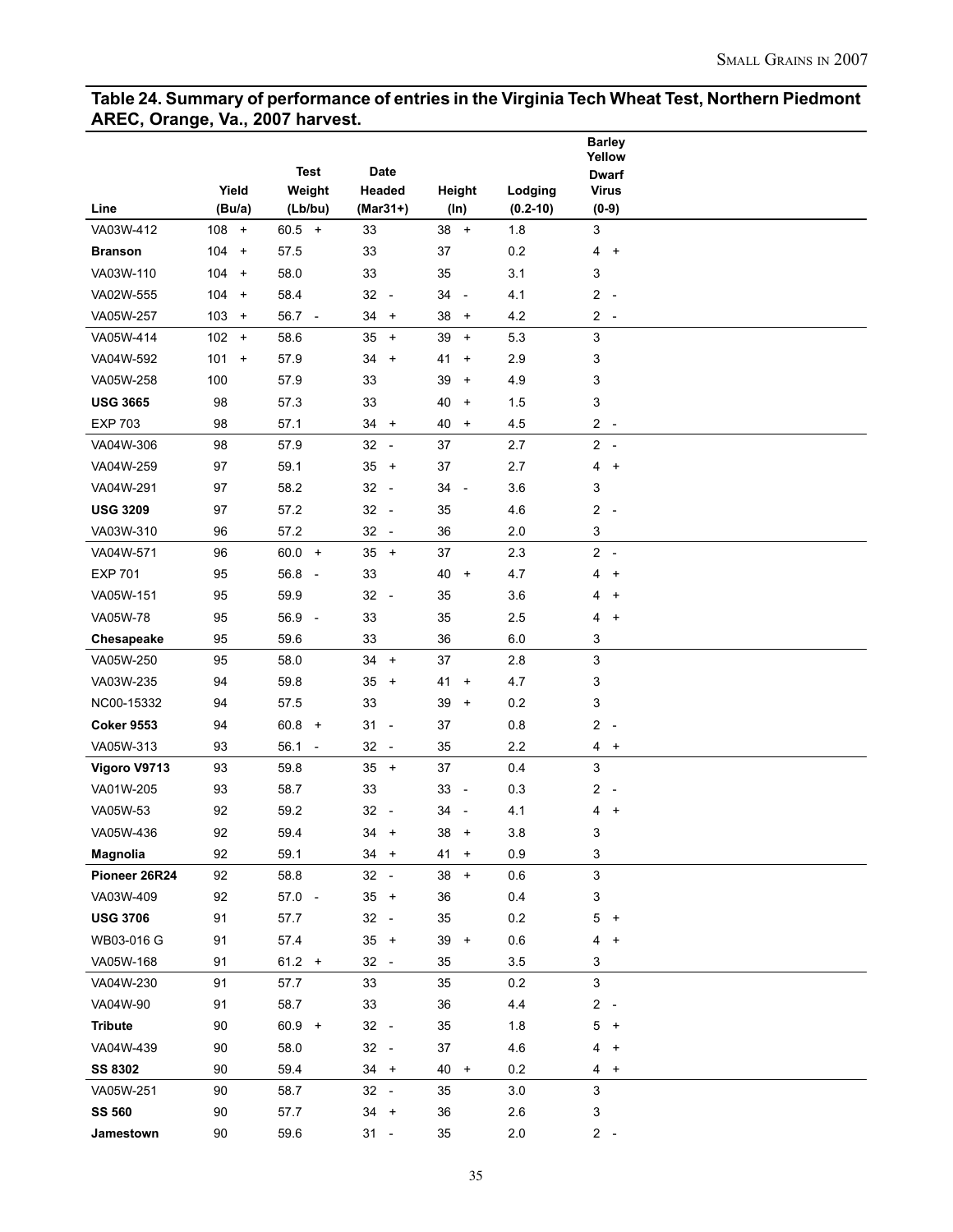#### **Table 24. Summary of performance of entries in the Virginia Tech Wheat Test, Northern Piedmont AREC, Orange, Va., 2007 harvest. (cont.)**

|                                      |        |             |                                |                                |              | <b>Barley</b><br>Yellow     |  |
|--------------------------------------|--------|-------------|--------------------------------|--------------------------------|--------------|-----------------------------|--|
|                                      |        | <b>Test</b> | <b>Date</b>                    |                                |              | <b>Dwarf</b>                |  |
|                                      | Yield  | Weight      | Headed                         | Height                         | Lodging      | <b>Virus</b>                |  |
| Line                                 | (Bu/a) | (Lb/bu)     | (Mar31+)                       | (ln)                           | $(0.2 - 10)$ | $(0-9)$                     |  |
| VA05W-448                            | 89     | 59.4        | 33                             | 34 -                           | 3.7          | $5 +$                       |  |
| <b>SS 520</b>                        | 89     | 57.1        | $32 -$                         | 38<br>$+$                      | 0.8          | 5<br>$+$                    |  |
| <b>USG 3342</b>                      | 89     | 59.0        | 32<br>$\sim$                   | $33 -$                         | 0.2          | $\overline{4}$<br>$\ddot{}$ |  |
| VA03W-203                            | 89     | 58.9        | $32 -$                         | 36                             | 3.3          | 3                           |  |
| VA05W-517                            | 89     | $60.4 +$    | 33                             | 37                             | 3.0          | 3                           |  |
| M01-4377                             | 89     | $60.4 +$    | 34<br>$\pm$                    | 39<br>$^{+}$                   | 2.1          | $2 -$                       |  |
| VA04W-79                             | 89     | 58.3        | 34<br>$\ddot{}$                | 38<br>$^{+}$                   | 1.5          | $2 -$                       |  |
| Tribute-<br>USG3592 Blend            | 88     | 59.3        | 33                             | $39 +$                         | 5.1          | $4 +$                       |  |
| <b>USG 3592</b>                      | 88     | 58.3        | 33                             | 39<br>$\overline{+}$           | 3.1          | 4<br>$+$                    |  |
| <b>SS 8309</b>                       | 88     | 59.0        | 34<br>$+$                      | $41 +$                         | 0.2          | 4<br>$\ddot{}$              |  |
| <b>Featherstone 176</b>              | 88     | $56.7 -$    | 32<br>$\overline{\phantom{a}}$ | 37                             | 5.2          | 3                           |  |
| GA-951231-4E25                       | 88     | 57.8        | 31 -                           | 35                             | 4.1          | 3                           |  |
| Pioneer 26R12                        | 88     | 59.9        | 33                             | $39 +$                         | $1.2$        | 3                           |  |
| Pioneer 26R15                        | 88     | 57.3        | 34<br>$\ddot{}$                | 37                             | 0.2          | 3                           |  |
| VA05W-65                             | 87     | $60.2 +$    | $32 -$                         | 35                             | 0.5          | 5<br>$+$                    |  |
| <b>Sisson</b>                        | 87     | 57.4        | 33                             | 36                             | 5.7          | 4<br>$\ddot{}$              |  |
| VA04W-227                            | 87     | 58.2        | 33                             | 36                             | 4.1          | 3                           |  |
| <b>Tribute-Neuse</b><br><b>Blend</b> | 87     | $60.0 +$    | 33                             | 37                             | 2.1          | 3                           |  |
| Pioneer 26R87                        | 87     | $61.2 +$    | $31 -$                         | 36                             | 2.0          | 3                           |  |
| DV03-9550                            | 86     | 59.5        | $32 -$                         | 35                             | 5.4          | 4<br>$+$                    |  |
| <b>Coker 9436</b>                    | 86     | 57.1        | 36<br>$\ddot{}$                | 34                             | 1.5          | 4<br>$^{+}$                 |  |
| VA05W-108                            | 86     | 57.6        | 35<br>$\ddot{}$                | 36                             | 5.8          | 3                           |  |
| <b>Neuse</b>                         | 86     | $60.0 +$    | 35<br>$\ddot{}$                | 37                             | 3.5          | 3                           |  |
| Panola                               | 86     | 57.9        | $32 -$                         | 37                             | 2.7          | 3                           |  |
| <b>SS 8404</b>                       | 86     | $60.4 +$    | 33                             | 34<br>$\overline{\phantom{a}}$ | 0.2          | 3                           |  |
| <b>Red Ruby</b>                      | 86     | 59.0        | 34<br>$\ddot{}$                | 39<br>$^{+}$                   | 0.8          | 2<br>$\sim$                 |  |
| VA05W-255                            | 85     | 56.4 -      | $32 -$                         | 35                             | 4.9          | 3                           |  |
| VA05W-363                            | 84     | 56.5 -      | 31<br>$\overline{\phantom{a}}$ | 34<br>$\overline{\phantom{a}}$ | 4.7          | 4<br>$+$                    |  |
| VA03W-434                            | 84     | 58.4        | 34<br>$\ddot{}$                | 34<br>$\overline{\phantom{a}}$ | 0.8          | 4<br>$\ddot{}$              |  |
| Vigoro V9510                         | 84     | 57.8        | 33                             | 37                             | $6.6 +$      | 3                           |  |
| VA04W-515                            | 84     | 58.1        | 33                             | $38 +$                         | 2.5          | 2<br>$\sim$                 |  |
| VA05W-125                            | 83     | 58.7        | 32 -                           | $34 -$                         | $1.2$        | 5<br>$+$                    |  |
| VA02W-713                            | 83     | 59.5        | $32 -$                         | 37                             | 5.8          | 4 +                         |  |
| VA02W-398                            | 82     | $55.7 -$    | 33                             | 36                             | $1.5$        | 6<br>$\ddot{}$              |  |
| <b>Dominion</b>                      | 82     | 58.9        | 33                             | 34<br>$\sim$                   | 0.2          | 5<br>$\ddot{}$              |  |
| VA00W-38                             | 82     | 57.3        | 33                             | 38<br>$+$                      | $6.3 +$      | 3                           |  |
| Renwood 3260                         | 82     | 58.9        | $32 -$                         | $38 +$                         | 2.2          | 3                           |  |
| Neuse-USG3592<br><b>Blend</b>        | 82     | 59.1        | 33                             | 37                             | 1.8          | 3                           |  |
| GA-96693-4E16                        | 82     | 57.4        | $31 -$                         | 37                             | $7.5 +$      | $2 -$                       |  |
| VA03W-135                            | 81     | 55.8 -      | 33                             | $38 +$                         | $3.0\,$      | $5 +$                       |  |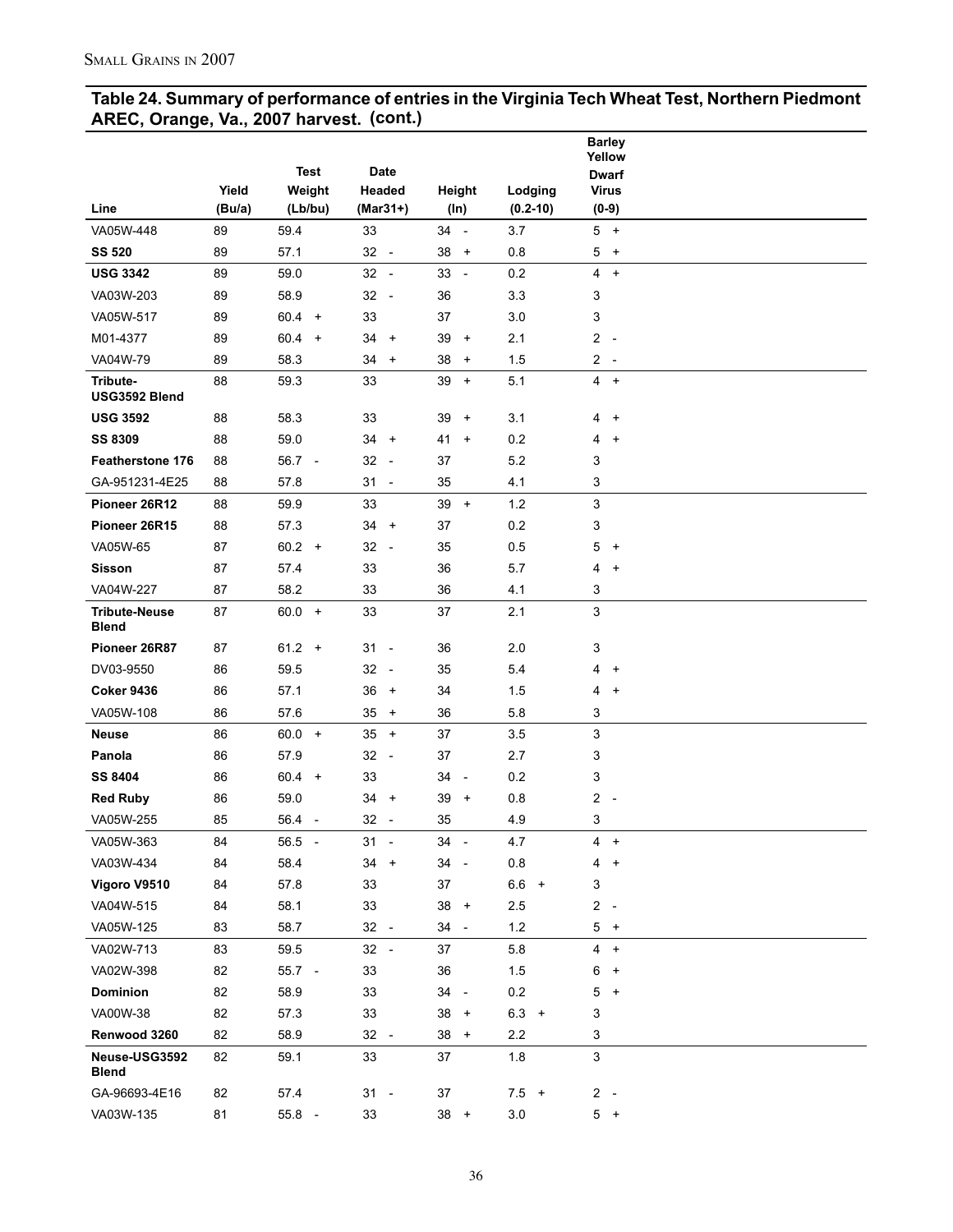#### **Table 24. Summary of performance of entries in the Virginia Tech Wheat Test, Northern Piedmont AREC, Orange, Va., 2007 harvest. (cont.)**

|                   |        |                       |                                |                                             |              | <b>Barley</b><br>Yellow          |  |
|-------------------|--------|-----------------------|--------------------------------|---------------------------------------------|--------------|----------------------------------|--|
|                   | Yield  | <b>Test</b><br>Weight | <b>Date</b><br>Headed          | Height                                      | Lodging      | <b>Dwarf</b><br><b>Virus</b>     |  |
| Line              | (Bu/a) | (Lb/bu)               | $(Mar31+)$                     | (In)                                        | $(0.2 - 10)$ | $(0-9)$                          |  |
| <b>SS-MPV 57</b>  | 81     | 57.8                  | 33                             | 39<br>$\ddot{}$                             | $6.8 +$      | $4 +$                            |  |
| <b>McCormick</b>  | 81     | 59.5                  | 33                             | 35                                          | 2.4          | $4 +$                            |  |
| Pioneer 26R31     | 80     | 58.9                  | 32<br>$\overline{\phantom{a}}$ | 31<br>$\overline{\phantom{a}}$              | 0.2          | 6<br>$\ddot{}$                   |  |
| <b>AGS 2050</b>   | 80     | 59.2                  | 32<br>$\overline{\phantom{a}}$ | 38<br>$+$                                   | 1.8          | $\overline{4}$<br>$\overline{+}$ |  |
| VA05W-668         | 79     | 58.7                  | $34 +$                         | 37                                          | 1.6          | $2 -$                            |  |
| <b>Massey</b>     | 78     | 58.0                  | 33                             | 39<br>$+$                                   | 8.5<br>$+$   | 6<br>$+$                         |  |
| VA05W-317         | 78     | 58.1                  | $34 +$                         | 32 <sup>2</sup><br>$\overline{\phantom{a}}$ | 2.5          | $5^{\circ}$<br>$\overline{+}$    |  |
| <b>Coker 9184</b> | 78     | 59.2                  | $34 +$                         | 36                                          | 0.2          | 3                                |  |
| GA-951231-4E26    | $77 -$ | 58.4                  | $30 -$                         | 34<br>$\overline{\phantom{a}}$              | 2.8          | $4 +$                            |  |
| Average           | 89     | 58.5                  | 33                             | 36                                          | 2.8          | 3                                |  |
| LSD(0.05)         | 12     | 1.5                   | 1                              | $\overline{c}$                              | 3.5          | 1                                |  |
| C.V.              | 10     | 1.8                   | $\overline{c}$                 | 4                                           |              |                                  |  |

Released cultivars are shown in bold print.

Varieties are ordered by descending yield averages. A plus or minus sign indicates a performance significantly above or below the test average.

Belgian Lodging Scale = Area X Intensity X 0.2. Area = 1-10, where 1 is wheat unaffected and 10 is entire plot affected and Intensity = 1-5, where 1 is wheat standing upright and 5 is wheat totally flat.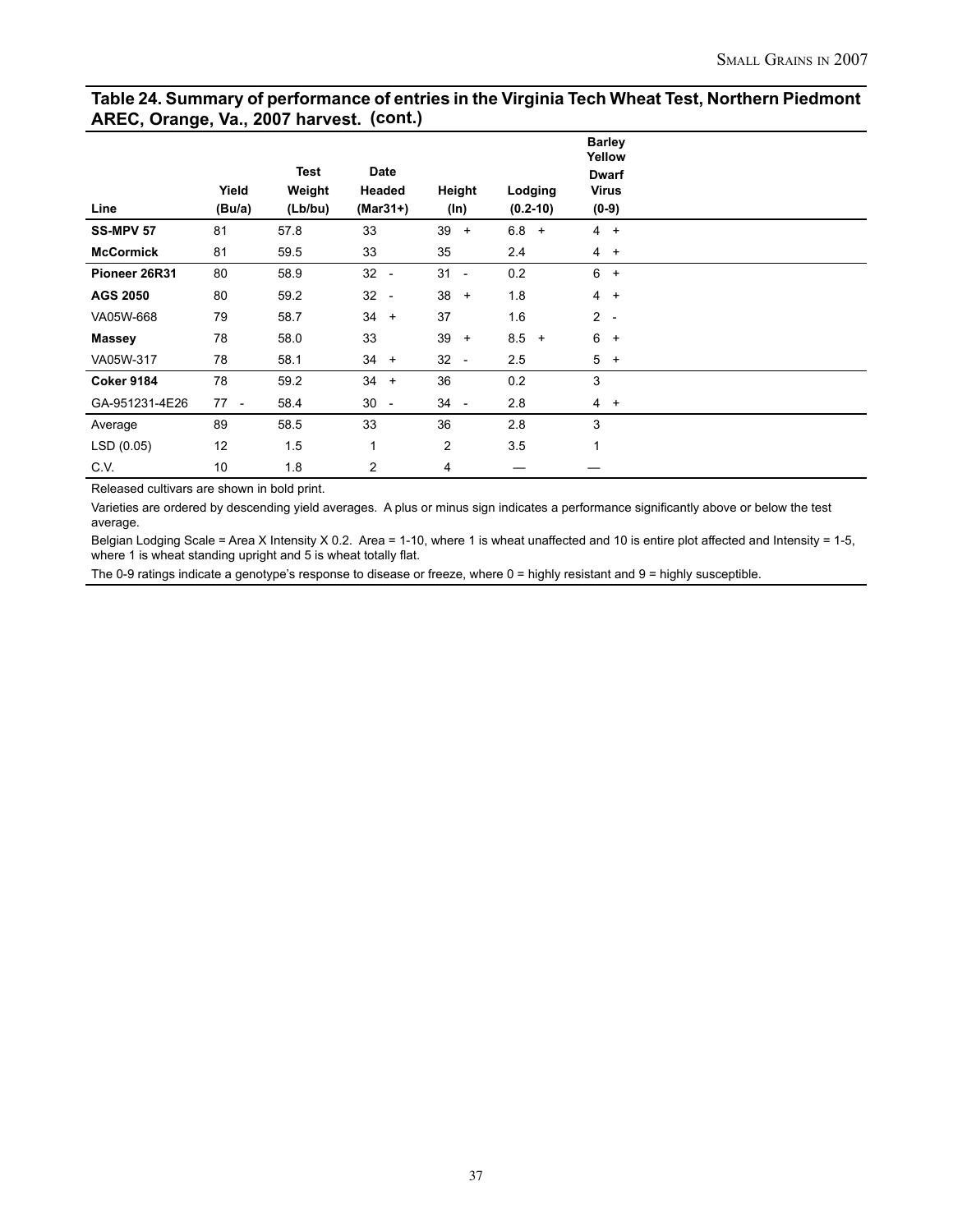## **Table 25. Summary of performance of entries in the Virginia Tech Wheat Test, Southern Piedmont AREC, Blackstone, Va., 2007 harvest.**

|                   | Yield           | Test<br>Weight                   | <b>Barley</b><br>Yellow<br><b>Dwarf Virus</b> |                            | Yield  | <b>Test</b><br>Weight            | <b>Barley</b><br>Yellow<br><b>Dwarf Virus</b> |
|-------------------|-----------------|----------------------------------|-----------------------------------------------|----------------------------|--------|----------------------------------|-----------------------------------------------|
| Line              | (Bu/a)          | (Lb/bu)                          | $(0-9)$                                       | Line                       | (Bu/a) | (Lb/bu)                          | $(0-9)$                                       |
| <b>USG 3665</b>   | 98<br>$+$       | 61.9                             | 3                                             | VA03W-203                  | 77     | 61.4                             | 6 +                                           |
| <b>EXP 703</b>    | 96<br>$+$       | 60.6<br>$\sim$                   | $2 -$                                         | Pioneer 26R24              | 77     | 61.6                             | 5                                             |
| VA03W-409         | 91<br>$\ddot{}$ | 60.0<br>$\overline{\phantom{a}}$ | 4                                             | <b>Dominion</b>            | 77     | 61.3                             | 5                                             |
| VA05W-436         | 89<br>$\ddot{}$ | 61.6                             | 3                                             | <b>Red Ruby</b>            | 77     | 61.0                             | 5                                             |
| VA05W-250         | 89<br>$\ddot{}$ | 61.2                             | 3                                             | <b>Magnolia</b>            | 77     | 61.0                             | 5                                             |
| <b>USG 3209</b>   | 89<br>$\ddot{}$ | 61.9                             | $2 -$                                         | <b>SS 8302</b>             | 77     | 61.7                             | 4                                             |
| VA05W-78          | 88<br>$\ddot{}$ | 60.9                             | 4                                             | <b>EXP 701</b>             | 77     | $59.8 -$                         | 4                                             |
| VA05W-448         | 85              | 61.7                             | 5                                             | VA05W-255                  | 76     | $60.2 -$                         | $6 +$                                         |
| VA04W-259         | 85              | 61.7                             | 4                                             | VA04W-515                  | 76     | 61.7                             | 4                                             |
| Vigoro V9713      | 85              | 61.0                             | 4                                             | VA05W-251                  | 76     | 60.8                             | 4                                             |
| VA02W-555         | 85              | 61.0                             | $2 -$                                         | Pioneer 26R87              | 76     | $63.7 +$                         | 3                                             |
| Vigoro V9510      | 84              | 61.4                             | 3                                             | <b>Sisson</b>              | 75     | 61.4                             | 5                                             |
| Pioneer 26R15     | 84              | $60.3 -$                         | 3                                             | VA04W-592                  | 75     | 61.2                             | 5                                             |
| VA04W-79          | 83              | 61.6                             | 5                                             | VA05W-65                   | 75     | $64.1 +$                         | 4                                             |
| <b>SS-MPV 57</b>  | 83              | 61.1                             | 5                                             | VA02W-713                  | 74     | $62.4 +$                         | 5                                             |
| VA05W-258         | 83              | $60.7 -$                         | 4                                             | VA00W-38                   | 74     | 60.6<br>$\overline{\phantom{a}}$ | 4                                             |
| <b>SS 560</b>     | 83              | 60.6<br>$\overline{a}$           | 4                                             | Renwood 3260               | 74     | 61.7                             | 3                                             |
| <b>AGS 2050</b>   | 83              | 62.2                             | 3                                             | <b>Coker 9184</b>          | 73     | $62.7 +$                         | 6<br>$+$                                      |
| VA04W-306         | 83              | 61.0                             | 3                                             | VA05W-317                  | 73     | 61.2                             | 6<br>$\ddot{}$                                |
| VA03W-412         | 82              | 62.9<br>$+$                      | 5                                             | WB03-016 G                 | 73     | $60.5 -$                         | 6<br>$+$                                      |
| M01-4377          | 82              | $62.5 +$                         | 3                                             | Panola                     | 73     | $60.2 -$                         | 6<br>$\ddot{}$                                |
| VA03W-235         | 82              | 61.1                             | 3                                             | VA05W-53                   | 73     | 62.5<br>$+$                      | 5                                             |
| VA04W-571         | 82              | $62.7 +$                         | $\overline{2}$<br>$\overline{\phantom{a}}$    | VA05W-125                  | 73     | 61.7                             | 5                                             |
| SS 8404           | 82              | 62.2                             | $2 -$                                         | <b>Tribute-Neuse Blend</b> | 73     | 62.6<br>$+$                      | 4                                             |
| VA03W-434         | 81              | 60.9                             | 6<br>$\ddot{}$                                | <b>McCormick</b>           | 73     | 62.5<br>$+$                      | 4                                             |
| VA05W-151         | 81              | $63.0 +$                         | 4                                             | Pioneer 26R31              | 72     | 60.8                             | $\overline{7}$<br>$+$                         |
| VA04W-90          | 81              | 61.9                             | 4                                             | VA05W-313                  | 72     | 60.9                             | $6 +$                                         |
| VA04W-230         | 81              | 61.5                             | 4                                             | Jamestown                  | 72     | $62.8 +$                         | 4                                             |
| Pioneer 26R12     | 81              | 62.0                             | 3                                             | VA05W-363                  | 72     | 60.3<br>$\overline{\phantom{a}}$ | 4                                             |
| <b>Branson</b>    | 81              | 60.4 -                           | 3                                             | VA04W-227                  | 71     | 61.2                             | 5                                             |
| VA04W-291         | 80              | 61.5                             | 5                                             | VA05W-108                  | 71     | 59.7 -                           | 5                                             |
| <b>SS 8309</b>    | 80              | 61.1                             | 5                                             | Chesapeake                 | 71     | 61.9                             | 4                                             |
| NC00-15332        | 80              | 59.8 -                           | 5                                             | <b>USG 3592</b>            | 71     | 61.3                             | 4                                             |
| <b>USG 3342</b>   | 80              | 61.1                             | 3                                             | Neuse-USG3592              | 70     | 61.8                             | 5                                             |
| VA03W-310         | 80              | 60.4 -                           | 3                                             | Blend                      |        |                                  |                                               |
| VA05W-257         | 80              | $60.2 -$                         | $2 -$                                         | VA05W-168                  | 70     | $63.7 +$                         | 4                                             |
| <b>Coker 9436</b> | 79              | $59.5 -$                         | 5                                             | VA03W-135                  | 69     | $59.8 -$                         | $7 +$                                         |
| GA-96693-4E16     | 79              | 62.0                             | 3                                             | <b>Coker 9553</b>          | 69     | 62.0                             | 4                                             |
| VA03W-110         | 79              | 61.8                             | $2 -$                                         | VA01W-205                  | 69     | 61.1                             | 4                                             |
|                   |                 |                                  |                                               | GA-951231-4E26             | 68     | 61.0                             | $6 +$                                         |
| VA04W-439         | 78              | 61.9                             | 5                                             | Tribute-USG3592            | 68     | 62.0                             | 5                                             |
| <b>Tribute</b>    | 78              | $63.5 +$                         | 3                                             | Blend                      |        |                                  |                                               |
| VA05W-414         | 78              | 61.0                             | 3                                             | Featherstone 176           | 68     | 61.8                             | 4                                             |
| VA05W-668         | 78              | $62.4 +$                         | 1 -                                           | VA02W-398                  | $67 -$ | $59.9 -$                         | $8 +$                                         |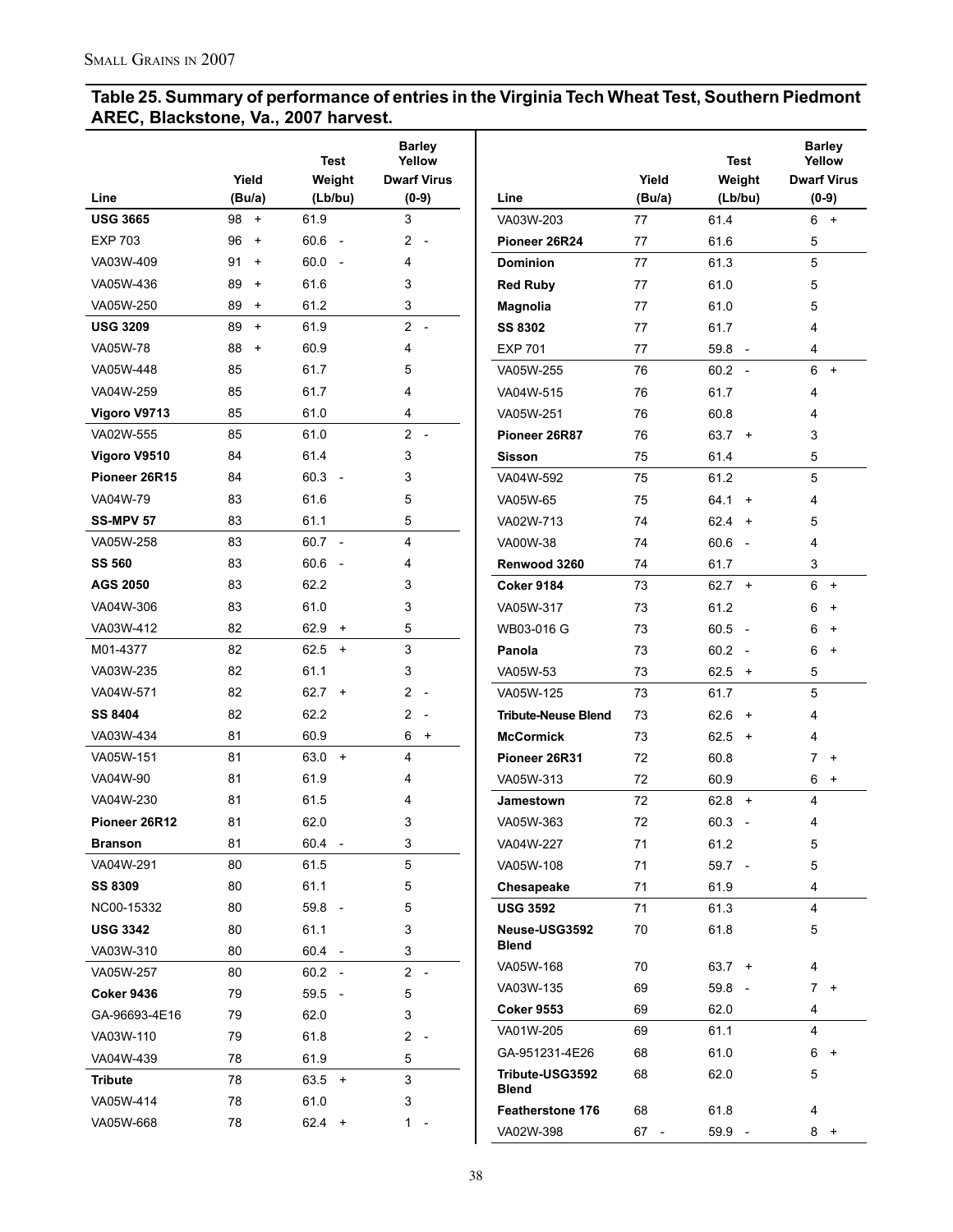#### **Table 25. Summary of performance of entries in the Virginia Tech Wheat Test, Southern Piedmont AREC, Blackstone, Va., 2007 harvest. (cont.)**

|                 | Yield                          | <b>Test</b><br>Weight | <b>Barley</b><br>Yellow<br><b>Dwarf Virus</b> |
|-----------------|--------------------------------|-----------------------|-----------------------------------------------|
| Line            | (Bu/a)                         | (Lb/bu)               | $(0-9)$                                       |
| DV03-9550       | 67                             | 62.7<br>$\ddot{}$     | 7<br>$\ddot{}$                                |
| <b>Neuse</b>    | 67<br>$\overline{\phantom{a}}$ | 62.2                  | 4                                             |
| VA05W-517       | 65<br>$\overline{\phantom{a}}$ | 62.7<br>$\ddot{}$     | 4                                             |
| <b>Massey</b>   | 64<br>$\overline{a}$           | 60.5                  | 4                                             |
| <b>SS 520</b>   | 63<br>$\overline{\phantom{a}}$ | 60.9                  | 8<br>$\ddot{}$                                |
| <b>USG 3706</b> | 63<br>$\overline{\phantom{a}}$ | 61.9                  | 6<br>$\ddot{}$                                |
| GA-951231-4E25  | 54                             | 61.0                  | 7<br>$\ddot{}$                                |
| Average         | 77                             | 61.5                  | 4                                             |
| LSD (0.05)      | 10                             | 0.8                   | 2                                             |
| C.V.            | 8                              | 0.8                   |                                               |

Released cultivars are shown in bold print.

Varieties are ordered by descending yield averages. A plus or minus sign indicates a performance significantly above or below the test average.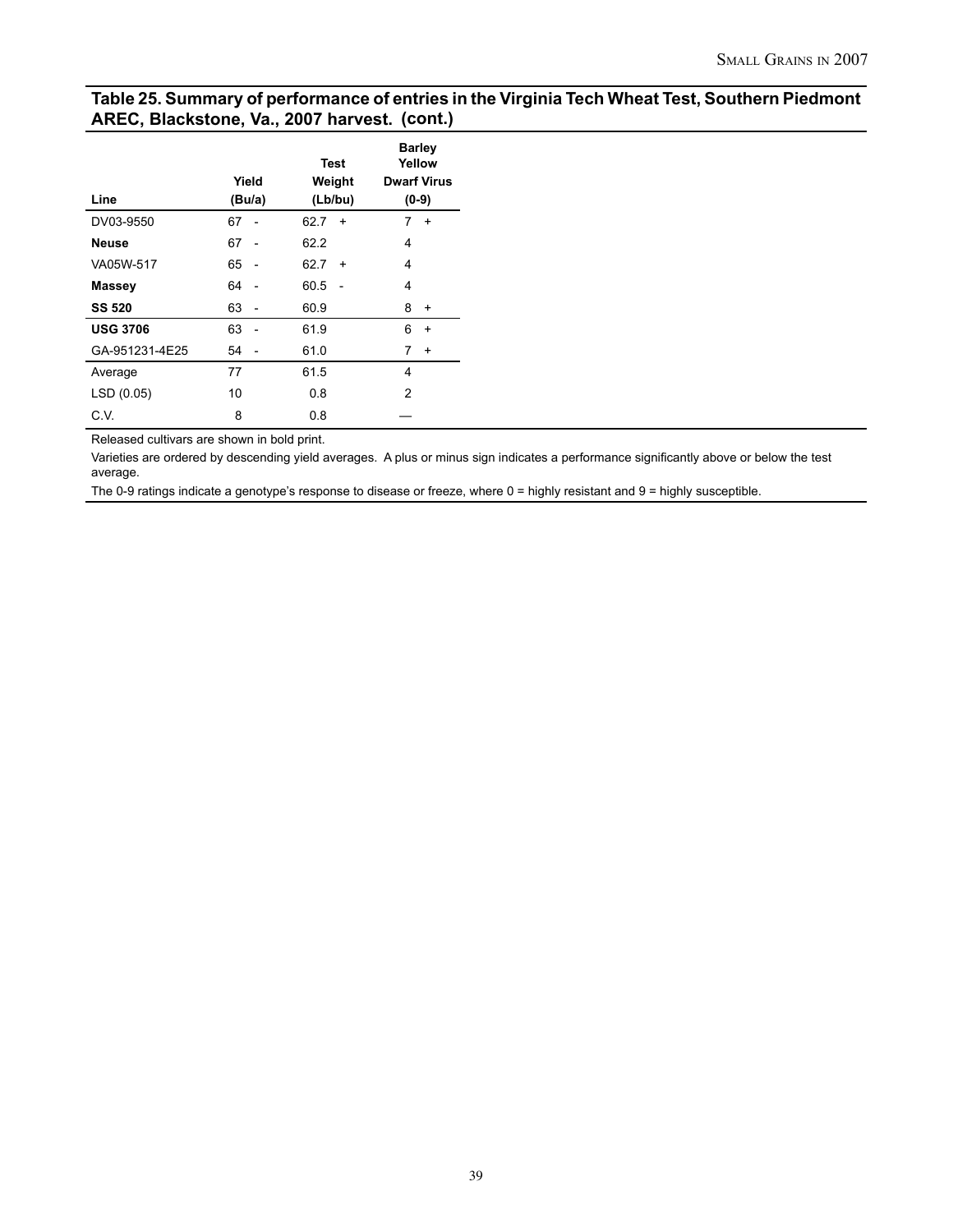|  | Table 26. Summary of performance of entries in the Virginia Tech Wheat Test, planted at |  |  |  |  |  |
|--|-----------------------------------------------------------------------------------------|--|--|--|--|--|
|  | Shenandoah Valley at the Dick Bowman Farm, Shenandoah County, Va., 2007 harvest.        |  |  |  |  |  |

|                         | Yield           | <b>Test</b><br>Weight |                   | Yield  | <b>Test</b><br>Weight |                      | Yield                          | <b>Test</b><br>Weight |
|-------------------------|-----------------|-----------------------|-------------------|--------|-----------------------|----------------------|--------------------------------|-----------------------|
| Line                    | (Bu/a)          | (Lb/bu)               | Line              | (Bu/a) | (Lb/bu)               | Line                 | (Bu/a)                         | (Lb/bu)               |
| VA05W-517               | $81 +$          | $60.8 +$              | <b>Tribute</b>    | 68     | $60.0 +$              | VA05W-363            | 64                             | 55.5 -                |
| VA05W-258               | 77<br>$+$       | $55.6 -$              | Pioneer 26R87     | 68     | $59.2 +$              | VA05W-257            | 64                             | $54.0 -$              |
| <b>AGS 2050</b>         | 76<br>$+$       | $59.2 +$              | <b>Massey</b>     | 68     | $58.8 +$              | <b>SS 8302</b>       | 63                             | $58.5 +$              |
| VA05W-151               | 76<br>$\ddot{}$ | $58.6 +$              | VA05W-668         | 68     | $58.4 +$              | <b>Red Ruby</b>      | 63                             | 57.1                  |
| VA05W-78                | 76<br>$\ddot{}$ | 56.6                  | Jamestown         | 68     | 58.0                  | VA04W-592            | 63                             | 57.1                  |
| <b>USG 3209</b>         | $74 +$          | 57.4                  | VA02W-713         | 68     | 57.5                  | Pioneer 26R24        | 63                             | 56.2                  |
| VA05W-168               | 73<br>$+$       | $60.7 +$              | <b>EXP 703</b>    | 68     | 56.9                  | VA03W-203            | 63                             | 55.4 -                |
| NC00-15332              | 73<br>$+$       | 56.8                  | <b>Coker 9553</b> | 67     | $58.2 +$              | VA05W-448            | 62                             | 57.9                  |
| <b>Featherstone 176</b> | 73<br>$+$       | 56.8                  | VA04W-515         | 67     | $58.2 +$              | VA04W-90             | 62                             | 56.7                  |
| VA04W-227               | 73<br>$\ddot{}$ | 56.3                  | M01-4377          | 67     | $58.1 +$              | VA04W-439            | 62                             | 56.6                  |
| Vigoro V9713            | 72<br>$+$       | 57.8                  | Pioneer 26R31     | 67     | 57.6                  | <b>Neuse</b>         | 61                             | $59.3 +$              |
| VA00W-38                | 72<br>$+$       | 57.0                  | <b>USG 3592</b>   | 67     | 57.6                  | <b>Tribute-Neuse</b> | 61                             | $59.1 +$              |
| <b>Sisson</b>           | 72<br>$+$       | 56.8                  | VA03W-434         | 67     | 56.4                  | <b>Blend</b>         |                                |                       |
| <b>Branson</b>          | 72<br>$+$       | 56.5                  | VA05W-436         | 67     | 55.8                  | VA04W-259            | 61                             | 57.3                  |
| GA-96693-4E16           | 72<br>$+$       | 55.8                  | VA05W-250         | 67     | $54.2 -$              | VA05W-317            | 61                             | 56.3                  |
| VA04W-571               | 71              | $58.8 +$              | VA05W-65          | 66     | $60.3 +$              | VA01W-205            | 61                             | 55.9                  |
| Renwood 3260            | 71              | $58.7 +$              | Neuse-USG3592     | 66     | $58.3 +$              | VA04W-230            | 61                             | $55.1 -$              |
| VA03W-135               | 71              | $54.9 -$              | <b>Blend</b>      |        |                       | VA03W-310            | 61                             | 54.5 -                |
| <b>McCormick</b>        | 70              | $59.2 +$              | VA03W-409         | 66     | 56.2                  | VA05W-251            | 61                             | $54.2 -$              |
| <b>USG 3706</b>         | 70              | $58.4 +$              | Panola            | 66     | $55.6 -$              | VA03W-412            | 60<br>$\overline{\phantom{a}}$ | 56.6                  |
| Chesapeake              | 70              | $58.4 +$              | VA02W-398         | 66     | $55.0 -$              | VA05W-108            | 60<br>$\overline{\phantom{a}}$ | $54.7 -$              |
| VA03W-235               | 70              | 57.8                  | <b>EXP 701</b>    | 66     | $54.4 -$              | <b>Coker 9184</b>    | 59<br>$\overline{\phantom{a}}$ | $59.8 +$              |
| VA04W-306               | 70              | 56.4                  | GA-951231-4E26    | 66     | $54.2 -$              | <b>SS 560</b>        | 59<br>$\overline{\phantom{a}}$ | 57.3                  |
| VA05W-414               | 70              | 55.8                  | Tribute-          | 65     | $58.6 +$              | Magnolia             | 59<br>$\overline{\phantom{a}}$ | $55.1 -$              |
| VA02W-555               | 70              | $55.1 -$              | USG3592 Blend     |        |                       | VA03W-110            | 59<br>$\sim$                   | $54.6 -$              |
| GA-951231-4E25          | 70              | $54.7 -$              | <b>SS-MPV 57</b>  | 65     | 58.0                  | <b>Coker 9436</b>    | 59<br>$\overline{\phantom{a}}$ | $53.7 -$              |
| Pioneer 26R12           | 69              | $58.7 +$              | <b>USG 3342</b>   | 65     | 56.5                  | SS 8404              | 58<br>$\overline{\phantom{a}}$ | 57.0                  |
| VA05W-53                | 69              | $58.4 +$              | VA05W-125         | 65     | 56.3                  | WB03-016 G           | 58<br>$\overline{\phantom{a}}$ | 55.6 -                |
| <b>SS 8309</b>          | 69              | 57.9                  | Vigoro V9510      | 65     | 56.2                  | <b>Dominion</b>      | $57 -$                         | $54.8 -$              |
| VA05W-313               | 69              | 56.9                  | VA04W-291         | 65     | $55.4 -$              | Pioneer 26R15        | 55<br>$\overline{\phantom{a}}$ | $54.3 -$              |
| <b>SS 520</b>           | 69              | $55.7 -$              | <b>USG 3665</b>   | 65     | $55.0 -$              | Average              | 66                             | 56.9                  |
| VA05W-255               | 69              | $55.1 -$              | DV03-9550         | 64     | 57.0                  | LSD(0.05)            | 6                              | 1.2                   |
|                         |                 |                       | VA04W-79          | 64     | 56.5                  | C.V.                 | $\overline{7}$                 | 1.6                   |

Released cultivars are shown in bold print.

Varieties are ordered by descending yield averages. A plus or minus sign indicates a performance significantly above or below the test average.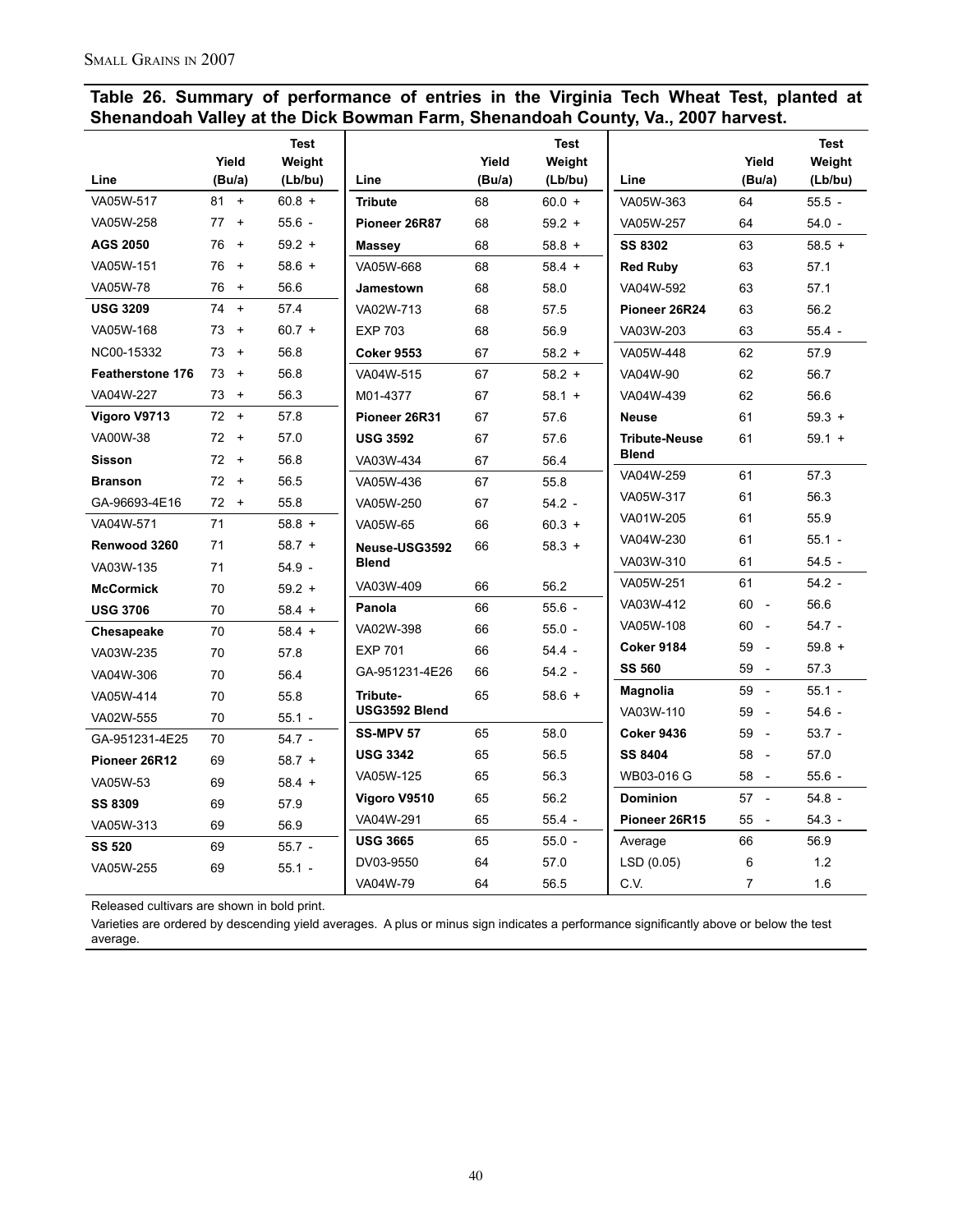#### **Table 27. Summary of performance of entries in the Virginia Tech Wheat Test, Kentland farm, Blacksburg, Va., 2007 harvest.**

|                   |                                         |                                  |                                |                                |                                 |                               | <b>Barley</b><br>Yellow       |                               |
|-------------------|-----------------------------------------|----------------------------------|--------------------------------|--------------------------------|---------------------------------|-------------------------------|-------------------------------|-------------------------------|
|                   |                                         | <b>Test</b>                      | <b>Date</b>                    |                                |                                 | Powdery                       | Dwarf                         | <b>Spring</b>                 |
|                   | Yield                                   | Weight                           | Headed                         | Height                         | Lodging                         | <b>Mildew</b>                 | <b>Virus</b>                  | Freeze                        |
| Line              | (Bu/a)                                  | (Lb/bu)                          | (Mar31+)                       | (ln)                           | $(0.2 - 10)$                    | $(0-9)$                       | $(0-9)$                       | $(0-9)$                       |
| VA03W-409         | $113 +$                                 | 57.8                             | $43 +$                         | 31                             | $0.2 -$                         | $0 -$                         | $0 -$                         | $2 -$                         |
| <b>Branson</b>    | 111<br>$\ddot{}$                        | 57.7                             | 41                             | 33<br>$\ddot{}$                | 0.6                             | 0<br>$\overline{\phantom{a}}$ | 1                             | $\mathbf{1}$<br>$\sim$        |
| M01-4377          | 108<br>$\ddot{}$                        | $60.0 +$                         | 43<br>$^{+}$                   | 34<br>$^{+}$                   | 5.3<br>$\ddot{}$                | $\overline{2}$<br>$+$         | 1                             | 1<br>$\sim$                   |
| VA05W-78          | 107<br>$+$                              | 56.8<br>$\sim$                   | 41                             | 30                             | 1.7                             | 0<br>$\overline{\phantom{a}}$ | 1                             | $2 -$                         |
| VA05W-414         | 106<br>$\ddot{}$                        | 59.8<br>$\ddot{\phantom{1}}$     | 43<br>$+$                      | 34<br>$\ddot{}$                | 0.3<br>$\overline{\phantom{a}}$ | 0<br>$\sim$                   | 0<br>$\overline{\phantom{a}}$ | $2 -$                         |
| VA01W-205         | 105<br>$+$                              | 58.9                             | 41                             | 28<br>$\overline{\phantom{a}}$ | 0.8                             | 1                             | 0<br>$\sim$                   | $2 -$                         |
| VA05W-257         | 105<br>$\ddot{}$                        | 56.9<br>$\overline{\phantom{a}}$ | 43<br>$\ddot{}$                | 32                             | 1.0                             | 2<br>$\overline{+}$           | 1                             | 1<br>$\overline{\phantom{a}}$ |
| VA03W-412         | 104<br>$\ddot{}$                        | 59.6<br>$+$                      | 41                             | 31                             | 0.6                             | 0<br>$\overline{\phantom{a}}$ | 4<br>$+$                      | 3                             |
| VA05W-258         | 104<br>$+$                              | 57.0<br>$\sim$                   | 42<br>$\ddot{}$                | 34<br>$\ddot{}$                | 5.3<br>$\ddot{}$                | 1                             | 1                             | $2 -$                         |
| <b>USG 3665</b>   | 103<br>$\ddot{}$                        | 57.8                             | 42<br>$\ddot{}$                | 33<br>$\ddot{}$                | 1.4                             | 1                             | 1                             | $2 -$                         |
| VA04W-259         | $102 +$                                 | 58.8                             | 44<br>$+$                      | 31                             | 0.5                             | 1                             | $2 +$                         | $2 -$                         |
| VA05W-668         | 102<br>$+$                              | $60.6 +$                         | 43<br>$\ddot{}$                | 32                             | 4.6<br>$\ddot{}$                | 2<br>$\ddot{}$                | 1                             | $\mathbf{1}$<br>$\sim$        |
| <b>EXP 703</b>    | 101<br>$\ddot{}$                        | 56.8<br>$\overline{a}$           | 44<br>$^{+}$                   | 34<br>$^{+}$                   | 3.6                             | 0<br>$\overline{\phantom{a}}$ | 2<br>$+$                      | $2 -$                         |
| VA02W-555         | 101<br>$\begin{array}{c} + \end{array}$ | 57.4                             | 40<br>$\overline{\phantom{a}}$ | 28<br>$\overline{\phantom{a}}$ | 3.1                             | 0<br>$\overline{\phantom{a}}$ | 1                             | $2 -$                         |
| VA04W-571         | 101<br>$\pmb{+}$                        | 61.0<br>$+$                      | 44<br>$\ddot{}$                | 31                             | 1.8                             | $\overline{2}$<br>$+$         | 1                             | $1 -$                         |
| <b>USG 3342</b>   | 100<br>$+$                              | 59.0                             | 41                             | 28<br>$\overline{\phantom{a}}$ | 0.7                             | 0<br>$\sim$                   | 1                             | 3                             |
| VA04W-306         | 100<br>$\ddot{}$                        | 57.6                             | 41                             | 31                             | 0.4                             | 0<br>$\overline{\phantom{a}}$ | 1                             | 3                             |
| VA03W-310         | 100<br>$+$                              | 56.1<br>$\sim$                   | 40<br>$\overline{\phantom{a}}$ | 31                             | $4.4 +$                         | 0<br>$\overline{\phantom{a}}$ | 0<br>$\overline{\phantom{a}}$ | $2 -$                         |
| NC00-15332        | 97                                      | 58.0                             | 42<br>$\ddot{}$                | 34<br>$\ddot{}$                | 0.2<br>$\overline{\phantom{a}}$ | 2<br>$\ddot{}$                | 2<br>$+$                      | 3                             |
| VA05W-250         | 97                                      | 57.2<br>$\overline{\phantom{a}}$ | 43<br>$\ddot{}$                | 33<br>$\ddot{}$                | 1.7                             | 0<br>$\overline{\phantom{a}}$ | 1                             | 3                             |
| <b>SS 560</b>     | 97                                      | 59.0                             | 43<br>$+$                      | 31                             | 0.3<br>$\overline{\phantom{a}}$ | $0 -$                         | 3<br>$+$                      | $2 -$                         |
| Chesapeake        | 97                                      | 59.0                             | 41                             | 29<br>$\overline{\phantom{a}}$ | 6.0<br>$+$                      | 0<br>$\overline{\phantom{a}}$ | 1                             | $\mathbf{2}$<br>$\sim$        |
| VA05W-251         | 97                                      | 57.7                             | 42<br>$\ddot{}$                | 30                             | 3.9                             | 0<br>$\overline{\phantom{a}}$ | 1                             | $2 -$                         |
| VA04W-592         | 97                                      | 58.3                             | 42<br>$+$                      | 34<br>$^{+}$                   | 2.4                             | 0<br>$\overline{\phantom{a}}$ | 2<br>$+$                      | $1 -$                         |
| <b>SS 8309</b>    | 97                                      | 59.8<br>$+$                      | 42<br>$\ddot{}$                | 34<br>$\ddot{}$                | $0.2 -$                         | 0<br>$\overline{\phantom{a}}$ | 1                             | $1 -$                         |
| <b>USG 3706</b>   | 96                                      | 58.4                             | 40<br>$\overline{\phantom{a}}$ | 30                             | 0.7                             | 0<br>$\sim$                   | $\overline{c}$<br>$+$         | 3                             |
| VA03W-235         | 96                                      | $59.7 +$                         | 43<br>$^{+}$                   | 32                             | 1.2                             | 0<br>$\overline{\phantom{a}}$ | 1                             | 3                             |
| <b>EXP 701</b>    | 96                                      | $54.2 -$                         | 42<br>$+$                      | 33<br>$\ddot{}$                | 7.0<br>$+$                      | 4<br>$\ddot{}$                | 2<br>$+$                      | $2 -$                         |
| VA04W-230         | 96                                      | 56.8<br>$\overline{\phantom{a}}$ | 41                             | 31                             | 0.3                             | 0                             | 1                             | 2                             |
| <b>Dominion</b>   | 96                                      | 58.6                             | 42<br>$\ddot{}$                | 29<br>$\overline{\phantom{a}}$ | 0.3<br>$\sim$ $-$               | 0<br>$\overline{\phantom{a}}$ | 1                             | $2 -$                         |
| VA05W-436         | 96                                      | 58.1                             | $43 +$                         | $33 +$                         | $0.2 -$                         | $5 +$                         | $2 +$                         | $1 -$                         |
| <b>Sisson</b>     | 95                                      | 58.5                             | 41                             | 29<br>$\overline{\phantom{a}}$ | 2.4                             | 0<br>$\overline{\phantom{a}}$ | 1                             | 4<br>$\ddot{}$                |
| Magnolia          | 95                                      | 58.9                             | 42 +                           | 35<br>$+$                      | 0.5                             | 4<br>$\ddot{}$                | 1                             | 3                             |
| Featherstone 176  | 95                                      | 56.6 -                           | 40<br>$\sim$                   | 33<br>$^{+}$                   | $5.3 +$                         | 0                             | 1                             | 3                             |
| Jamestown         | 95                                      | 59.9 +                           | 39 -                           | 30                             | 1.6                             | 0<br>$\overline{\phantom{a}}$ | 1                             | 3                             |
| <b>Coker 9553</b> | 95                                      | $60.3 +$                         | 39 -                           | 31                             | 2.4                             | $\mathbf{1}$                  | $2 +$                         | $2 -$                         |
| VA03W-110         | 94                                      | 57.8                             | $42 +$                         | 31                             | 3.0                             | 1                             | 1                             | 3                             |
| <b>AGS 2050</b>   | 94                                      | $60.3 +$                         | 41                             | 32                             | 4.1                             | 1                             | 1                             | $2 -$                         |
| VA05W-125         | 93                                      | 57.7                             | 40 -                           | $30\,$                         | 2.8                             | 1                             | 1                             | 3                             |
| VA05W-108         | 93                                      | 58.3                             | 42 +                           | 30                             | 3.0                             | $0 -$                         | 1                             | 3                             |
| VA04W-90          | 93                                      | 59.1                             | $42 +$                         | 31                             | 1.8                             | $0 -$                         | 1                             | 3                             |
| VA05W-517         | 93                                      | 59.2                             | 41                             | $33 +$                         | $5.7 +$                         | $0 -$                         | 1                             | $2 -$                         |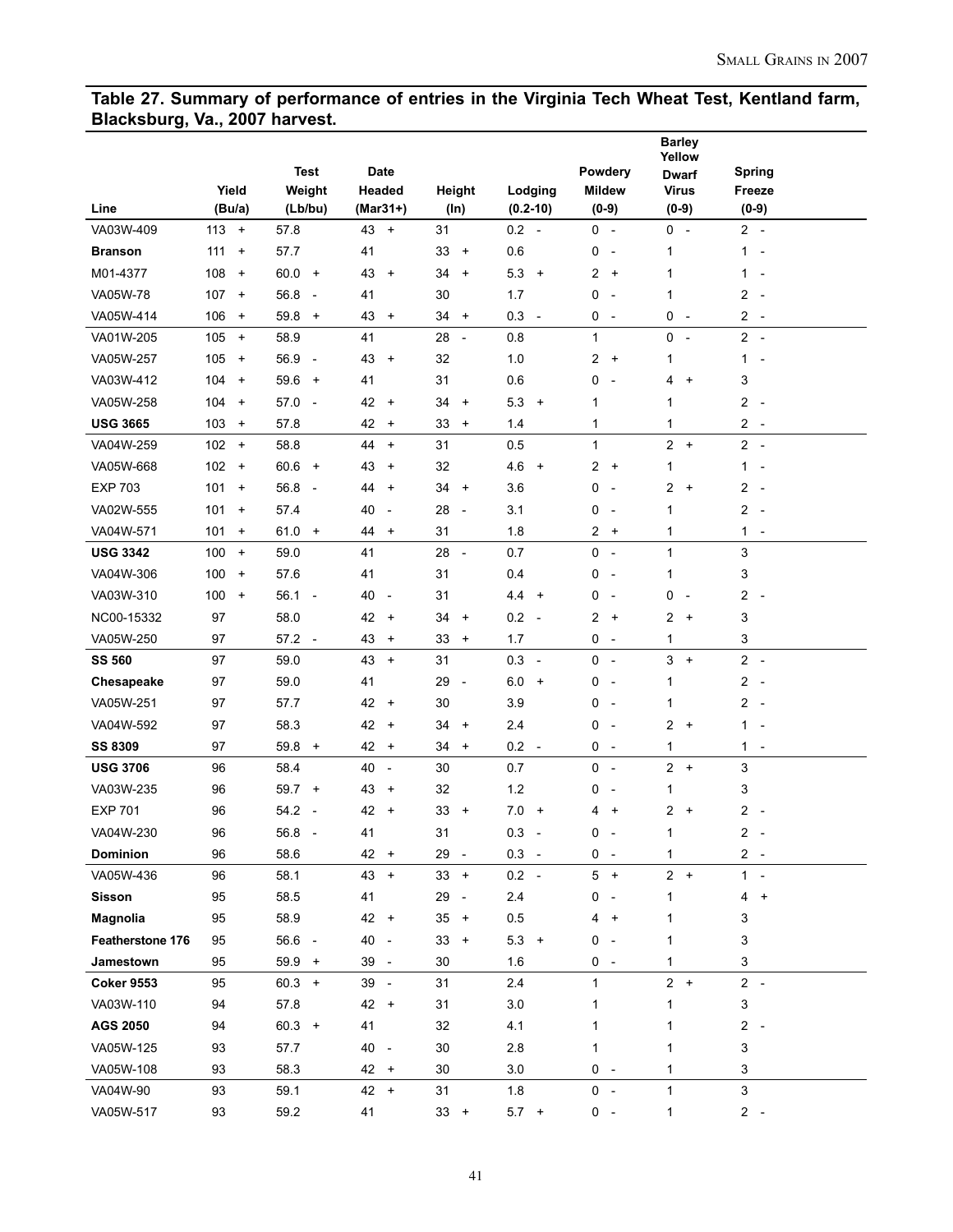#### **Table 27. Summary of performance of entries in the Virginia Tech Wheat Test, Kentland farm, Blacksburg, Va., 2007 harvest. (cont.)**

|                                      |        |                |                                |                                |                  |                               | <b>Barley</b><br>Yellow |                                          |
|--------------------------------------|--------|----------------|--------------------------------|--------------------------------|------------------|-------------------------------|-------------------------|------------------------------------------|
|                                      |        | <b>Test</b>    | Date                           |                                |                  | Powdery                       | <b>Dwarf</b>            | <b>Spring</b>                            |
|                                      | Yield  | Weight         | Headed                         | Height                         | Lodging          | <b>Mildew</b>                 | <b>Virus</b>            | Freeze                                   |
| Line                                 | (Bu/a) | (Lb/bu)        | (Mar31+)                       | $(\ln)$                        | $(0.2 - 10)$     | $(0-9)$                       | $(0-9)$                 | $(0-9)$                                  |
| <b>Tribute-Neuse</b><br><b>Blend</b> | 93     | $61.2 +$       | $42 +$                         | 31                             | 1.1              | $0 -$                         | 1                       | $2 -$                                    |
| <b>SS-MPV 57</b>                     | 92     | $56.2 -$       | 43<br>$+$                      | 33<br>$+$                      | 3.3              | 0<br>$\overline{\phantom{a}}$ | 3<br>$+$                | 4 +                                      |
| Panola                               | 92     | $57.0 -$       | 41                             | 32                             | 1.9              | 1                             | 1                       | $2 -$                                    |
| VA03W-434                            | 92     | 57.7           | 43<br>$\ddot{}$                | 28<br>$\sim$                   | $0.2 -$          | $0 -$                         | $\mathbf{1}$            | $2 -$                                    |
| Pioneer 26R15                        | 92     | 57.6           | 44<br>$+$                      | 32                             | 1.3              | 0<br>$\overline{\phantom{a}}$ | 3<br>$+$                | $\mathbf{1}$<br>$\overline{\phantom{a}}$ |
| VA04W-227                            | 91     | 57.6           | 41                             | 31                             | 2.1              | 0<br>$\sim$                   | 2<br>$+$                | 4 +                                      |
| <b>Coker 9184</b>                    | 91     | $61.3 +$       | $42 +$                         | 30                             | $0.3 -$          | 1                             | 2<br>$+$                | 3                                        |
| <b>Coker 9436</b>                    | 91     | 58.4           | 45<br>$\ddot{}$                | 31                             | 0.6              | 1                             | 1                       | $2 -$                                    |
| <b>Red Ruby</b>                      | 91     | 58.9           | 43<br>$\ddot{}$                | 33<br>$+$                      | $0.2 -$          | $0 -$                         | 1                       | $2 -$                                    |
| VA04W-515                            | 90     | 59.4           | 40<br>$\overline{\phantom{a}}$ | 32                             | 1.7              | 1                             | 1                       | 4<br>$\ddot{}$                           |
| Renwood 3260                         | 90     | 59.3           | 40<br>$\overline{\phantom{a}}$ | 31                             | 4.3<br>$\ddot{}$ | 0<br>$\overline{\phantom{a}}$ | 1                       | 4<br>$\ddot{}$                           |
| VA05W-168                            | 90     | $62.1 +$       | 41                             | 29<br>$\overline{\phantom{a}}$ | 5.0<br>$\ddot{}$ | 0<br>$\overline{\phantom{a}}$ | 1                       | 2<br>$\overline{\phantom{a}}$            |
| <b>Neuse</b>                         | 90     | $60.5 +$       | 45 +                           | 30                             | 1.0              | 0<br>$\overline{\phantom{a}}$ | 1                       | $2 -$                                    |
| <b>USG 3209</b>                      | 89     | $57.1 -$       | 41                             | 29<br>$\sim$                   | $4.6 +$          | $2 +$                         | $\mathbf{1}$            | 4<br>$\ddot{}$                           |
| VA00W-38                             | 89     | $56.7 -$       | 42 +                           | 32                             | 4.2              | 1                             | 1                       | 4<br>$\ddot{}$                           |
| VA04W-439                            | 89     | 59.0           | 40<br>$\overline{\phantom{a}}$ | 31                             | 3.3              | 0<br>$\overline{\phantom{a}}$ | 2<br>$+$                | 4<br>$\ddot{}$                           |
| Vigoro V9713                         | 89     | 59.1           | 44<br>$+$                      | 31                             | 1.0              | 2<br>$\ddot{}$                | 2<br>$\overline{+}$     | 2<br>$\overline{\phantom{a}}$            |
| <b>Tribute</b>                       | 89     | $61.6 +$       | 42<br>$\ddot{}$                | 31                             | 3.1              | 0<br>$\overline{\phantom{a}}$ | 2<br>$+$                | $2 -$                                    |
| <b>McCormick</b>                     | 89     | $61.1 +$       | 41                             | 29<br>$\sim$                   | 0.7              | 0<br>$\overline{\phantom{a}}$ | 1                       | $2 -$                                    |
| VA04W-79                             | 88     | 58.8           | $42 +$                         | 32                             | $0.3 -$          | 1                             | 2<br>$+$                | 4<br>$+$                                 |
| Neuse-USG3592<br><b>Blend</b>        | 88     | $60.2 +$       | 43 +                           | 32                             | 2.1              | 0<br>$\overline{\phantom{a}}$ | 1                       | 3                                        |
| VA04W-291                            | 87     | 56.4<br>$\sim$ | 40<br>$\overline{\phantom{a}}$ | 29<br>$\sim$                   | 2.7              | 0<br>$\overline{\phantom{a}}$ | 1                       | 5<br>$\ddot{}$                           |
| SS 8404                              | 87     | $60.8 +$       | $42 +$                         | $27 -$                         | $0.2 -$          | $2 +$                         | 1                       | 4<br>$\ddot{}$                           |
| Pioneer 26R24                        | 87     | $57.0 -$       | 41                             | $33 +$                         | 0.9              | $0 -$                         | $2 +$                   | 4 +                                      |
| WB03-016 G                           | 87     | $56.2 -$       | 45<br>$+$                      | 33<br>$\ddot{}$                | 1.0              | 0<br>$\overline{\phantom{a}}$ | 5<br>$+$                | 3                                        |
| VA02W-398                            | 86     | $56.2 -$       | 41                             | 31                             | 1.0              | 0<br>$\overline{\phantom{a}}$ | 3<br>$+$                | 5<br>$\ddot{}$                           |
| <b>USG 3592</b>                      | 86     | 57.3           | $42 +$                         | 33<br>$+$                      | $6.7 +$          | $2^{\circ}$<br>$\overline{+}$ | 1                       | 4<br>$\ddot{}$                           |
| VA03W-135                            | 86     | $57.1 -$       | 41                             | 30                             | 0.8              | $0 -$                         | $2 +$                   | 4<br>$+$                                 |
| Pioneer 26R31                        | 86     | 58.3           | 41                             | 29 -                           | $0.3 -$          | $0 -$                         | $2 +$                   | 4<br>$\ddot{}$                           |
| VA05W-363                            | 85     | $56.3 -$       | 39 -                           | 29<br>$\overline{\phantom{a}}$ | 4.8<br>$+$       | 0<br>$\sim$                   | 2<br>$+$                | 4<br>$\ddot{}$                           |
| Pioneer 26R12                        | 85     | $60.1 +$       | 44 +                           | 31                             | $0.2 -$          | 2 +                           | 1                       | 3                                        |
| <b>SS 8302</b>                       | 85     | 59.3           | 44<br>$+$                      | 32                             | $0.2 -$          | 1                             | 1                       | 3                                        |
| Tribute-<br>USG3592 Blend            | 85     | $59.6 +$       | 42 +                           | 32                             | $5.0 +$          | $0 -$                         | 2<br>$+$                | 3                                        |
| VA03W-203                            | 85     | 58.7           | 39 -                           | 29 -                           | 2.0              | $0 -$                         | $\mathbf{1}$            | 3                                        |
| VA05W-53                             | 83 -   | 58.5           | 40 -                           | 28 -                           | 2.8              | 0<br>$\overline{\phantom{a}}$ | 1                       | 4<br>$\ddot{}$                           |
| GA-951231-4E26                       | $82 -$ | $56.9 -$       | $38 -$                         | $27 -$                         | 3.5              | 3<br>$\ddot{}$                | 1                       | 6<br>$\ddot{}$                           |
| <b>SS 520</b>                        | $80 -$ | 57.9           | $38 -$                         | 30                             | 0.7              | 0<br>$\overline{\phantom{a}}$ | 2<br>$+$                | 5<br>$\ddot{}$                           |
| VA05W-255                            | $80 -$ | $56.8 -$       | 39 -                           | 31                             | 3.6              | $\overline{4}$<br>$\ddot{}$   | 1                       | $\overline{4}$<br>$+$                    |
| Vigoro V9510                         | $80 -$ | 58.8           | $42 +$                         | 31                             | 2.0              | $0 -$                         | $2 +$                   | 3                                        |
| GA-96693-4E16                        | 79 -   | $55.7 -$       | 38 -                           | 30                             | 3.8              | 1                             | $2 +$                   | $6 +$                                    |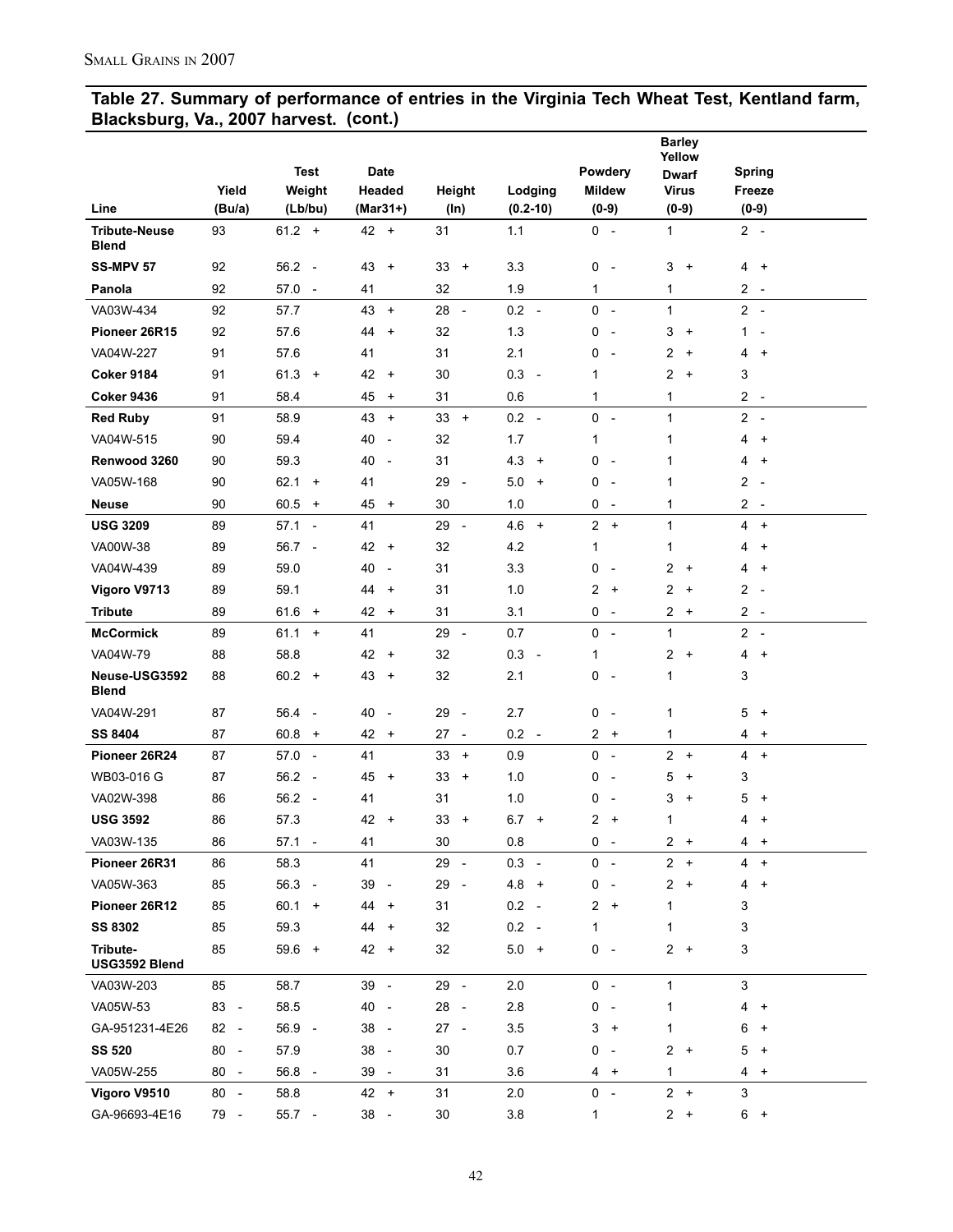#### **Table 27. Summary of performance of entries in the Virginia Tech Wheat Test, Kentland farm, Blacksburg, Va., 2007 harvest. (cont.)**

| Line           | Yield<br>(Bu/a)                | <b>Test</b><br>Weight<br>(Lb/bu) | Date<br>Headed<br>$(Mar31+)$ | (ln)           | Height                   | $(0.2 - 10)$ | Lodging | Powdery<br>$(0-9)$ | <b>Mildew</b>            | <b>Barley</b><br>Yellow<br><b>Dwarf</b><br><b>Virus</b><br>$(0-9)$ |     | <b>Spring</b><br>Freeze<br>$(0-9)$ |  |
|----------------|--------------------------------|----------------------------------|------------------------------|----------------|--------------------------|--------------|---------|--------------------|--------------------------|--------------------------------------------------------------------|-----|------------------------------------|--|
| VA02W-713      | 78 -                           | $59.8 +$                         | $39 -$                       | 31             |                          | $4.5 +$      |         | $0 -$              |                          | $3 +$                                                              |     | $5 +$                              |  |
| VA05W-448      | 78 -                           | 59.0                             | 41                           | $27 -$         |                          | 2.4          |         | $0 -$              |                          | $2 +$                                                              |     | $4 +$                              |  |
| Pioneer 26R87  | $77 -$                         | $60.3 +$                         | 40 -                         | 30             |                          | $0.3 -$      |         | $0 -$              |                          | 3                                                                  | $+$ | $5 +$                              |  |
| VA05W-317      | $77 -$                         | $57.0 -$                         | $42 +$                       | 29             | $\overline{\phantom{a}}$ | 1.9          |         | 4                  | $\ddot{}$                | 4                                                                  | $+$ | $4 +$                              |  |
| VA05W-151      | 76<br>$\overline{\phantom{a}}$ | 58.2                             | 40 -                         | 28 -           |                          | $6.0 +$      |         | $0 -$              |                          | 1                                                                  |     | $4 +$                              |  |
| VA05W-65       | 75<br>$\overline{\phantom{a}}$ | $60.2 +$                         | 41                           | 28 -           |                          | 1.2          |         | $0 -$              |                          | $\overline{2}$                                                     | $+$ | $7 +$                              |  |
| VA05W-313      | 74 -                           | $55.2 -$                         | $39 -$                       | 30             |                          | 5.5          | $+$     | $0 -$              |                          | $\overline{2}$                                                     | $+$ | $4 +$                              |  |
| GA-951231-4E25 | $72 -$                         | $55.8 -$                         | $37 -$                       | 28 -           |                          | 2.9          |         | $3 +$              |                          | $2 +$                                                              |     | $7 +$                              |  |
| <b>Massey</b>  | 72<br>$\overline{\phantom{a}}$ | 57.5                             | $42 +$                       | $34 +$         |                          | 4.0          |         | 1                  |                          | 1                                                                  |     | 3                                  |  |
| DV03-9550      | 66<br>$\overline{a}$           | 57.6                             | 40 -                         | $27 -$         |                          | 1.8          |         | 0                  | $\overline{\phantom{a}}$ | $2 +$                                                              |     | $8 +$                              |  |
| Average        | 91                             | 58.4                             | 41                           | 31             |                          | 2.3          |         | 1                  |                          | 1                                                                  |     | 3                                  |  |
| LSD (0.05)     | 7                              | 1.2                              | 1                            | $\overline{c}$ |                          | 2.0          |         | 1                  |                          | $\mathbf{1}$                                                       |     | 1                                  |  |
| C.V.           | 5                              | 1.5                              | 1                            | 4              |                          |              |         |                    |                          |                                                                    |     |                                    |  |

Released cultivars are shown in bold print.

Varieties are ordered by descending yield averages. A plus or minus sign indicates a performance significantly above or below the test average.

Belgian Lodging Scale = Area X Intensity X 0.2. Area = 1-10, where 1 is wheat unaffected and 10 is entire plot affected and Intensity = 1-5, where 1 is wheat standing upright and 5 is wheat totally flat.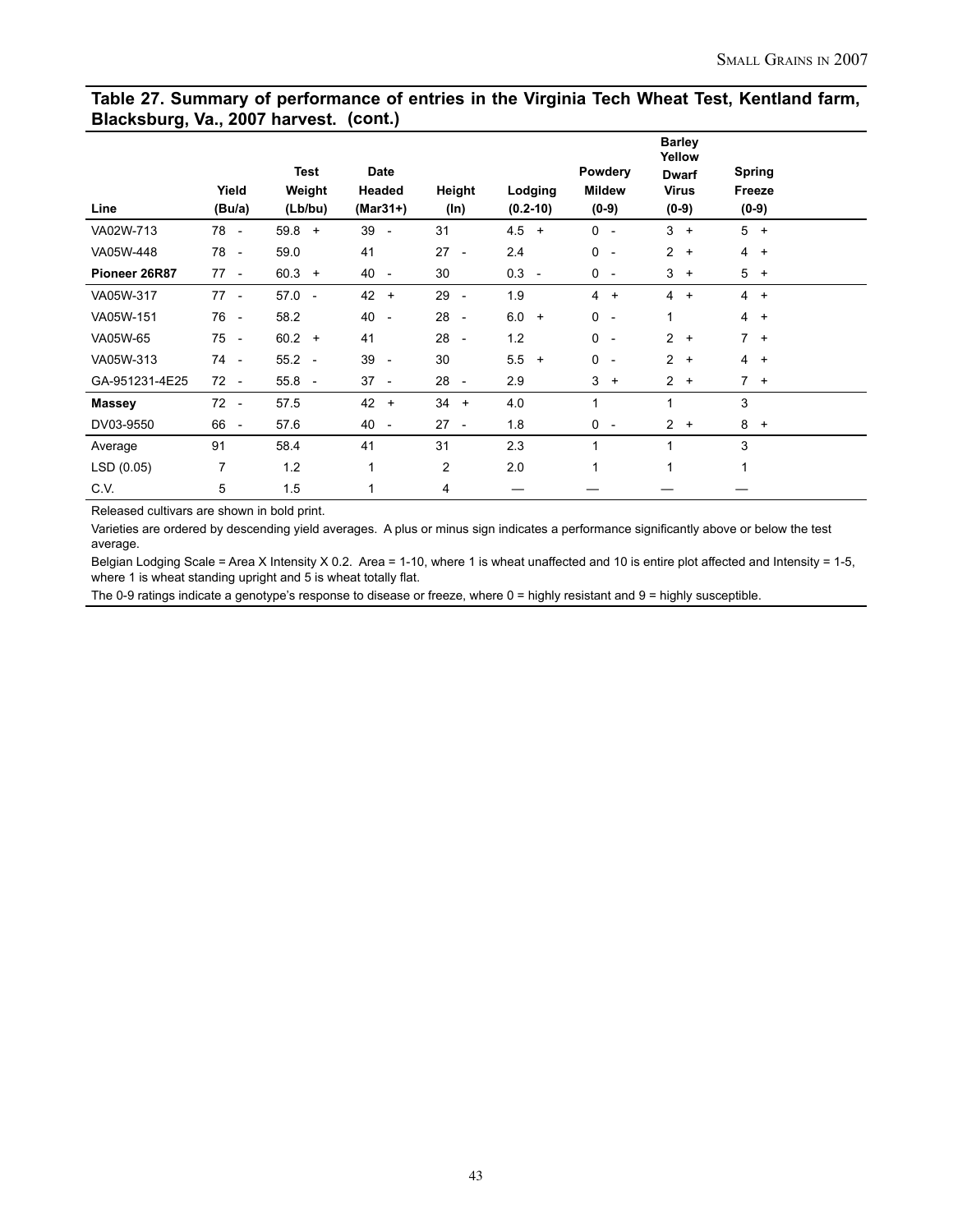### **Table 28. Summary of performance of entries in the Virginia Tech Wheat Test, planted no-till at Tidewater AREC, Holland, Va., 2007 harvest.**

| Yield<br>Weight<br>Yield<br>Rust<br>Weight<br>Rust<br>(Lb/bu)<br>$(0-9)$<br>(Lb/bu)<br>$(0-9)$<br>Line<br>(Bu/a)<br>Line<br>(Bu/a)<br><b>USG 3665</b><br>74<br>60.6<br>0<br>VA05W-168<br>$0 -$<br>$+$<br>$\sim$<br>63<br>$62.9 +$<br>VA05W-414<br>73<br>60.2<br>3<br>0<br>$+$<br>Tribute-<br>63<br>62.1<br>$+$<br>USG3592 Blend<br>60.2<br>72<br>VA03W-110<br>0<br>$+$<br>$\overline{\phantom{a}}$<br>61.5<br>63<br>0<br>Renwood 3260<br>$\sim$<br><b>EXP 701</b><br>71<br>57.9<br>$\ddot{}$<br>$\overline{\phantom{a}}$<br>1<br>63<br>61.3<br>0<br>VA04W-515<br>VA03W-235<br>70<br>61.1<br>$\overline{+}$<br>4<br>$\ddot{}$<br>63<br>61.1<br>0<br>VA05W-317<br>$\overline{\phantom{a}}$<br>60.4<br><b>USG 3209</b><br>70<br>$\ddot{}$<br>4<br>$\ddot{}$<br>63<br>60.5<br>0<br>VA05W-251<br>60.6<br>3<br><b>SS 8309</b><br>70<br>$\ddot{}$<br>63<br>0<br>$59.5 -$<br>VA03W-434<br>$\sim$<br>70<br>61.0<br>VA05W-436<br>$+$<br>1<br>62<br>63.3<br>VA05W-517<br>$\ddot{}$<br>4<br>$\ddot{}$<br>69<br>60.7<br><b>Red Ruby</b><br>5<br>$\ddot{}$<br>62<br>$62.7 +$<br>VA05W-65<br>4<br>$\ddot{}$<br>69<br>61.9<br>VA05W-668<br>$+$<br>4<br>$\ddot{}$<br>62<br>61.5<br>3<br>Chesapeake<br>60.9<br>0<br>69<br>VA04W-259<br>$\sim$<br>$\overline{c}$<br>62<br>61.2<br>VA04W-230<br>60.7<br>69<br>VA05W-250<br>0<br>$\overline{2}$<br>62<br>60.7<br>VA04W-291<br>61.4<br>$\overline{c}$<br>68<br><b>AGS 2050</b><br>62<br>2<br>Panola<br>59.7 -<br>2<br>68<br>59.0<br>NC00-15332<br>$\overline{\phantom{a}}$<br>0<br><b>Tribute-Neuse</b><br>62<br>$62.3 +$<br>Pioneer 26R15<br>68<br>59.0<br>1<br><b>Blend</b><br>60.7<br>0<br>VA04W-592<br>68<br>$\sim$<br><b>Coker 9184</b><br>62<br>62.0<br>0<br>$+$<br>3<br><b>SS 8302</b><br>67<br>61.1<br>62<br>61.9<br>0<br><b>Neuse</b><br>$+$<br>60.5<br>3<br>67<br>Vigoro V9510<br>$60.1 -$<br>0<br>VA05W-255<br>62<br>59.8 -<br>VA05W-108<br>67<br>1<br>VA02W-398<br>62<br>$59.8 -$<br>0<br>67<br>59.1<br>VA03W-310<br>1<br><b>Sisson</b><br>61<br>60.7<br>6<br>$\ddot{}$<br>60.6<br>4<br>66<br>VA05W-151<br>$\ddot{}$<br>VA05W-125<br>61<br>61.3<br>3<br>$62.2 +$<br>3<br>66<br>VA04W-571<br>VA05W-78<br>61<br>61.4<br>2<br>62.0<br>3<br>66<br>M01-4377<br>$+$<br>$\overline{2}$<br>$59.5 -$<br>Pioneer 26R31<br>61<br>61.4<br>2<br>66<br>VA05W-448<br>61.3<br><b>USG 3706</b><br>61<br>1<br>66<br>60.8<br>$\mathbf{1}$<br><b>Dominion</b><br>VA00W-38<br>60<br>60.5<br>4<br>$\ddot{}$<br>61.4<br>4<br>65<br>VA04W-227<br>$\ddot{}$<br>3<br><b>SS 8404</b><br>60<br>61.5<br>61.5<br>3<br>Pioneer 26R24<br>65<br>VA05W-53<br>59<br>$61.9 +$<br>6<br>$\ddot{}$<br>2<br>65<br>61.2<br>VA03W-203<br>61.5<br>4<br><b>Featherstone 176</b><br>59<br>$\ddot{}$<br>61.4<br><b>USG 3592</b><br>65<br>1<br><b>SS 560</b><br>59<br>$60.0 -$<br>4<br>$\ddot{}$<br>GA-96693-4E16<br>65<br>61.3<br>0<br>$\overline{\phantom{a}}$<br>VA02W-555<br>59<br>$60.1 -$<br>3<br><b>EXP 703</b><br>64<br>59.8 -<br>4<br>$\ddot{}$<br>59<br>60.6<br>2<br>VA05W-313<br>3<br>61.2<br>VA04W-90<br>64<br>GA-951231-4E25<br>61.2<br>59<br>$\mathbf{1}$<br>59.8 -<br>3<br><b>SS-MPV 57</b><br>64<br>$60.1 -$<br>$\mathbf{1}$<br><b>USG 3342</b><br>59<br>59.4 -<br>3<br>WB03-016 G<br>64<br>59<br>61.4<br>Neuse-USG3592<br>0<br>61.2<br>$\overline{\mathbf{c}}$<br>VA04W-79<br>64<br>Blend<br>$\overline{2}$<br>GA-951231-4E26<br>61.2<br>64<br>VA02W-713<br>58<br>$61.8 +$<br>5<br>$^{+}$<br>2<br>61.0<br>Pioneer 26R12<br>64<br>5<br>58<br>60.9<br><b>Massey</b><br>$\ddot{}$<br>60.2<br>VA05W-258<br>64<br>1<br>58<br>$62.0 +$<br>2<br>VA03W-412<br>$62.6 +$<br><b>Tribute</b><br>64<br>0<br>$\overline{\phantom{a}}$<br>$\mathbf{1}$<br>58<br>$61.7 +$<br><b>Coker 9553</b><br><b>Branson</b><br>64<br>59.4 -<br>0<br>$\sim$<br>58<br>VA03W-135<br>$59.1 -$<br>1<br>VA03W-409<br>0<br>64<br>$59.3 -$<br>$\overline{\phantom{a}}$<br>58<br>58.5 -<br>1<br><b>Coker 9436</b><br><b>McCormick</b><br>63<br>$62.5 +$<br>5<br>$\ddot{}$<br>0<br>56 -<br>VA05W-363<br>$59.7 -$<br>$\sim$<br>60.2<br>Vigoro V9713<br>63<br>$\ddot{}$<br>4<br>5<br>DV03-9550<br>55<br>$62.0 +$<br>$+$<br>$\sim$<br>$62.0 +$<br>3<br>63<br><b>Jamestown</b><br>6<br>VA04W-439<br>51<br>61.2<br>$+$<br>$\sim$<br>61.0<br>2<br>VA04W-306<br>63<br>Pioneer 26R87<br>49<br>$63.7 +$<br>1<br>$\overline{\phantom{a}}$<br>$\overline{\mathbf{c}}$<br>63<br>60.9<br><b>Magnolia</b><br>$\overline{c}$<br>60.9<br>Average<br>63<br>$\overline{\mathbf{c}}$<br>63<br><b>SS 520</b><br>60.3<br>2<br>LSD (0.05)<br>7<br>0.9<br>2<br>VA05W-257<br>63<br>$59.5 -$<br>C.V.<br>8<br>0.9 |           |    | <b>Test</b> | Leaf |  | <b>Test</b> | Leaf |
|------------------------------------------------------------------------------------------------------------------------------------------------------------------------------------------------------------------------------------------------------------------------------------------------------------------------------------------------------------------------------------------------------------------------------------------------------------------------------------------------------------------------------------------------------------------------------------------------------------------------------------------------------------------------------------------------------------------------------------------------------------------------------------------------------------------------------------------------------------------------------------------------------------------------------------------------------------------------------------------------------------------------------------------------------------------------------------------------------------------------------------------------------------------------------------------------------------------------------------------------------------------------------------------------------------------------------------------------------------------------------------------------------------------------------------------------------------------------------------------------------------------------------------------------------------------------------------------------------------------------------------------------------------------------------------------------------------------------------------------------------------------------------------------------------------------------------------------------------------------------------------------------------------------------------------------------------------------------------------------------------------------------------------------------------------------------------------------------------------------------------------------------------------------------------------------------------------------------------------------------------------------------------------------------------------------------------------------------------------------------------------------------------------------------------------------------------------------------------------------------------------------------------------------------------------------------------------------------------------------------------------------------------------------------------------------------------------------------------------------------------------------------------------------------------------------------------------------------------------------------------------------------------------------------------------------------------------------------------------------------------------------------------------------------------------------------------------------------------------------------------------------------------------------------------------------------------------------------------------------------------------------------------------------------------------------------------------------------------------------------------------------------------------------------------------------------------------------------------------------------------------------------------------------------------------------------------------------------------------------------------------------------------------------------------------------------------------------------------------------------------------------------------------------------------------------------------------------------------------------------------------------------------------------------------------------------------------------------------------------------------------------------------------------------------------------------------------------------------------------------------------------------------------------------------------------------------------------------------------------------------------------------------------------------------------------------------------------------------------------------------------------------------------------------------------------------------------------------------------------------------------------------------------------------------------|-----------|----|-------------|------|--|-------------|------|
|                                                                                                                                                                                                                                                                                                                                                                                                                                                                                                                                                                                                                                                                                                                                                                                                                                                                                                                                                                                                                                                                                                                                                                                                                                                                                                                                                                                                                                                                                                                                                                                                                                                                                                                                                                                                                                                                                                                                                                                                                                                                                                                                                                                                                                                                                                                                                                                                                                                                                                                                                                                                                                                                                                                                                                                                                                                                                                                                                                                                                                                                                                                                                                                                                                                                                                                                                                                                                                                                                                                                                                                                                                                                                                                                                                                                                                                                                                                                                                                                                                                                                                                                                                                                                                                                                                                                                                                                                                                                                                                                                            |           |    |             |      |  |             |      |
|                                                                                                                                                                                                                                                                                                                                                                                                                                                                                                                                                                                                                                                                                                                                                                                                                                                                                                                                                                                                                                                                                                                                                                                                                                                                                                                                                                                                                                                                                                                                                                                                                                                                                                                                                                                                                                                                                                                                                                                                                                                                                                                                                                                                                                                                                                                                                                                                                                                                                                                                                                                                                                                                                                                                                                                                                                                                                                                                                                                                                                                                                                                                                                                                                                                                                                                                                                                                                                                                                                                                                                                                                                                                                                                                                                                                                                                                                                                                                                                                                                                                                                                                                                                                                                                                                                                                                                                                                                                                                                                                                            |           |    |             |      |  |             |      |
|                                                                                                                                                                                                                                                                                                                                                                                                                                                                                                                                                                                                                                                                                                                                                                                                                                                                                                                                                                                                                                                                                                                                                                                                                                                                                                                                                                                                                                                                                                                                                                                                                                                                                                                                                                                                                                                                                                                                                                                                                                                                                                                                                                                                                                                                                                                                                                                                                                                                                                                                                                                                                                                                                                                                                                                                                                                                                                                                                                                                                                                                                                                                                                                                                                                                                                                                                                                                                                                                                                                                                                                                                                                                                                                                                                                                                                                                                                                                                                                                                                                                                                                                                                                                                                                                                                                                                                                                                                                                                                                                                            |           |    |             |      |  |             |      |
|                                                                                                                                                                                                                                                                                                                                                                                                                                                                                                                                                                                                                                                                                                                                                                                                                                                                                                                                                                                                                                                                                                                                                                                                                                                                                                                                                                                                                                                                                                                                                                                                                                                                                                                                                                                                                                                                                                                                                                                                                                                                                                                                                                                                                                                                                                                                                                                                                                                                                                                                                                                                                                                                                                                                                                                                                                                                                                                                                                                                                                                                                                                                                                                                                                                                                                                                                                                                                                                                                                                                                                                                                                                                                                                                                                                                                                                                                                                                                                                                                                                                                                                                                                                                                                                                                                                                                                                                                                                                                                                                                            |           |    |             |      |  |             |      |
|                                                                                                                                                                                                                                                                                                                                                                                                                                                                                                                                                                                                                                                                                                                                                                                                                                                                                                                                                                                                                                                                                                                                                                                                                                                                                                                                                                                                                                                                                                                                                                                                                                                                                                                                                                                                                                                                                                                                                                                                                                                                                                                                                                                                                                                                                                                                                                                                                                                                                                                                                                                                                                                                                                                                                                                                                                                                                                                                                                                                                                                                                                                                                                                                                                                                                                                                                                                                                                                                                                                                                                                                                                                                                                                                                                                                                                                                                                                                                                                                                                                                                                                                                                                                                                                                                                                                                                                                                                                                                                                                                            |           |    |             |      |  |             |      |
|                                                                                                                                                                                                                                                                                                                                                                                                                                                                                                                                                                                                                                                                                                                                                                                                                                                                                                                                                                                                                                                                                                                                                                                                                                                                                                                                                                                                                                                                                                                                                                                                                                                                                                                                                                                                                                                                                                                                                                                                                                                                                                                                                                                                                                                                                                                                                                                                                                                                                                                                                                                                                                                                                                                                                                                                                                                                                                                                                                                                                                                                                                                                                                                                                                                                                                                                                                                                                                                                                                                                                                                                                                                                                                                                                                                                                                                                                                                                                                                                                                                                                                                                                                                                                                                                                                                                                                                                                                                                                                                                                            |           |    |             |      |  |             |      |
|                                                                                                                                                                                                                                                                                                                                                                                                                                                                                                                                                                                                                                                                                                                                                                                                                                                                                                                                                                                                                                                                                                                                                                                                                                                                                                                                                                                                                                                                                                                                                                                                                                                                                                                                                                                                                                                                                                                                                                                                                                                                                                                                                                                                                                                                                                                                                                                                                                                                                                                                                                                                                                                                                                                                                                                                                                                                                                                                                                                                                                                                                                                                                                                                                                                                                                                                                                                                                                                                                                                                                                                                                                                                                                                                                                                                                                                                                                                                                                                                                                                                                                                                                                                                                                                                                                                                                                                                                                                                                                                                                            |           |    |             |      |  |             |      |
|                                                                                                                                                                                                                                                                                                                                                                                                                                                                                                                                                                                                                                                                                                                                                                                                                                                                                                                                                                                                                                                                                                                                                                                                                                                                                                                                                                                                                                                                                                                                                                                                                                                                                                                                                                                                                                                                                                                                                                                                                                                                                                                                                                                                                                                                                                                                                                                                                                                                                                                                                                                                                                                                                                                                                                                                                                                                                                                                                                                                                                                                                                                                                                                                                                                                                                                                                                                                                                                                                                                                                                                                                                                                                                                                                                                                                                                                                                                                                                                                                                                                                                                                                                                                                                                                                                                                                                                                                                                                                                                                                            |           |    |             |      |  |             |      |
|                                                                                                                                                                                                                                                                                                                                                                                                                                                                                                                                                                                                                                                                                                                                                                                                                                                                                                                                                                                                                                                                                                                                                                                                                                                                                                                                                                                                                                                                                                                                                                                                                                                                                                                                                                                                                                                                                                                                                                                                                                                                                                                                                                                                                                                                                                                                                                                                                                                                                                                                                                                                                                                                                                                                                                                                                                                                                                                                                                                                                                                                                                                                                                                                                                                                                                                                                                                                                                                                                                                                                                                                                                                                                                                                                                                                                                                                                                                                                                                                                                                                                                                                                                                                                                                                                                                                                                                                                                                                                                                                                            |           |    |             |      |  |             |      |
|                                                                                                                                                                                                                                                                                                                                                                                                                                                                                                                                                                                                                                                                                                                                                                                                                                                                                                                                                                                                                                                                                                                                                                                                                                                                                                                                                                                                                                                                                                                                                                                                                                                                                                                                                                                                                                                                                                                                                                                                                                                                                                                                                                                                                                                                                                                                                                                                                                                                                                                                                                                                                                                                                                                                                                                                                                                                                                                                                                                                                                                                                                                                                                                                                                                                                                                                                                                                                                                                                                                                                                                                                                                                                                                                                                                                                                                                                                                                                                                                                                                                                                                                                                                                                                                                                                                                                                                                                                                                                                                                                            |           |    |             |      |  |             |      |
|                                                                                                                                                                                                                                                                                                                                                                                                                                                                                                                                                                                                                                                                                                                                                                                                                                                                                                                                                                                                                                                                                                                                                                                                                                                                                                                                                                                                                                                                                                                                                                                                                                                                                                                                                                                                                                                                                                                                                                                                                                                                                                                                                                                                                                                                                                                                                                                                                                                                                                                                                                                                                                                                                                                                                                                                                                                                                                                                                                                                                                                                                                                                                                                                                                                                                                                                                                                                                                                                                                                                                                                                                                                                                                                                                                                                                                                                                                                                                                                                                                                                                                                                                                                                                                                                                                                                                                                                                                                                                                                                                            |           |    |             |      |  |             |      |
|                                                                                                                                                                                                                                                                                                                                                                                                                                                                                                                                                                                                                                                                                                                                                                                                                                                                                                                                                                                                                                                                                                                                                                                                                                                                                                                                                                                                                                                                                                                                                                                                                                                                                                                                                                                                                                                                                                                                                                                                                                                                                                                                                                                                                                                                                                                                                                                                                                                                                                                                                                                                                                                                                                                                                                                                                                                                                                                                                                                                                                                                                                                                                                                                                                                                                                                                                                                                                                                                                                                                                                                                                                                                                                                                                                                                                                                                                                                                                                                                                                                                                                                                                                                                                                                                                                                                                                                                                                                                                                                                                            |           |    |             |      |  |             |      |
|                                                                                                                                                                                                                                                                                                                                                                                                                                                                                                                                                                                                                                                                                                                                                                                                                                                                                                                                                                                                                                                                                                                                                                                                                                                                                                                                                                                                                                                                                                                                                                                                                                                                                                                                                                                                                                                                                                                                                                                                                                                                                                                                                                                                                                                                                                                                                                                                                                                                                                                                                                                                                                                                                                                                                                                                                                                                                                                                                                                                                                                                                                                                                                                                                                                                                                                                                                                                                                                                                                                                                                                                                                                                                                                                                                                                                                                                                                                                                                                                                                                                                                                                                                                                                                                                                                                                                                                                                                                                                                                                                            |           |    |             |      |  |             |      |
|                                                                                                                                                                                                                                                                                                                                                                                                                                                                                                                                                                                                                                                                                                                                                                                                                                                                                                                                                                                                                                                                                                                                                                                                                                                                                                                                                                                                                                                                                                                                                                                                                                                                                                                                                                                                                                                                                                                                                                                                                                                                                                                                                                                                                                                                                                                                                                                                                                                                                                                                                                                                                                                                                                                                                                                                                                                                                                                                                                                                                                                                                                                                                                                                                                                                                                                                                                                                                                                                                                                                                                                                                                                                                                                                                                                                                                                                                                                                                                                                                                                                                                                                                                                                                                                                                                                                                                                                                                                                                                                                                            |           |    |             |      |  |             |      |
|                                                                                                                                                                                                                                                                                                                                                                                                                                                                                                                                                                                                                                                                                                                                                                                                                                                                                                                                                                                                                                                                                                                                                                                                                                                                                                                                                                                                                                                                                                                                                                                                                                                                                                                                                                                                                                                                                                                                                                                                                                                                                                                                                                                                                                                                                                                                                                                                                                                                                                                                                                                                                                                                                                                                                                                                                                                                                                                                                                                                                                                                                                                                                                                                                                                                                                                                                                                                                                                                                                                                                                                                                                                                                                                                                                                                                                                                                                                                                                                                                                                                                                                                                                                                                                                                                                                                                                                                                                                                                                                                                            |           |    |             |      |  |             |      |
|                                                                                                                                                                                                                                                                                                                                                                                                                                                                                                                                                                                                                                                                                                                                                                                                                                                                                                                                                                                                                                                                                                                                                                                                                                                                                                                                                                                                                                                                                                                                                                                                                                                                                                                                                                                                                                                                                                                                                                                                                                                                                                                                                                                                                                                                                                                                                                                                                                                                                                                                                                                                                                                                                                                                                                                                                                                                                                                                                                                                                                                                                                                                                                                                                                                                                                                                                                                                                                                                                                                                                                                                                                                                                                                                                                                                                                                                                                                                                                                                                                                                                                                                                                                                                                                                                                                                                                                                                                                                                                                                                            |           |    |             |      |  |             |      |
|                                                                                                                                                                                                                                                                                                                                                                                                                                                                                                                                                                                                                                                                                                                                                                                                                                                                                                                                                                                                                                                                                                                                                                                                                                                                                                                                                                                                                                                                                                                                                                                                                                                                                                                                                                                                                                                                                                                                                                                                                                                                                                                                                                                                                                                                                                                                                                                                                                                                                                                                                                                                                                                                                                                                                                                                                                                                                                                                                                                                                                                                                                                                                                                                                                                                                                                                                                                                                                                                                                                                                                                                                                                                                                                                                                                                                                                                                                                                                                                                                                                                                                                                                                                                                                                                                                                                                                                                                                                                                                                                                            |           |    |             |      |  |             |      |
|                                                                                                                                                                                                                                                                                                                                                                                                                                                                                                                                                                                                                                                                                                                                                                                                                                                                                                                                                                                                                                                                                                                                                                                                                                                                                                                                                                                                                                                                                                                                                                                                                                                                                                                                                                                                                                                                                                                                                                                                                                                                                                                                                                                                                                                                                                                                                                                                                                                                                                                                                                                                                                                                                                                                                                                                                                                                                                                                                                                                                                                                                                                                                                                                                                                                                                                                                                                                                                                                                                                                                                                                                                                                                                                                                                                                                                                                                                                                                                                                                                                                                                                                                                                                                                                                                                                                                                                                                                                                                                                                                            |           |    |             |      |  |             |      |
|                                                                                                                                                                                                                                                                                                                                                                                                                                                                                                                                                                                                                                                                                                                                                                                                                                                                                                                                                                                                                                                                                                                                                                                                                                                                                                                                                                                                                                                                                                                                                                                                                                                                                                                                                                                                                                                                                                                                                                                                                                                                                                                                                                                                                                                                                                                                                                                                                                                                                                                                                                                                                                                                                                                                                                                                                                                                                                                                                                                                                                                                                                                                                                                                                                                                                                                                                                                                                                                                                                                                                                                                                                                                                                                                                                                                                                                                                                                                                                                                                                                                                                                                                                                                                                                                                                                                                                                                                                                                                                                                                            |           |    |             |      |  |             |      |
|                                                                                                                                                                                                                                                                                                                                                                                                                                                                                                                                                                                                                                                                                                                                                                                                                                                                                                                                                                                                                                                                                                                                                                                                                                                                                                                                                                                                                                                                                                                                                                                                                                                                                                                                                                                                                                                                                                                                                                                                                                                                                                                                                                                                                                                                                                                                                                                                                                                                                                                                                                                                                                                                                                                                                                                                                                                                                                                                                                                                                                                                                                                                                                                                                                                                                                                                                                                                                                                                                                                                                                                                                                                                                                                                                                                                                                                                                                                                                                                                                                                                                                                                                                                                                                                                                                                                                                                                                                                                                                                                                            |           |    |             |      |  |             |      |
|                                                                                                                                                                                                                                                                                                                                                                                                                                                                                                                                                                                                                                                                                                                                                                                                                                                                                                                                                                                                                                                                                                                                                                                                                                                                                                                                                                                                                                                                                                                                                                                                                                                                                                                                                                                                                                                                                                                                                                                                                                                                                                                                                                                                                                                                                                                                                                                                                                                                                                                                                                                                                                                                                                                                                                                                                                                                                                                                                                                                                                                                                                                                                                                                                                                                                                                                                                                                                                                                                                                                                                                                                                                                                                                                                                                                                                                                                                                                                                                                                                                                                                                                                                                                                                                                                                                                                                                                                                                                                                                                                            |           |    |             |      |  |             |      |
|                                                                                                                                                                                                                                                                                                                                                                                                                                                                                                                                                                                                                                                                                                                                                                                                                                                                                                                                                                                                                                                                                                                                                                                                                                                                                                                                                                                                                                                                                                                                                                                                                                                                                                                                                                                                                                                                                                                                                                                                                                                                                                                                                                                                                                                                                                                                                                                                                                                                                                                                                                                                                                                                                                                                                                                                                                                                                                                                                                                                                                                                                                                                                                                                                                                                                                                                                                                                                                                                                                                                                                                                                                                                                                                                                                                                                                                                                                                                                                                                                                                                                                                                                                                                                                                                                                                                                                                                                                                                                                                                                            |           |    |             |      |  |             |      |
|                                                                                                                                                                                                                                                                                                                                                                                                                                                                                                                                                                                                                                                                                                                                                                                                                                                                                                                                                                                                                                                                                                                                                                                                                                                                                                                                                                                                                                                                                                                                                                                                                                                                                                                                                                                                                                                                                                                                                                                                                                                                                                                                                                                                                                                                                                                                                                                                                                                                                                                                                                                                                                                                                                                                                                                                                                                                                                                                                                                                                                                                                                                                                                                                                                                                                                                                                                                                                                                                                                                                                                                                                                                                                                                                                                                                                                                                                                                                                                                                                                                                                                                                                                                                                                                                                                                                                                                                                                                                                                                                                            |           |    |             |      |  |             |      |
|                                                                                                                                                                                                                                                                                                                                                                                                                                                                                                                                                                                                                                                                                                                                                                                                                                                                                                                                                                                                                                                                                                                                                                                                                                                                                                                                                                                                                                                                                                                                                                                                                                                                                                                                                                                                                                                                                                                                                                                                                                                                                                                                                                                                                                                                                                                                                                                                                                                                                                                                                                                                                                                                                                                                                                                                                                                                                                                                                                                                                                                                                                                                                                                                                                                                                                                                                                                                                                                                                                                                                                                                                                                                                                                                                                                                                                                                                                                                                                                                                                                                                                                                                                                                                                                                                                                                                                                                                                                                                                                                                            |           |    |             |      |  |             |      |
|                                                                                                                                                                                                                                                                                                                                                                                                                                                                                                                                                                                                                                                                                                                                                                                                                                                                                                                                                                                                                                                                                                                                                                                                                                                                                                                                                                                                                                                                                                                                                                                                                                                                                                                                                                                                                                                                                                                                                                                                                                                                                                                                                                                                                                                                                                                                                                                                                                                                                                                                                                                                                                                                                                                                                                                                                                                                                                                                                                                                                                                                                                                                                                                                                                                                                                                                                                                                                                                                                                                                                                                                                                                                                                                                                                                                                                                                                                                                                                                                                                                                                                                                                                                                                                                                                                                                                                                                                                                                                                                                                            |           |    |             |      |  |             |      |
|                                                                                                                                                                                                                                                                                                                                                                                                                                                                                                                                                                                                                                                                                                                                                                                                                                                                                                                                                                                                                                                                                                                                                                                                                                                                                                                                                                                                                                                                                                                                                                                                                                                                                                                                                                                                                                                                                                                                                                                                                                                                                                                                                                                                                                                                                                                                                                                                                                                                                                                                                                                                                                                                                                                                                                                                                                                                                                                                                                                                                                                                                                                                                                                                                                                                                                                                                                                                                                                                                                                                                                                                                                                                                                                                                                                                                                                                                                                                                                                                                                                                                                                                                                                                                                                                                                                                                                                                                                                                                                                                                            |           |    |             |      |  |             |      |
|                                                                                                                                                                                                                                                                                                                                                                                                                                                                                                                                                                                                                                                                                                                                                                                                                                                                                                                                                                                                                                                                                                                                                                                                                                                                                                                                                                                                                                                                                                                                                                                                                                                                                                                                                                                                                                                                                                                                                                                                                                                                                                                                                                                                                                                                                                                                                                                                                                                                                                                                                                                                                                                                                                                                                                                                                                                                                                                                                                                                                                                                                                                                                                                                                                                                                                                                                                                                                                                                                                                                                                                                                                                                                                                                                                                                                                                                                                                                                                                                                                                                                                                                                                                                                                                                                                                                                                                                                                                                                                                                                            |           |    |             |      |  |             |      |
|                                                                                                                                                                                                                                                                                                                                                                                                                                                                                                                                                                                                                                                                                                                                                                                                                                                                                                                                                                                                                                                                                                                                                                                                                                                                                                                                                                                                                                                                                                                                                                                                                                                                                                                                                                                                                                                                                                                                                                                                                                                                                                                                                                                                                                                                                                                                                                                                                                                                                                                                                                                                                                                                                                                                                                                                                                                                                                                                                                                                                                                                                                                                                                                                                                                                                                                                                                                                                                                                                                                                                                                                                                                                                                                                                                                                                                                                                                                                                                                                                                                                                                                                                                                                                                                                                                                                                                                                                                                                                                                                                            |           |    |             |      |  |             |      |
|                                                                                                                                                                                                                                                                                                                                                                                                                                                                                                                                                                                                                                                                                                                                                                                                                                                                                                                                                                                                                                                                                                                                                                                                                                                                                                                                                                                                                                                                                                                                                                                                                                                                                                                                                                                                                                                                                                                                                                                                                                                                                                                                                                                                                                                                                                                                                                                                                                                                                                                                                                                                                                                                                                                                                                                                                                                                                                                                                                                                                                                                                                                                                                                                                                                                                                                                                                                                                                                                                                                                                                                                                                                                                                                                                                                                                                                                                                                                                                                                                                                                                                                                                                                                                                                                                                                                                                                                                                                                                                                                                            |           |    |             |      |  |             |      |
|                                                                                                                                                                                                                                                                                                                                                                                                                                                                                                                                                                                                                                                                                                                                                                                                                                                                                                                                                                                                                                                                                                                                                                                                                                                                                                                                                                                                                                                                                                                                                                                                                                                                                                                                                                                                                                                                                                                                                                                                                                                                                                                                                                                                                                                                                                                                                                                                                                                                                                                                                                                                                                                                                                                                                                                                                                                                                                                                                                                                                                                                                                                                                                                                                                                                                                                                                                                                                                                                                                                                                                                                                                                                                                                                                                                                                                                                                                                                                                                                                                                                                                                                                                                                                                                                                                                                                                                                                                                                                                                                                            |           |    |             |      |  |             |      |
|                                                                                                                                                                                                                                                                                                                                                                                                                                                                                                                                                                                                                                                                                                                                                                                                                                                                                                                                                                                                                                                                                                                                                                                                                                                                                                                                                                                                                                                                                                                                                                                                                                                                                                                                                                                                                                                                                                                                                                                                                                                                                                                                                                                                                                                                                                                                                                                                                                                                                                                                                                                                                                                                                                                                                                                                                                                                                                                                                                                                                                                                                                                                                                                                                                                                                                                                                                                                                                                                                                                                                                                                                                                                                                                                                                                                                                                                                                                                                                                                                                                                                                                                                                                                                                                                                                                                                                                                                                                                                                                                                            |           |    |             |      |  |             |      |
|                                                                                                                                                                                                                                                                                                                                                                                                                                                                                                                                                                                                                                                                                                                                                                                                                                                                                                                                                                                                                                                                                                                                                                                                                                                                                                                                                                                                                                                                                                                                                                                                                                                                                                                                                                                                                                                                                                                                                                                                                                                                                                                                                                                                                                                                                                                                                                                                                                                                                                                                                                                                                                                                                                                                                                                                                                                                                                                                                                                                                                                                                                                                                                                                                                                                                                                                                                                                                                                                                                                                                                                                                                                                                                                                                                                                                                                                                                                                                                                                                                                                                                                                                                                                                                                                                                                                                                                                                                                                                                                                                            |           |    |             |      |  |             |      |
|                                                                                                                                                                                                                                                                                                                                                                                                                                                                                                                                                                                                                                                                                                                                                                                                                                                                                                                                                                                                                                                                                                                                                                                                                                                                                                                                                                                                                                                                                                                                                                                                                                                                                                                                                                                                                                                                                                                                                                                                                                                                                                                                                                                                                                                                                                                                                                                                                                                                                                                                                                                                                                                                                                                                                                                                                                                                                                                                                                                                                                                                                                                                                                                                                                                                                                                                                                                                                                                                                                                                                                                                                                                                                                                                                                                                                                                                                                                                                                                                                                                                                                                                                                                                                                                                                                                                                                                                                                                                                                                                                            |           |    |             |      |  |             |      |
|                                                                                                                                                                                                                                                                                                                                                                                                                                                                                                                                                                                                                                                                                                                                                                                                                                                                                                                                                                                                                                                                                                                                                                                                                                                                                                                                                                                                                                                                                                                                                                                                                                                                                                                                                                                                                                                                                                                                                                                                                                                                                                                                                                                                                                                                                                                                                                                                                                                                                                                                                                                                                                                                                                                                                                                                                                                                                                                                                                                                                                                                                                                                                                                                                                                                                                                                                                                                                                                                                                                                                                                                                                                                                                                                                                                                                                                                                                                                                                                                                                                                                                                                                                                                                                                                                                                                                                                                                                                                                                                                                            |           |    |             |      |  |             |      |
|                                                                                                                                                                                                                                                                                                                                                                                                                                                                                                                                                                                                                                                                                                                                                                                                                                                                                                                                                                                                                                                                                                                                                                                                                                                                                                                                                                                                                                                                                                                                                                                                                                                                                                                                                                                                                                                                                                                                                                                                                                                                                                                                                                                                                                                                                                                                                                                                                                                                                                                                                                                                                                                                                                                                                                                                                                                                                                                                                                                                                                                                                                                                                                                                                                                                                                                                                                                                                                                                                                                                                                                                                                                                                                                                                                                                                                                                                                                                                                                                                                                                                                                                                                                                                                                                                                                                                                                                                                                                                                                                                            |           |    |             |      |  |             |      |
|                                                                                                                                                                                                                                                                                                                                                                                                                                                                                                                                                                                                                                                                                                                                                                                                                                                                                                                                                                                                                                                                                                                                                                                                                                                                                                                                                                                                                                                                                                                                                                                                                                                                                                                                                                                                                                                                                                                                                                                                                                                                                                                                                                                                                                                                                                                                                                                                                                                                                                                                                                                                                                                                                                                                                                                                                                                                                                                                                                                                                                                                                                                                                                                                                                                                                                                                                                                                                                                                                                                                                                                                                                                                                                                                                                                                                                                                                                                                                                                                                                                                                                                                                                                                                                                                                                                                                                                                                                                                                                                                                            |           |    |             |      |  |             |      |
|                                                                                                                                                                                                                                                                                                                                                                                                                                                                                                                                                                                                                                                                                                                                                                                                                                                                                                                                                                                                                                                                                                                                                                                                                                                                                                                                                                                                                                                                                                                                                                                                                                                                                                                                                                                                                                                                                                                                                                                                                                                                                                                                                                                                                                                                                                                                                                                                                                                                                                                                                                                                                                                                                                                                                                                                                                                                                                                                                                                                                                                                                                                                                                                                                                                                                                                                                                                                                                                                                                                                                                                                                                                                                                                                                                                                                                                                                                                                                                                                                                                                                                                                                                                                                                                                                                                                                                                                                                                                                                                                                            |           |    |             |      |  |             |      |
|                                                                                                                                                                                                                                                                                                                                                                                                                                                                                                                                                                                                                                                                                                                                                                                                                                                                                                                                                                                                                                                                                                                                                                                                                                                                                                                                                                                                                                                                                                                                                                                                                                                                                                                                                                                                                                                                                                                                                                                                                                                                                                                                                                                                                                                                                                                                                                                                                                                                                                                                                                                                                                                                                                                                                                                                                                                                                                                                                                                                                                                                                                                                                                                                                                                                                                                                                                                                                                                                                                                                                                                                                                                                                                                                                                                                                                                                                                                                                                                                                                                                                                                                                                                                                                                                                                                                                                                                                                                                                                                                                            |           |    |             |      |  |             |      |
|                                                                                                                                                                                                                                                                                                                                                                                                                                                                                                                                                                                                                                                                                                                                                                                                                                                                                                                                                                                                                                                                                                                                                                                                                                                                                                                                                                                                                                                                                                                                                                                                                                                                                                                                                                                                                                                                                                                                                                                                                                                                                                                                                                                                                                                                                                                                                                                                                                                                                                                                                                                                                                                                                                                                                                                                                                                                                                                                                                                                                                                                                                                                                                                                                                                                                                                                                                                                                                                                                                                                                                                                                                                                                                                                                                                                                                                                                                                                                                                                                                                                                                                                                                                                                                                                                                                                                                                                                                                                                                                                                            |           |    |             |      |  |             |      |
|                                                                                                                                                                                                                                                                                                                                                                                                                                                                                                                                                                                                                                                                                                                                                                                                                                                                                                                                                                                                                                                                                                                                                                                                                                                                                                                                                                                                                                                                                                                                                                                                                                                                                                                                                                                                                                                                                                                                                                                                                                                                                                                                                                                                                                                                                                                                                                                                                                                                                                                                                                                                                                                                                                                                                                                                                                                                                                                                                                                                                                                                                                                                                                                                                                                                                                                                                                                                                                                                                                                                                                                                                                                                                                                                                                                                                                                                                                                                                                                                                                                                                                                                                                                                                                                                                                                                                                                                                                                                                                                                                            |           |    |             |      |  |             |      |
|                                                                                                                                                                                                                                                                                                                                                                                                                                                                                                                                                                                                                                                                                                                                                                                                                                                                                                                                                                                                                                                                                                                                                                                                                                                                                                                                                                                                                                                                                                                                                                                                                                                                                                                                                                                                                                                                                                                                                                                                                                                                                                                                                                                                                                                                                                                                                                                                                                                                                                                                                                                                                                                                                                                                                                                                                                                                                                                                                                                                                                                                                                                                                                                                                                                                                                                                                                                                                                                                                                                                                                                                                                                                                                                                                                                                                                                                                                                                                                                                                                                                                                                                                                                                                                                                                                                                                                                                                                                                                                                                                            |           |    |             |      |  |             |      |
|                                                                                                                                                                                                                                                                                                                                                                                                                                                                                                                                                                                                                                                                                                                                                                                                                                                                                                                                                                                                                                                                                                                                                                                                                                                                                                                                                                                                                                                                                                                                                                                                                                                                                                                                                                                                                                                                                                                                                                                                                                                                                                                                                                                                                                                                                                                                                                                                                                                                                                                                                                                                                                                                                                                                                                                                                                                                                                                                                                                                                                                                                                                                                                                                                                                                                                                                                                                                                                                                                                                                                                                                                                                                                                                                                                                                                                                                                                                                                                                                                                                                                                                                                                                                                                                                                                                                                                                                                                                                                                                                                            |           |    |             |      |  |             |      |
|                                                                                                                                                                                                                                                                                                                                                                                                                                                                                                                                                                                                                                                                                                                                                                                                                                                                                                                                                                                                                                                                                                                                                                                                                                                                                                                                                                                                                                                                                                                                                                                                                                                                                                                                                                                                                                                                                                                                                                                                                                                                                                                                                                                                                                                                                                                                                                                                                                                                                                                                                                                                                                                                                                                                                                                                                                                                                                                                                                                                                                                                                                                                                                                                                                                                                                                                                                                                                                                                                                                                                                                                                                                                                                                                                                                                                                                                                                                                                                                                                                                                                                                                                                                                                                                                                                                                                                                                                                                                                                                                                            |           |    |             |      |  |             |      |
|                                                                                                                                                                                                                                                                                                                                                                                                                                                                                                                                                                                                                                                                                                                                                                                                                                                                                                                                                                                                                                                                                                                                                                                                                                                                                                                                                                                                                                                                                                                                                                                                                                                                                                                                                                                                                                                                                                                                                                                                                                                                                                                                                                                                                                                                                                                                                                                                                                                                                                                                                                                                                                                                                                                                                                                                                                                                                                                                                                                                                                                                                                                                                                                                                                                                                                                                                                                                                                                                                                                                                                                                                                                                                                                                                                                                                                                                                                                                                                                                                                                                                                                                                                                                                                                                                                                                                                                                                                                                                                                                                            |           |    |             |      |  |             |      |
|                                                                                                                                                                                                                                                                                                                                                                                                                                                                                                                                                                                                                                                                                                                                                                                                                                                                                                                                                                                                                                                                                                                                                                                                                                                                                                                                                                                                                                                                                                                                                                                                                                                                                                                                                                                                                                                                                                                                                                                                                                                                                                                                                                                                                                                                                                                                                                                                                                                                                                                                                                                                                                                                                                                                                                                                                                                                                                                                                                                                                                                                                                                                                                                                                                                                                                                                                                                                                                                                                                                                                                                                                                                                                                                                                                                                                                                                                                                                                                                                                                                                                                                                                                                                                                                                                                                                                                                                                                                                                                                                                            |           |    |             |      |  |             |      |
|                                                                                                                                                                                                                                                                                                                                                                                                                                                                                                                                                                                                                                                                                                                                                                                                                                                                                                                                                                                                                                                                                                                                                                                                                                                                                                                                                                                                                                                                                                                                                                                                                                                                                                                                                                                                                                                                                                                                                                                                                                                                                                                                                                                                                                                                                                                                                                                                                                                                                                                                                                                                                                                                                                                                                                                                                                                                                                                                                                                                                                                                                                                                                                                                                                                                                                                                                                                                                                                                                                                                                                                                                                                                                                                                                                                                                                                                                                                                                                                                                                                                                                                                                                                                                                                                                                                                                                                                                                                                                                                                                            |           |    |             |      |  |             |      |
|                                                                                                                                                                                                                                                                                                                                                                                                                                                                                                                                                                                                                                                                                                                                                                                                                                                                                                                                                                                                                                                                                                                                                                                                                                                                                                                                                                                                                                                                                                                                                                                                                                                                                                                                                                                                                                                                                                                                                                                                                                                                                                                                                                                                                                                                                                                                                                                                                                                                                                                                                                                                                                                                                                                                                                                                                                                                                                                                                                                                                                                                                                                                                                                                                                                                                                                                                                                                                                                                                                                                                                                                                                                                                                                                                                                                                                                                                                                                                                                                                                                                                                                                                                                                                                                                                                                                                                                                                                                                                                                                                            |           |    |             |      |  |             |      |
|                                                                                                                                                                                                                                                                                                                                                                                                                                                                                                                                                                                                                                                                                                                                                                                                                                                                                                                                                                                                                                                                                                                                                                                                                                                                                                                                                                                                                                                                                                                                                                                                                                                                                                                                                                                                                                                                                                                                                                                                                                                                                                                                                                                                                                                                                                                                                                                                                                                                                                                                                                                                                                                                                                                                                                                                                                                                                                                                                                                                                                                                                                                                                                                                                                                                                                                                                                                                                                                                                                                                                                                                                                                                                                                                                                                                                                                                                                                                                                                                                                                                                                                                                                                                                                                                                                                                                                                                                                                                                                                                                            |           |    |             |      |  |             |      |
|                                                                                                                                                                                                                                                                                                                                                                                                                                                                                                                                                                                                                                                                                                                                                                                                                                                                                                                                                                                                                                                                                                                                                                                                                                                                                                                                                                                                                                                                                                                                                                                                                                                                                                                                                                                                                                                                                                                                                                                                                                                                                                                                                                                                                                                                                                                                                                                                                                                                                                                                                                                                                                                                                                                                                                                                                                                                                                                                                                                                                                                                                                                                                                                                                                                                                                                                                                                                                                                                                                                                                                                                                                                                                                                                                                                                                                                                                                                                                                                                                                                                                                                                                                                                                                                                                                                                                                                                                                                                                                                                                            |           |    |             |      |  |             |      |
|                                                                                                                                                                                                                                                                                                                                                                                                                                                                                                                                                                                                                                                                                                                                                                                                                                                                                                                                                                                                                                                                                                                                                                                                                                                                                                                                                                                                                                                                                                                                                                                                                                                                                                                                                                                                                                                                                                                                                                                                                                                                                                                                                                                                                                                                                                                                                                                                                                                                                                                                                                                                                                                                                                                                                                                                                                                                                                                                                                                                                                                                                                                                                                                                                                                                                                                                                                                                                                                                                                                                                                                                                                                                                                                                                                                                                                                                                                                                                                                                                                                                                                                                                                                                                                                                                                                                                                                                                                                                                                                                                            |           |    |             |      |  |             |      |
|                                                                                                                                                                                                                                                                                                                                                                                                                                                                                                                                                                                                                                                                                                                                                                                                                                                                                                                                                                                                                                                                                                                                                                                                                                                                                                                                                                                                                                                                                                                                                                                                                                                                                                                                                                                                                                                                                                                                                                                                                                                                                                                                                                                                                                                                                                                                                                                                                                                                                                                                                                                                                                                                                                                                                                                                                                                                                                                                                                                                                                                                                                                                                                                                                                                                                                                                                                                                                                                                                                                                                                                                                                                                                                                                                                                                                                                                                                                                                                                                                                                                                                                                                                                                                                                                                                                                                                                                                                                                                                                                                            | VA01W-205 | 63 | 60.7        | 1    |  |             |      |

Released cultivars are shown in bold print.

Varieties are ordered by descending yield averages. A plus or minus sign indicates a performance significantly above or below the test average. The 0-9 ratings indicate a genotype's response to disease or freeze, where 0 = highly resistant and 9 = highly susceptible.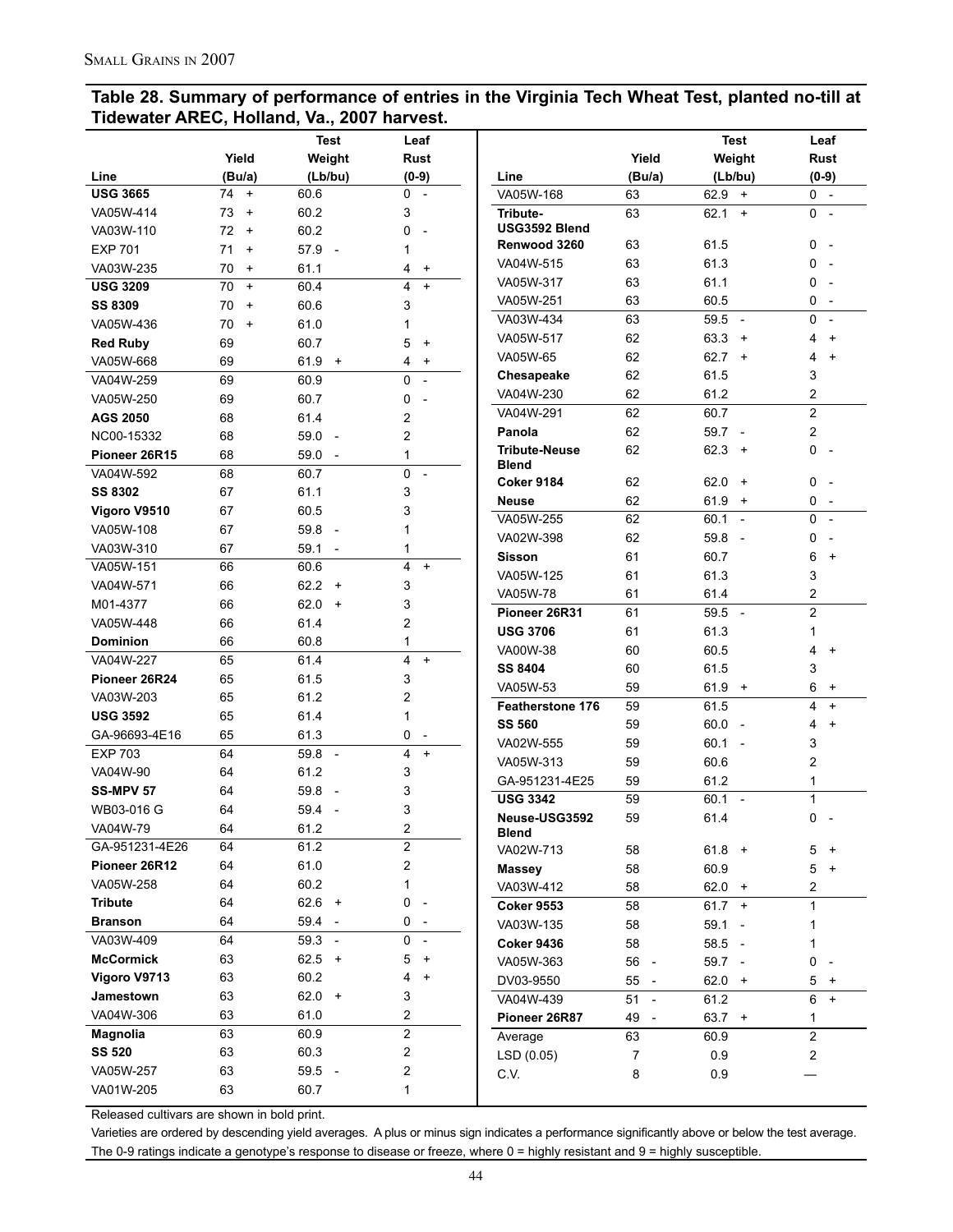## **Table 29. Summary of performance of entries in the Virginia Tech Wheat Test planted no-till at Warsaw, Va., 2007 harvest.**

|                                      |                 |                                  |                                        |                                        |              |                           |                               | <b>Barley</b><br>Yellow               |                |
|--------------------------------------|-----------------|----------------------------------|----------------------------------------|----------------------------------------|--------------|---------------------------|-------------------------------|---------------------------------------|----------------|
|                                      |                 | <b>Test</b>                      | <b>Date</b>                            |                                        |              | Powdery                   | Leaf                          | <b>Dwarf</b>                          | <b>Spring</b>  |
|                                      | Yield           | Weight                           | Headed                                 | Height                                 | Lodging      | <b>Mildew</b>             | Rust                          | <b>Virus</b>                          | Freeze         |
| Line                                 | (Bu/a)          | (Lb/bu)                          | (Mar31+)                               | $(\ln)$                                | $(0.2 - 10)$ | $(0-9)$                   | $(0-9)$                       | $(0-9)$                               | $(0-9)$        |
| VA04W-259                            | 94 +            | 60.6                             | $33 +$                                 | 28                                     | 0.2          | 0                         | 1                             | 0                                     | 2              |
| VA05W-125                            | 94<br>$+$       | 61.3                             | 28<br>$\overline{\phantom{a}}$         | 28                                     | 0.5          | 0                         | 3<br>$\overline{+}$           | 1<br>$\ddot{}$                        | 1              |
| VA05W-258                            | 93<br>$\ddot{}$ | 60.2<br>$\sim$                   | 30<br>$\ddot{}$                        | 32<br>$\ddot{}$                        | 0.4          | 1<br>$\ddot{}$            | 1                             | 0                                     | 1              |
| VA03W-409                            | 93<br>$\ddot{}$ | 59.7 -                           | 33<br>$\ddot{}$                        | 29                                     | 0.3          | 0                         | 0<br>$\overline{\phantom{a}}$ | 0                                     | 1              |
| <b>USG 3665</b>                      | 92              | 60.8                             | 32<br>$\ddot{}$                        | 29                                     | 0.4          | 0                         | 0<br>$\overline{\phantom{a}}$ | 1.<br>$+$                             | 1              |
| <b>EXP 703</b>                       | 91              | 59.0<br>$\overline{\phantom{a}}$ | 33<br>$\ddot{}$                        | 30<br>$\ddot{}$                        | 0.3          | 0                         | $\mathbf{1}$                  | 0                                     | $\overline{c}$ |
| VA04W-571                            | 91              | 62.4<br>$+$                      | 34<br>$\ddot{}$                        | 29                                     | 0.3          | 0                         | 1                             | 0                                     | 0              |
| VA03W-203                            | 90              | 60.9                             | 28<br>$\overline{\phantom{a}}$         | 28                                     | 0.4          | 0                         | 1                             | 1<br>$\ddot{}$                        | 2              |
| VA01W-205                            | 90              | 61.4                             | 30<br>$\ddot{}$                        | 27                                     | 0.3          | 0                         | 1                             | 1<br>$\ddot{}$                        | 1              |
| VA05W-257                            | 90              | 60.1<br>$\overline{a}$           | 33<br>$\ddot{}$                        | 30<br>$\begin{array}{c} + \end{array}$ | 0.3          | 0                         | 2<br>$+$                      | 0                                     | 1              |
| VA05W-414                            | 90              | 60.0<br>$\sim$                   | 33<br>$\ddot{}$                        | 30<br>$\ddot{}$                        | 1.3<br>$+$   | 0                         | $2 +$                         | $\mathbf{1}$<br>$\ddot{}$             | 0              |
| VA04W-291                            | 89              | 60.7                             | 25<br>$\overline{\phantom{a}}$         | 28                                     | 0.4          | 0                         | 1                             | 1<br>$\ddot{}$                        | 6              |
| <b>Tribute</b>                       | 89              | $63.2 +$                         | 29                                     | 26<br>$\overline{\phantom{a}}$         | 0.4          | 0                         | 0<br>$\overline{\phantom{a}}$ | 1<br>$\ddot{}$                        | 1              |
| VA03W-110                            | 88              | 59.9<br>$\overline{\phantom{a}}$ | 31<br>$\begin{array}{c} + \end{array}$ | 27                                     | 0.2          | 0                         | 1                             | 0                                     | 2              |
| VA05W-78                             | 88              | 60.9                             | 26<br>$\overline{\phantom{a}}$         | 27                                     | 0.2          | 0                         | $\mathbf{1}$                  | 0                                     | $\overline{c}$ |
| VA05W-250                            | 88              | $60.1 -$                         | 33<br>$\ddot{}$                        | 32<br>$+$                              | 0.8<br>$+$   | 0                         | 0<br>$\sim$                   | $\mathbf{1}$<br>$\ddot{}$             | $\mathbf{1}$   |
| WB03-016 G                           | 88              | 59.1<br>$\overline{a}$           | 34<br>$\ddot{}$                        | 32<br>$\ddot{}$                        | 0.5          | 0                         | 2<br>$+$                      | $\overline{2}$<br>$\ddot{}$           | 0              |
| <b>Branson</b>                       | 88              | $60.1 -$                         | 32<br>$+$                              | 31<br>$\begin{array}{c} + \end{array}$ | $1.3 +$      | 0                         | 0<br>$\overline{\phantom{a}}$ | 0                                     | 0              |
| VA04W-306                            | 87              | 61.3                             | 27<br>$\overline{\phantom{a}}$         | 28                                     | 0.4          | 0                         | 1                             | 0                                     | 1              |
| Pioneer 26R15                        | 87              | 59.3<br>$\overline{\phantom{a}}$ | 33<br>$+$                              | 30<br>$\ddot{}$                        | 0.2          | 0                         | 1                             | 0                                     | 1              |
| <b>EXP 701</b>                       | 87              | $58.2 -$                         | $32 +$                                 | 32<br>$\ddot{}$                        | 0.3          | $\mathbf{1}$<br>$\ddot{}$ | 1                             | 0                                     | 0              |
| VA04W-230                            | 86              | 60.9                             | 28<br>$\overline{\phantom{a}}$         | 28                                     | 0.3          | 0                         | 1                             | 0                                     | 5              |
| VA05W-251                            | 86              | 60.9                             | 28<br>$\overline{\phantom{a}}$         | 27                                     | 0.5          | 0                         | 0<br>$\overline{\phantom{a}}$ | 1<br>$\ddot{}$                        | 4              |
| NC00-15332                           | 86              | $59.2 -$                         | 31<br>$\ddot{}$                        | 31<br>$\ddot{}$                        | 0.3          | 0                         | 2<br>$\overline{+}$           | 0                                     | 2              |
| VA04W-592                            | 86              | 60.7                             | 33<br>$\ddot{}$                        | 32<br>$\ddot{}$                        | 0.4          | 0                         | 1                             | 1.<br>$\ddot{}$                       | 1              |
| VA04W-227                            | 86              | 60.7                             | 30<br>$+$                              | 27                                     | 0.5          | 0                         | 2<br>$+$                      | 0                                     | $\mathbf{1}$   |
| <b>SS 8302</b>                       | 85              | 61.1                             | 32<br>$\ddot{}$                        | 31<br>$\ddot{}$                        | 0.2          | 1<br>$\ddot{}$            | 2<br>$+$                      | 2<br>$\begin{array}{c} + \end{array}$ | 2              |
| VA05W-517                            | 85              | $63.7 +$                         | 30<br>$\ddot{}$                        | 30<br>$\ddot{}$                        | 0.4          | 0                         | 2<br>$\overline{+}$           | 0                                     | 2              |
| VA02W-555                            | 85              | 60.0                             | 29                                     | 25                                     | 0.3          | 0                         | $\overline{c}$<br>$+$         | 0                                     | $\mathfrak{p}$ |
| <b>AGS 2050</b>                      | 85              | $61.7 +$                         | $31 +$                                 | 31 +                                   | 0.3          | 0                         | 1                             | 0                                     | 2              |
| <b>McCormick</b>                     | 85              | $62.8 +$                         | $30 +$                                 | 27                                     | 0.3          | 0                         | $5 +$                         | $1 +$                                 | 1              |
| VA05W-108                            | 85              | $59.1 -$                         | 33<br>$\ddot{}$                        | 27                                     | 0.3          | 0                         | 1                             | 1<br>$\ddot{}$                        | 1              |
| VA03W-235                            | 85              | 60.6                             | 34<br>$+$                              | 31<br>$\ddot{}$                        | 0.3          | 0                         | 2<br>$+$                      | 0                                     | 1              |
| SS 8309                              | 85              | $60.1 -$                         | 33<br>$^{+}$                           | 30<br>$^{+}$                           | 0.4          | 0                         | 1                             | 1.<br>$\ddot{}$                       | 0              |
| SS 8404                              | 84              | $62.1 +$                         | $30 +$                                 | 26 -                                   | 0.2          | 0                         | $2 +$                         | 0                                     | 1              |
| VA05W-668                            | 84              | 61.1                             | $33 +$                                 | 29                                     | 0.3          | 0                         | 1                             | 0                                     | $\mathbf{1}$   |
| VA05W-448                            | 83              | 61.2                             | $27 -$                                 | 28                                     | 0.3          | 0                         | 1                             | 0                                     | 2              |
| VA05W-151                            | 83              | $63.0 +$                         | $27 -$                                 | 28                                     | 0.3          | 0                         | 2<br>$+$                      | 1<br>$\ddot{}$                        | 1              |
| <b>Tribute-Neuse</b><br><b>Blend</b> | 83              | $62.3 +$                         | $31 +$                                 | 29                                     | 0.7          | 0                         | 0<br>$\sim$                   | 0                                     | 1              |
| <b>SS 560</b>                        | 82              | 59.7 -                           | $32 +$                                 | 28                                     | 0.2          | 0                         | $2 +$                         | $1 +$                                 | $\overline{c}$ |
| VA05W-168                            | 82              | $63.3 +$                         | 28 -                                   | 27                                     | 0.5          | 0                         | $0 -$                         | 0                                     | $\mathbf{2}$   |
| Neuse-USG3592<br><b>Blend</b>        | 82              | $61.7 +$                         | $32 +$                                 | $31 +$                                 | 0.3          | 0                         | 0<br>$\sim$                   | $1 +$                                 | 0              |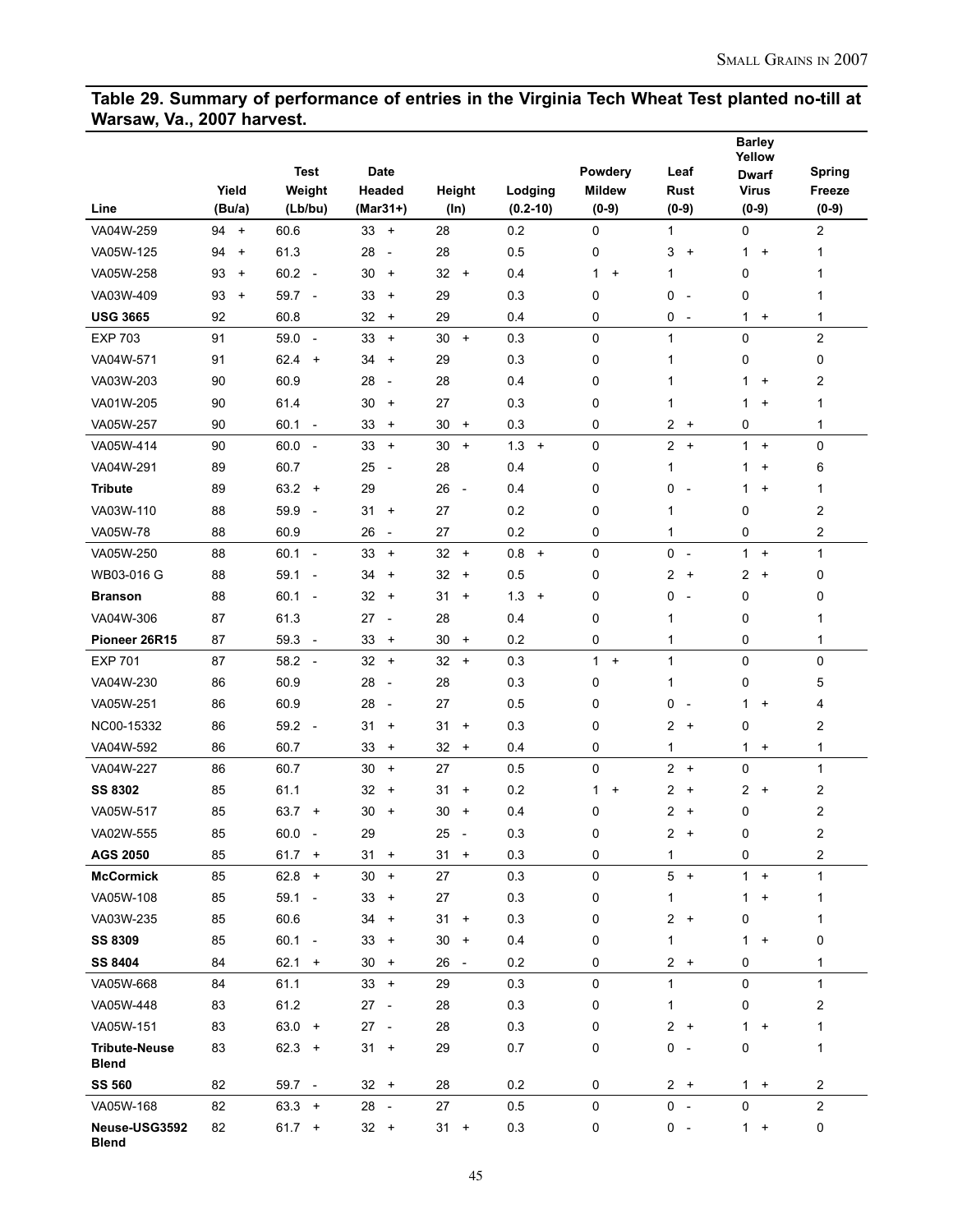#### **Table 29. Summary of performance of entries in the Virginia Tech Wheat Test planted no-till at Warsaw, Va., 2007 harvest. (cont.)**

|                           |            |                                  |                                        |                                |              |                           |                               | <b>Barley</b><br>Yellow   |                |
|---------------------------|------------|----------------------------------|----------------------------------------|--------------------------------|--------------|---------------------------|-------------------------------|---------------------------|----------------|
|                           |            | <b>Test</b>                      | <b>Date</b>                            |                                |              | Powdery                   | Leaf                          | <b>Dwarf</b>              | Spring         |
|                           | Yield      | Weight                           | Headed                                 | Height                         | Lodging      | <b>Mildew</b>             | Rust                          | <b>Virus</b>              | Freeze         |
| Line                      | (Bu/a)     | (Lb/bu)                          | (Mar31+)                               | $(\ln)$                        | $(0.2 - 10)$ | $(0-9)$                   | $(0-9)$                       | $(0-9)$                   | $(0-9)$        |
| <b>Coker 9184</b>         | 82         | 62.4<br>$+$                      | $32 +$                                 | 28                             | 0.2          | 0                         | 0<br>$\sim$                   | 1<br>$+$                  | 0              |
| <b>SS-MPV 57</b>          | 81         | 58.9<br>$\overline{\phantom{a}}$ | 32<br>$\ddot{}$                        | 28                             | 0.2          | 0                         | 2<br>$+$                      | $\mathbf{1}$<br>$\ddot{}$ | 7              |
| VA05W-317                 | 81         | 60.6                             | 30<br>$\ddot{}$                        | 24<br>$\overline{\phantom{a}}$ | 0.3          | 0                         | 0<br>$\overline{\phantom{a}}$ | 1<br>$\ddot{}$            | 2              |
| Pioneer 26R24             | 81         | 60.9                             | 29                                     | 28                             | 0.3          | 0                         | 1                             | 0                         | $\overline{c}$ |
| Magnolia                  | 81         | 61.1                             | $28 -$                                 | 30<br>$\ddot{}$                | 0.3          | $\mathbf{1}$<br>$\ddot{}$ | 1                             | 0                         | 1              |
| Panola                    | 81         | $60.2 -$                         | 28<br>$\sim$                           | 29                             | 0.3          | 0                         | 1                             | 0                         | 1              |
| <b>Featherstone 176</b>   | 80         | 60.7                             | 27<br>$\overline{\phantom{a}}$         | 28                             | 0.3          | 0                         | 3<br>$+$                      | 1<br>$\ddot{}$            | 3              |
| Tribute-<br>USG3592 Blend | 80         | $62.4 +$                         | 30<br>$+$                              | 30<br>$\ddot{}$                | 0.4          | 0                         | 1                             | 0                         | 3              |
| VA03W-310                 | 80         | $59.2 -$                         | 28<br>$\sim$                           | 29                             | 0.4          | 0                         | $\mathbf 0$<br>$\sim$         | $\mathbf{1}$<br>$\ddot{}$ | $\overline{c}$ |
| VA03W-412                 | 80         | 61.8<br>$+$                      | 31<br>$\ddot{}$                        | 29                             | 0.2          | 0                         | 2<br>$+$                      | 0                         | 2              |
| Pioneer 26R12             | 80         | 61.5                             | 32<br>$\ddot{}$                        | 28                             | 0.2          | 0                         | 1                             | 0                         | 2              |
| <b>Dominion</b>           | 80         | 60.7                             | 30<br>$\ddot{}$                        | 28                             | 0.2          | 0                         | 1                             | 1<br>$\ddot{}$            | 1              |
| <b>USG 3209</b>           | 80         | 59.8 -                           | 28<br>$\overline{\phantom{a}}$         | 26<br>$\overline{\phantom{a}}$ | 0.4          | 0                         | 4<br>$+$                      | 0                         | 1              |
| <b>Red Ruby</b>           | 80         | 60.5                             | 33<br>$+$                              | 29                             | 0.2          | 0                         | 3<br>$+$                      | 0                         | $\mathbf{1}$   |
| <b>USG 3342</b>           | 80         | 61.2                             | 30<br>$\ddot{}$                        | 27                             | 0.2          | 0                         | 1                             | 0                         | 0              |
| VA05W-53                  | 79         | $61.7 +$                         | 25<br>$\sim$                           | 26<br>$\overline{\phantom{a}}$ | 0.3          | 0                         | 2<br>$\ddot{}$                | 1<br>$\ddot{}$            | 6              |
| VA04W-79                  | 79         | 61.2                             | 32<br>$\ddot{}$                        | 30<br>$\ddot{}$                | 0.3          | 0                         | 1                             | 1<br>$\ddot{}$            | 4              |
| GA-951231-4E26            | 79         | 61.4                             | 26<br>$\sim$                           | 29                             | 0.2          | 0                         | 0<br>$\sim$                   | 0                         | 4              |
| <b>Coker 9553</b>         | 79         | $62.2 +$                         | $27 -$                                 | 28                             | 0.3          | $\mathbf{1}$<br>$+$       | $\mathbf{1}$                  | $\mathbf{1}$<br>$\ddot{}$ | 3              |
| VA00W-38                  | 79         | 60.1<br>$\overline{\phantom{a}}$ | $27 -$                                 | 27                             | 0.4          | 0                         | $\overline{2}$<br>$+$         | $\mathbf{1}$<br>$\ddot{}$ | 1              |
| Vigoro V9713              | 79         | 60.5                             | 33<br>$\ddot{}$                        | 30<br>$\ddot{}$                | 0.5          | 0                         | $\mathbf{1}$                  | 0                         | 1              |
| VA05W-436                 | 79         | 60.3                             | 30<br>$\begin{array}{c} + \end{array}$ | 28                             | 0.2          | 0                         | 1                             | 0                         | 1              |
| Sisson                    | 78         | 60.1<br>$\sim$                   | 31<br>$\begin{array}{c} + \end{array}$ | 28                             | 0.5          | 0                         | 6<br>$+$                      | 0                         | 4              |
| VA04W-90                  | 78         | $61.6 +$                         | 29                                     | 28                             | 0.2          | 0                         | 3<br>$\ddot{}$                | $\mathbf{1}$<br>$\ddot{}$ | 3              |
| Vigoro V9510              | 78         | 60.7                             | 30<br>$\ddot{}$                        | 27                             | 0.3          | 0                         | 2<br>$\overline{+}$           | 1<br>$\ddot{}$            | 3              |
| VA04W-515                 | 78         | $61.8 +$                         | 28<br>$\overline{\phantom{a}}$         | 29                             | 0.4          | 0                         | $\overline{2}$<br>$+$         | $\mathbf{1}$<br>$\ddot{}$ | 2              |
| GA-96693-4E16             | 78         | 61.1                             | 24<br>$\overline{\phantom{a}}$         | 28                             | 0.5          | 0                         | 1                             | $\mathbf{1}$<br>$\ddot{}$ | 0              |
| M01-4377                  | 78         | $61.7 +$                         | 32<br>$+$                              | $32 +$                         | 0.4          | $\mathbf{1}$<br>$\ddot{}$ | 2<br>$+$                      | 0                         | 0              |
| VA05W-255                 | 77         | 60.3                             | $25 -$                                 | 27                             | 0.4          | $\mathbf{1}$<br>$\ddot{}$ | 1                             | $\mathbf{1}$<br>$\ddot{}$ | 2              |
| VA05W-363                 | $77 \,$    | 59.3 -                           | 25 -                                   | 27                             | 0.5          | 0                         | 0<br>$\overline{\phantom{a}}$ | 1.<br>$\ddot{}$           | 2              |
| <b>USG 3706</b>           | 77         | 61.4                             | 28 -                                   | 26<br>$\sim$ $-$               | 0.3          | 0                         | 1                             | $\ddot{}$<br>$\mathbf{1}$ | 1              |
| <b>Neuse</b>              | 77         | $61.9 +$                         | $33 +$                                 | 29                             | 0.2          | 0                         | 0<br>$\overline{\phantom{a}}$ | 0                         | 1              |
| VA02W-398                 | 76         | $58.3 -$                         | 28 -                                   | 28                             | 0.4          | 0                         | 1                             | $2 +$                     | 5              |
| <b>SS 520</b>             | 76         | 60.3                             | 25 -                                   | 29                             | 0.3          | 0                         | 1                             | $\mathbf{1}$<br>$\ddot{}$ | 4              |
| VA03W-434                 | ${\bf 76}$ | 59.0 -                           | $32 +$                                 | 24 -                           | $0.2\,$      | 0                         | 1                             | 1<br>$\ddot{}$            | 0              |
| Chesapeake                | 76         | $61.8 +$                         | $31 +$                                 | 28                             | 0.3          | 0                         | 2<br>$+$                      | 0                         | 0              |
| VA04W-439                 | 75         | 61.5                             | $27 -$                                 | 28                             | $0.2\,$      | 0                         | 4<br>$\ddot{}$                | 1<br>$\ddot{}$            | 5              |
| <b>USG 3592</b>           | 75         | 61.4                             | $30 +$                                 | $31 +$                         | 0.3          | 0                         | 0<br>$\sim$                   | 1<br>$\ddot{}$            | 1              |
| VA03W-135                 | 74         | $57.7 -$                         | $32 +$                                 | 28                             | 0.3          | 0                         | 1                             | 1<br>$\ddot{}$            | 3              |
| Renwood 3260              | 74         | $61.9 +$                         | $27 -$                                 | 29                             | 0.4          | 0                         | 1                             | 1<br>$\ddot{}$            | 2              |
| <b>Coker 9436</b>         | 73         | 58.6 -                           | $33 +$                                 | 27                             | 0.5          | 0                         | 1                             | 1<br>$\ddot{}$            | 0              |
| GA-951231-4E25            | 72         | $61.6 +$                         | 26 -                                   | 27                             | 0.2          | 0                         | 1                             | 1<br>$\ddot{}$            | 5              |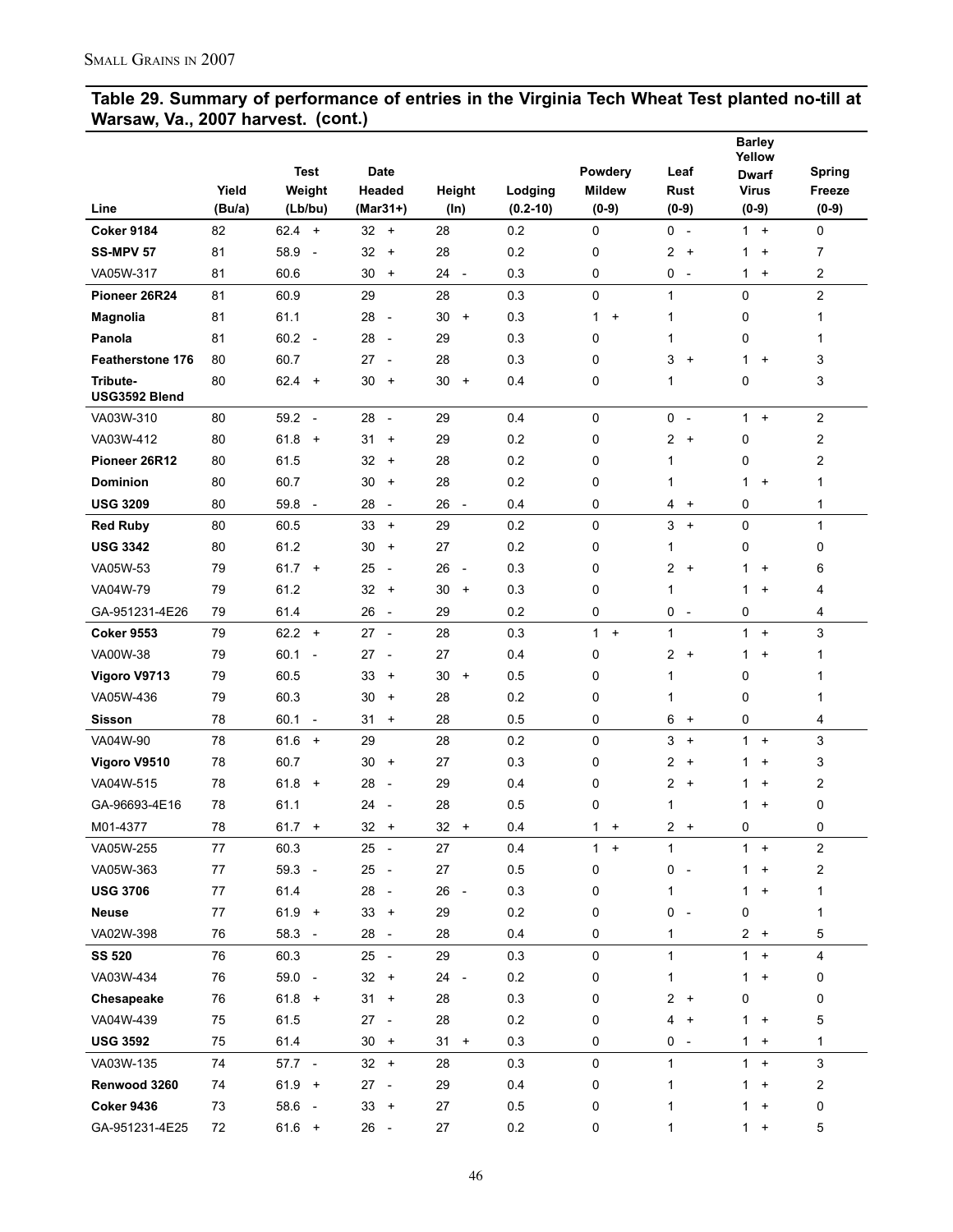#### **Table 29. Summary of performance of entries in the Virginia Tech Wheat Test planted no-till at Warsaw, Va., 2007 harvest. (cont.)**

| Line          | Yield<br>(Bu/a)                | <b>Test</b><br>Weight<br>(Lb/bu) | <b>Date</b><br>Headed<br>$(Mar31+)$ | Height<br>(In)                 | Lodging<br>$(0.2 - 10)$ | Powdery<br><b>Mildew</b><br>$(0-9)$ | Leaf<br>Rust<br>$(0-9)$  | <b>Barley</b><br>Yellow<br><b>Dwarf</b><br><b>Virus</b><br>$(0-9)$ | <b>Spring</b><br>Freeze<br>$(0-9)$ |
|---------------|--------------------------------|----------------------------------|-------------------------------------|--------------------------------|-------------------------|-------------------------------------|--------------------------|--------------------------------------------------------------------|------------------------------------|
| VA05W-313     | 72                             | 60.5                             | 25<br>$\overline{\phantom{a}}$      | 28                             | 0.4                     | 0                                   |                          | $\ddot{}$                                                          | 2                                  |
| Pioneer 26R31 | 72                             | 60.3                             | 27<br>$\overline{\phantom{a}}$      | 23<br>$\overline{\phantom{a}}$ | 0.2                     | 0                                   |                          | 1<br>$\ddot{}$                                                     | $\overline{c}$                     |
| Jamestown     | 71                             | $62.5 +$                         | 25<br>$\overline{\phantom{a}}$      | 26<br>$\overline{\phantom{a}}$ | 0.2                     | 0                                   |                          | 1<br>$\ddot{}$                                                     | $\overline{5}$                     |
| DV03-9550     | 69<br>$\overline{\phantom{a}}$ | $61.9 +$                         | 26<br>$\overline{\phantom{a}}$      | 27                             | 0.3                     | 0                                   | $\overline{2}$<br>$^{+}$ | $\overline{1}$<br>$^{+}$                                           | 7                                  |
| VA02W-713     | 69<br>$\overline{\phantom{a}}$ | $61.8 +$                         | 26<br>$\overline{\phantom{a}}$      | 29                             | 0.4                     | 0                                   | $\overline{4}$<br>$^{+}$ | $\Omega$                                                           | 4                                  |
| <b>Massey</b> | 69<br>$\overline{\phantom{a}}$ | 61.0                             | 28<br>$\sim$                        | $31 +$                         | 0.7                     | 0                                   | 6<br>$\overline{+}$      | $1 +$                                                              | 2                                  |
| Pioneer 26R87 | 67<br>$\overline{\phantom{a}}$ | 63.1<br>$+$                      | 27<br>$\sim$                        | 27                             | 0.2                     | $\mathbf{0}$                        | 1                        | $\mathbf 1$<br>$\ddot{}$                                           | 3                                  |
| VA05W-65      | 65<br>$\overline{\phantom{a}}$ | $63.4 +$                         | 26<br>$\overline{\phantom{a}}$      | 25<br>$\overline{\phantom{a}}$ | 0.3                     | 0                                   |                          | 0                                                                  | 7                                  |
| Average       | 81                             | 60.9                             | 29                                  | 28                             | 0.4                     | $\mathbf{0}$                        | и                        | $\Omega$                                                           | $\mathfrak{p}$                     |
| LSD (0.05)    | 12                             | 0.7                              | 1                                   | 2                              | 0.4                     | 1                                   | 1                        |                                                                    |                                    |
| CV.           | 9                              | 0.7                              | 3                                   | 6                              |                         |                                     |                          |                                                                    |                                    |

Released cultivars are shown in bold print.

Varieties are ordered by descending yield averages. A plus or minus sign indicates a performance significantly above or below the test average.

Belgian Lodging Scale = Area X Intensity X 0.2. Area = 1-10, where 1 is wheat unaffected and 10 is entire plot affected and Intensity = 1-5, where 1 is wheat standing upright and 5 is wheat totally flat.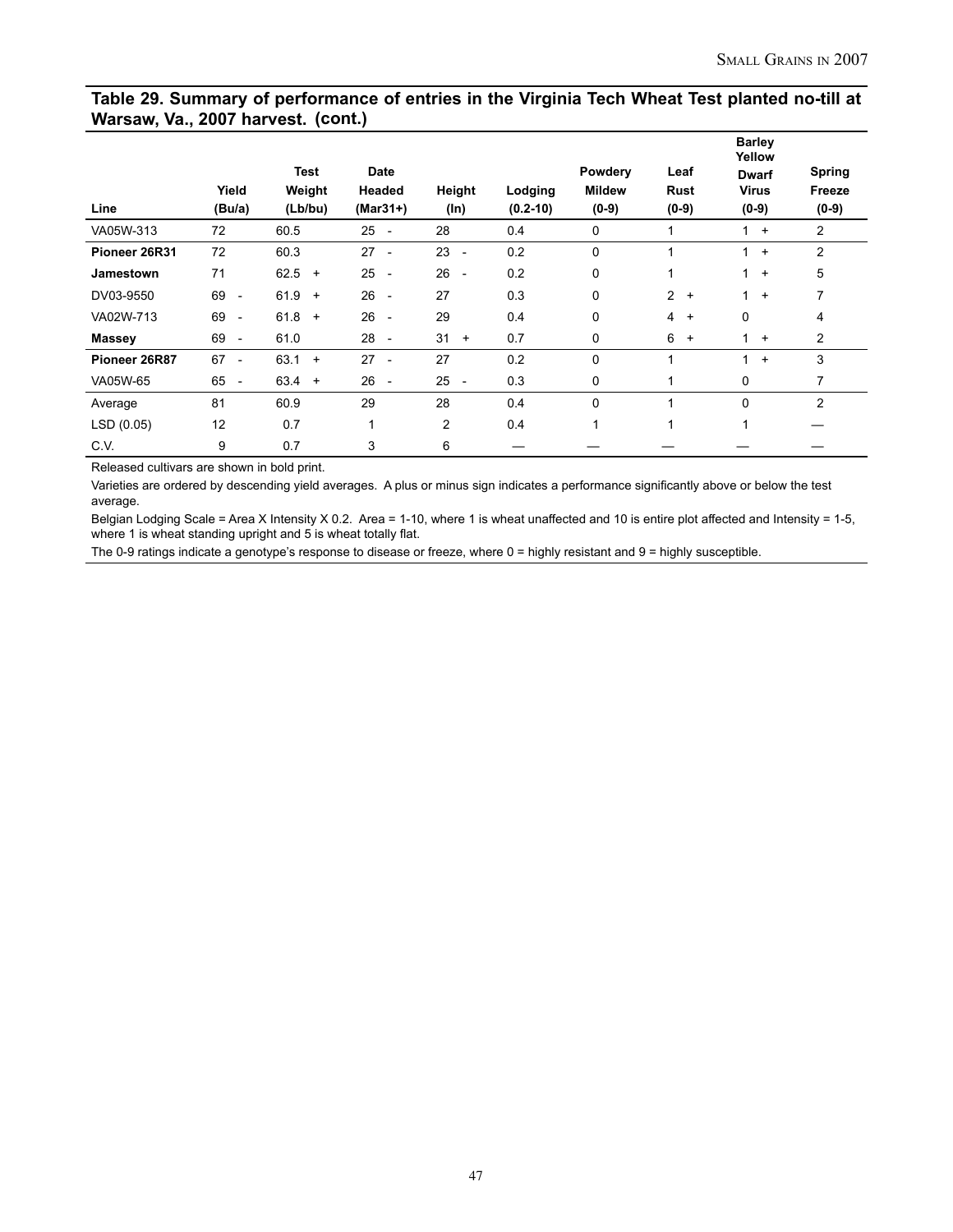#### **Table 30. Summary of performance of entries planted no-till in the Virginia Tech Wheat Test (Warsaw and Holland, Va.), 2007 harvest.**

| Line             | Yield<br>(Bu/a) | <b>Test Weight</b><br>(Lb/bu) | Date<br>Headed<br>$(Mar31+)$ | Height<br>(ln) | Lodging<br>$(0.2 - 10)$ | Powdery<br><b>Mildew</b><br>$(0-9)$ | <b>Leaf Rust</b><br>$(0-9)$ | <b>Barley Yel-</b><br>low Dwarf<br><b>Virus</b><br>$(0-9)$ | Spring<br>Freeze<br>$(0-9)$ |
|------------------|-----------------|-------------------------------|------------------------------|----------------|-------------------------|-------------------------------------|-----------------------------|------------------------------------------------------------|-----------------------------|
|                  | (2)             | (2)                           | (1)                          | (1)            | (1)                     | (1)                                 | (2)                         | (1)                                                        | (1)                         |
| <b>USG 3665</b>  | $83 +$          | 60.7                          | $32 +$                       | 29             | 0.4                     | 0                                   | $0 -$                       | $1 +$                                                      | 1                           |
| VA05W-414        | $80 +$          | $60.1 -$                      | $33 +$                       | $30 +$         | $1.3 +$                 | 0                                   | $2 +$                       | $1 +$                                                      | 0                           |
| VA03W-110        | $80 +$          | $60.0 -$                      | $31 +$                       | 27             | 0.2                     | 0                                   | $0 -$                       | 0                                                          | 2                           |
| VA05W-258        | $79 +$          | $60.2 -$                      | $30 +$                       | $32 +$         | 0.4                     | $1 +$                               | 1                           | 0                                                          | 1                           |
| <b>EXP 701</b>   | $79+$           | $58.1 -$                      | $32 +$                       | $32 +$         | 0.3                     | $1 +$                               | 1                           | 0                                                          | 0                           |
| VA04W-259        | $79+$           | 60.8                          | $33 +$                       | 28             | 0.2                     | 0                                   | $\mathbf{1}$                | 0                                                          | 2                           |
| VA03W-203        | $78 +$          | 61.1                          | $28 -$                       | 28             | 0.4                     | 0                                   | 1                           | $1 +$                                                      | 2                           |
| VA04W-592        | $77 +$          | 60.7                          | $33 +$                       | $32 +$         | 0.4                     | 0                                   | 1                           | $1 +$                                                      | 1                           |
| <b>SS 8309</b>   | $77 +$          | $60.4 -$                      | $33 +$                       | $30 +$         | 0.4                     | 0                                   | 1                           | $1 +$                                                      | 0                           |
| VA01W-205        | $77 +$          | 61.1                          | $30 +$                       | 27             | 0.3                     | 0                                   | $\mathbf{1}$                | $1 +$                                                      | 1                           |
| VA05W-250        | $77 +$          | $60.4 -$                      | $33 +$                       | $32 +$         | $0.8 +$                 | 0                                   | $0 -$                       | $1 +$                                                      | $\mathbf{1}$                |
| VA04W-571        | $77 +$          | $62.2 +$                      | $34 +$                       | 29             | 0.3                     | 0                                   | $2 +$                       | 0                                                          | 0                           |
| <b>AGS 2050</b>  | $77 +$          | $61.6 +$                      | $31 +$                       | $31 +$         | 0.3                     | 0                                   | 1                           | 0                                                          | 2                           |
| Pioneer 26R15    | $77 +$          | $59.2 -$                      | $33 +$                       | $30 +$         | 0.2                     | 0                                   | 1                           | 0                                                          | 1                           |
| <b>SS 8302</b>   | 76              | 61.1                          | $32 +$                       | $31 +$         | 0.2                     | $1 +$                               | $2+$                        | $2+$                                                       | 2                           |
| VA04W-291        | 76              | 60.7                          | $25 -$                       | 28             | 0.4                     | 0                                   | $\mathbf{1}$                | $1 +$                                                      | 6                           |
| VA03W-235        | 76              | 60.9                          | 34 +                         | $31 +$         | 0.3                     | 0                                   | $2 +$                       | 0                                                          | 1                           |
| NC00-15332       | 76              | $59.1 -$                      | $31 +$                       | $31 +$         | 0.3                     | 0                                   | $2 +$                       | 0                                                          | 2                           |
| <b>EXP 703</b>   | 76              | $59.5 -$                      | $33 +$                       | $30 +$         | 0.3                     | 0                                   | $2 +$                       | 0                                                          | 2                           |
| VA03W-409        | 76              | $59.5 -$                      | $33 +$                       | 29             | 0.3                     | 0                                   | $0 -$                       | 0                                                          | 1                           |
| VA05W-125        | 75              | 61.3                          | $28 -$                       | 28             | 0.5                     | 0                                   | $3 +$                       | $1 +$                                                      | $\mathbf{1}$                |
| VA05W-257        | 75              | $59.7 -$                      | $33 +$                       | $30 +$         | 0.3                     | 0                                   | $2 +$                       | 0                                                          | 1                           |
| VA05W-668        | 75              | $61.5 +$                      | $33 +$                       | 29             | 0.3                     | 0                                   | $2+$                        | 0                                                          | 1                           |
| WB03-016 G       | 74              | $59.2 -$                      | $34 +$                       | $32 +$         | 0.5                     | 0                                   | $2 +$                       | $2+$                                                       | 0                           |
| VA05W-108        | 74              | $59.5 -$                      | $33 +$                       | 27             | 0.3                     | 0                                   | $\mathbf{1}$                | $1 +$                                                      | $\mathbf{1}$                |
| VA05W-251        | 74              | 60.7                          | 28 -                         | 27             | 0.5                     | 0                                   | $0 -$                       | $1 +$                                                      | 4                           |
| <b>Tribute</b>   | 74              | $62.9 +$                      | 29                           | $26 -$         | 0.4                     | 0                                   | $0 -$                       | $1 +$                                                      | 1                           |
| <b>USG 3209</b>  | 74              | $60.2 -$                      | $28 -$                       | $26 -$         | 0.4                     | 0                                   | 4 +                         | 0                                                          | 1                           |
| <b>Red Ruby</b>  | 74              | 60.6                          | $33 +$                       | 29             | 0.2                     | 0                                   | $3 +$                       | 0                                                          |                             |
| VA04W-227        | 74              | 61.1                          | $30 +$                       | 27             | 0.5                     | 0                                   | $2 +$                       | 0                                                          | 1                           |
| VA05W-436        | $\bf 74$        | 60.7                          | $30 +$                       | 28             | 0.2                     | 0                                   | $\mathbf{1}$                | 0                                                          | $\mathbf{1}$                |
| <b>Branson</b>   | 74              | $59.7 -$                      | $32 +$                       | $31 +$         | $1.3 +$                 | 0                                   | $0 -$                       | $\mathsf 0$                                                | 0                           |
| <b>McCormick</b> | 73              | $62.6 +$                      | $30 +$                       | 27             | 0.3                     | 0                                   | $5+$                        | $1 +$                                                      | 1                           |
| VA05W-151        | 73              | $61.6 +$                      | $27 -$                       | 28             | 0.3                     | 0                                   | $2+$                        | $1 +$                                                      | 1                           |
| Vigoro V9510     | 73              | 60.6                          | $30 +$                       | 27             | 0.3                     | 0                                   | $2+$                        | $1 +$                                                      | 3                           |
| <b>SS-MPV 57</b> | 73              | $59.3 -$                      | $32 +$                       | 28             | 0.2                     | 0                                   | $2 +$                       | $1 +$                                                      | $\overline{7}$              |
| VA03W-310        | 73              | $59.2 -$                      | $28 -$                       | 29             | 0.4                     | 0                                   | $0 -$                       | $1 +$                                                      | 2                           |
| VA04W-306        | 73              | 61.1                          | $27 -$                       | 28             | 0.4                     | 0                                   | 1                           | 0                                                          | 1                           |
| VA05W-448        | 73              | 61.3                          | $27 -$                       | 28             | 0.3                     | 0                                   | 1                           | 0                                                          | 2                           |
| VA04W-79         | 72              | 61.2                          | $32 +$                       | $30 +$         | 0.3                     | 0                                   | 1                           | $1 +$                                                      | 4                           |
| <b>Dominion</b>  | 72              | 60.8                          | $30 +$                       | 28             | 0.2                     | 0                                   | 1                           | $1 +$                                                      | 1                           |
| VA05W-317        | 72              | 60.9                          | $30 +$                       | $24 -$         | 0.3                     | 0                                   | $0 -$                       | $1 +$                                                      | 2                           |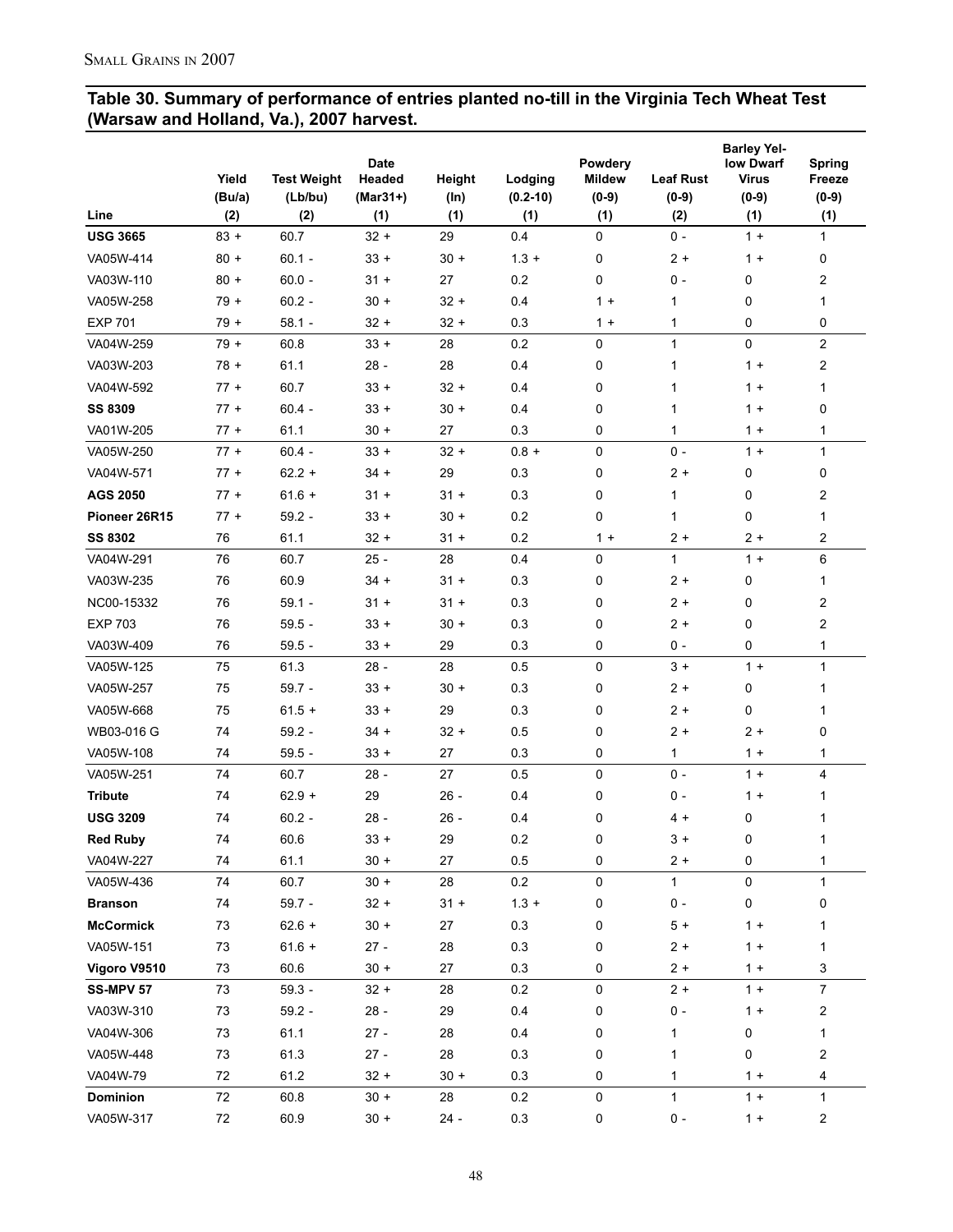#### **Table 30. Summary of performance of entries planted no-till in the Virginia Tech Wheat Test (Warsaw and Holland, Va.), 2007 harvest. (cont.)**

|                                      | Yield  | <b>Test Weight</b> | <b>Date</b><br>Headed | Height  | Lodging      | Powdery<br><b>Mildew</b> | <b>Leaf Rust</b> | <b>Barley Yel-</b><br><b>Iow Dwarf</b><br><b>Virus</b> | Spring<br>Freeze |
|--------------------------------------|--------|--------------------|-----------------------|---------|--------------|--------------------------|------------------|--------------------------------------------------------|------------------|
|                                      | (Bu/a) | (Lb/bu)            | $(Mar31+)$            | $(\ln)$ | $(0.2 - 10)$ | $(0-9)$                  | $(0-9)$          | $(0-9)$                                                | $(0-9)$          |
| Line                                 | (2)    | (2)                | (1)                   | (1)     | (1)          | (1)                      | (2)              | (1)                                                    | (1)              |
| VA05W-517                            | 72     | $63.5 +$           | $30 +$                | $30 +$  | 0.4          | 0                        | $2 +$            | 0                                                      | $\overline{a}$   |
| Pioneer 26R24                        | 72     | 61.2               | 29                    | 28      | 0.3          | 0                        | $2+$             | 0                                                      | 2                |
| VA04W-230                            | 72     | 61.1               | $28 -$                | 28      | 0.3          | 0                        | $2 +$            | 0                                                      | 5                |
| GA-951231-4E26                       | 72     | 61.3               | $26 -$                | 29      | 0.2          | 0                        | $\mathbf{1}$     | $\Omega$                                               | 4                |
| VA05W-78                             | 72     | 61.2               | $26 -$                | 27      | 0.2          | 0                        | $\mathbf{1}$     | 0                                                      | 2                |
| GA-96693-4E16                        | 71     | 61.2               | 24 -                  | 28      | 0.5          | 0                        | $0 -$            | $1 +$                                                  | 0                |
| <b>Coker 9184</b>                    | 71     | $62.2 +$           | $32 +$                | 28      | 0.2          | 0                        | $0 -$            | $1 +$                                                  | 0                |
| M01-4377                             | 71     | $61.8 +$           | $32 +$                | $32 +$  | 0.4          | $1 +$                    | $2 +$            | 0                                                      | 0                |
| Magnolia                             | 71     | 61.0               | $28 -$                | $30 +$  | 0.3          | $1 +$                    | $\mathbf{1}$     | 0                                                      | $\mathbf{1}$     |
| Pioneer 26R12                        | 71     | 61.2               | $32 +$                | 28      | 0.2          | 0                        | $\mathbf{1}$     | 0                                                      | 2                |
| <b>Tribute-Neuse</b><br><b>Blend</b> | 71     | $62.3 +$           | $31 +$                | 29      | 0.7          | 0                        | $0 -$            | 0                                                      | 1                |
| VA05W-168                            | 71     | $63.1 +$           | $28 -$                | 27      | 0.5          | 0                        | $0 -$            | 0                                                      | 2                |
| VA04W-90                             | 70     | $61.4 +$           | 29                    | 28      | 0.2          | 0                        | $3 +$            | $1 +$                                                  | 3                |
| VA04W-515                            | 70     | $61.5 +$           | $28 -$                | 29      | 0.4          | 0                        | 1                | $1 +$                                                  | $\overline{c}$   |
| <b>USG 3592</b>                      | 70     | $61.4 +$           | $30 +$                | $31 +$  | 0.3          | 0                        | $0 -$            | $1 +$                                                  | 1                |
| Vigoro V9713                         | 70     | $60.3 -$           | $33 +$                | $30 +$  | 0.5          | 0                        | $2 +$            | 0                                                      | 1                |
| VA02W-555                            | 70     | $60.0 -$           | 29                    | $25 -$  | 0.3          | 0                        | $2+$             | 0                                                      | 2                |
| <b>SS 8404</b>                       | 70     | $61.8 +$           | $30 +$                | $26 -$  | 0.2          | 0                        | $2+$             | 0                                                      | $\mathbf{1}$     |
| Panola                               | 70     | $59.9 -$           | $28 -$                | 29      | 0.3          | 0                        | $\mathbf{1}$     | 0                                                      | $\mathbf{1}$     |
| Tribute-USG3592<br><b>Blend</b>      | 70     | $62.2 +$           | $30 +$                | $30 +$  | 0.4          | 0                        | $0 -$            | 0                                                      | 3                |
| VA05W-53                             | 69     | $61.8 +$           | $25 -$                | $26 -$  | 0.3          | 0                        | $3 +$            | $1 +$                                                  | 6                |
| <b>SS 560</b>                        | 69     | $59.9 -$           | $32 +$                | 28      | 0.2          | 0                        | $2+$             | $1 +$                                                  | 2                |
| <b>SS 520</b>                        | 69     | $60.3 -$           | $25 -$                | 29      | 0.3          | 0                        | $\mathbf{1}$     | $1 +$                                                  | 4                |
| VA03W-434                            | 69     | $59.3 -$           | $32 +$                | $24 -$  | 0.2          | 0                        | $\mathbf{1}$     | $1 +$                                                  | 0                |
| Neuse-USG3592<br><b>Blend</b>        | 69     | $61.5 +$           | $32 +$                | $31 +$  | 0.3          | 0                        | $0 -$            | $1 +$                                                  | 0                |
| VA02W-398                            | 68     | $59.1 -$           | $28 -$                | 28      | 0.4          | 0                        | $0 -$            | $2 +$                                                  | 5                |
| VA00W-38                             | 68     | $60.3 -$           | 27 -                  | 27      | 0.4          | 0                        | 3 +              | $1 +$                                                  | 1                |
| <b>Featherstone 176</b>              | 68     | 61.2               | $27 -$                | 28      | 0.3          | 0                        | $3 +$            | $1 +$                                                  | 3                |
| VA05W-255                            | 68     | $60.2 -$           | $25 -$                | 27      | 0.4          | $1 +$                    | 1                | $1 +$                                                  | $\overline{c}$   |
| Renwood 3260                         | 68     | $61.7 +$           | $27 -$                | 29      | 0.4          | 0                        | 1                | $1 +$                                                  | $\overline{c}$   |
| <b>USG 3706</b>                      | 68     | $61.4 +$           | $28 -$                | $26 -$  | 0.3          | 0                        | 1                | $1 +$                                                  | 1                |
| <b>Sisson</b>                        | 68     | $60.4 -$           | $31 +$                | 28      | 0.5          | 0                        | $6+$             | 0                                                      | 4                |
| Chesapeake                           | 68     | $61.6 +$           | $31 +$                | 28      | 0.3          | 0                        | $2 +$            | 0                                                      | 0                |
| VA03W-412                            | 68     | $61.9 +$           | $31 +$                | 29      | 0.2          | 0                        | $2+$             | $\mathbf 0$                                            | $\overline{c}$   |
| <b>USG 3342</b>                      | 68     | 60.5               | $30 +$                | 27      | 0.2          | 0                        | $\mathbf 1$      | 0                                                      | 0                |
| <b>Neuse</b>                         | 68     | $61.9 +$           | $33 +$                | 29      | 0.2          | 0                        | $0 -$            | 0                                                      | 1                |
| <b>Coker 9553</b>                    | 67     | $61.9 +$           | $27 -$                | 28      | 0.3          | $1 +$                    | $\mathbf{1}$     | $1 +$                                                  | 3                |
| VA05W-363                            | 67     | $59.5 -$           | $25 -$                | 27      | 0.5          | 0                        | $0 -$            | $1 +$                                                  | 2                |
| Jamestown                            | 66     | $62.2 +$           | $25 -$                | $26 -$  | 0.2          | 0                        | $2 +$            | $1 +$                                                  | 5                |
| <b>Coker 9436</b>                    | 66     | $58.5 -$           | $33 +$                | 27      | 0.5          | 0                        | $\mathbf{1}$     | $1 +$                                                  | 0                |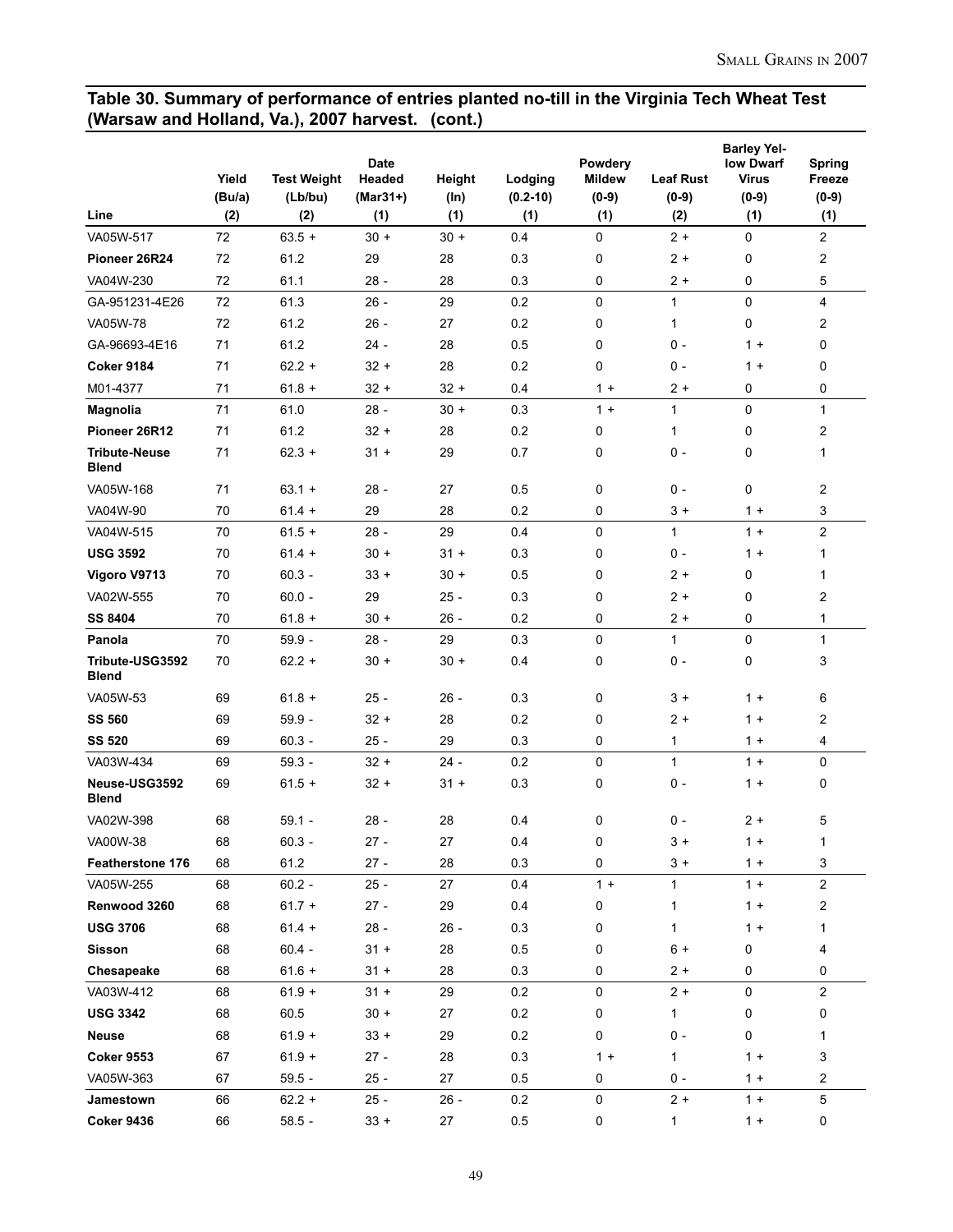|                                                  | Table 30. Summary of performance of entries planted no-till in the Virginia Tech Wheat Test |
|--------------------------------------------------|---------------------------------------------------------------------------------------------|
| (Warsaw and Holland, Va.), 2007 harvest. (cont.) |                                                                                             |

| Line           | Yield<br>(Bu/a)<br>(2) | <b>Test Weight</b><br>(Lb/bu)<br>(2) | <b>Date</b><br>Headed<br>$(Mar31+)$<br>(1) | Height<br>$(\ln)$<br>(1) | Lodging<br>$(0.2 - 10)$<br>(1) | Powdery<br><b>Mildew</b><br>$(0-9)$<br>(1) | <b>Leaf Rust</b><br>$(0-9)$<br>(2) | <b>Barley Yel-</b><br>low Dwarf<br><b>Virus</b><br>$(0-9)$<br>(1) | <b>Spring</b><br><b>Freeze</b><br>$(0-9)$<br>(1) |
|----------------|------------------------|--------------------------------------|--------------------------------------------|--------------------------|--------------------------------|--------------------------------------------|------------------------------------|-------------------------------------------------------------------|--------------------------------------------------|
| Pioneer 26R31  | 66                     | $59.9 -$                             | $27 -$                                     | $23 -$                   | 0.2                            | 0                                          | 1                                  | $1 +$                                                             | $\overline{c}$                                   |
| VA05W-313      | $65 -$                 | 60.5                                 | $25 -$                                     | 28                       | 0.4                            | 0                                          | 1                                  | $1 +$                                                             | $\overline{2}$                                   |
| VA03W-135      | $65 -$                 | $58.5 -$                             | $32 +$                                     | 28                       | 0.3                            | 0                                          | 1                                  | $1 +$                                                             | 3                                                |
| GA-951231-4E25 | $65 -$                 | $61.4 +$                             | $26 -$                                     | 27                       | 0.2                            | 0                                          | 1                                  | $1 +$                                                             | 5                                                |
| <b>Massey</b>  | $63 -$                 | 60.9                                 | $28 -$                                     | $31 +$                   | 0.7                            | 0                                          | $5+$                               | $1 +$                                                             | $\overline{2}$                                   |
| VA02W-713      | $63 -$                 | $61.8 +$                             | $26 -$                                     | 29                       | 0.4                            | 0                                          | $4 +$                              | $\mathbf 0$                                                       | 4                                                |
| VA05W-65       | $63 -$                 | $63.0 +$                             | $26 -$                                     | $25 -$                   | 0.3                            | 0                                          | $2 +$                              | $\mathbf 0$                                                       | 7                                                |
| VA04W-439      | $61 -$                 | 61.3                                 | $27 -$                                     | 28                       | 0.2                            | 0                                          | $4 +$                              | $1 +$                                                             | 5                                                |
| DV03-9550      | $61 -$                 | $61.9 +$                             | $26 -$                                     | 27                       | 0.3                            | 0                                          | $3 +$                              | $1 +$                                                             | 7                                                |
| Pioneer 26R87  | $56 -$                 | $63.5 +$                             | $27 -$                                     | 27                       | 0.2                            | 0                                          | 1                                  | $1 +$                                                             | 3                                                |
| Average        | 71                     | 60.9                                 | 29                                         | 28                       | 0.4                            | 0                                          | $\mathbf{1}$                       | $\Omega$                                                          | $\overline{2}$                                   |
| LSD (0.05)     | 6                      | 0.5                                  | 1                                          | 2                        | 0.4                            | 0.5                                        | $\mathbf{1}$                       | $\mathbf{1}$                                                      |                                                  |
| C.V.           | 8                      | 0.8                                  | 3                                          | 6                        |                                |                                            |                                    |                                                                   |                                                  |

Released cultivars are shown in bold print.

The number in parentheses below column headings indicates the number of locations on which data are based.

Varieties are ordered by descending yield averages. A plus or minus sign indicates a performance significantly above or below the test average.

Belgian Lodging Scale = Area X Intensity X 0.2. Area = 1-10, where 1 is wheat unaffected and 10 is entire plot affected and Intensity = 1-5, where 1 is wheat standing upright and 5 is wheat totally flat.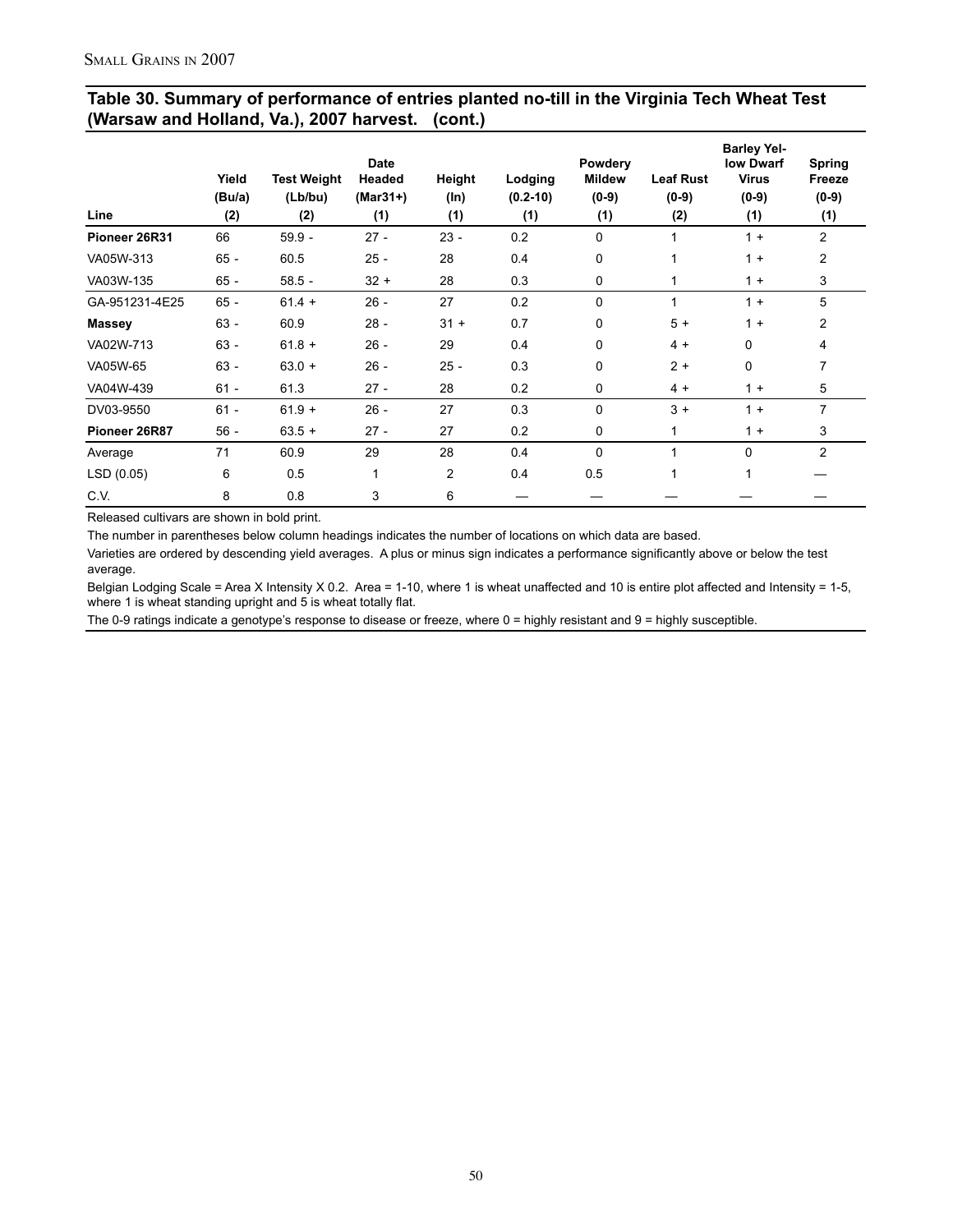# **Section 3: Milling and Baking Quality**

The milling and baking qualities of wheat lines grown in the 2005- 2006 Virginia State Wheat Test were assessed by the USDA-ARS Soft Wheat Quality Laboratory (SWQL) in Wooster, Ohio (Table 31). Quality evaluations were conducted using 2,000-gram grain samples from wheat lines grown at the Warsaw test site. The data presented here are for a single location and, therefore, are not a definitive measure of a given wheat line's milling and bak ing qualities. Quality varies from location to location and from year to year; therefore, data from multiple years and locations are needed to accurately define quality of a given wheat line. While wheat lines are listed in the table from highest to lowest "Milling Quality," this parameter alone is not indicative of end-use quality, which relates to a cultivar's suitability for use in manufacturing a vast array of products requiring flour with specific and diverse qual ity characteristics.

The milling and baking qualities of wheat lines were compared to those of the check cultivar McCormick. On the basis of eight independent Allis-Chalmers milling-quality evaluations conducted by the SWQL, McCormick has a historical milling quality score of  $68.1$  and ranks  $367<sup>th</sup>$  out of 757 wheat cultivars evaluated to date. For the 2006 crop, McCormick received a milling quality score of 64.7. Most of the wheat cultivars evaluated in 2006 also had slightly lower milling quality scores than their historical averages. Pastrybaking quality of McCormick on the basis of cookie-spread diameter (17.0 cm) was similar to the historical average value of 17.2 cm. Gluten strength of wheat cultivars evaluated in 2006 was elevated on the basis higher than average lactic acid scores, which has a negative impact on cookie diameter. Lines receiving milling quality scores of "A" or "B" and baking quality scores above "E" likely have better overall pastry quality than McCormick. Most of the wheat cultivars and lines evaluated had acceptable milling and bak ing qualities. Wheat lines receiving milling quality scores below "C" or baking quality scores below "E" may have less desirable milling quality and/or baking quality properties than McCormick.

Milling quality scores of released cultivars ranged from 80.8 for Pioneer 26R31 to 49.4 for Chesapeake with nine cultivars and four experimental lines having higher scores than McCormick. Baking quality scores for released cultivars ranged from a high of 66.9 for Featherstone 176 to a low of 32.5 for SS 520 with 15 cultivars and 13 experimental lines having higher scores than McCormick. Flour yields among the cultivars ranged from a high of 78.9 percent for Dominion to a low of 75.1 percent for Chesapeake. Cookie diameters of released cultivars ranged from a high of 17.86 cm for SS 8404 to a low of 16.53 cm for SS 520.

Among the released cultivars, flour protein concentration var ied from 8.46 percent for SS 550 to 10.19 percent for USG 3706. Protein quality, specifically gluten strength, based on Lactic Acid Solvent Retention Capacity varied from a high of 125 percent for Renwood 3260 to a low of 88.1 percent for SS-MPV 57. Lines hav ing lower lactic acid scores would produce a dough having weak gluten strength and more suitable for pastry products such as cook ies, while lines having higher lactic acid scores, such as Renwood 3260, would produce a dough having stronger gluten strength and more suitable for cracker or certain bread products.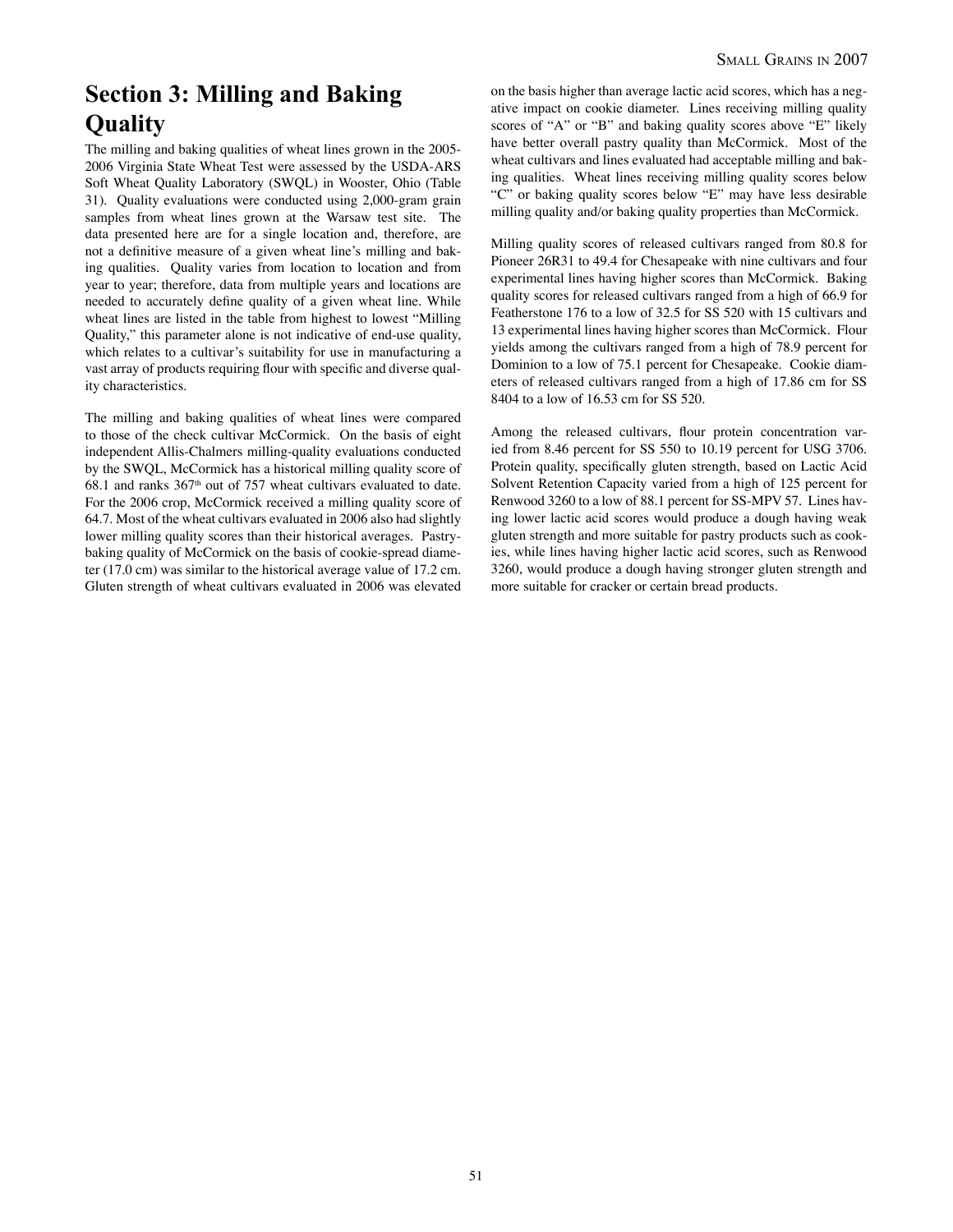#### **Table 31. Milling and baking quality of entries in the Virginia Tech Wheat Test based on evaluation of the 2006 harvest.**

|                                         |                         | <b>Historical</b> |                     |                         |                         |                             |                       | <b>Softness</b>         |              |                        |                    |
|-----------------------------------------|-------------------------|-------------------|---------------------|-------------------------|-------------------------|-----------------------------|-----------------------|-------------------------|--------------|------------------------|--------------------|
|                                         | <b>Milling</b>          | Cookie<br>Diam-   |                     | <b>Milling</b>          | <b>Baking</b>           | <b>Straight</b>             | Break                 | Endo-<br>sperm          | <b>Flour</b> | Cookie                 | <b>Lactic Acid</b> |
| Line                                    | Quality<br><b>Score</b> | eter<br>cm.       | No.<br><b>Tests</b> | Quality<br><b>Score</b> | Quality<br><b>Score</b> | <b>Grade Flour</b><br>Yield | <b>Flour</b><br>Yield | Separation Protein<br>% | %            | <b>Diameter</b><br>cm. | Adj.<br>9% Prot.   |
| Standard $=$<br><b>McCormick</b>        | 68.1                    | 17.2              | 8                   | 64.7 C                  | 48.2 E                  | 76.8                        | 30.4                  | 10.1                    | 9.30         | 17.00                  | 107.9              |
| <b>RELEASED VARIETIES</b>               |                         |                   |                     |                         |                         |                             |                       |                         |              |                        |                    |
| Pioneer 26R31                           | 81.9                    | 16.9              | $\overline{2}$      | 80.8 A                  | 46.2 E                  | 78.8                        | $25.5*$               | 8.4                     | 8.90         | 16.94                  | 98.3               |
| <b>Dominion</b>                         | 79.3                    | 17.1              | 6                   | 80.6 A                  | 51.5 D                  | 78.9                        | 26.4 *                | 8.0                     | 9.22         | 17.10                  | 108.8              |
| <b>SS 8404</b>                          | 78.1                    | 17.6              | $\mathbf{1}$        | 79.5 B                  | 76.9 B                  | 78.2                        | 29.5                  | 8.2                     | 9.15         | 17.86                  | 91.8               |
| <b>SS 520</b>                           | 80.1                    | 17.3              | $\overline{7}$      | 77.7 B                  | 32.5 F                  | 78.0                        | 28.4                  | 8.3                     | 9.02         | $16.53$ *              | 112.6              |
| <b>SS-MVP 57</b>                        | 78.5                    | 17.4              | 3                   | 75.2 B                  | 56.5 D                  | 77.6                        | 28.7                  | 8.4                     | 8.84         | 17.25                  | 88.1               |
| Renwood 3706                            | 77.9                    | 17.2              | 5                   | 74.9 B                  | 58.5 D                  | 78.1                        | $24.9*$               | 8.7                     | $10.19$ *    | 17.31                  | 118.2              |
| <b>Tribute-Neuse</b><br>Blend           |                         |                   |                     | 72.4 B                  | 51.9 D                  | 77.7                        | $27.3*$               | 9.2                     | 9.37         | 17.11                  | 107.9              |
| Pioneer 26R15                           | 74.8                    | 17.4              | 4                   | 72.3 B                  | 62.9 C                  | 77.2                        | 31.5                  | 8.7                     | 9.28         | 17.44                  | 121.9              |
| <b>Neuse-USG</b><br><b>3592 Blend</b>   |                         |                   |                     | 71.1 B                  | 54.2 D                  | 77.1                        | 31.6                  | 9.0                     | 9.24         | 17.18                  | 108.3              |
| Renwood 3260                            | 76.4                    | 17.0              | 3                   | 70.5 B                  | 34.2 F                  | 76.9                        | 28.1                  | 8.9                     | $10.16$ *    | $16.58$ *              | 125.0              |
| <b>Featherstone 176</b>                 | 68.3                    | 17.3              | 6                   | 67.0 C                  | 66.9 C                  | 76.9                        | $26.4$ *              | 9.5                     | 9.07         | 17.56                  | 116.4              |
| <b>Tribute</b>                          | 65.8                    | 16.9              | 10                  | 66.5 C                  | 49.9 E                  | 77.0                        | 26.8 *                | 10.0                    | 8.94         | 17.05                  | 110.7              |
| Sisson                                  | 70.4                    | 17.3              | 9                   | 65.7 C                  | 56.5 D                  | 76.8                        | 29.7                  | 10.2                    | 8.56         | 17.25                  | 92.7               |
| <b>SS 560</b>                           | 67.9                    | 17.1              | 6                   | 65.5 C                  | 43.2 E                  | 77.0                        | 30.0                  | 9.8                     | 8.96         | 16.85                  | 108.2              |
| <b>Tribute-USG</b><br><b>3592 Blend</b> |                         |                   |                     | 64.8 C                  | 49.5 E                  | 76.6                        | 30.0                  | 10.3                    | 8.67         | 17.04                  | 116.4              |
| <b>McCormick</b>                        | 68.1                    | 17.2              | 8                   | 64.7 C                  | 48.2 E                  | 76.8                        | 30.4                  | 10.1                    | 9.30         | 17.00                  | 110.0              |
| <b>USG 3592</b>                         | 69.7                    | 17.6              | 2                   | 63.5 C                  | 62.5 C                  | 76.2                        | 33.8                  | 10.0                    | 8.63         | 17.43                  | 116.9              |
| Pioneer 26R24                           | 65.4                    | 17.3              | 9                   | 63.4 C                  | 58.2 D                  | 76.4                        | 32.8                  | 10.0                    | 8.69         | 17.30                  | 118.6              |
| V 9412                                  | 61.5                    | 17.2              | 2                   | 62.0 C                  | 48.2 E                  | 76.9                        | 28.0                  | 10.8                    | 9.11         | 17.00                  | 112.6              |
| <b>SS 8302</b>                          | 62.0                    | 17.5              | 1                   | 61.2 C                  | 64.9 C                  | 76.1                        | 32.9                  | 10.0                    | 9.19         | 17.50                  | 115.0              |
| Jamestown                               |                         |                   |                     | 59.7 D                  | 41.5 E                  | 76.2                        | 29.1                  | 10.6                    | 9.26         | 16.80                  | 109.3              |
| <b>SS 550</b>                           | 62.6                    | 17.3              | 6                   | 56.4 D                  | 52.5 D                  | 75.8 *                      | 32.8                  | 11.0                    | 8.46         | 17.13                  | 95.0               |
| <b>USG 3209</b>                         | 55.3                    | 16.9              | 7                   | 55.4 D                  | 39.2 F                  | 76.3                        | 28.6                  | 10.8                    | 8.69         | 16.73                  | 105.4              |
| V 9510                                  | 54.5                    | 16.4              | $\mathbf{1}$        | 54.5 D                  | 55.2 D                  | $75.5*$                     | 30.4                  | 11.1                    | 8.61         | 17.21                  | 109.0              |
| Chesapeake                              |                         |                   |                     | 49.4 E                  | 51.2 D                  | 75.1 Q                      | 32.1                  | 11.5                    | 8.95         | 17.09                  | 100.4              |
| <b>EXPERIMENTAL LINES</b>               |                         |                   |                     |                         |                         |                             |                       |                         |              |                        |                    |
| Standard =<br><b>McCormick</b>          | 68.1                    | 17.2              | 8                   | 64.7 C                  | 48.2 E                  | 76.8                        | 30.4                  | 10.1                    | 9.30         | 17.00                  | 107.9              |
| VA02W-398                               |                         |                   |                     | 82.5 A                  | 68.2 C                  | 78.3                        | 29.5                  | 7.9                     | 8.92         | 17.60                  | 117.4              |
| VA03W-235                               |                         |                   |                     | 76.7 B                  | 70.2 B                  | 78.1                        | 31.5                  | 8.3                     | 9.02         | 17.66                  | 90.7               |
| VA03W-409                               |                         |                   |                     | 75.4 B                  | 76.9 B                  | 77.9                        | 32.8                  | 8.9                     | 8.45         | 17.86                  | 86.1               |
| VA01W-205                               |                         |                   |                     | 73.0 B                  | 52.5 D                  | 77.3                        | 32.6                  | 9.2                     | 8.73         | 17.13                  | 114.7              |
| VA04W-259                               |                         |                   |                     | 69.4 C                  | 54.9 D                  | 77.2                        | 29.6                  | 9.4                     | 8.98         | 17.20                  | 109.5              |
| VA03W-310                               |                         |                   |                     | 68.9 C                  | 56.2 D                  | 76.7                        | 32.3                  | 9.7                     | 8.71         | 17.24                  | 102.0              |
| VA03W-412                               |                         |                   |                     | 68.8 C                  | 60.9 C                  | 76.9                        | 30.0                  | 9.7                     | 8.61         | 17.38                  | 98.9               |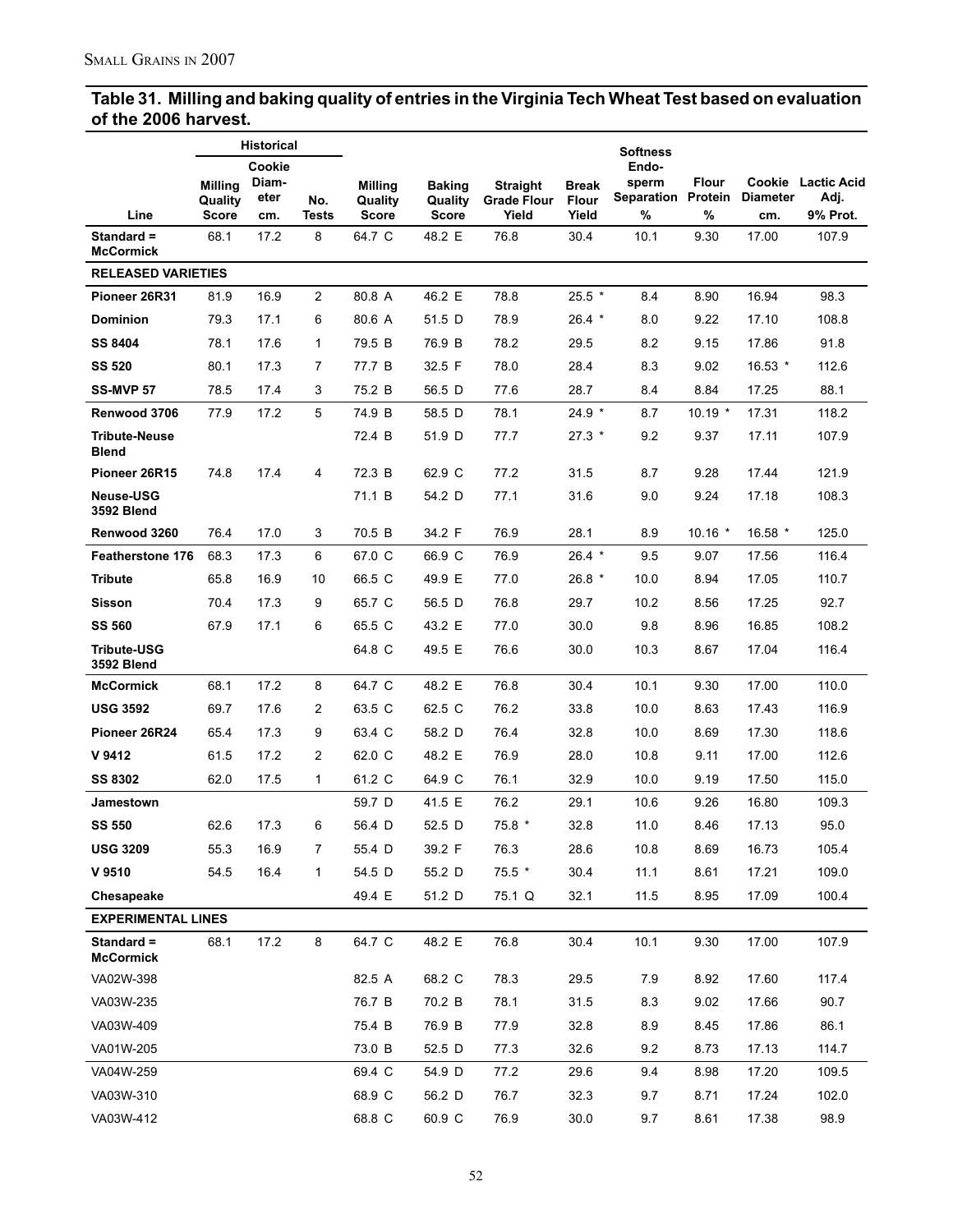#### **Table 31. Milling and baking quality of entries in the Virginia Tech Wheat Test based on evaluation of the 2006 harvest. (cont.)**

|           |                                           | <b>Historical</b>              |              |                                    |                                          |                                                |                                       | <b>Softness</b>                          |                              |                                  |                                        |
|-----------|-------------------------------------------|--------------------------------|--------------|------------------------------------|------------------------------------------|------------------------------------------------|---------------------------------------|------------------------------------------|------------------------------|----------------------------------|----------------------------------------|
| Line      | <b>Milling</b><br>Quality<br><b>Score</b> | Cookie<br>Diam-<br>eter<br>cm. | No.<br>Tests | Milling<br>Quality<br><b>Score</b> | <b>Baking</b><br>Quality<br><b>Score</b> | <b>Straight</b><br><b>Grade Flour</b><br>Yield | <b>Break</b><br><b>Flour</b><br>Yield | Endo-<br>sperm<br><b>Separation</b><br>% | <b>Flour</b><br>Protein<br>% | Cookie<br><b>Diameter</b><br>cm. | <b>Lactic Acid</b><br>Adj.<br>9% Prot. |
| VA04W-227 |                                           |                                |              | 65.5 C                             | 42.5 E                                   | 76.9                                           | 31.9                                  | 9.8                                      | 8.52                         | 16.83                            | 104.6                                  |
| VA04W-90  |                                           |                                |              | 63.8 C                             | 46.5 E                                   | $76.0*$                                        | 33.2                                  | 9.8                                      | 9.16                         | 16.95                            | 119.8                                  |
| VA03W-434 |                                           |                                |              | 61.9 C                             | 62.9 C                                   | 76.2                                           | 32.7                                  | 10.5                                     | 8.70                         | 17.44                            | 99.8                                   |
| VA03W-203 |                                           |                                |              | 60.6 C                             | 51.9 D                                   | 76.1                                           | 28.6                                  | 10.6                                     | 8.73                         | 17.11                            | 122.4                                  |
| VA04W-306 |                                           |                                |              | 59.9 D                             | 55.2 D                                   | 76.5                                           | 32.0                                  | 10.7                                     | 8.25                         | 17.21                            | 116.2                                  |
| VA02W-713 |                                           |                                |              | 56.6 D                             | 69.9 C                                   | $75.8*$                                        | 31.1                                  | 11.1                                     | 8.87                         | 17.65                            | 97.2                                   |
| VA02W-555 |                                           |                                |              | 55.7 D                             | 46.5 E                                   | $76.0*$                                        | 29.4                                  | 10.6                                     | 9.07                         | 16.95                            | 108.7                                  |
| VA03W-110 |                                           |                                |              | 54.2 D                             | 34.9 F                                   | $75.9*$                                        | 36.0                                  | 11.1                                     | 8.82                         | 16.60 $*$                        | 119.2                                  |
| VA04W-439 |                                           |                                |              | 52.2 D                             | 55.2 D                                   | $75.3*$                                        | 33.0                                  | 11.5                                     | 8.77                         | 17.21                            | 90.9                                   |
| VA00W-38  |                                           |                                |              | 47.7 E                             | 54.9 D                                   | 74.8 Q                                         | 31.5                                  |                                          | 11.6 8.29                    | 17.20                            | 124.2                                  |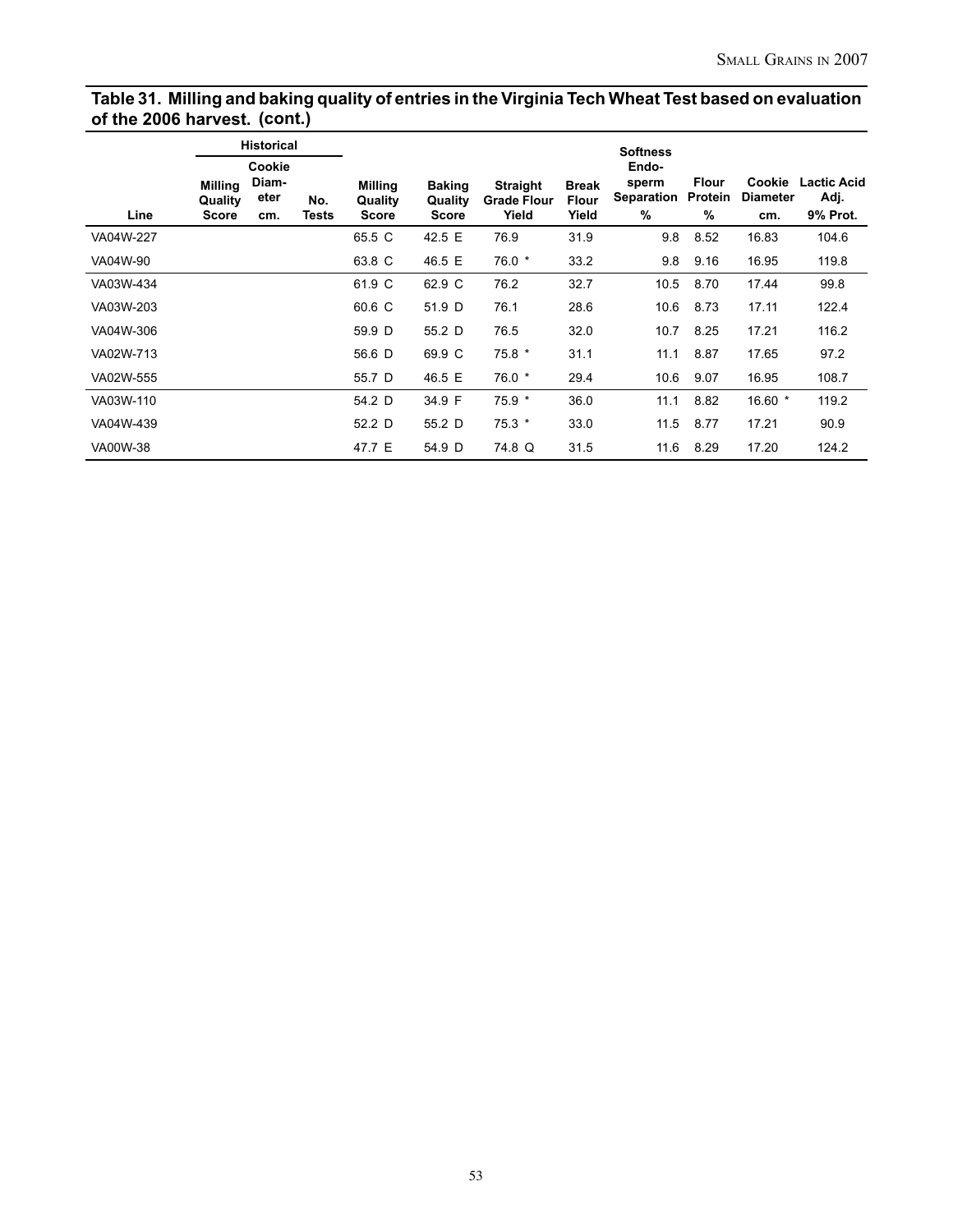# **Section 4: Wheat Scab Research**

One of the primary research objectives of the Virginia Tech wheat breeding program is to identify and develop cultivars possessing resistance to Fusarium head blight (FHB) or scab. Each year all wheat entries in Virginia's Official State Variety Trials are evaluated for FHB resistance in an inoculated, irrigated nursery at the Blacksburg test site. Data from this test for the current crop year and two- and three-year averages for FHB incidence, FHB severity, and FHB index (incidence x severity/100) are included in this bulletin (Tables 32-34) to aid producers in the selection of cultivars on the basis of FHB resistance. Cultivars possessing complete resistance or immunity to FHB have not been identified and resistance levels in currently available cultivars vary from moderately resistant to highly susceptible.

A major goal of the breeding program is to identify and incorporate unique and complementary types of FHB resistance into cultivars to enhance the overall level of resistance. Genes controlling FHB resistance have been identified on more than six chromosomes in wheat and some of these genes are complementary in nature and effect different disease resistance components such as FHB incidence, severity, and DON toxin content. Incorporating such multiple resistance genes having additive effects on FHB resistance into cultivars will enhance the overall level of resistance. Because the individual resistance genes are located on different wheat chromosomes and each gene confers only partial resistance to FHB, identifying wheat lines having multiple resistance genes is difficult using traditional breeding techniques. To overcome this limitation, our program is currently identifying and using DNA markers located close to these resistance genes on the same chromosome as "tags" for selecting wheat lines possessing different combinations of these complementary resistance genes.

Incidence and severity of FHB in the 2007 state wheat nursery at Blacksburg were considerably lower than in the previous two years in spite of the application of mist irrigation following inoculation. This likely was due to the prolonged droughty conditions that prevailed throughout most of the wheat heading to early grain fill stages. FHB index values of state wheat entries varied from 1 to 20 in the 2007 nursery (Table 32) versus index values ranging from 3 to 59 in 2006 and from 7 to 27 in 2005. Wheat cultivars having consistently lower FHB Index values  $(\leq 16)$  and thus higher levels of FHB resistance over all three years include: Massey, Renwood 3260, Jamestown, Pioneer 26R15, USG 3342, Coker 9553, Tribute, SS 8404, SS 8302, Chesapeake, V9510, and SS 8309.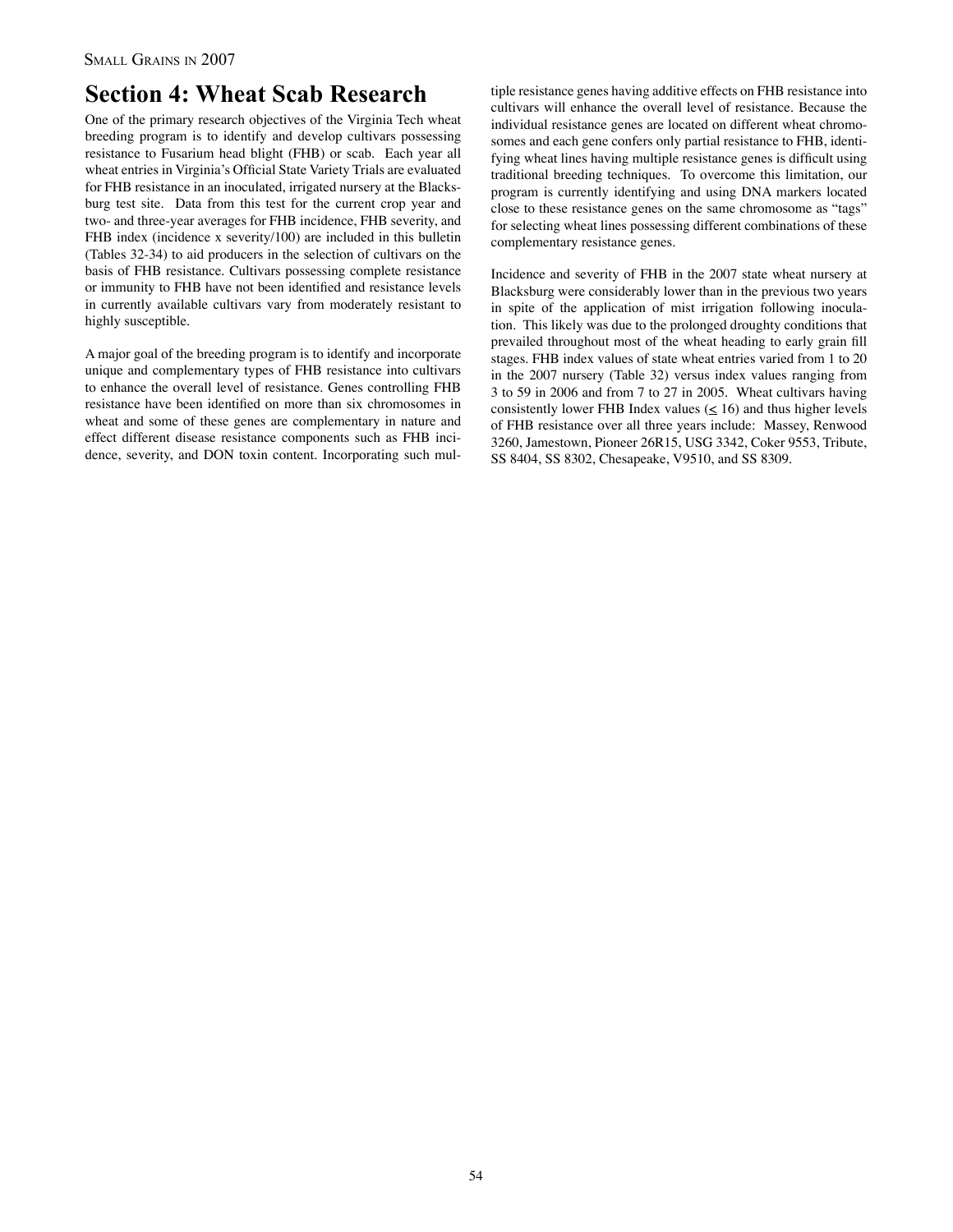## **Table 32. Summary of reaction of entries in the 2006-07 Virginia Tech State Wheat Test to Fusarium head blight (scab) and glume blotch resistance, 2007 harvest.**

|                                      | Incidence | <b>Severity</b> |                | Heading<br><b>Date</b>                 | Glume<br><b>Blotch</b>  |  |
|--------------------------------------|-----------|-----------------|----------------|----------------------------------------|-------------------------|--|
| Line                                 | (%)       | (%)             | <b>INDEX</b>   | $(Mar31+)$                             | $(0-9)$                 |  |
| Pioneer 26R15                        | 15        | 6               | 1              | 43<br>$\begin{array}{c} + \end{array}$ | 6                       |  |
| VA05W-668                            | 15        | 6               | 1              | 42<br>$\ddot{}$                        | 6                       |  |
| WB03-016 G                           | 20        | 6               | 1              | 43<br>$\ddot{}$                        | 4                       |  |
| <b>Coker 9436</b>                    | 10        | 6               | 1              | 43<br>$\ddot{}$                        | 5                       |  |
| Renwood 3260                         | 10        | 12              | 1              | 41                                     | 5                       |  |
| VA05W-108                            | 15        | 10              | 1              | $42 +$                                 | 5                       |  |
| <b>USG 3665</b>                      | 15        | 10              | 1              | 42<br>$\ddot{}$                        | 3                       |  |
| Magnolia                             | 20        | 4               | 1              | 42<br>$+$                              | 7                       |  |
| <b>SS 8302</b>                       | 25        | 8               | 2              | 43<br>$\ddot{}$                        | 8                       |  |
| <b>SS 8309</b>                       | 20        | 10              | 2              | $42 +$                                 | 6                       |  |
| VA03W-434                            | 25        | 8               | $\overline{c}$ | 42<br>$\pmb{+}$                        | $\overline{\mathbf{c}}$ |  |
| <b>Tribute-Neuse</b><br><b>Blend</b> | 30        | 7               | 2              | 42 +                                   | 2                       |  |
| VA04W-439                            | 20        | 5               | 2              | 41                                     | 5                       |  |
| Jamestown                            | 20        | 9               | $\overline{c}$ | 40<br>$\overline{\phantom{a}}$         | 4                       |  |
| VA05W-125                            | 30        | 8               | 2              | 41                                     | 8                       |  |
| VA05W-517                            | 30        | $\overline{7}$  | $\overline{c}$ | 41                                     | 3                       |  |
| VA04W-592                            | 20        | 13              | 3              | 42<br>$\ddot{}$                        | 6                       |  |
| VA03W-110                            | 25        | 10              | 3              | 42<br>$\ddot{}$                        | 5                       |  |
| VA01W-205                            | 30        | 8               | 3              | 41                                     | 7                       |  |
| VA05W-53                             | 40        | $\overline{7}$  | 3              | 43<br>$\ddot{}$                        | $\boldsymbol{2}$        |  |
| <b>SS 560</b>                        | 20        | 15              | 3              | 42<br>$\ddot{}$                        | 4                       |  |
| <b>Massey</b>                        | 25        | 13              | 3              | 42<br>$\ddot{}$                        | 2                       |  |
| VA03W-235                            | 25        | 11              | 3              | 42<br>$\ddot{}$                        | $\boldsymbol{2}$        |  |
| Vigoro V9713                         | 30        | 10              | 3              | $42 +$                                 | $\boldsymbol{2}$        |  |
| <b>AGS 2050</b>                      | 15        | 10              | 3              | 41                                     | 6                       |  |
| <b>USG 3342</b>                      | 35        | 9               | 3              | 41                                     | 5                       |  |
| Pioneer 26R31                        | 15        | 18              | 3              | 42<br>$\ddot{}$                        | 6                       |  |
| VA04W-571                            | 30        | 11              | 3              | 42<br>$\ddot{}$                        | 5                       |  |
| <b>USG 3209</b>                      | 35        | 8               | 3              | 42 +                                   | 7                       |  |
| VA02W-555                            | 40        | 8               | 3              | 41                                     | 6                       |  |
| <b>USG 3706</b>                      | 30        | 11              | 4              | 41                                     | $\boldsymbol{9}$        |  |
| VA04W-515                            | 40        | 10              | 4              | 42 +                                   | $\overline{7}$          |  |
| <b>EXP 701</b>                       | 25        | $16\,$          | 4              | $42 +$                                 | $\overline{7}$          |  |
| VA04W-79                             | 15        | 13              | 4              | 42 +                                   | $\boldsymbol{7}$        |  |
| VA03W-135                            | 20        | 17              | 4              | 41                                     | $\overline{\mathbf{4}}$ |  |
| Chesapeake                           | 25        | $17\,$          | 4              | 41                                     | 6                       |  |
| VA02W-713                            | $30\,$    | 14              | 4              | 41                                     | 4                       |  |
| VA03W-412                            | 40        | $10$            | 4              | 41                                     | $\mathbf 5$             |  |
| NC00-15332                           | $30\,$    | 15              | 4              | 41                                     | 6                       |  |
| Featherstone 176                     | 25        | 19              | 4              | 40 -                                   | $\overline{7}$          |  |
| GA-951231-4E25                       | 35        | 12              | 4              | 39 -                                   | $\overline{7}$          |  |
| M01-4377                             | 25        | $18\,$          | 5              | $42 +$                                 | 4                       |  |
| <b>Tribute</b>                       | 45        | 11              | 5              | 42 +                                   | $\boldsymbol{2}$        |  |
| VA05W-436                            | $50\,$    | 9               | 5              | 42 +                                   | $\,$ 5 $\,$             |  |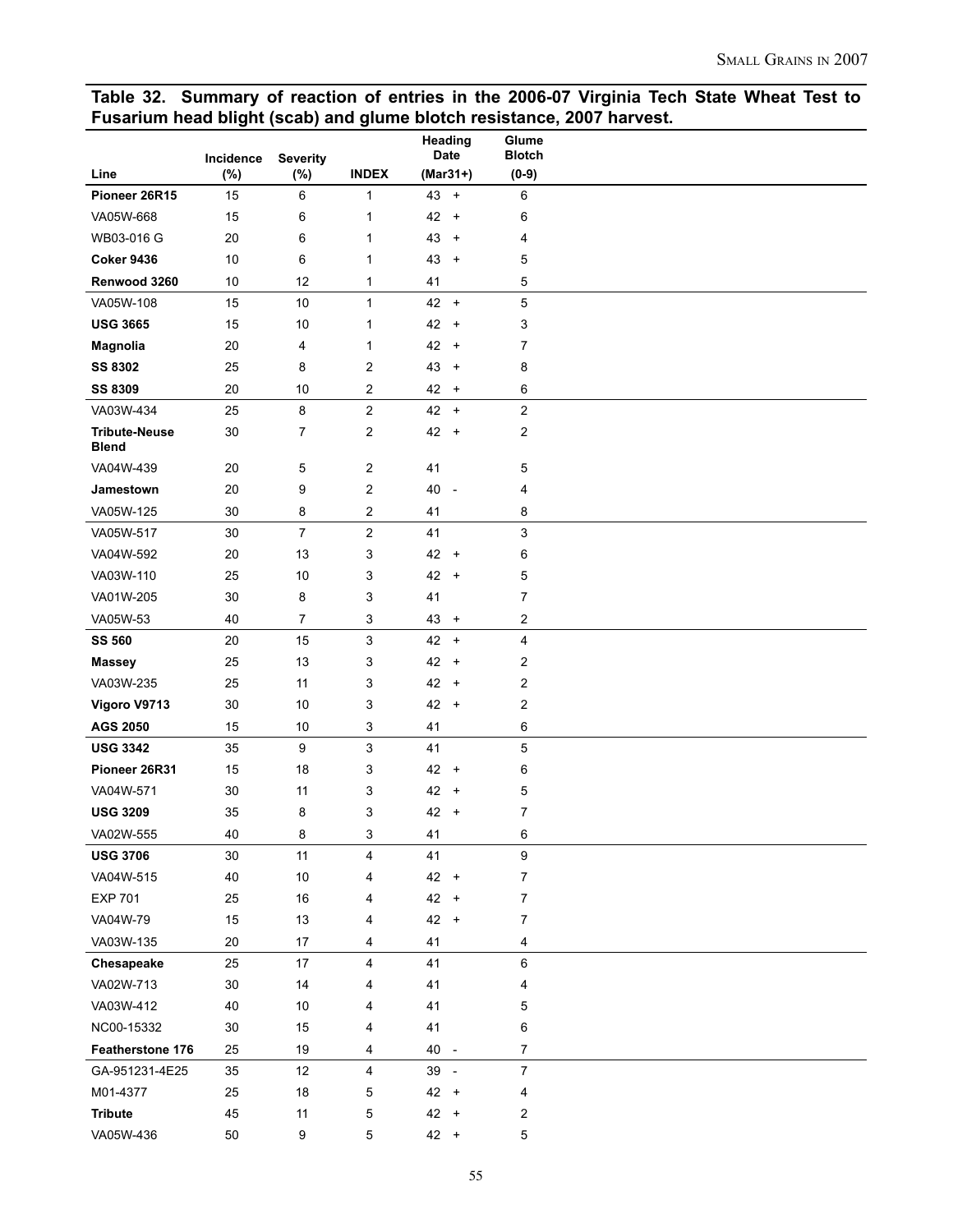|  | Table 32. Summary of reaction of entries in the 2006-07 Virginia Tech State Wheat Test to |  |  |  |  |
|--|-------------------------------------------------------------------------------------------|--|--|--|--|
|  | Fusarium head blight (scab) and glume blotch resistance, 2007 harvest. (cont.)            |  |  |  |  |

|                           |                  |                           |                | Heading                                | Glume                    |  |
|---------------------------|------------------|---------------------------|----------------|----------------------------------------|--------------------------|--|
| Line                      | Incidence<br>(%) | <b>Severity</b><br>$(\%)$ | <b>INDEX</b>   | <b>Date</b><br>$(Mar31+)$              | <b>Blotch</b><br>$(0-9)$ |  |
| Panola                    | 25               | 19                        | 5              | 40 -                                   | 8                        |  |
| VA05W-65                  | 30               | 14                        | 5              | 43<br>$\ddot{}$                        | 5                        |  |
| Vigoro V9510              | 25               | 23                        | 5              | 42<br>$+$                              | 6                        |  |
| VA00W-38                  | 40               | 12                        | 5              | 42 +                                   | 3                        |  |
| <b>Dominion</b>           | 40               | 13                        | 5              | 41                                     | 7                        |  |
| VA05W-313                 | 45               | 11                        | 5              | 41                                     | 4                        |  |
| VA05W-363                 | 30               | 12                        | 5              | 40<br>$\overline{\phantom{a}}$         | 4                        |  |
| VA04W-90                  | 30               | 19                        | 5              | 42<br>$\ddot{}$                        | 4                        |  |
| <b>Neuse</b>              | 30               | 19                        | 6              | 43<br>$\ddot{}$                        | 3                        |  |
| <b>McCormick</b>          | 40               | 13                        | 6              | 41                                     | 5                        |  |
| VA05W-251                 | 40               | 16                        | 6              | 42 +                                   | 4                        |  |
| <b>SS 8404</b>            | 25               | 26                        | 6              | 42<br>$\begin{array}{c} + \end{array}$ | 4                        |  |
| <b>Red Ruby</b>           | 30               | 18                        | 6              | 42<br>$\ddot{}$                        | $\overline{\mathbf{c}}$  |  |
| DV03-9550                 | 40               | 14                        | 6              | 41                                     | 5                        |  |
| <b>SS 520</b>             | 35               | 18                        | 6              | 40<br>$\overline{\phantom{a}}$         | 7                        |  |
| GA-951231-4E26            | 20               | 25                        | 6              | 39<br>$\overline{\phantom{a}}$         | 6                        |  |
| VA04W-259                 | 45               | 13                        | 6              | 43<br>$+$                              | 6                        |  |
| VA05W-257                 | 40               | 16                        | 6              | 42<br>$\ddot{}$                        | 5                        |  |
| VA03W-409                 | 40               | 16                        | 6              | 42<br>$+$                              | 5                        |  |
| VA05W-250                 | 50               | 13                        | 6              | 42 +                                   | $\overline{\mathbf{c}}$  |  |
| <b>Coker 9553</b>         | 25               | 19                        | 7              | 40<br>$\sim$                           | 6                        |  |
| VA05W-317                 | 55               | 12                        | $\overline{7}$ | 42<br>$+$                              | 6                        |  |
| <b>SS-MPV 57</b>          | 40               | 18                        | 7              | 43<br>$\ddot{}$                        | $\overline{\mathbf{c}}$  |  |
| VA04W-306                 | 35               | 14                        | 7              | 42<br>$^{+}$                           | 3                        |  |
| <b>EXP 703</b>            | 40               | 20                        | 8              | 43<br>$\ddot{}$                        | 1                        |  |
| VA05W-151                 | 45               | 16                        | 8              | 42<br>$\ddot{}$                        | 4                        |  |
| VA05W-168                 | 50               | 17                        | 9              | 41                                     | $\overline{\mathbf{c}}$  |  |
| Pioneer 26R87             | 35               | 23                        | 9              | 41                                     | 5                        |  |
| VA05W-258                 | 30               | 30                        | 9              | 42 +                                   | 2                        |  |
| <b>Branson</b>            | 40               | 22                        | 9              | 41                                     | 3                        |  |
| VA04W-227                 | 45               | 18                        | $10$           | 42 +                                   | 2                        |  |
| VA03W-203                 | 45               | 23                        | $10$           | 40<br>$\overline{a}$                   | 9                        |  |
| VA05W-448                 | 45               | 21                        | 10             | 41                                     | 8                        |  |
| VA05W-255                 | 50               | 20                        | 11             | 40 -                                   | 6                        |  |
| <b>Coker 9184</b>         | 50               | 22                        | 11             | $42 +$                                 | 3                        |  |
| VA03W-310                 | 55               | 21                        | 11             | 41                                     | 7                        |  |
| VA05W-414                 | 50               | 20                        | 11             | 42 +                                   | 6                        |  |
| Pioneer 26R12             | 40               | 19                        | 12             | $42 +$                                 | 4                        |  |
| Tribute-<br>USG3592 Blend | 45               | 23                        | 12             | 41                                     | 7                        |  |
| <b>Sisson</b>             | 45               | 27                        | 13             | $42 +$                                 | 4                        |  |
| VA05W-78                  | 55               | 26                        | 14             | 41                                     | 2                        |  |
| VA04W-291                 | 50               | 29                        | 15             | 41                                     | 4                        |  |
| Pioneer 26R24             | 40               | 51                        | 15             | 41                                     | 5                        |  |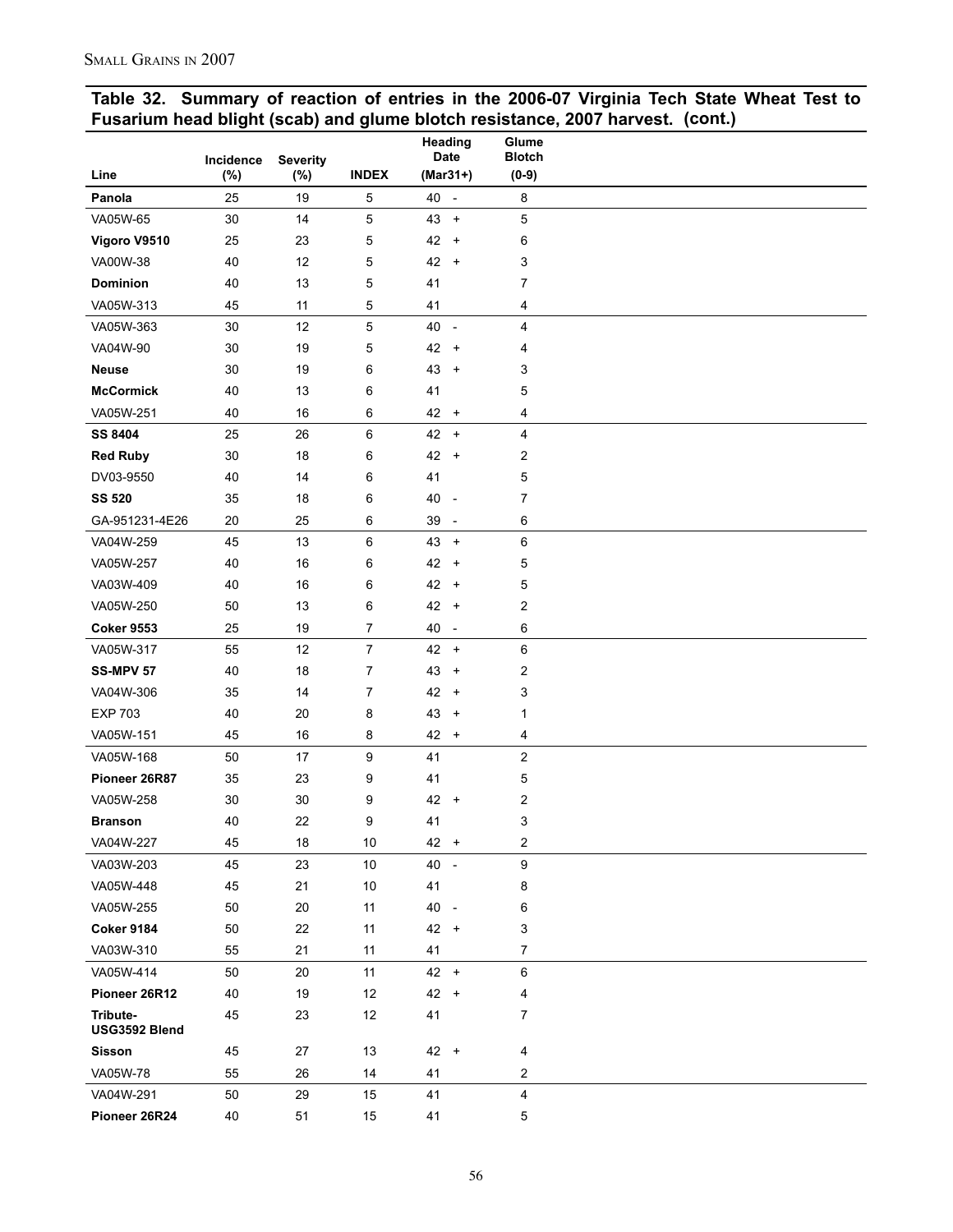#### **Table 32. Summary of reaction of entries in the 2006-07 Virginia Tech State Wheat Test to Fusarium head blight (scab) and glume blotch resistance, 2007 harvest. (cont.)**

| Line                          | Incidence<br>$(\%)$ | <b>Severity</b><br>(%) | <b>INDEX</b> | Heading<br>Date<br>$(Mar31+)$ |                          | Glume<br><b>Blotch</b><br>$(0-9)$ |
|-------------------------------|---------------------|------------------------|--------------|-------------------------------|--------------------------|-----------------------------------|
| GA-96693-4E16                 | 70                  | 22                     | 16           | 40                            | $\overline{\phantom{a}}$ | 7                                 |
| Neuse-USG3592<br><b>Blend</b> | 50                  | 32                     | 17           | 42                            | $\overline{+}$           | 6                                 |
| <b>USG 3592</b>               | 65                  | 32                     | 19           | $42 +$                        |                          | $\overline{5}$                    |
| VA04W-230                     | 45                  | 38                     | 19           | 41                            |                          | 7                                 |
| VA02W-398                     | 40                  | 53                     | 20           | $42 +$                        |                          | 3                                 |
| Average                       | 34                  | 16                     | 6            | 41                            |                          | 5                                 |
| LSD(0.05)                     | 32                  | 21                     | 11           | 1                             |                          |                                   |
| <b>CV</b>                     | 47                  | 66                     | 87           |                               |                          |                                   |
| $R^2$                         | 0.550               | 0.572                  | 0.574        | 0.824                         |                          |                                   |

Released cultivars are shown in bold print. Varieties are ordered by ascending index averages.

A plus or minus sign indicates a performance significantly above or below the average.

Entries were planted in 2-row plots, 4 ft in length at Blacksburg and were inoculated at 50% and 100% heading stages with Fusarium graminearum spore suspension (50,000 spores/ml).

Scab Incidence (%): Percentage of infected spikes among 10 randomly selected spikes.

Scab Severity (%): Percentage of infected spikelets divided by total number of spikelets among 10 infected spikes.

Scab Index = Incidence X Severity/100; it is an overall indicator of scab resistance/susceptibility level.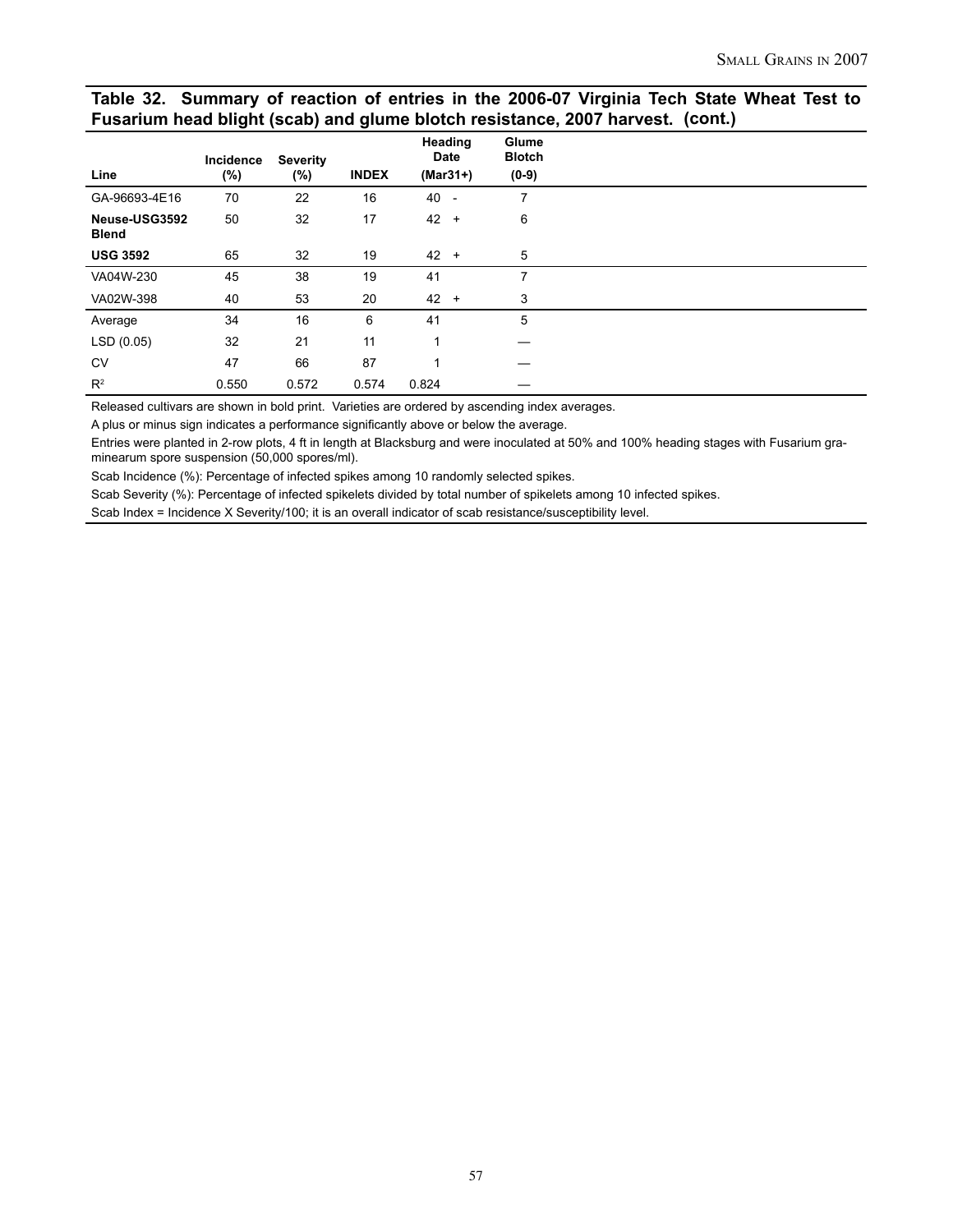#### **Table 33. Two-year average summary of reaction of entries in the Virginia Tech State Wheat Tests to Fusarium head blight (scab), 2006 and 2007 harvests.**

|                               | <b>Incidence</b> | <b>Severity</b> |                | Heading<br><b>Date</b> |                         | <b>Incidence</b> | <b>Severity</b> |              | Heading<br><b>Date</b> |
|-------------------------------|------------------|-----------------|----------------|------------------------|-------------------------|------------------|-----------------|--------------|------------------------|
| <b>LINE</b>                   | (%)              | (%)             | <b>INDEX</b>   | Mar $31+$              | <b>LINE</b>             | (%)              | (%)             | <b>INDEX</b> | Mar 31+                |
| Renwood 3260                  | 20               | 11              | $\overline{2}$ | 37                     | <b>SS-MPV 57</b>        | 55               | 21              | 12           | 40                     |
| Jamestown                     | 28               | 9               | 3              | 36                     | <b>USG 3209</b>         | 53               | 20              | 13           | 37                     |
| <b>Massey</b>                 | 35               | 12              | 4              | 38                     | <b>Coker 9184</b>       | 58               | 22              | 13           | 39                     |
| VA04W-439                     | 33               | 10              | 5              | 38                     | M01-4377                | 50               | 23              | 13           | 39                     |
| Tribute-Neuse<br><b>Blend</b> | 40               | 12              | 6              | 39                     | VA03W-310               | 60               | 23              | 14           | 37                     |
| <b>USG 3342</b>               | 40               | 16              | 6              | 37                     | VA02W-555               | 60               | 20              | 15           | 37                     |
| Pioneer 26R15                 | 35               | 13              | 6              | 38                     | <b>Featherstone 176</b> | 48               | 28              | 15           | 37                     |
| VA02W-713                     | 40               | 15              | 6              | 37                     | Sisson                  | 58               | 27              | 16           | 37                     |
| <b>Tribute</b>                | 45               | 14              | 6              | 38                     | <b>USG 3706</b>         | 50               | 25              | 16           | 39                     |
|                               |                  |                 |                |                        | <b>SS 560</b>           | 43               | 30              | 17           | 39                     |
| VA04W-90                      | 43               | 16              | 6              | 38                     | Panola                  | 45               | 30              | 17           | 37                     |
| <b>Coker 9553</b>             | 38               | 16              | $\overline{7}$ | 37                     | VA00W-38                | 60               | 24              | 17           | 39                     |
| NC00-15332                    | 50               | 14              | 7              | 38                     | Pioneer 26R31           | 48               | 28              | 17           | 38                     |
| Chesapeake                    | 48               | 15              | 7              | 38                     | <b>SS 520</b>           | 60               | 26              | 18           | 36                     |
| <b>SS 8302</b>                | 43               | 16              | 8              | 39                     | VA03W-203               | 65               | 29              | 20           | 36                     |
| VA03W-412                     | 50               | 15              | 8              | 37                     | VA02W-398               | 50               | 43              | 20           | 37                     |
| <b>Red Ruby</b>               | 43               | 19              | 8              | 38                     | Neuse-USG3592           | 55               | 36              | 21           | 39                     |
| Vigoro V9510                  | 48               | 20              | 9              | 38                     | <b>Blend</b>            |                  |                 |              |                        |
| <b>SS 8309</b>                | 43               | 17              | 9              | 38                     | VA04W-306               | 58               | 31              | 23           | 38                     |
| <b>SS 8404</b>                | 40               | 23              | 9              | 38                     | Pioneer 26R12           | 60               | 32              | 25           | 38                     |
| <b>McCormick</b>              | 50               | 17              | 9              | 38                     | Tribute-USG3592         | 58               | 39              | 25           | 38                     |
| VA01W-205                     | 48               | 16              | 9              | 37                     | <b>Blend</b>            |                  |                 |              |                        |
| <b>USG 3665</b>               | 38               | 19              | 9              | 38                     | VA04W-259               | 65               | 34              | 27           | 39                     |
| <b>Coker 9436</b>             | 40               | 15              | 9              | 40                     | Pioneer 26R24           | 58               | 53              | 28           | 38                     |
| VA03W-235                     | 48               | 18              | 11             | 38                     | VA03W-110               | 58               | 35              | 28           | 38                     |
| <b>Dominion</b>               | 55               | 18              | 11             | 38                     | VA04W-227               | 68               | 39              | 32           | 38                     |
| VA03W-434                     | 45               | 20              | 12             | 40                     | <b>USG 3592</b>         | 73               | 47              | 35           | 38                     |
| Pioneer 26R87                 | 53               | 22              | 12             | 36                     | Average                 | 49               | 23              | 13           | 38                     |
| VA03W-409                     | 55               | 21              | 12             | 38                     |                         |                  |                 |              |                        |

Released cultivars are shown in bold print. Varieties are ordered by ascending index averages.

A plus or minus sign indicates a performance significantly above or below the average.

Entries were planted in 2-row plots, 4 ft in length at Blacksburg and were inoculated at 50% and 100% heading stages with Fusarium graminearum spore suspension (50,000 spores/ml).

Scab Incidence (%): Percentage of infected spikes among 10 randomly selected spikes.

Scab Severity (%): Percentage of infected spikelets divided by total number of spikelets among 10 infected spikes.

Scab Index = Incidence X Severity/100; it is an overall indicator of scab resistance/susceptibility level.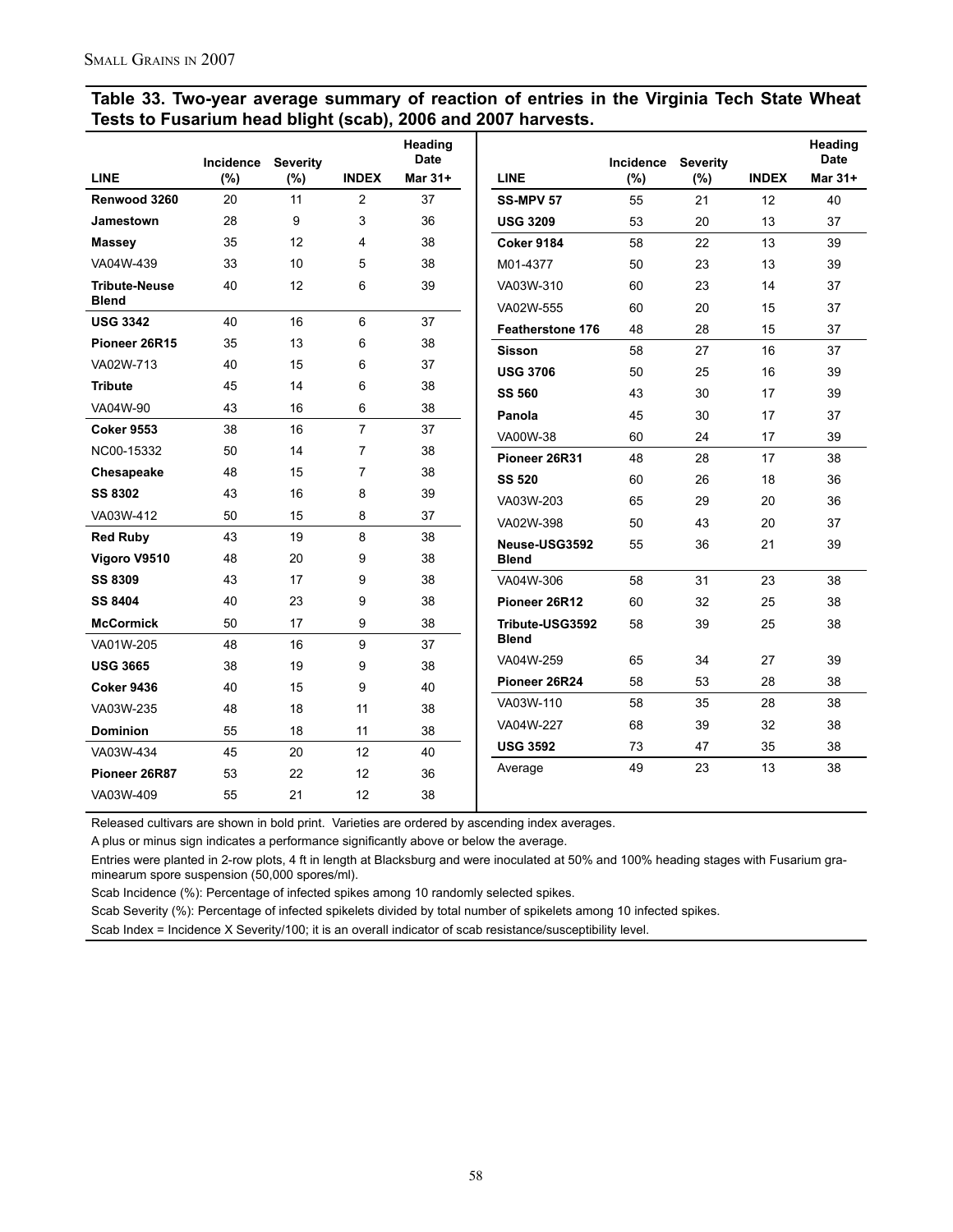#### **Table 34. Three-year average summary of reaction of entries in the Virginia Tech State Wheat Tests to Fusarium head blight (scab), 2005 - 2007 harvests.**

|                         |                  |                        |              | Heading<br><b>Date</b> |
|-------------------------|------------------|------------------------|--------------|------------------------|
| <b>LINE</b>             | Incidence<br>(%) | <b>Severity</b><br>(%) | <b>INDEX</b> | Mar 31+                |
| <b>Massey</b>           | 45               | 12                     | $\,6\,$      | 38                     |
| Renwood 3260            | 37               | 14                     | 6            | 37                     |
| Jamestown               | 45               | 12                     | 6            | 36                     |
| Pioneer 26R15           | 42               | 13                     | 6            | 38                     |
| VA02W-713               | 50               | 15                     | 8            | 37                     |
| <b>USG 3342</b>         | 48               | 16                     | 8            | 37                     |
| <b>Coker 9553</b>       | 48               | 16                     | 8            | 37                     |
| <b>Tribute</b>          | 55               | 15                     | 9            | 38                     |
| NC00-15332              | 57               | 15                     | 9            | 38                     |
| <b>SS 8404</b>          | 48               | 21                     | 10           | 38                     |
| VA01W-205               | 55               | 16                     | 10           | 37                     |
| <b>SS 8302</b>          | 55               | 16                     | 10           | 39                     |
| Chesapeake              | 57               | 17                     | 10           | 38                     |
| <b>Coker 9436</b>       | 52               | 16                     | 10           | 40                     |
| Vigoro V9510            | 57               | 20                     | 11           | 38                     |
| <b>SS 8309</b>          | 53               | 18                     | 11           | 38                     |
| <b>USG 3209</b>         | 57               | 18                     | 11           | 37                     |
| <b>McCormick</b>        | 60               | 18                     | 12           | 38                     |
| VA03W-235               | 55               | 19                     | 12           | 38                     |
| VA03W-412               | 65               | 17                     | 12           | 37                     |
| VA03W-409               | 63               | 21                     | 13           | 38                     |
| <b>SS-MPV 57</b>        | 67               | 21                     | 15           | 40                     |
| VA03W-434               | 58               | 22                     | 15           | 40                     |
| <b>Dominion</b>         | 65               | 21                     | 15           | 38                     |
| <b>Featherstone 176</b> | 58               | 25                     | 15           | 37                     |
| <b>Coker 9184</b>       | 68               | 23                     | 15           | 39                     |
| <b>Sisson</b>           | 67               | 24                     | 16           | 37                     |
| VA02W-555               | 70               | 21                     | 17           | 37                     |
| <b>SS 560</b>           | 55               | 28                     | 17           | 39                     |
| <b>USG 3706</b>         | 63               | 25                     | 18           | 39                     |
| Pioneer 26R31           | 58               | 29                     | 19           | 38                     |
| <b>SS 520</b>           | 68               | 26                     | 19           | 36                     |
| Pioneer 26R12           | 67               | 27                     | 21           | 38                     |
| VA02W-398               | 62               | 39                     | 22           | 37                     |
| Pioneer 26R24           | 60               | 42                     | 23           | 38                     |
| Average                 | 57               | 21                     | 13           | 38                     |

Released cultivars are shown in bold print. Varieties are ordered by ascending index averages.

A plus or minus sign indicates a performance significantly above or below the average.

Entries were planted in 2-row plots, 4 ft in length at Blacksburg and were inoculated at 50% and 100% heading stages with Fusarium graminearum spore suspension (50,000 spores/ml).

Scab Incidence (%): Percentage of infected spikes among 10 randomly selected spikes.

Scab Severity (%): Percentage of infected spikelets divided by total number of spikelets among 10 infected spikes.

Scab Index = Incidence X Severity/100; it is an overall indicator of scab resistance/susceptibility level.